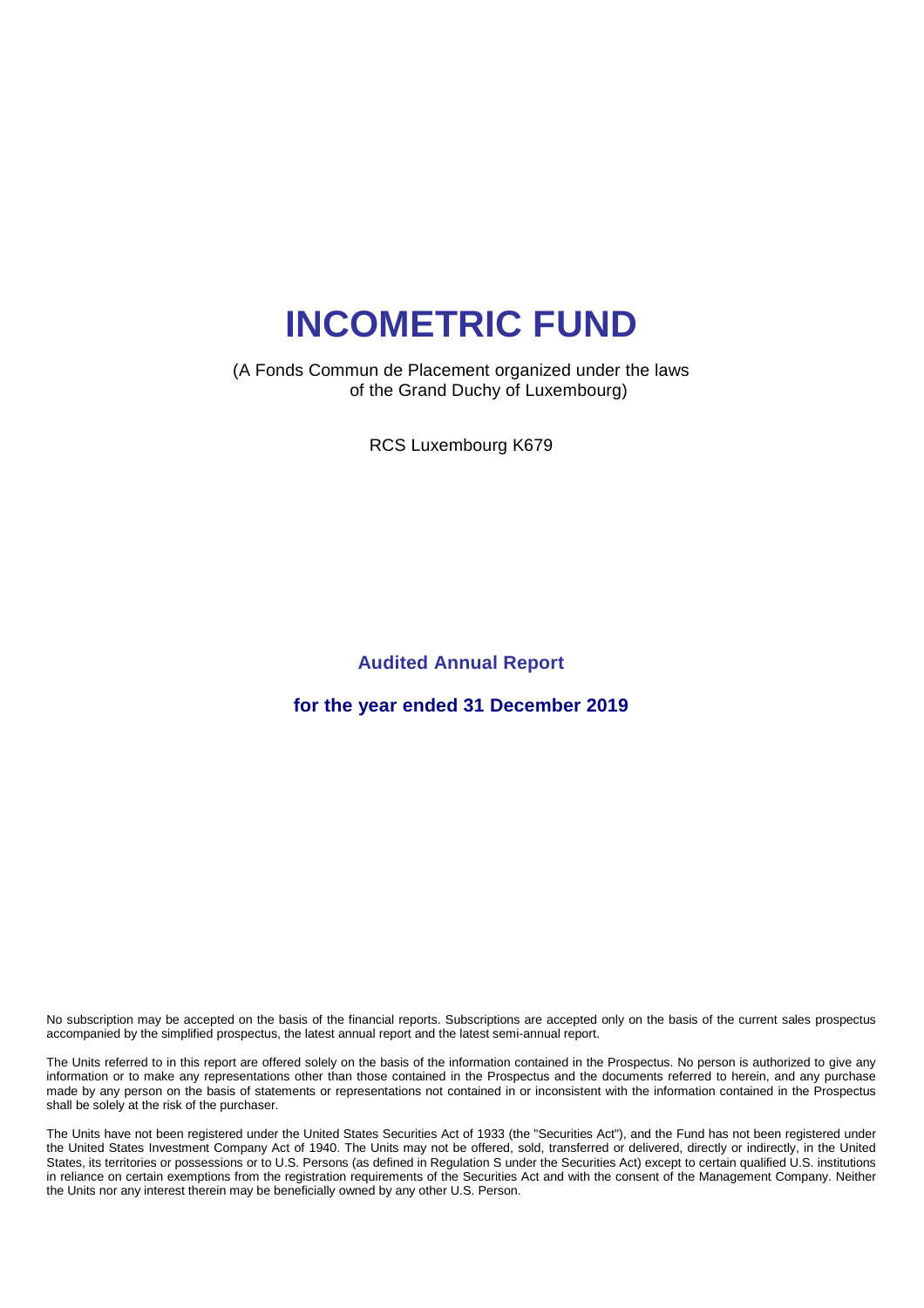# **TABLE OF CONTENTS**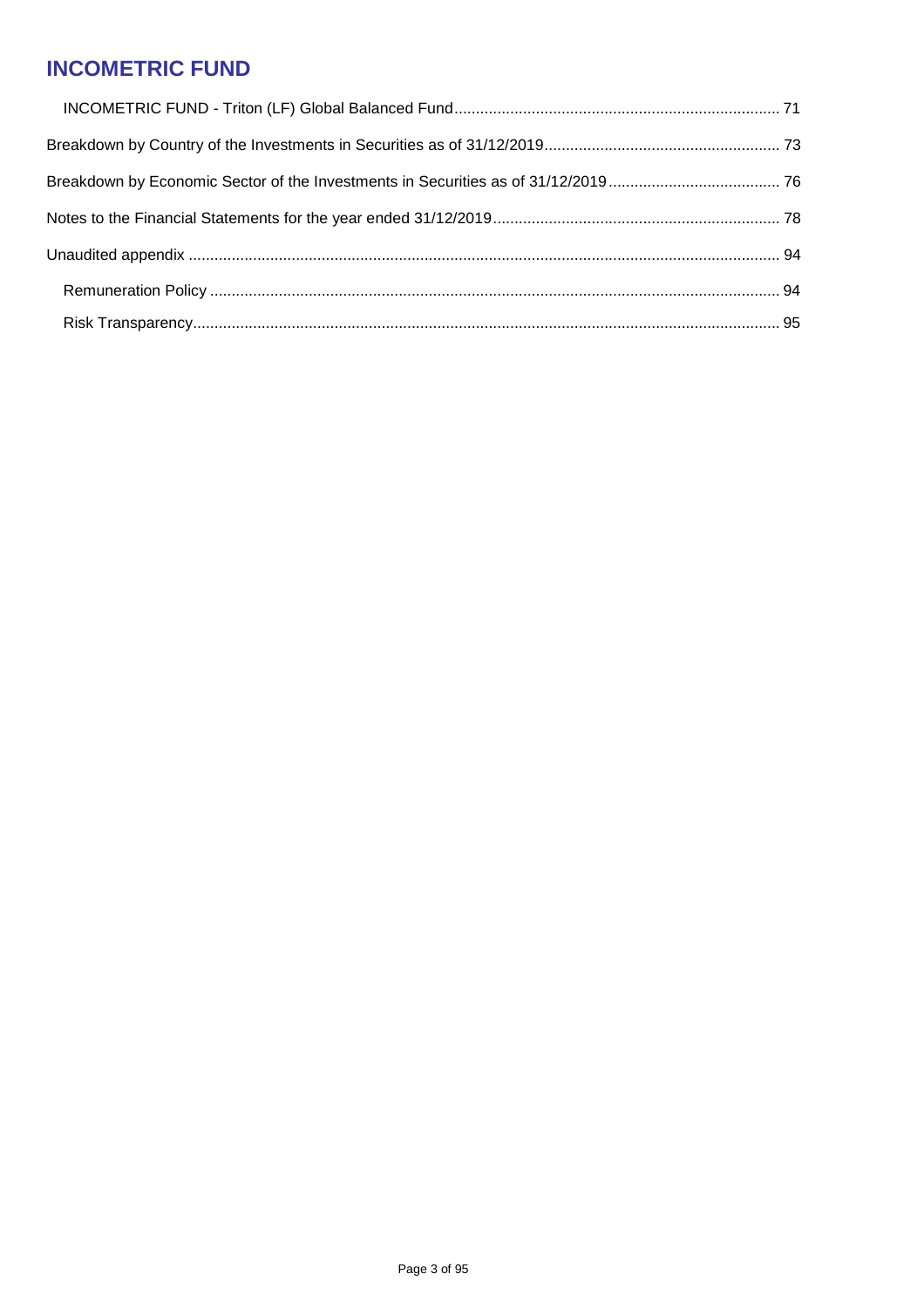### **Management and Administration**

#### **FUND**

INCOMETRIC FUND 6A, rue Gabriel Lippmann L-5365 Munsbach Grand Duchy of Luxembourg

#### **MANAGEMENT COMPANY AND CENTRAL ADMINISTRATION**

ADEPA Asset Management S.A. 6A, rue Gabriel Lippmann L-5365 Munsbach Grand Duchy of Luxembourg

#### **MEMBERS OF THE BOARD**

Carlos Alberto Morales López, Chairman ADEPA Asset Management S.A. 6A, rue Gabriel Lippmann L-5365 Munsbach Grand Duchy of Luxembourg

Elisabeth Anna Backes, Director ADEPA Asset Management S.A. 6A, rue Gabriel Lippmann L-5365 Munsbach Grand Duchy of Luxembourg

Philippe Beckers, Director ADEPA Asset Management S.A. 6A, rue Gabriel Lippmann L-5365 Munsbach Grand Duchy of Luxembourg

Jean Noël Lequeue, Director ADEPA Asset Management, S.A. 6A, rue Gabriel Lippmann L-5365 Munsbach Grand Duchy of Luxembourg

#### **INVESTMENT MANAGER / INVESTMENT ADVISOR**

ACCI Capital Investments SGIIC, S.A. c/Serrano, 93 – Planta 7a, 28006 Madrid, Spain (for the Sub-Funds INCOMETRIC FUND - ACCI DMP – Diversified, INCOMETRIC FUND - ACCI Dynamic – Global Fixed Income Opportunities and INCOMETRIC FUND - ACCI Systematic Allocation)

Alaluz Capital, SGIIC, S.A. Plaza de la Independencia 2, 4° D, 28001 Madrid, Spain (for the Sub-Fund INCOMETRIC FUND - Deep Mind Strategic Fund)

ATHOS ASSET MANAGEMENT S.A. 2 Perikleous Street & Kifissias Ave. 154 54 Athens, Greece (for the Sub-Fund INCOMETRIC FUND - ATHOS (LF) Global Navigator)

Dunas Capital-Gestao de Activos - SGFIM S.A. Edificio Estação do Rossio Largo Duque de Cadaval, 17 1º Andar - Fração J. 1200-160 Lisboa, Portugal (for the Sub-Fund INCOMETRIC FUND - Dunas Patrimonio)

Dux Inversores SGIIC, S.A. Calle Velázquez, n° 25, 2° C, 28001, Madrid

(for the Sub-Funds INCOMETRIC FUND - Abando Total Return, INCOMETRIC FUND - Chronos Global Equity Fund and INCOMETRIC FUND - Dux Mixto Moderado)

EP Technology Asset Management AG Gotthardstrasse 26 6300 Zug, Switzerland (for the Sub-Fund INCOMETRIC FUND - Stable Return)

EQUAM CAPITAL, EAFI S.L. C/Serrano 78 3º Izquierda, 28006 Madrid, Spain (for the Sub-Fund INCOMETRIC FUND - Equam Global Value)

Gesconsult, S.A., SGIIC Plaza del Marqués de Salamanca 11, 6º 28006 Madrid, Spain (for the Sub-Funds INCOMETRIC FUND - Gesconsult Flexible Equity, INCOMETRIC FUND - Gesconsult Flexible Income and INCOMETRIC FUND - Gesconsult Spanish Equity)

ICA Independent Capital Advisors S.A. Place de Bourg du Four, 4 CH-1204 Geneva, Switzerland (until 15/10/2019) (for the Sub-Funds INCOMETRIC FUND - Cartago Global Balanced Portfolio and INCOMETRIC FUND – Cartago US Income)

INTERSELECT NV Lot 2&3, Level 3, Wisma Lazenda, Jalan Kemajuan, W.P. Labuan 87000, East Malaysia (for the Sub-Fund INCOMETRIC FUND - Global Valor)

Investore, SPRL Neerhoflaan 128, B-1780 Wemmel, Belgium (for the Sub-Fund INCOMETRIC FUND - Investore Fundamentals)

KBL España Asset Management C/ Serrano 57 sexta planta, 28006 Madrid, Spain (for the Sub-Funds INCOMETRIC FUND - Albatros Acciones, INCOMETRIC FUND - Araucaria Fund, INCOMETRIC FUND - Branosera Global Dynamic, INCOMETRIC FUND - Deep Mind Strategic Fund, INCOMETRIC FUND - Global Arrow, INCOMETRIC FUND - Global Strategy Fund)

Neila Capital Partners SGIIC,SA Avenida Alfonso XIII, 200-1-a Planta, 28016 Madrid- Spain (until October 2019) (for the Sub-Fund INCOMETRIC FUND - Global Dynamic)

PI Asesores Financieros EAFI, S.L. C/ Berástegui nº1, 4º Izda-4 48001 Bilbao, Spain (for the Sub-Fund INCOMETRIC FUND - European Sectors (EUR))

SOTER CAPITAL ADVISORS S.à r.l. Route de Frontenex 45 CH-1207 Geneva, Switzerland (since 16/10/2019) (for the Sub-Funds INCOMETRIC FUND - Cartago Global Balanced Portfolio and INCOMETRIC FUND – Cartago US Income)

Triton Asset Management AEDAK 15, Valaoritou str., GR106 71 Athens, Greece (for the Sub-Fund INCOMETRIC FUND - Triton (LF) Global Balanced Fund)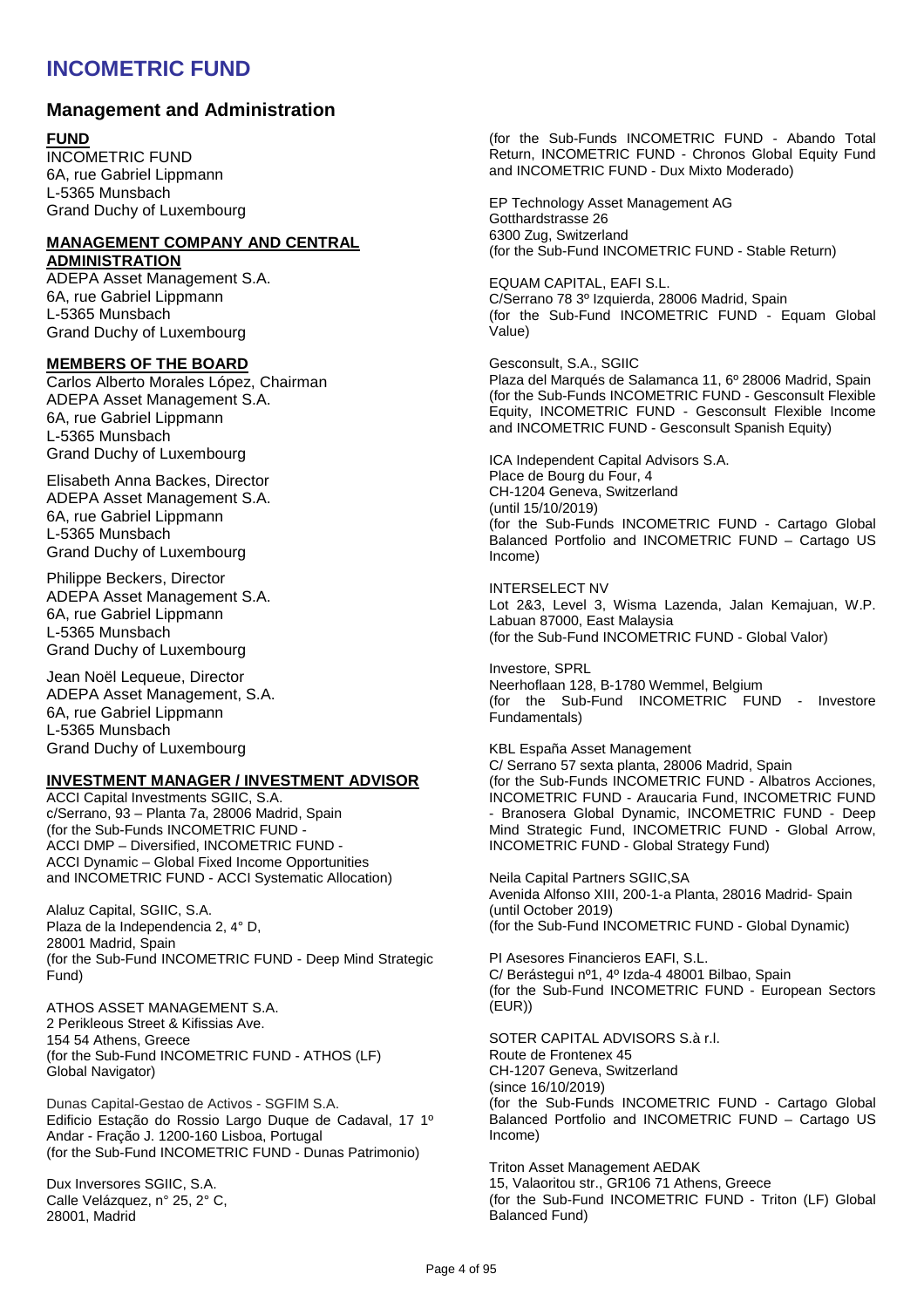#### **Management and Administration (continued)**

#### **DEPOSITARY AND PAYING AGENT**

Quintet Private Bank (Europe) S.A. (since 16/01/2020) (previously denominated KBL European Private Bankers S.A.) 43, Boulevard Royal L-2955 Luxembourg Grand Duchy of Luxembourg

#### **REGISTRAR AND TRANSFER AGENT**

Kredietrust Luxembourg S.A. 11, rue Aldringen L-2960 Luxembourg Grand Duchy of Luxembourg

#### **SUB-REGISTRAR AND TRANSFER AGENT**

European Fund Administration S.A. 2, rue d'Alsace L-1122 Luxembourg Grand Duchy of Luxembourg

#### **AUDITORS**

BDO Audit, S.A. 1, rue Jean Piret L-2350 Luxembourg Grand Duchy of Luxembourg

#### **LEGAL ADVISERS IN LUXEMBOURG**

Clifford Chance 10, Boulevard Grande-Duchesse Charlotte, L-1011 Luxembourg Grand Duchy of Luxembourg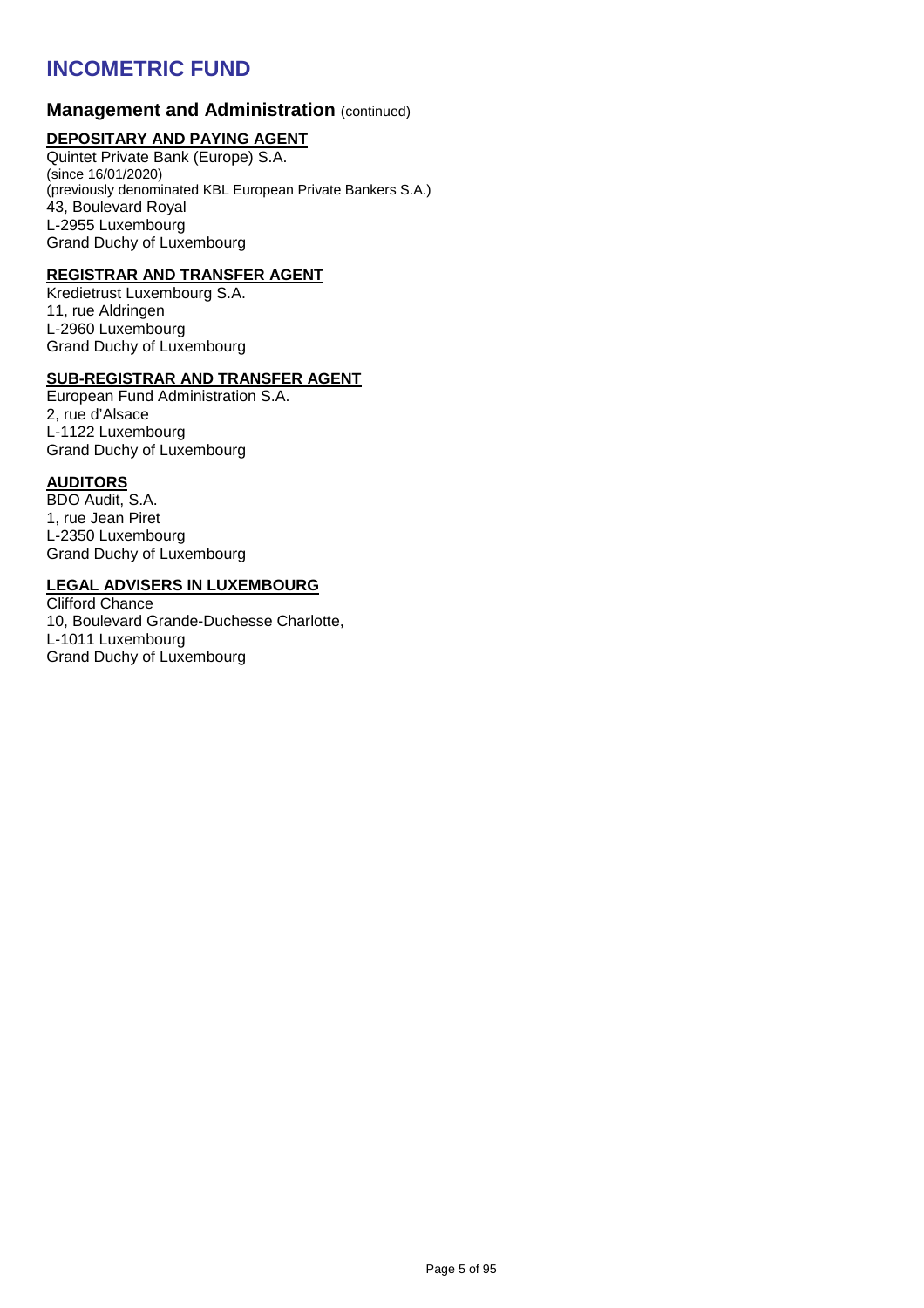### **Fund Information**

The Fund is organized in and under the laws of the Grand-Duchy of Luxembourg as a mutual investment fund with separate Sub-Fund(s) constituting each a separate portfolio of assets and liabilities.

The Fund is registered pursuant to the Part I of the Law of 17 December 2010 relating to undertakings for collective investment.

In accordance with the Management Regulations, the board of directors of the Management Company may issue Units in each Sub-Fund. A separate pool of assets is maintained for each Sub-Fund and is invested in accordance with the investment objectives applicable to the relevant Sub-Fund. As a result, the Fund is an "umbrella fund" enabling investors to choose between one or more investment objectives by investing in one or more Sub-Funds. Investors may choose which Sub-Fund(s) may be most appropriate for their specific risk and return expectations as well as their diversification needs.

Each Sub-Fund is treated as a separate entity and operates independently, each portfolio of assets being invested for the exclusive benefit of this Sub-Fund. A purchase of Units relating to one particular Sub-Fund does not give the holder of such Units any rights with respect to any other Sub-Fund.

The net proceeds from the subscription to each Sub-Fund are invested in the specific portfolio of assets constituting that Sub-Fund.

With regard to third parties, each Sub-Fund will be exclusively responsible for all liabilities attributable to it.

The board of directors of the Management Company may, at any time, create additional Sub-Funds.

Furthermore, in respect of each Sub-Fund, the board of directors of the Management Company may decide to issue one or more Classes of Units, each Class having e.g. a specific sales and redemption charge structure, a specific management fee structure, different distribution, Unit holders servicing or other fees, different types of targeted investors, different currencies and/or such other features as may be determined by the board of directors of the Management Company from time to time.

The currency in which the Classes of Units are denominated may differ from the Reference Currency of the relevant Sub-Fund. The Management Company may, at the expense of the relevant Class of Units, use instruments such as forward currency contracts to hedge the exposure of the investments denominated in other currencies than the currency in which the relevant Class of Units is denominated.

The Classes of Units may be sub-divided into two Categories: accumulation of income and distribution of income.

The amounts invested in the various Classes of Units of each Sub-Fund are themselves invested in a common underlying portfolio of investments. The Management Company may decide to create further Classes of Units with different characteristics.

Units of different Classes within each Sub-Fund may be issued, redeemed and converted at prices computed on the basis of the Net Asset Value per Unit, within the relevant Sub-Fund, as defined in the Management Regulations.

The Fund is managed in the interest of its unitholders by the Management Company, a public limited company ("société anonyme") incorporated under the laws of Luxembourg and having its registered office in Luxembourg.

The assets of the Fund are separate from those of the Management Company and from those of other funds managed by the Management Company.

The Management Company manages the assets of the Fund in accordance with the Management Regulations. The Management Regulations are deposited with the Registre de Commerce et des Sociétés Luxembourg, where they may be inspected and copies may be obtained. A notice advising of the publication and deposit of the Management Regulations with the registry was published in the Mémorial, Recueil des Sociétés et Associations of Luxembourg.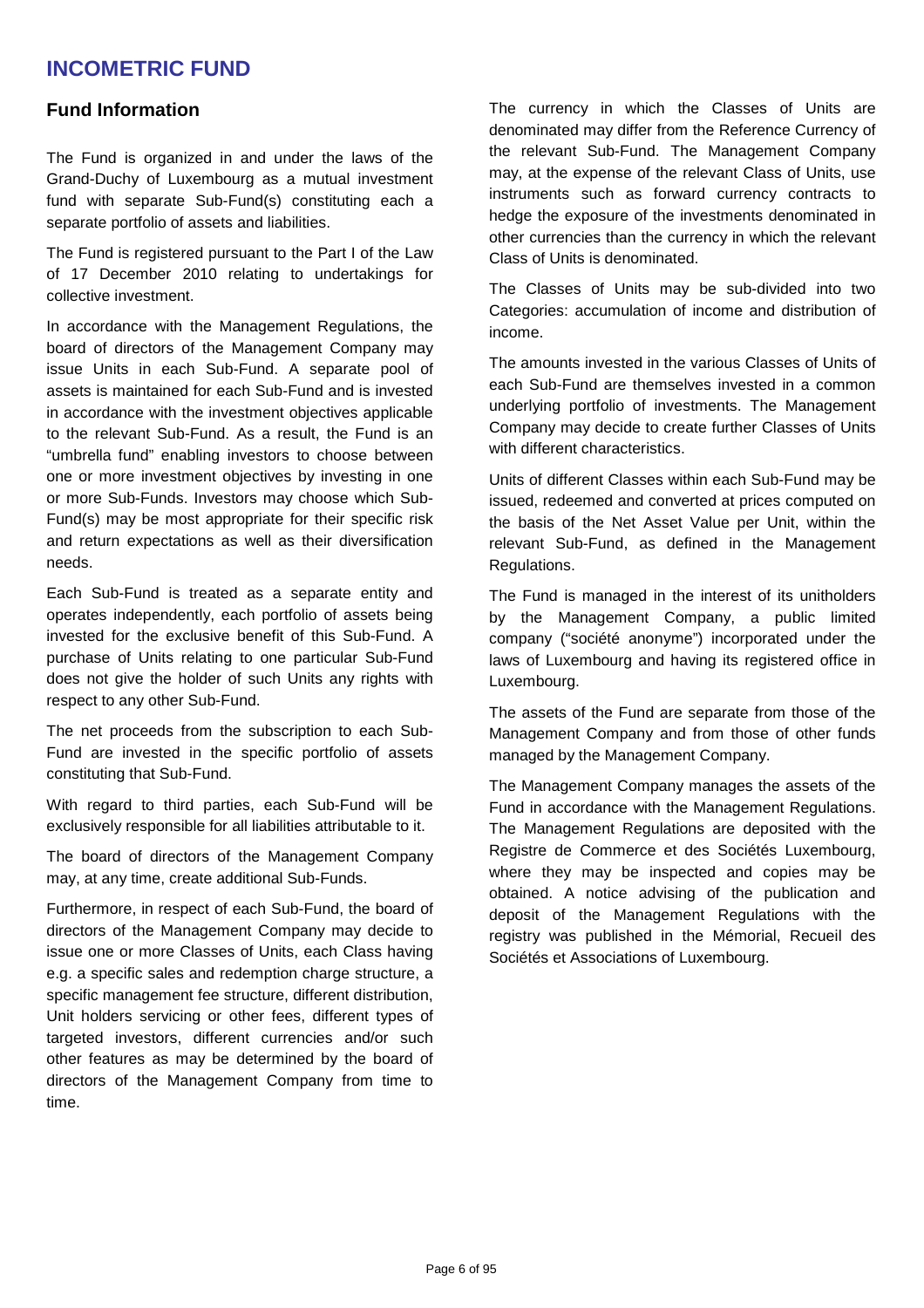### **Investment Management Report**

#### **Market Overview**

2019 was rich in geopolitical events, but the main driver for the markets throughout the year was the United State (USA or US)-China trade war. US President Donald Trump had been a long-term critic of the trading relationship between China and the US and had already imposed tariffs on selected Chinese imports throughout 2018. However, in May 2019, President Trump announced that the previous 10% tariff on USD 200 billion of Chinese goods would be raised to 25% while imposing sanctions on US companies to share technology with Chinese ones.

Until the remaining of the year, markets reacted to the various announcements made by both parties, as the implications and the outcome of the negotiations were uncertain. Both sides eventually agreed to reach an interim deal by the last quarter. By the end of the year, markets had priced much of the dispute and the 'Phase One deal' was eventually signed by early 2020.

However, this trade dispute was only the biggest as it involved the 2 largest economies in the world. In fact, President Trump initiated a number of trade disputes with its largest trading partners (Mexico, North American Free Trade Agreement, or the European Union (EU) which created a lot of volatility due to their uncertain impact on global growth.

In fact, global growth was also another area of uncertainty: throughout the year, data releases from major economies were not able to support a positive or negative direction. Central banks, which were initially supportive of a tightening of their loose monetary policy reversed their actions and started to ease again in order to support growth.

In Europe, Brexit negotiations dragged on and the EU eventually allowed the country to extend its membership until October 2019. Prime Minister Theresa May was replaced by Boris Johnson, who managed to reach a deal with Brussels and win a Parliamentary election in late December. As a result, Brexit is set to happen in 2020, starting with the United Kingdom formally leaving the EU as at 31 January 2020 at midnight.

In the Middle East, the year was plagued with the confrontation between Iran and Saudi Arabia and the US. Several 'unattributed' attacks against oil tankers or oil infrastructure have been linked to Iran and tensions remained high in the area. Oil prices kept on increasing and decreasing within the USD 50-60 /barrel range

(West Texas Intermediate) and 50-70 /barrel range (Brent).

Finally, popular protests rocked countries and governments throughout the world. Citizens took the street to denounce corruption, growing inequalities, the high costs of life, as well as authoritarian governments (when applicable). Among these, Hong Kong was particularly shaken and the Special Administrative Region has seen its economic prospects revised down after months of popular protests.

#### **INCOMETRIC FUND - Abando Total Return**

In 2019 the Sub-Fund invested in equities, especially in European shares. Liquidity is maintained in current account. During the period the composition of the portfolio remained stable.

In 2019, the performance of the Sub-Fund was:

• LU0868350967 - Class A EUR : 21.25%

#### **INCOMETRIC FUND - ACCI DMP - Diversified**

The Sub-Fund aim to invest in liquid securities, including eligible Exchange Traded Funds (ETFs) (especially European ETFs) which invest in equity and Fixed Income mainly from issuers from OECD countries (Organisation for Economic Co-operation and Development), but also in Emerging Markets (with a maximum exposure of 30% of the Sub-Fund total net assets).

Until August 2019, the Sub-Fund was invested about 50% of NAV in global equity ETFs, most of which were exposed to United States equity instruments. In August 2019, the Sub-Fund re-balanced its portfolio to invest almost exclusively in Fixed Income ETs until September 2019, when the Sub-Fund Re-balanced once again into a 50-50% portfolio split between equity ETFs and Fixed Income ETFs until the end of the year. During the year 2019, almost all the trades of the Sub-Fund were due to subscriptions and redemptions (except the August 2019's re-balancing).

In 2019, the performance of the Sub-Fund was:

- LU1913290232 Class A1 USD : 4.37%
- LU1913290315 Class A2 USD : 3.70%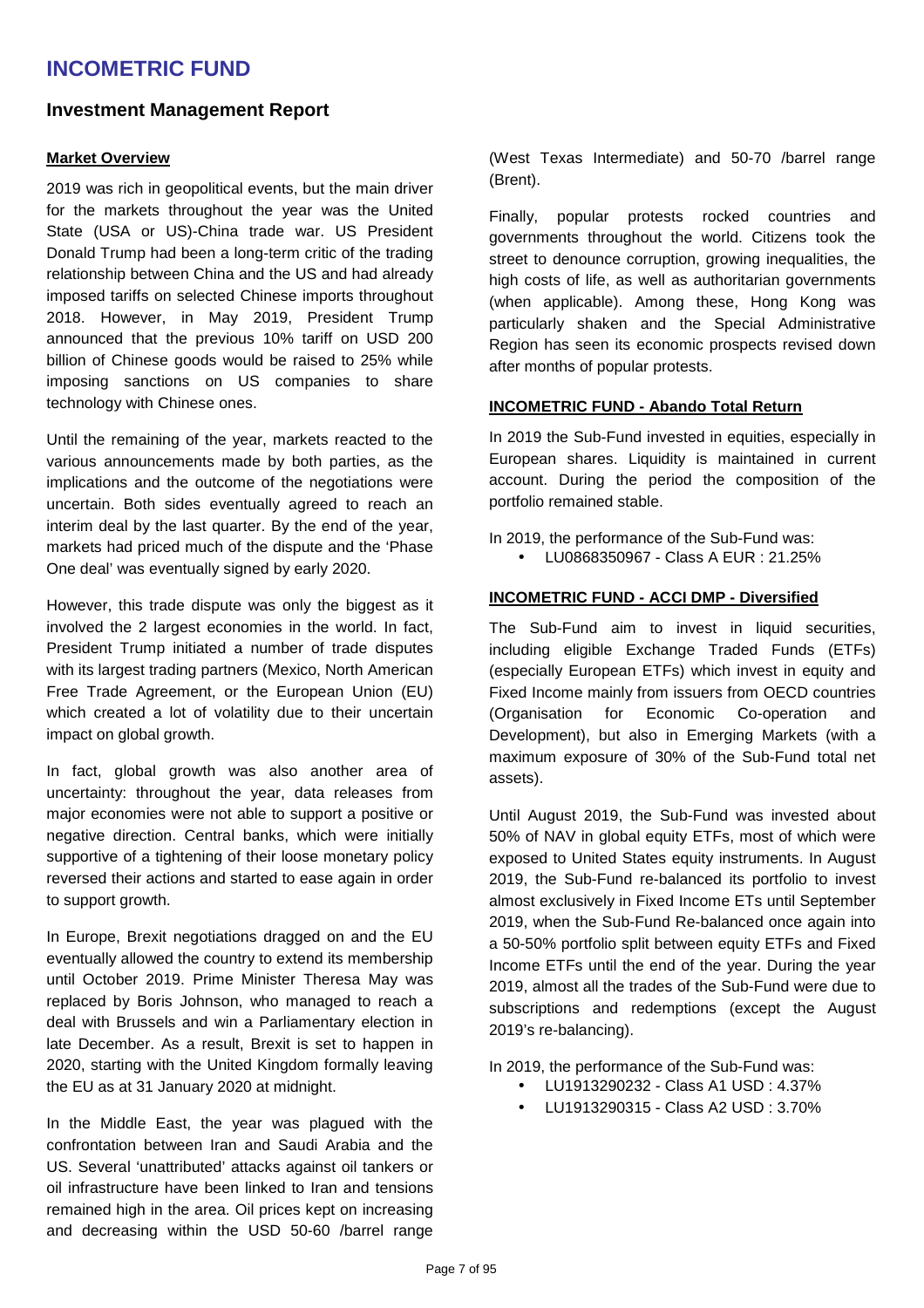#### **Investment Management Report (continued)**

#### **INCOMETRIC FUND - ACCI Dynamic - Global Fixed Income Opportunities**

The Sub-Fund aim to invest in liquid securities, including eligible Exchange Traded Funds (ETFs) (especially European ETFs) which invest in Fixed Income mainly from issuers from OECD countries (Organisation for Economic Co-operation and Development), but also in Emerging Markets. The Sub-Fund invested mostly in global Fixed Income ETFs with a large exposure to the United States. The asset allocation of the Sub-Fund was changed in August 2019. The Sub-Fund had short duration and mainly High Yield bonds. This allocation was switched to a portfolio of ETFs with a bit longer duration and less High Yield exposure. The Sub-Fund increased its exposure to ETFs with Investment Grade bonds. In September 2019, the Sub-Fund reverted to its original allocation (ETFs with short duration and mainly High Yield exposure) until the end of the year. During the year 2019, almost all the trades of the Sub-Fund were due to subscriptions and redemptions (except the August 2019's re-allocation). The Sub-Fund kept trading the same ETFs and the same weights, except during the August 2019 re-balancing, when the Sub-Fund sold mainly ETFs with short duration and High Yield bonds.

In 2019, the performance of the Sub-Fund was:

- LU1913290661 Class A1 USD : 3.27%
- LU1913290828 Class A2 USD : 3.58%

#### **INCOMETRIC FUND - ACCI Systematic Allocation**

The Sub-Fund aim to invest in liquid securities, including eligible Exchange Traded Funds (ETFs) (especially European ETFs) which invest in equity and Fixed Income mainly from issuers from OECD countries (Organisation for Economic Co-operation and Development), but also in Emerging Markets (with a maximum exposure of 30% of the Sub-Fund total net assets).

Until August 2019, the Sub-Fund invested almost exclusively in global equity ETFs with a strong United States exposure. In August 2019, the Sub-Fund rebalanced its portfolio to invest almost exclusively in Fixed Income ETs until September 2019, when the Sub-Fund Re-balanced once again into almost exclusively equity ETFs until the end of the year. During the year 2019, almost all the trades of the Sub-Fund were due to subscriptions and redemptions (except the August 2019's re-balancing).

In 2019, the performance of the Sub-Fund was:

- LU1913291479 Class A1 USD : 6.00%
- LU1913291552 Class A2 USD : 4.71%

#### **INCOMETRIC FUND - Albatros Acciones**

Overall market conditions improved during the second half of 2019 as a result of trade agreements between the United States (USA or US) and China and the resolution of Brexit uncertainty. All throughout the first half of the year however concern was that world growth was at risk of faultering and visibility remained somewhat limited. As a result our positioning in equities was underweight for the most part of the year. Adding to the feeling of increased perception of risk was the rally experienced by most developed sovereign curves which peaked during late third quarter of 2019. As volatility reached year lows at the end of November 2019 we decided to add risk to our portfolios either by outright purchases or by lifting equity hedges.

Sector performance was positively impacted by technology and healthcare stocks and/or funds with significant exposures to these sectors. Entering 2020 we remain neutral in our exposure to equities.

In 2019, the performance of the Sub-Fund was:

 $\bullet$  LU1591640047 - Class A FUR : 9.12%

#### **INCOMETRIC FUND - Araucaria Fund**

Overall market conditions improved during the second half of 2019 as a result of trade agreements between the United States (USA or US) and China and the resolution of Brexit uncertainty. All throughout the first half of the year however concern was that world growth was at risk of faultering and visibility remained somewhat limited. As a result our positioning in equities was underweight for the most part of the year. Adding to the feeling of increased perception of risk was the rally experienced by most developed sovereign curves which peaked during late third quarter of 2019. As volatility reached year lows at the end of November 2019 we decided to add risk to our portfolios either by outright purchases or by lifting equity hedges. Sector performance was positively impacted by technology and healthcare stocks and/or funds with significant exposures to these sectors. Entering 2020 we remain neutral in our exposure to equities.

• LU1542635781 - Class A EUR : 14.85%

In 2019, the performance of the Sub-Fund was: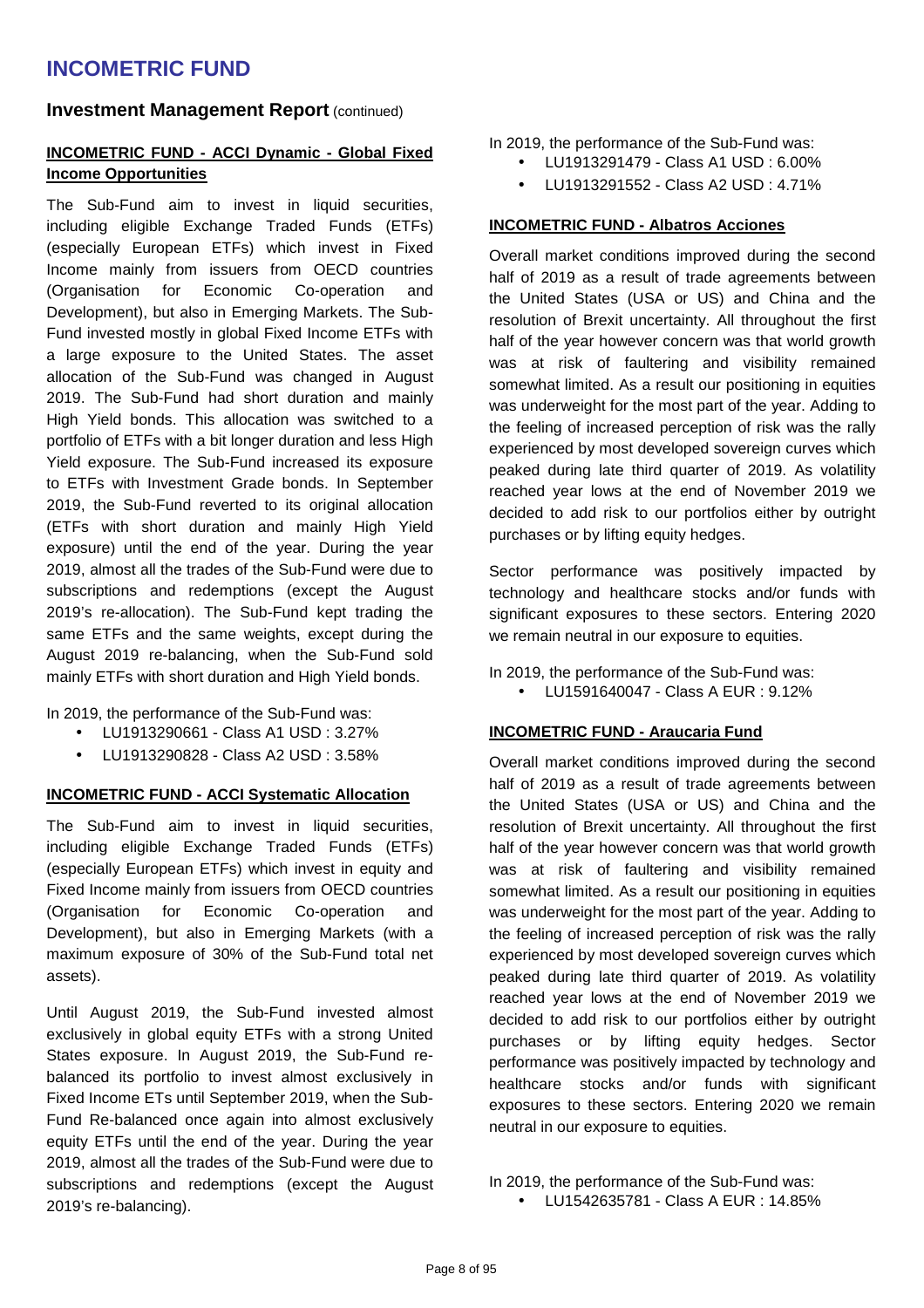#### **Investment Management Report (continued)**

#### **INCOMETRIC FUND - ATHOS (LF) Global Navigator**

Since we recently launched there are no changes in global allocation or strategy to comment.

The Sub Fund initiated a core portfolio of safe heaven fixed income securities in the German and US curve with an average duration of 4.5 years. In total, exposure accounted to around 26% of the total portfolio. Managers believe that when the money market rate is below the yield that the bond offers, as it is the case in the German curve, the roll down the curve effect result in profits for securities while they move towards maturity.

Managers believe that bond markets around the world are monopolized by Central Banks, and thus that bond yields depend in great extend to forward guidance.

The USD exposure from the US Treasuries position was fully hedged with Foreign Exchange (FX) Futures.

An additional 15% exposure was initiated in corporate bonds, mainly high grade, and a 3.5% position in National Bank of Greece LT II issue.

The Sub-Fund gradually allocated a 10% in high dividend equities in Europe, mainly from France and Germany. Top allocated sectors were Energy and Consumer Discretionary. Periodically the Sub-Fund hedged around 50% of the equity exposure via equity index futures.

In the equity space, BNP Paribas was sold in order to book profits.

Best performing group was the equity part of the portfolio generating around 50 basis points (bps). Corporate debt also contributed about 8 bps. Worst performing group was Government debt which cost around 29 bps.

There were no default or distressed securities in the portfolio. Moreover, there were no investments in other funds.

In 2019, the performance of the Sub-Fund was:

• LU1846656038 - Class A EUR : - 0.62%

#### **INCOMETRIC FUND - Branosera Global Dynamic**

Overall market conditions improved during the second half of 2019 as a result of trade agreements between the United States (USA or US) and China and the resolution of Brexit uncertainty. All throughout the first half of the year however concern was that world growth was at risk of faultering and visibility remained somewhat limited. As a result our positioning in equities was underweight for the most part of the year. Adding to the feeling of increased perception of risk was the rally experienced by most developed sovereign curves which peaked during late third quarter of 2019. As volatility reached year lows at the end of November 2019 we decided to add risk to our portfolios either by outright purchases or by lifting equity hedges. Sector performance was positively impacted by technology and healthcare stocks and/or funds with significant exposures to these sectors. Entering 2020 we remain neutral in our exposure to equities.

In 2019, the performance of the Sub-Fund was:

• LU1542635948 - Class A EUR : 5.02%

#### **INCOMETRIC FUND - Cartago Global Balanced**

During the year, the Sub-Fund kept its asset allocation unchanged, trading only to invest subscriptions or cover redemptions. Balanced funds accounted for over 70- 75% of NAV, equity funds about 10-15% of NAV and Fixed Income funds about 10% of NAV.

In 2019, the performance of the Sub-Fund was:

- LU1475008741 Class A EUR : 11.76%
- LU1475008824 Class A1 USD : 15.45%
- $\bullet$  LU1475009046 Class B FUR : 11.21%
- LU1475009129 Class B1 USD : 14.40%

#### **INCOMETRIC FUND - Cartago US Income Fund**

During the year, the Sub-Fund kept its asset allocation unchanged, trading only to invest subscriptions or cover redemptions. Fixed Income funds accounted for over 40-45% of NAV, balanced funds about 40-45% of NAV and equity funds about 10% of NAV. The Sub-Fund kept a cash position of 3-5% of NAV.

In 2019, the performance of the Sub-Fund was:

- LU1740669228 Class A EUR : 12.10%
- LU1740670234 Class A1 USD : 7.99%
- LU1740669657 Class B EUR : 11.82%
- LU1740670408 Class B1 USD : 14.91%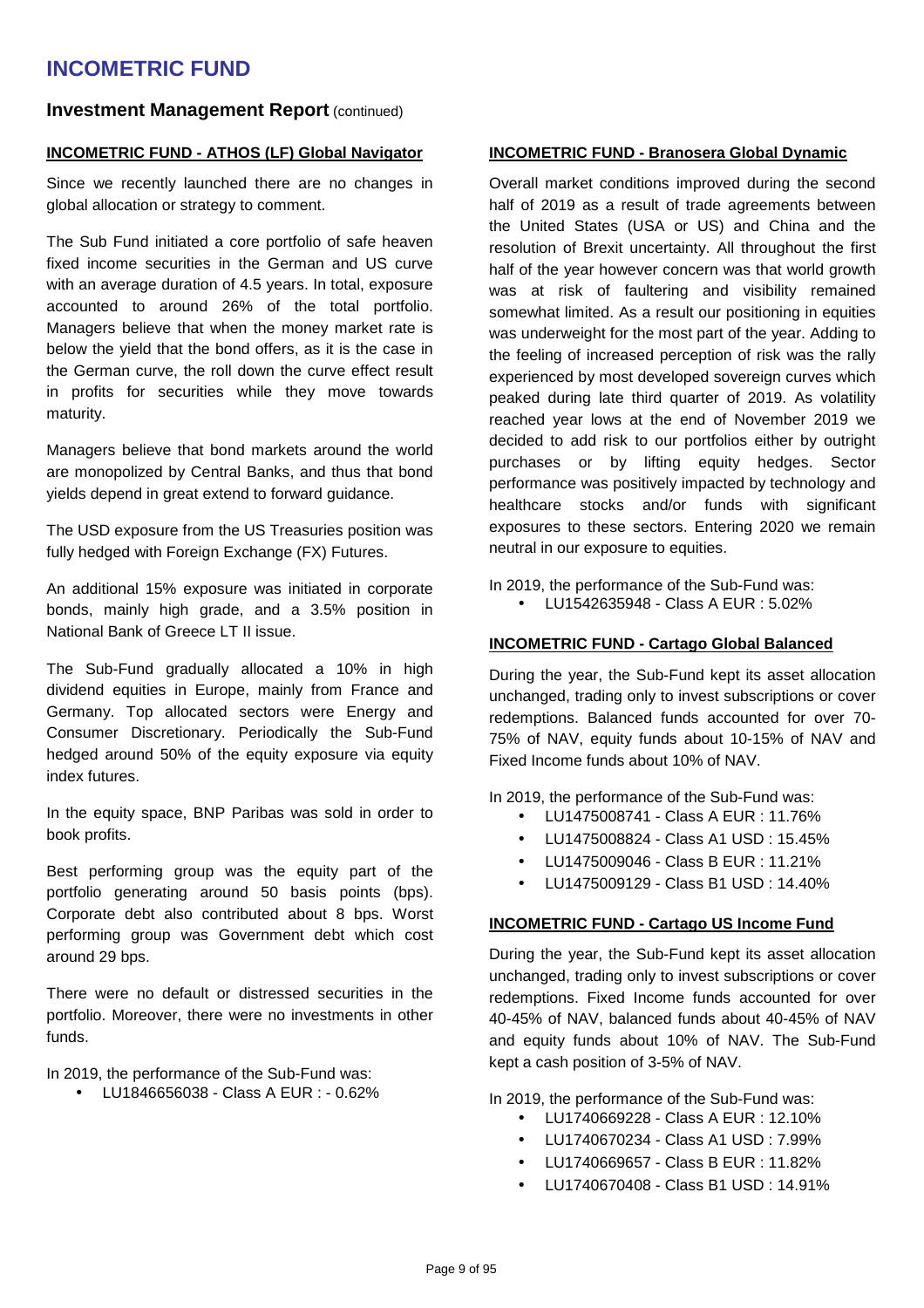#### **Investment Management Report (continued)**

#### **INCOMETRIC FUND - Chronos Global Equity Fund**

2019 has been a very strong year for financial markets with global equity markets posting very strong returns. We are happy to report that most businesses we own reported strong performance and, in that context, adding weight to our high conviction names in the third quarter helped us deliver the Sub-Fund's performance. We are most excited by the fact that returns generated were broad-based with the majority of the stocks we own contributing to this performance.

We have always believed that it is futile to predict market performance. However, it is important to recognize, acknowledge and if possible reflect the current state of the market in the portfolio. This is exactly what we are doing, incrementally deploying capital to businesses that would more likely be resilient to any economic downturn or market correction. Having said that, our endeavour has always been to create a balanced portfolio of great businesses that outperform over a full cycle.

Our largest geographical exposure was the United States (USA), with over 40% exposure at the end of 2019. By sector, our largest sector exposures where financials, media and technology sectors. In line with the Sub-Fund's objectives, throughout the year we invested mostly in global equities, with a cash exposure between 0-20% throughout the year.

In 2019, the performance of the Sub-Fund was:

- LU1700592477 Class A EUR : 32.33%
- LU2038545872 Class B EUR : 9.82%

#### **INCOMETRIC FUND - Deep Mind Strategic Fund**

INCOMETRIC FUND - Deep Mind Strategic Fund invests in foreign exchange (FOREX) of the main OECD countries, mainly USD, EUR, JPY, GBP, CHF, AUD, and NZD. The strategy relies on quantitative analysis to generate entry and exit points. The Sub-Fund is currently in market process, with Asset under Management (AuM) of EUR 2.5 million at the end of 2019.

The Sub-Fund started trading operations on December 16th, 2019, and performance was thus impacted by the launching costs and the low Assets under Management.

In 2019, the performance of the Sub-Fund was:

- LU2051221179 Class A2 EUR : 1.60%
- LU2051222060 Class C1 USD : 0.00%

#### **INCOMETRIC FUND - Dunas Patrimonio**

The Sub-Fund objective is to provide mid-term capital appreciation, giving to its participant's access to a diversified portfolio of global assets with different degrees of risk. The Sub-Fund can invest in bonds and other debt instruments, equity, short-term assets, participation units in investment funds and financial derivative instruments. INCOMETRIC FUND - Dunas Patrimonio can invest a maximum of 50% of its Net Asset Value in equity, participation units or other financial derivative instruments whose underlying asset is equivalent to equity or global equity indexes. The Sub-Fund also has a maximum exposure limit of 25% of its Net Asset Value to assets from emerging countries.

Last year was stellar for financial markets, with equities, bonds, and commodities all finishing the year higher, after a dreadful 2018. Although the year-end picture was rosy, there was no lack of uncertainties, with slowing growth and trade tensions on top of the risks. Fixed Income yields fell, resulting in a positive performance for nearly every bond category after these risks led central banks to act, with the US Federal Reserve (US FED) cutting interest rates for the first time in a decade and several central banks around the world to ease during the year. In this context, equity markets rallied, with technological Index NASDAQ 100 leading with a performance of 37.96%, followed by the S&P 500 28.88%. In Europe the best performing indices were Italian MIB 28.28%, French CAC40 26.37% and German DAX 25.48%.

The Sub-Fund started the year with the allocation to equity just below 50% after the sell-off of late 2018 and stayed invested throughout the year roughly between 44% and 49%. In terms of geographies we continued to prefer Europe vs. the United States (US or USA) which offered, in our view, more attractive valuations and kept this preference all year. Exposure to Emerging Market equities was modest, around 4.5%, and finished the year with an exposure slightly below 6%. At the end of the year, the Sub-Fund had an equity exposure of around 47%.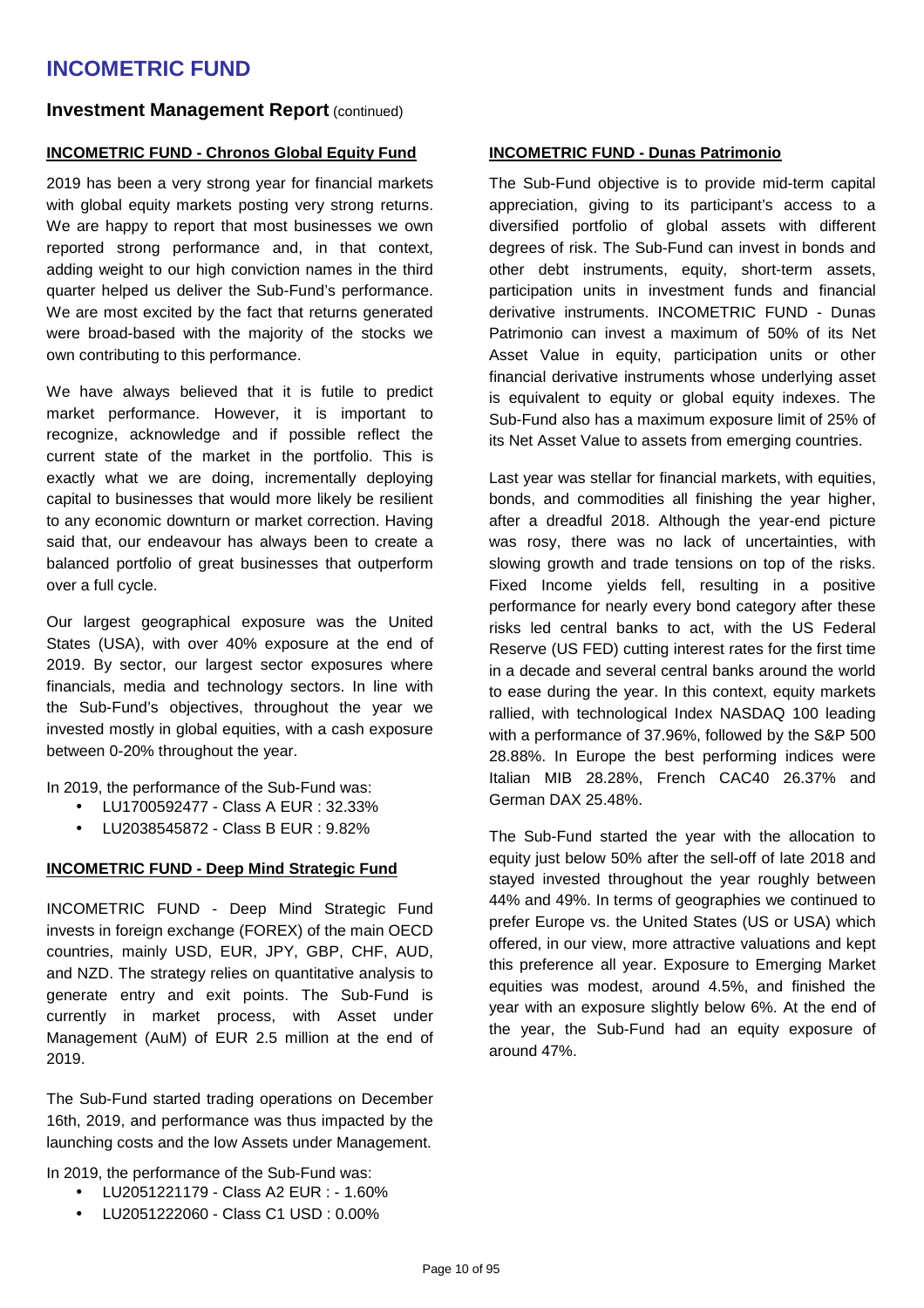#### **Investment Management Report (continued)**

In Fixed Income we kept our credit exposure relatively low. Tight corporate spreads and absolute low level of rates led us to a very low allocation to this asset class that we maintained throughout the year. We started the year with a portfolio duration slightly negative during the first quarter and reduced duration during the second quarter to -4.1 years. During the remainder of the year we increased duration significantly, finishing the year with around 5.5. This increase was a combination of long US Treasuries, long Italian debt and closing of short positions in French and Germany sovereign debt. Peripheral exposure was mainly implemented through Italian sovereign debt. We started the year with around 14% exposure to Italy, and increased it to around 20% in June, on the back of a political crisis. From there on, we reduced exposure, as tensions eased, to around 13% in September and increased it in the last quarter to 29%.

We started the year with a position of long USD slightly around 15% and we kept relatively stable until August 2019, where we started reducing exposure, finishing the year around 12%.

In 2019, the performance of the Sub-Fund was:

• LU0701293705 - Class A1 EUR : 11.20%

#### **INCOMETRIC FUND - Dux Mixto Moderado**

The Sub-Fund's investment policy has been characterized, during the course of 2019, by an aboveaverage exposure to equities relative to its neutral investment mandate. From a style point of view, the Sub-Fund has maintained a balanced approach between cyclical and defensive sectors, resulting in an overall low volatility of the Sub-Fund, as 2019 was again characterized by numerous market "risk-on/riskoff" episodes. From a sector standpoint, technology and automotive where the two most underweight industries in 2019, whereas consumer non-cyclical companies where overweight and where a tailwind to the Subfund's performance. Owing to our vision on the Fixed Income environment, some investments in gold have been done in order to reduce equity market risk. The portfolio of diverse mutual funds has been maintained, as another alternative to fixed income. Medium-term positions on derivatives have been taken as hedgers in both indexes and currency levels.

In 2019, the performance of the Sub-Fund was:

- LU1291747225 Class A EUR : 11.06%
- LU1291747498 Class B EUR : 0.30%

#### **INCOMETRIC FUND - Equam Global Value**

The Sub-Fund is managed based on value investing methodology. We intend to compound our capital through long-term investment in companies with solid businesses that we can acquire at a discount to their intrinsic value. We do not aim to second-guess short term market movements but rather acquire interests in sound businesses at excellent prices.

The Sub-Fund was launched on January 15, 2015 and can invest in companies active in regions and sectors where we can find the best investment opportunities. Although the fund has an open mandate in terms of geographies, there is a special focus in European midcap companies. As of December 31, 2019 there were only 3 non-European representing 6.38% of the NAV.

Although we acknowledge that there continues to be political and macroeconomic uncertainties that could have an impact on the short term and despite the good performance of many companies in the portfolio during 2019, we maintain a positive view over the medium and long term perspective as we continue to find many companies which are trading at attractive valuations. At the end of 2019, the Sub-Fund was invested in 43 companies and maintained a cash position below 1%. The average investment level for the year has been above 95%.

In 2019, the performance of the Sub-Fund was:

- LU0933684101 Class A EUR : 27.23%
- LU1274584488 Class C EUR : 27.51%
- LU1274584991 Class D EUR : 27.18%

### **INCOMETRIC FUND – European Sectors (EUR)**

The Sub-Fund strategy continued to base its strategy on a meticulous positioning in stocks denominated in different currencies of the countries part of Europe that we have considered most appropriate for each month. We also use the Sharpe ratio to compare assets. Despite of being a very successful year for equities we have performed below expectations. There are two reasons that explain this bad performance: on the one hand, we started the year with strong liquidity restrictions that prevented us from benefiting from the rapid rebound of the markets.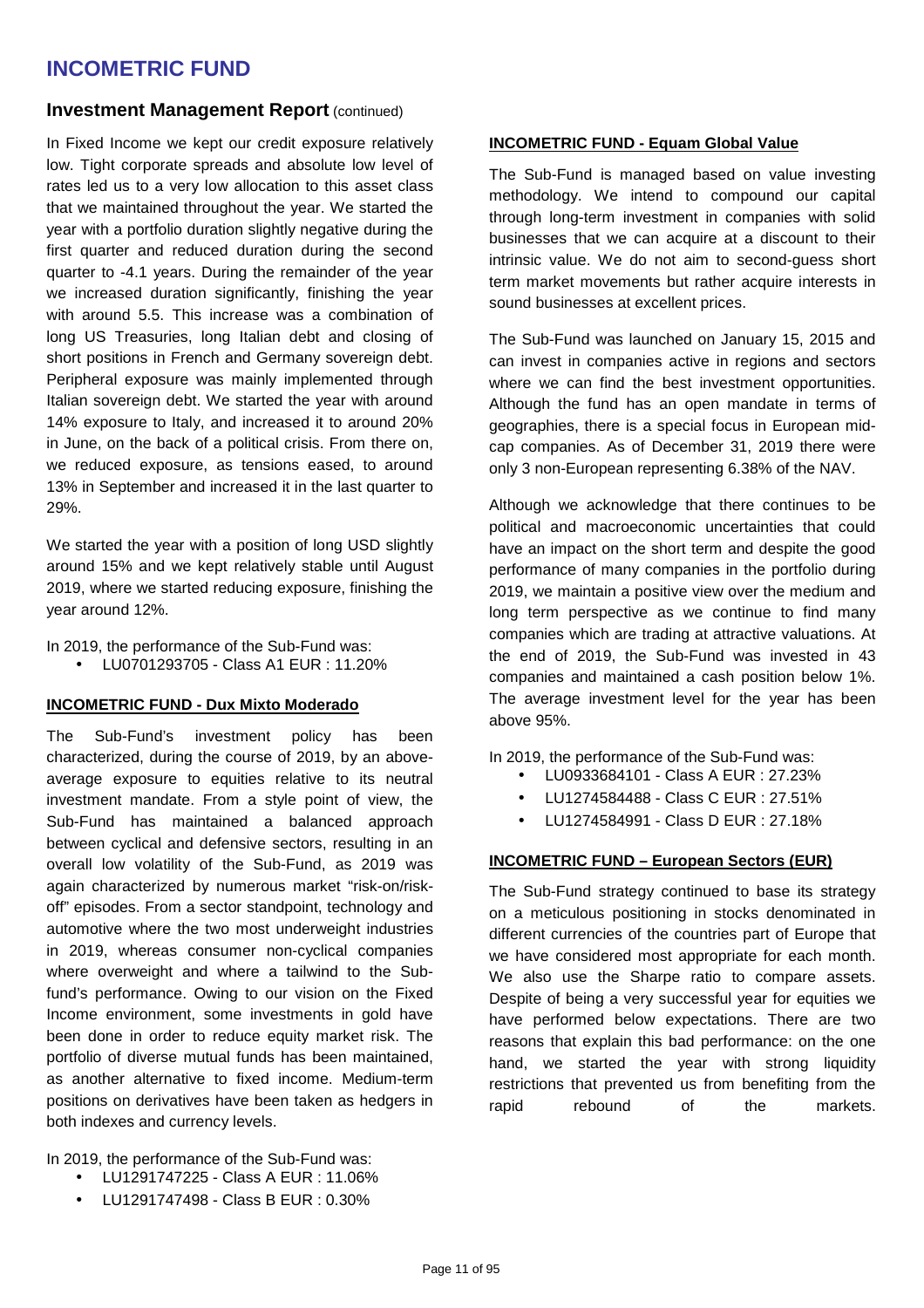#### **Investment Management Report (continued)**

On the other hand, some of the companies that we have incorporated during this year have not provided the expected returns. Orsted, Verbund and Nel have been the biggest contributors to the performance. We begin 2020 with many challenges: the United States' (US) Presidential elections, the outcome of Brexit, the problem of US repo (repurchase agreement) market and global industrial slowdown will be some of the main protagonists. We also note a mix of excessive euphoria and extreme complacency among investors.

In 2019, the performance of the Sub-Fund was:

• LU0500924377 - Class A EUR : 2.14%

#### **INCOMETRIC FUND – Gesconsult Flexible Equity**

During the year, the Sub-Fund maintained a balance between positions with less exposure to uncertainties (sectors such as telecommunications, pharmaceuticals or concessions) and companies more exposed to these uncertainties (such as industrial sectors). In any of case, the Sub-Fund always carefully studies the fundamentals of each company and looks for revaluation potentials. Since September 2019, we have been giving a greater place in the portfolio to cyclical companies, such as banking, commodities and automotive companies.

In this sense, we continue to believe that certainty comes from companies focused on cash generation, with high conversion rates from EBITDA (Earnings Before Interest, Tax, Depreciation and Amortization), with credible growth plans and with specific improvement levers.

In December 2019, exposure to equities reached 57% compared to 62% at the end of the September 2019.

Regarding Fixed Income, the evolution in the second part of 2019 has been positive, especially for credit, where we have seen a strong influx of flows, the result of improved prospects with the rebound of certain macroeconomic indicators in the Euro zone, the maintenance of monetary policy within the European Central Bank (ECB) with the arrival of Christine Lagarde at the helm and the support of the US Federal Reserve, which still has room for manoeuvre to sweeten the current economic cycle.

In this sense, we have seen an increased appetite for risk, with European peripheral countries (especially Italy and Greece) narrowing against German debt, while the latter ended the semester by expanding 10 basis points, with flat Spanish debt around at 0.40%.

In line with this more favourable environment, the assets that have performed best are those of greater duration and hybrids.

As a result of the increased risk in the portfolios, we find some minimum debt differentials, with the Crossover (formed by the Credit Default Swap or credit default) narrowing from 260 basis points to just 208 at the end of December 2019, spraying the previous minimums.

During the period, operations have been carried out on the following assets:

- Purchases: Andritz, Bayer, BNP, Hotchief, Siemens, Glambia, Inditex, Siltronic, Cap Gemini, H&M, Inbev, Applus, Almirall, Euronav.

-Increases: Siemens, Deutsche Telecom y Engie

-Reductions: Aedas, Cie, Gestamp, FCC, Talgo, Navigator, Dominion, Ezentis, Renault, Faes farma, Iberdrola, Catalana Occidente

- Sales: Miquel y Costas, Aedas, Essilor, Ubisoft, Stora Enso, Andritz, Tubacex y Gesconsult Renta Variable, FI.

In fixed income:

-Purchases: BTPS 3% y AIB 1,875 19/11/2029.

-Sales: ISPIM 4,125% 04/20, BTPS 3%, SANTAN FLOAT 03/22, BAC FLOAT05/23, RENAULT 0,75% 01/22

The greatest contributions have come from the evolution of the Intesa 2020 bonds, BBVA Perpetual Floating BB, the Ferrovial hybrid or the Santander Subordinate Junior bond. As a drainage source of profitability, hedges have acted on the Italian bond.

At the end of 2019, the fund has portfolio positions that could have lower levels of liquidity: securitizations (2.26%), Obgs. Caixa Terrassa Float (1.77%), acciones Clínica Baviera (0.27%), Alquiber (0.21%), Iberpapel (0.69%), Renta 4 (0.53%), Clever Global (0.02%), Optimum III (0.59%), Grifols (1,09%) and Arima Real Estate (0.52%).

In 2019, the performance of the Sub-Fund was:

- LU1900192847 Class R EUR : 4.02%
- LU1900192920 Class S EUR : 0.31%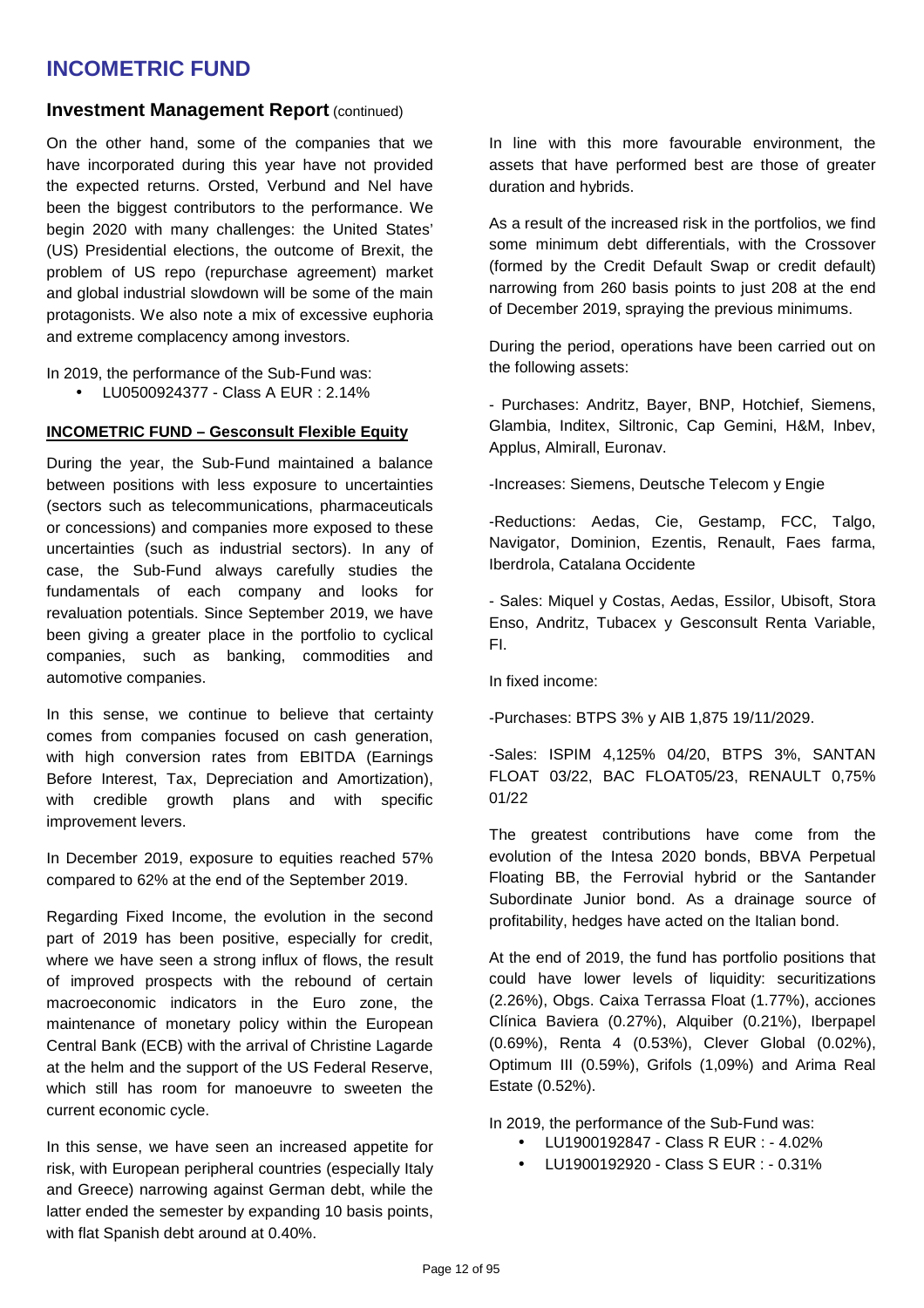#### **Investment Management Report (continued)**

#### **INCOMETRIC FUND - Gesconsult Flexible Income**

The Sub-Fund's level of direct investment in equities has been 17.38%, although over the period derivatives on indexes (Ibex and Eurostoxx 600) have been used to reduce exposure at times of greatest volatility in the market.

During the semester, purchases have been made mainly on Repsol, Masmovil and Indra and sales on Prosegur. Santander Bank and Parques Reunidos.

Direct investment in equities is complemented, in accordance with the composition of the Sub-Fund's portfolio, with an investment in the investment funds Gesconsult Renta Variable (RV Spain and Portugal), Gesconsult Growth (RV euro) and Moment, FI (Mixed of Euro RV) of 9.85% of the fund's assets.

The sources of profitability have been the communications (+ 0.12%), energy (+ 0.01%), industrial (+ 0.22%) or health (+ 0.10%) sectors. While the drainage sources of profitability were futures hedges (- 0.32%) and finance sector (-0.06%).

Regarding Fixed Income, the Sub-Fund lowered the duration of interest and credit rates in the face of instability and widening of credit spreads, in order to make the portfolio more solid and resilient in a potential downturn. Likewise, we have increased the percentages of liquidity, in a defensive movement.

Purchases for the period have been focused on assets whose widening of spreads does not correspond, in our opinion, with their fundamentals or with the particularities of the bonds

During the period, operations have been carried out on the following assets:

- Purchases: BTPS 3%, ALPHA 2019-1 A Mtge.

- Sales: TITIM 1,125% 03/26/2022, EUROCR 0.875% 10/01/2021, FCABNK FLOAT 06/17/2021, DSYFP 0% 09/16/2024, BTPS 3% 01/08/2029.

The assets that have behaved best are those of greater duration and hybrids. The perpetual emissions (BBVA and Santander) and the hybrid ones (Telefónica, ENEL or Allianz) stand out positively.

The fund may invest up to 15% of its exposure in fixedincome assets with low credit quality (below BBB-). At the end of the year, the fund's exposure to this type of

issuers was 8.81% of its assets (11.55% of the total fixed-income portfolio).

At the end of the year, the fund has portfolio positions that could have lower levels of liquidity: securitizations (18.50%), Iberpapel shares (0.13%) and Repsol rights  $(0.01\%)$ .

In 2019, the performance of the Sub-Fund was:

- LU1321562982 Class I EUR : 0.70%
- LU1321562719 Class R EUR : 0.04%

#### **INCOMETRIC FUND – Gesconsult Spanish Equities**

The positioning of the portfolio continues to take advantage of the good macroeconomic moment for some companies as well as a defensive stage with companies benefiting from low interest rates. Among the main movements there is a greater preference of companies with a positioning more in line with the type environment already mentioned:

- Inclusions: Sacyr, MasMóvil and Iberdrola.
- Increases: Faes, Grifols, Catalana Occidente, Applus.
- Reductions: Prosegur Cash.

- Sales: Arcelor, Acerinox, Ramada, Lar, Telefónica, Almirall, Neinor, Quabit, Ence, Altri and Alantra

Direct investment in equities is complemented by an investment in the Gesconsult Growth fund (Euro RV) of 0.30% of the fund's assets.

At the end of the period, the direct exposure to Equity of Spanish and Portuguese issuers was 100% of the equity portfolio. At the end of the year, the fund has portfolio positions that could have lower levels of liquidity: Iberpapel: 1.91%, Renta 4: 0.93%, Clínicas Baviera: 0.44%, Global Dominion: 8.62%, Grifols: 4.86% and Arima Real Estate: 2.24%.

In 2019, the performance of the Sub-Fund was:

• LU1321563014 - Class R EUR : 6.98%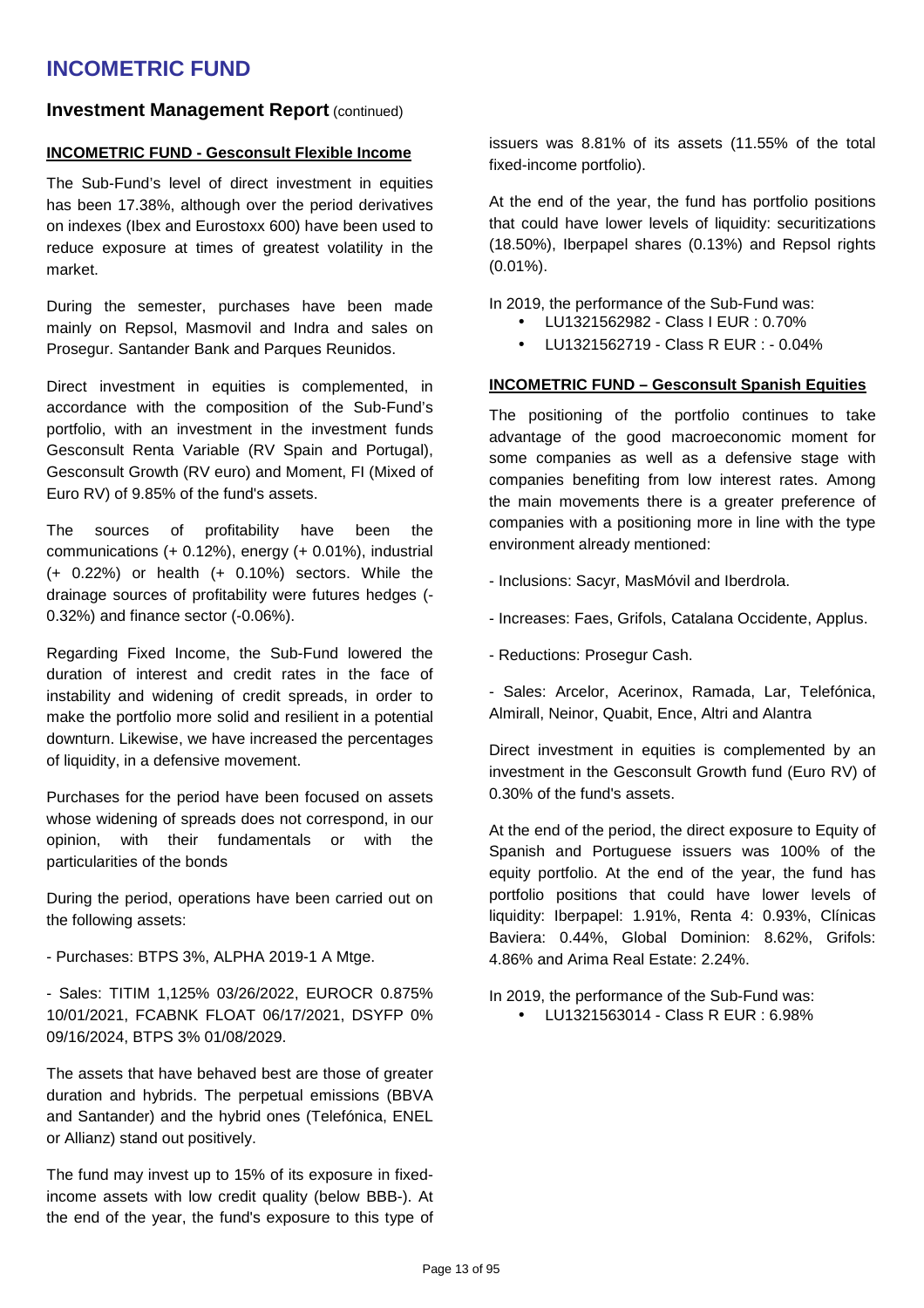#### **Investment Management Report (continued)**

#### **INCOMETRIC FUND - Global Arrow**

Overall market conditions improved during the second half of 2019 as a result of trade agreements between the United States (USA or US) and China and the resolution of Brexit uncertainty. All throughout the first half of the year however concern was that world growth was at risk of faultering and visibility remained somewhat limited. As a result our positioning in equities was underweight for the most part of the year. Adding to the feeling of increased perception of risk was the rally experienced by most developed sovereign curves which peaked during late third quarter of 2019. As volatility reached year lows at the end of November 2019 we decided to add risk to our portfolios either by outright purchases or by lifting equity hedges. Sector performance was positively impacted by technology and healthcare stocks and/or funds with significant exposures to these sectors. Entering 2020 we remain neutral in our exposure to equities.

In 2019, the performance of the Sub-Fund was:

• LU1404337138 - Class A EUR : 2.58%

#### **INCOMETRIC FUND - Global Strategy Fund**

Overall market conditions improved during the second half of 2019 as a result of trade agreements between the United States (USA or US) and China and the resolution of Brexit uncertainty. All throughout the first half of the year however concern was that world growth was at risk of faultering and visibility remained somewhat limited. As a result our positioning in equities was underweight for the most part of the year. Adding to the feeling of increased perception of risk was the rally experienced by most developed sovereign curves which peaked during late third quarter of 2019. As volatility reached year lows at the end of November 2019 we decided to add risk to our portfolios either by outright purchases or by lifting equity hedges. Sector performance was positively impacted by technology and healthcare stocks and/or funds with significant exposures to these sectors. Entering 2020 we remain neutral in our exposure to equities.

In 2019, the performance of the Sub-Fund was:

• LU1321861970 - Class A EUR : 6.95%

#### **INCOMETRIC FUND - Global Valor**

The Sub-Fund's performance in 2019 shows that with very low returns on fixed interest, one of the best alternatives is to invest in the best equities. But stock selection changes quickly, with only 5 equities still held from the top ten holdings at end of 2018. Among them, Appen, an Australian company, recorded a 10x increase since the Sub-Fund's first investment.

At the end of 2019, almost a quarter of the NAV was held in Swiss equities. Among the holdings, Roche (a pharmaceutical company) reached new highs. The Sub-Fund also added lesser known life sciences companies such as Bachem, Idorsia, Lonza, and Siegfried. Swiss microcap Edisun Power (operating in the field of solar energy) and SoftwareOne (IT consultancy) were also added.

The Sub-Fund also holds equities from the Netherlands, a country with an AAA credit rating, such as ASML, Adyen, NXPI, and Royal Dutch Shell.

Other world leading companies in the portfolio include Alibaba, LVMH, SAP, JP Morgan, Microsoft, Disney, and TSMC.

On the other hand the Sub-Fund is specializing in smaller companies, for example in Malaysia, with investments in Frontken, MI Technovation, Pentamaster, and now Greatech Technology. These companies concentrate in the state of Penang, the local cluster of technology companies.

Going forward from our first ten years, we look to see further innovative gains in non-speculative fashion: the Sub-Fund avoids lossmaking companies.

In 2019, the performance of the Sub-Fund was:

- LU0471596014 Class A EUR : 30.14%
- LU0471596105 Class B EUR : 30.13%
- LU0471596287 Class I EUR : 30.51%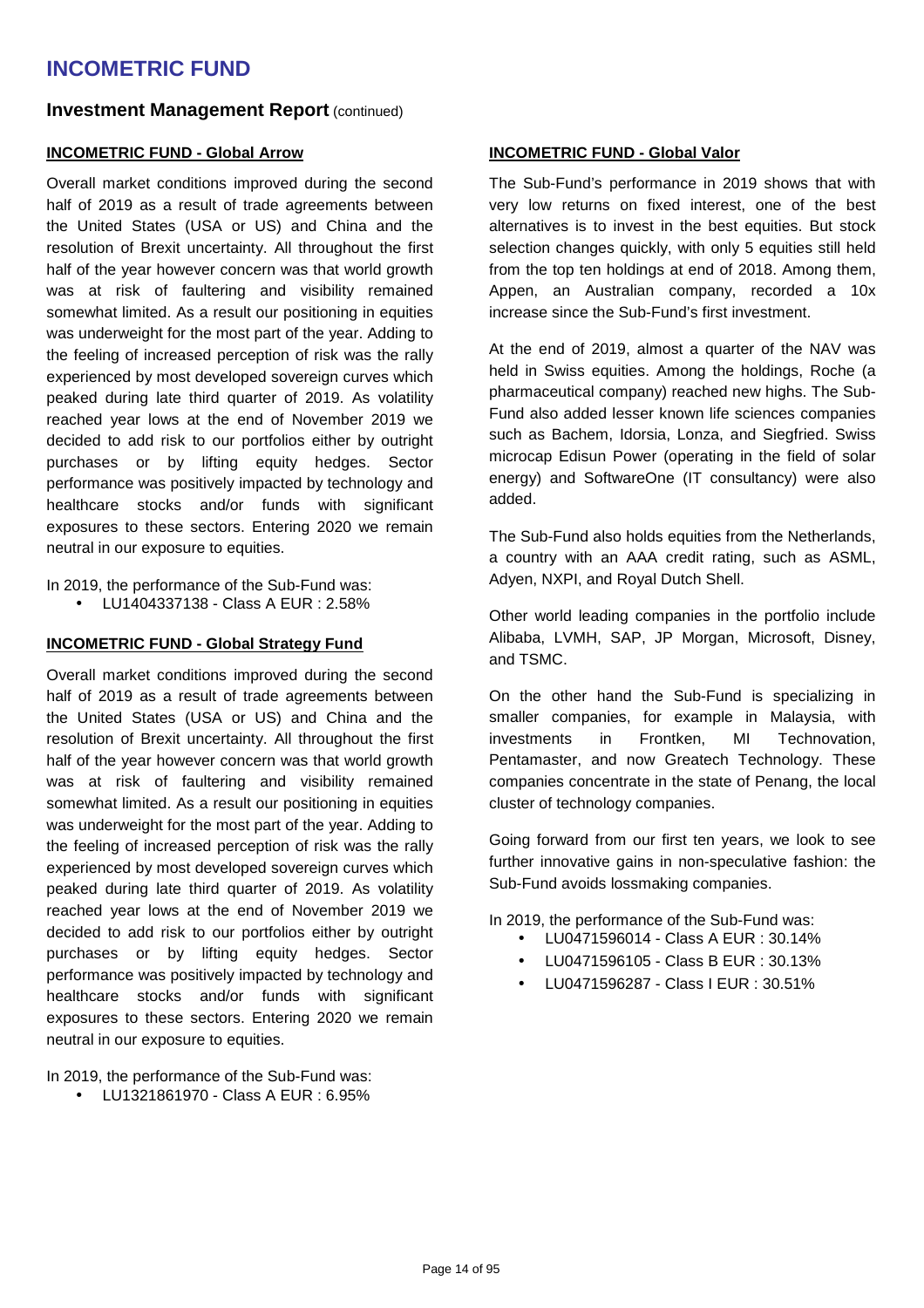#### **Investment Management Report (continued)**

#### **INCOMETRIC FUND - Investore Fundamentals**

#### **Equities**

2019 started with a strong bull market thanks to an easing in United States (US)-China trade dispute, more cautious central banks approaches regarding tightening and the end of the US government shut down. Equity markets recovered from their previous fall throughout the last quarter of 2018, but the momentum slowed in late March because of concerns over global growth and markets fell in May with US President Donald Trump's increase of tariffs on Chinese imports. Markets declined sharply though rebounded rapidly, creating a trading in seesaw until late September, with investors following closely announcements around the US-China trade dispute. The announcement of an interim US-China trade deal, a US Federal Reserve interest rate cut as well as positive economic data release led to a sustained increase that saw several indexes reaching new highs. Despite fears of overvaluation, markets continued to climb and negative news did not seem to stop their ascent. The S&P 500 ended the year up 28%, NASDAQ up 35%, and the Eurostoxx 600 up 23%.

#### Bonds

In early 2019, the bond markets recovered from their previous sharp decline, benefiting from the same momentum as equity markets. However, United States (US) and European Union (EU) central banks announced that rates would be not increased in 2019 on concerns over economic growth, leading the US yield curve to invert (shorter term bonds yield rose over the longer term bonds). After a brief stint near or above zero, German government bonds returned in negative territory on fears that accommodative policy from Central Banks would remain in the medium term. Corporate bonds benefited from the liquidity, both Investment Grade and High Yield, while government bonds suffered from the uncertainties surrounding global growth as well as geopolitical tensions. Finally, the last quarter saw a continuation of this trend.

In 2019, the performance of the Sub-Fund was:

• LU0334975710 - Class B EUR : 8.11%

#### **INCOMETRIC FUND - Stable Return**

The Sub-Fund was launched during the last two weeks of December and invested into a mix of equity and fixed income Exchange Traded Funds.

In 2019, the performance of the Sub-Fund was:

• LU2051645708 - Class B EUR : - 0.80%

#### **INCOMETRIC FUND - Triton (LF) Global Balanced Fund**

Equities exposure averaged 16% through 2019 which is almost 5% higher compared to the respective average of 2018. The stock picking was focused on value stocks that pay high dividends. Among European equities the sub-fund's exposure in Greek equities generated significant alpha. Equities contributed 5% in the performance of the Sub-Fund in terms of total return (including Equity funds and ETFs).

Fixed Income exposure averaged 60% through 2019 which is lower than the 2018 average of 64%. The Modified Duration of the fixed income portfolio was targeted at 3 years. Additionally, the Sub-Fund made placements in European government issuers such as Austria, Spain, Portugal and Greek Government Bonds. During 2019, political changes in Greek market led to an increase in investors' confidence regarding the potential of Greek economy, which were expressed from the steep decrease of bond yields and margins. Fixed Income products contributed 5% in the performance of the Sub-Fund (including coupons and Bond funds and Exchange Traded Funds (ETFs)). The losses attributed to the case of FFGRP 07/03/19 bond had been realized in the fiscal year 2018. The position is currently held as the Sub-Fund has joined a group of bondholders that claims the maximum possible indemnification through the recovery rate.

#### Funds and ETFs

Except from the equity and fixed income funds and ETFs, the Sub-Fund allocated almost 2% of its assets to some funds and ETFs that use alternative strategies such as arbitrage and market neutral in order to reduce systematic risk. These investments contributed 0.04% in the performance of the Sub-Fund.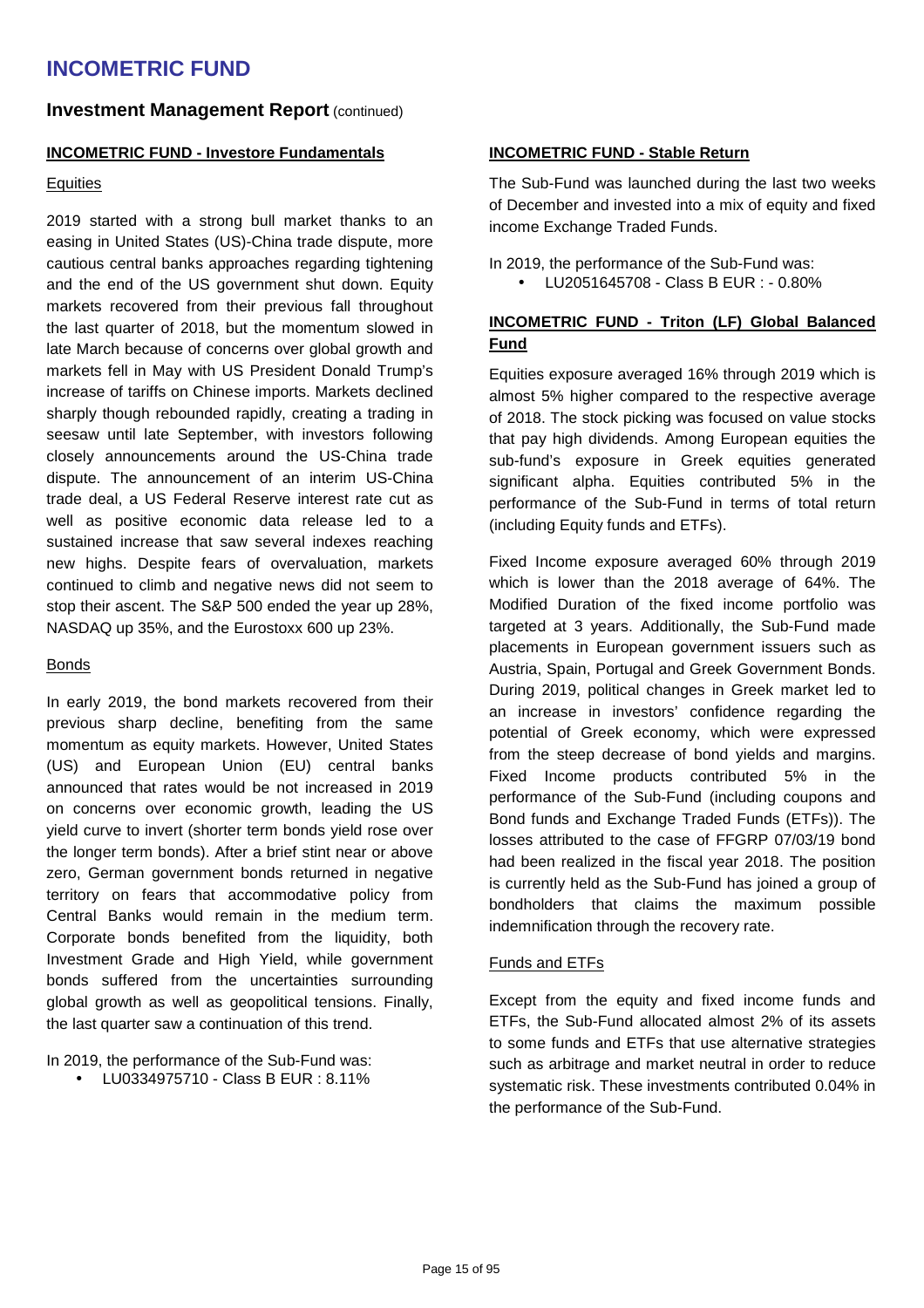#### **Investment Management Report (continued)**

#### **Derivatives**

Through the year the Sub-Fund used future contracts to mitigate foreign currency risk and specifically exposure to US Dollar. Also, future contracts of major stock indices were used to either reduce or increase equity exposure according to the fast-changing market conditions. Derivative products contributed -1.0% in the performance of the Sub-Fund.

In 2019, the performance of the Sub-Fund was:

- LU1389122992 Class A EUR : 8.54%
- LU1389123024 Class B USD : 6.83%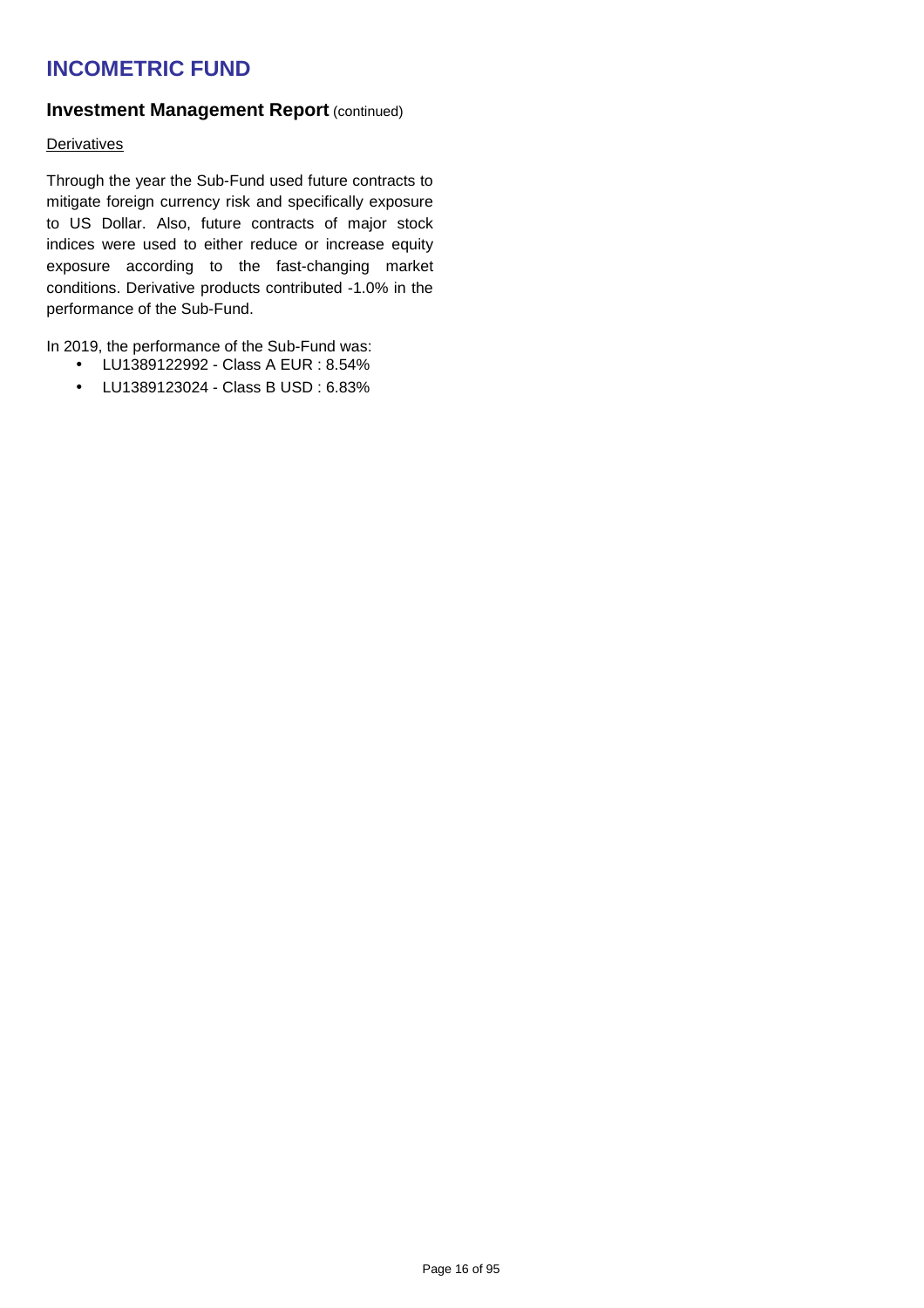

#### **REPORT OF THE REVISEUR D'ENTREPRISES AGREE**

To the Unitholders of INCOMETRIC FUND 6A, rue Gabriel Lippmann L – 5365 Munsbach

#### **Opinion**

We have audited the financial statements of INCOMETRIC FUND (the "Fund") and of each of its sub-funds, which comprise the statement of net assets and the statement of investments in securities as at 31 December 2019, and the statement of operations and changes in net assets for the year then ended, and notes to the financial statements, including a summary of significant accounting policies.

In our opinion, the accompanying financial statements give a true and fair view of the financial position of INCOMETRIC FUND and of each of its sub-funds as at 31 December 2019, and of the results of their operations and changes in their net assets for the year then ended in accordance with Luxembourg legal and regulatory requirements relating to the preparation and presentation of the financial statements.

#### **Basis for opinion**

We conducted our audit in accordance with the Law of 23 July 2016 on the audit profession ("Law of 23 July 2016") and with International Standards on Auditing (ISAs) as adopted for Luxembourg by the "*Commission de Surveillance du Secteur Financier*" ("CSSF"). Our responsibilities under the Law of 23 July 2016 and ISAs as adopted for Luxembourg by the CSSF are further described in the « Responsibilities of the "*Réviseur d'Entreprises Agréé*" for the audit of the financial statements » section of our report. We are also independent of the Fund in accordance with the International Ethics Standards Board for Accountants' Code of Ethics for Professional Accountants ("IESBA Code") as adopted for Luxembourg by the CSSF together with the ethical requirements that are relevant to our audit of the financial statements, and have fulfilled our other ethical responsibilities under those ethical requirements. We believe that the audit evidence we have obtained is sufficient and appropriate to provide a basis for our opinion.

#### **Other information**

The Board of Directors of the Management Company of the Fund (the "Board of Directors") is responsible for the other information. The other information comprises the information stated in the annual report but does not include the financial statements and our report of "*Réviseur d'Entreprises Agréé*" thereon.

Our opinion on the financial statements does not cover the other information and we do not express any form of assurance conclusion thereon.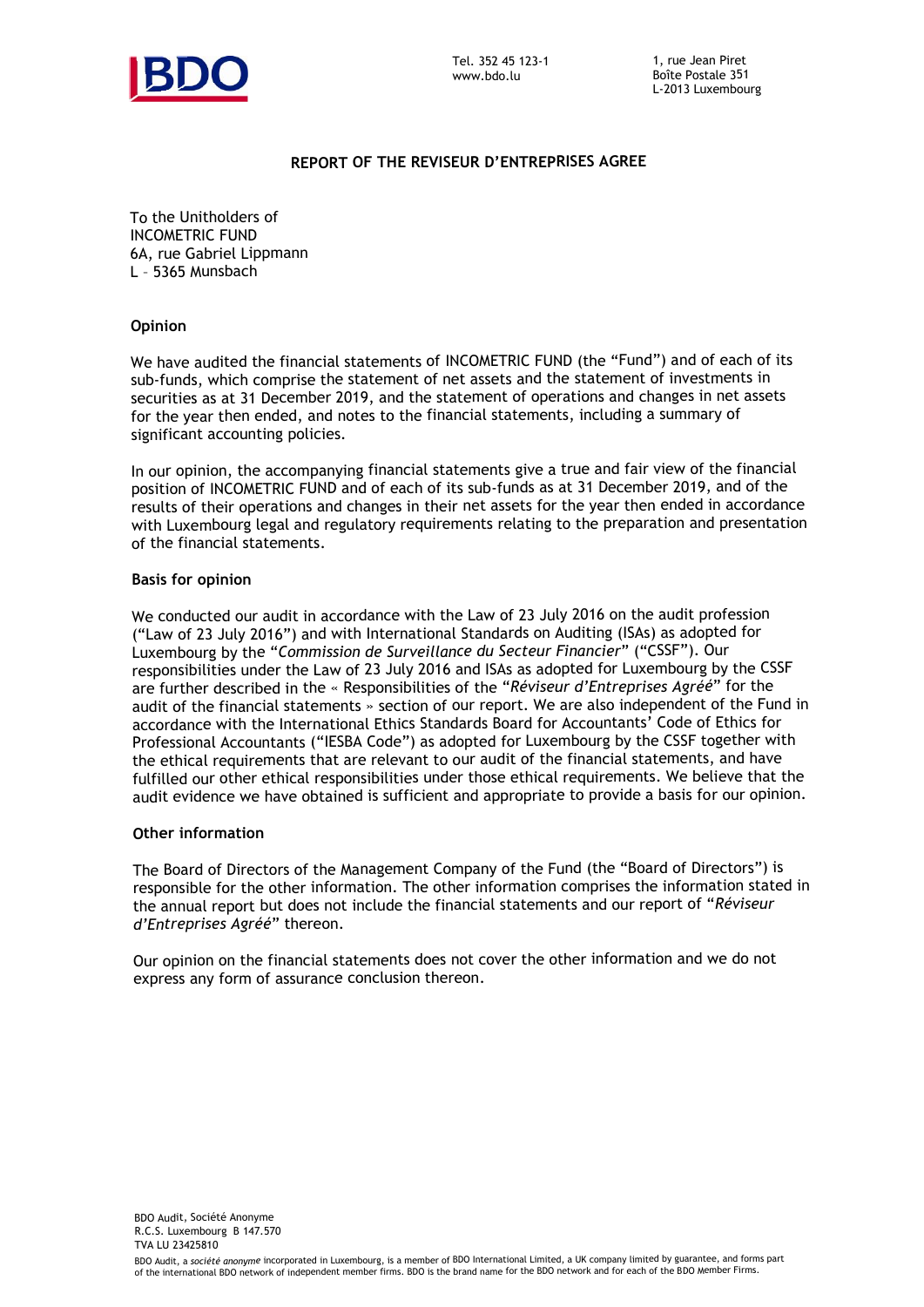

In connection with our audit of the financial statements, our responsibility is to read the other information and, in doing so, consider whether the other information is materially inconsistent with the financial statements or our knowledge obtained in the audit or otherwise appears to be materially misstated. If, based on the work we have performed, we conclude that there is a material misstatement of this other information, we are required to report this fact. We have nothing to report in this regard.

#### **Responsibilities of the Board of Directors for the financial statements**

The Board of Directors is responsible for the preparation and fair presentation of these financial statements in accordance with Luxembourg legal and regulatory requirements relating to the preparation and presentation of the financial statements, and for such internal control as the Board of Directors determines is necessary to enable the preparation of financial statements that are free from material misstatement, whether due to fraud or error.

In preparing the financial statements, the Board of Directors is responsible for assessing the Fund's ability to continue as a going concern, disclosing, as applicable, matters related to going concern and using the going concern basis of accounting unless the Board of Directors either intends to liquidate the Fund or to cease operations, or has no realistic alternative but to do so.

#### **Responsibilities of the "***Réviseur d'Entreprises Agréé***" for the audit of the financial statements**

Our objectives are to obtain reasonable assurance about whether the financial statements as a whole are free from material misstatement, whether due to fraud or error, and to issue a report of the "*Réviseur d'Entreprises Agréé*" that includes our opinion. Reasonable assurance is a high level of assurance, but is not a guarantee that an audit conducted in accordance with the Law of <sup>23</sup> July 2016 and with ISAs as adopted for Luxembourg by the CSSF will always detect a material misstatement when it exists. Misstatements can arise from fraud or error and are considered material if, individually or in the aggregate, they could reasonably be expected to influence the economic decisions of users taken on the basis of these financial statements.

As part of an audit in accordance with the Law of 23 July 2016 and with ISAs as adopted for Luxembourg by the CSSF, we exercise professional judgment and maintain professional skepticism throughout the audit. We also:

- . Identify and assess the risks of material misstatement of the financial statements, whether due to fraud or error, design and perform audit procedures responsive to those risks, and obtain audit evidence that is sufficient and appropriate to provide a basis for our opinion. The risk of not detecting a material misstatement resulting from fraud is higher than for one resulting from error, as fraud may involve collusion, forgery, intentional omissions, misrepresentations, or the override of internal control.
- e Obtain an understanding of internal control relevant to the audit in order to design audit procedures that are appropriate in the circumstances, but not for the purpose of expressing an opinion on the effectiveness of the Fund's internal control.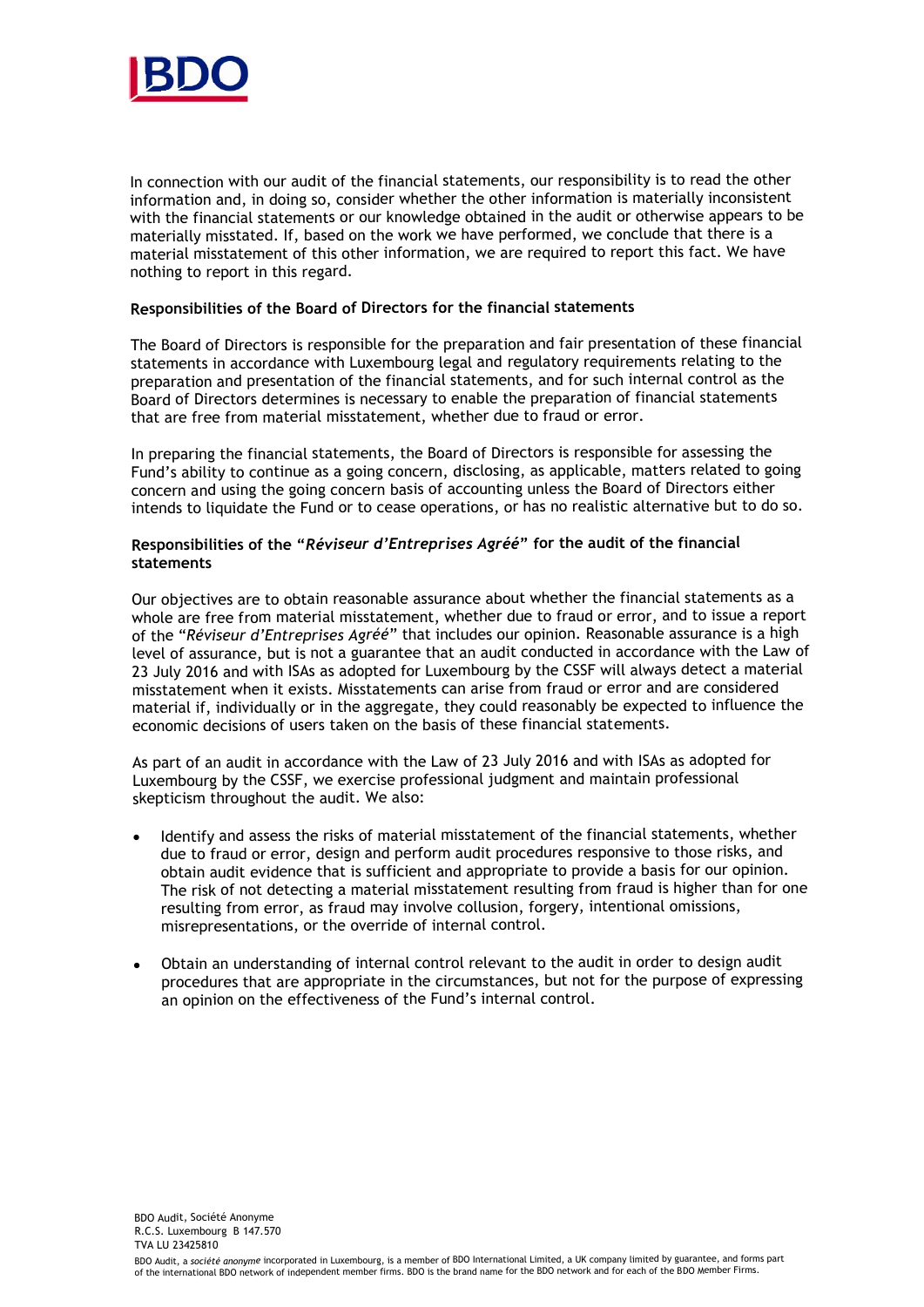

- a Evaluate the appropriateness of accounting policies used and the reasonableness of accounting Evaluate the appropriateness of accounting policies used and the reasonableness of accounting estimates and related disclosures made by the Board of Directors. estimates and related disclosures made by the Board of Directors.
- a Conclude on the appropriateness of Board of Directors' use of the going concern basis of Conclude on the appropriateness of Board of Directors' use of the going concern basis of accounting and, based on the audit evidence obtained, whether a material uncertainty exists accounting and, based on the audit evidence obtained, whether a material uncertainty exists related to events or conditions that may cast significant doubt on the Fund's and of each of its related to events or conditions that may cast significant doubt on the Fund's and of each of its sub-funds abitity to continue as a going concern. lf we conclude that a material uncertainty sub-funds ability to continue as a going concern. If we conclude that a material uncertainty exists, we are required to draw attention in our report of "*Réviseur d'Entreprises Agréé*" to the retated disclosures in the financial statements or, if such disclosures are inadequate, to modify related disclosures in the financial statements or, if such disclosures are inadequate, to modify our opinion. Our conclusions are based on the audit evidence obtained up to the date of our our opinion. Our conclusions are based on the audit evidence obtained up to the date of our report of "*Réviseur d'Entreprises Agréé"*. However, future events or conditions may cause the Fund and of each of its sub-funds to cease to continue as a going concern. Fund and of each of its sub-funds to cease to continue as a going concern.
- a Evaluate the overalI presentation, structure and content of the financial statements, inctuding Evaluate the overall presentation, structure and content of the financial statements, including the disctosures, and whether the financial statements represent the undertying transactions and the disclosures, and whether the financial statements represent the underlying transactions and events in a manner that achieves fair presentation. events in a manner that achieves fair presentation.

We communicate with Those Charged with Governance regarding, among other matters, the We communicate with These Charged with Governance regarding, among other matters, the planned scope and timing of the audit and significant audit findings, including any significant planned scope and timing of the audit and significant audit findings, including any significant deficiencies in internal control that we identify during our audit. deficiencies in internal control that we identify during our audit.

Luxembourg, 30 Aprit 2020 Luxembourg, 30 April 2020

BDO Audit BDO Audit Cabinet de révision agréé Cabinet de révision agréé represented by represented by

 $\mathfrak{e}_{\mathfrak{p}}\mathfrak{e}_{\mathfrak{p}}$ 

Frédéric Mosele Frédéric Mosele

3DO Audít, a *société anonyme* incorporated in Luxembourg, is a member of BDO International Limited, a UK company limited by guarantee, and forms part of the international BDO network of independent member firms. BDO is the brand name for the BDO network and for each of the BDO Member Firms.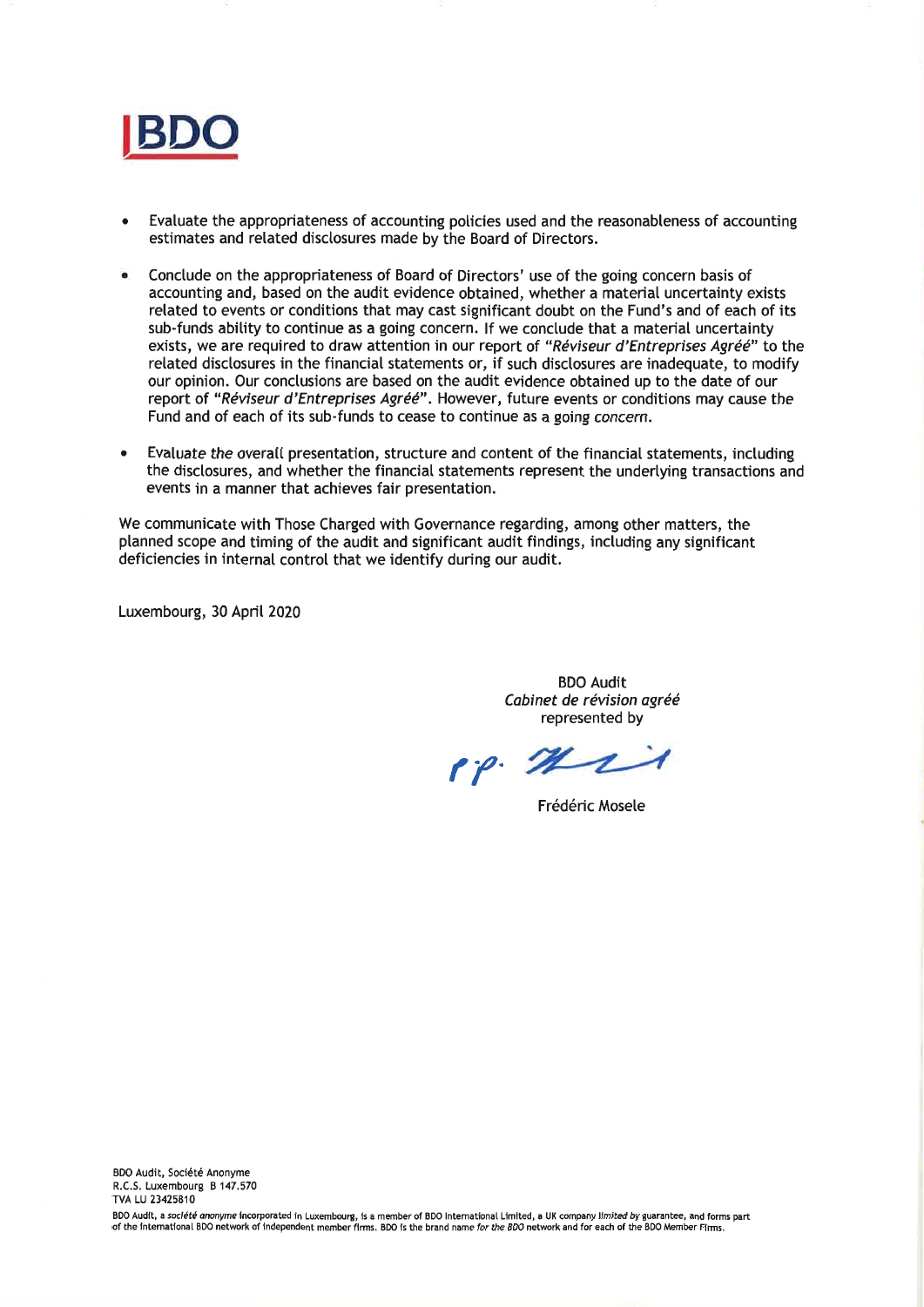### **Statement of Net Assets** as at 31/12/2019

|                                                                |                | <b>Combined</b><br><b>Statement</b> | <b>INCOMETRIC</b><br><b>FUND - Abando</b><br><b>Total Return</b> | <b>INCOMETRIC</b><br><b>FUND - ACCI DMP -</b><br><b>Diversified</b> |
|----------------------------------------------------------------|----------------|-------------------------------------|------------------------------------------------------------------|---------------------------------------------------------------------|
|                                                                | <b>Notes</b>   | (in EUR)                            | (in EUR)                                                         | (in USD)                                                            |
| <b>Assets</b>                                                  |                |                                     |                                                                  |                                                                     |
| Investment portfolio at cost<br>Unrealised result on portfolio | 2<br>2         | 328, 147, 772. 63<br>18,316,639.13  | 7,417,390.60<br>1,632,620.74                                     | 15,538,317.11<br>784,013.41                                         |
| Portfolio at market value                                      | 2              | 346,464,411.76                      | 9,050,011.34                                                     | 16,322,330.52                                                       |
| Unrealised result on forward foreign exchange contracts        | 10             | 206,363.23                          |                                                                  |                                                                     |
| Market value on options                                        | 17             | 90,276.11                           |                                                                  |                                                                     |
| Unrealised result on futures contracts                         | 11             | 123,420.35                          |                                                                  |                                                                     |
| Receivable on investments sold                                 |                | 5,130,951.51                        |                                                                  |                                                                     |
| Receivable on subscriptions                                    |                | 1,395,025.79                        |                                                                  | 19,841.25                                                           |
| Dividends receivable                                           |                | 59,938.50                           |                                                                  |                                                                     |
| Cash at banks and liquidities                                  |                | 16,672,757.18                       | 968,726.50                                                       | 220,131.93                                                          |
| Margin accounts                                                |                | 4,422,991.08                        |                                                                  |                                                                     |
| Interest receivable                                            |                | 430,624.60                          | 15,606.56                                                        |                                                                     |
| Other assets                                                   |                | 16,914.80                           |                                                                  |                                                                     |
| Formation expenses                                             |                | 212,021.30                          |                                                                  | 17,827.57                                                           |
| <b>Total Assets</b>                                            |                | 375,225,696.21                      | 10,034,344.40                                                    | 16,580,131.27                                                       |
| Liabilities                                                    |                |                                     |                                                                  |                                                                     |
| Bank overdraft                                                 |                | 216,485.66                          |                                                                  |                                                                     |
| Margin accounts                                                |                | 17,194.17                           |                                                                  |                                                                     |
| Payable on investments purchased                               |                | 4,084,865.96                        |                                                                  |                                                                     |
| Unrealised result on forward foreign exchange contracts        | 10             | 167,648.53                          |                                                                  |                                                                     |
| Unrealised result on contracts for differences                 | 18             | 1,244.31                            |                                                                  |                                                                     |
| Payable on spot currencies sold, net                           |                | 301.53                              |                                                                  |                                                                     |
| Payable on redemptions                                         |                | 455,425.97                          |                                                                  |                                                                     |
| Payable on management fees                                     | $\overline{7}$ | 786,690.96                          | 11,211.76                                                        | 54,563.43                                                           |
| Payable on performance fees                                    | 8              | 528,464.72                          |                                                                  |                                                                     |
| Other payables                                                 |                | 168,874.39                          | 9,670.37                                                         | 9,746.31                                                            |
| <b>Total Liabilities</b>                                       |                | 6,427,196.21                        | 20,882.13                                                        | 64,309.74                                                           |
| <b>Total Net Assets</b>                                        |                | 368,800,436.67                      | 10,013,462.27                                                    | 16,515,821.53                                                       |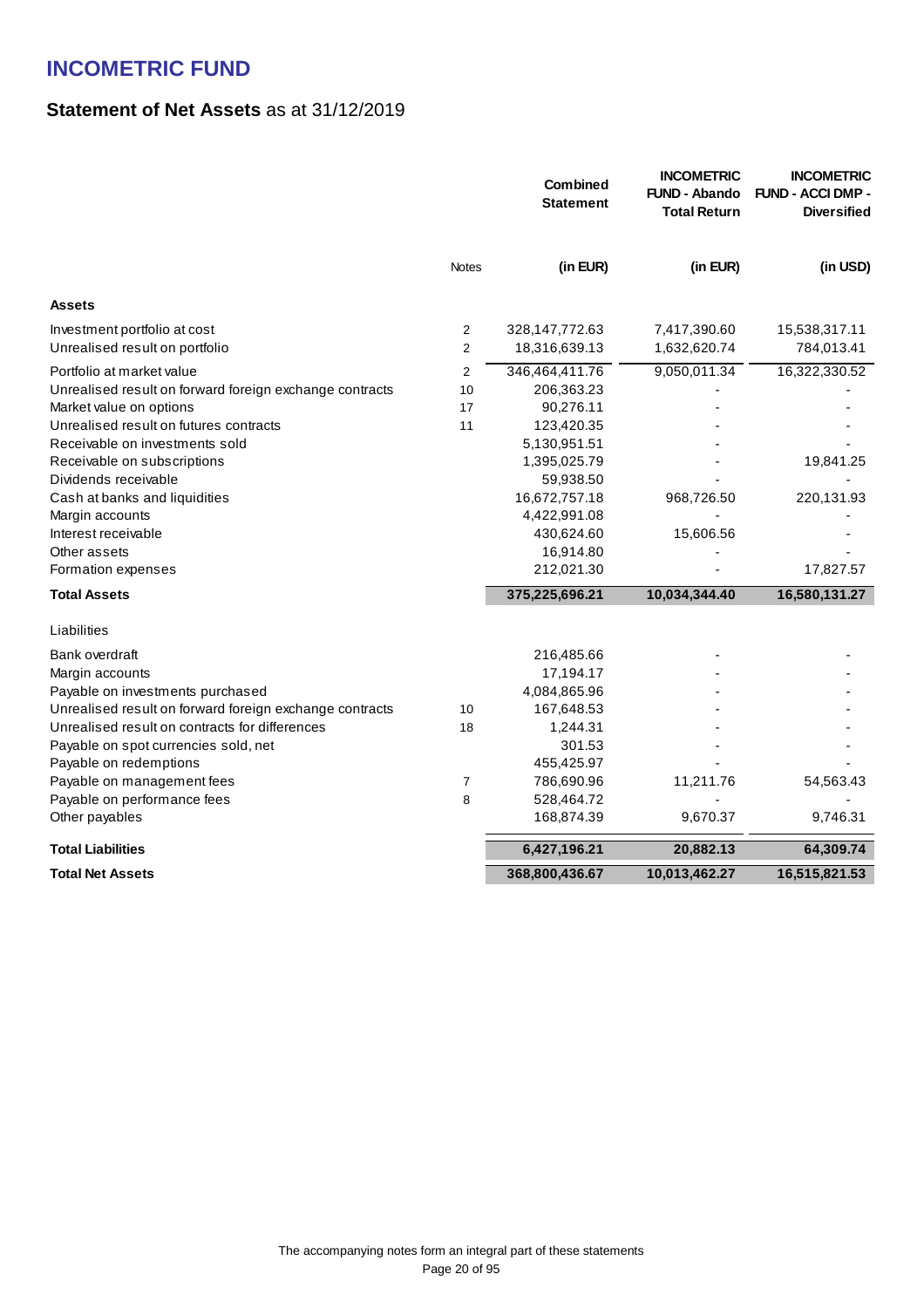| <b>INCOMETRIC</b><br><b>FUND - Branosera</b><br><b>Global Dynamic</b> | <b>INCOMETRIC FUND-</b><br><b>ATHOS (LF) Global</b><br>Navigator | <b>INCOMETRIC</b><br><b>FUND - Araucaria</b><br><b>Fund</b> | <b>INCOMETRIC</b><br><b>FUND - Albatros</b><br><b>Acciones</b> | <b>INCOMETRIC</b><br><b>FUND - ACCI</b><br><b>Systematic</b><br><b>Allocation</b> | <b>INCOMETRIC</b><br><b>FUND - ACCI</b><br>Dynamic - Global<br><b>Fixed Income</b><br><b>Opportunities</b> |
|-----------------------------------------------------------------------|------------------------------------------------------------------|-------------------------------------------------------------|----------------------------------------------------------------|-----------------------------------------------------------------------------------|------------------------------------------------------------------------------------------------------------|
| (in EUR)                                                              | (in EUR)                                                         | (in EUR)                                                    | (in EUR)                                                       | (in USD)                                                                          | (in USD)                                                                                                   |
|                                                                       |                                                                  |                                                             |                                                                |                                                                                   |                                                                                                            |
| 1,094,399.21<br>129,203.26                                            | 1,438,778.69<br>3,123.03                                         | 8,005,453.26<br>$-205,427.26$                               | 1,958,047.06<br>210,464.06                                     | 22,965,772.63<br>1,684,261.57                                                     | 28,837,745.78<br>637,243.38                                                                                |
| 1,223,602.47                                                          | 1,441,901.72                                                     | 7,800,026.00                                                | 2,168,511.12                                                   | 24,650,034.20                                                                     | 29,474,989.16                                                                                              |
|                                                                       |                                                                  |                                                             |                                                                |                                                                                   |                                                                                                            |
|                                                                       | 27,805.29                                                        |                                                             |                                                                |                                                                                   |                                                                                                            |
|                                                                       | 4,295.83                                                         |                                                             |                                                                |                                                                                   |                                                                                                            |
|                                                                       |                                                                  |                                                             |                                                                |                                                                                   |                                                                                                            |
| 175.59                                                                |                                                                  |                                                             | 700.75                                                         |                                                                                   |                                                                                                            |
| 109,929.33                                                            | 1,603,457.39                                                     | 64,401.39                                                   | 147,746.32                                                     | 768,941.13                                                                        | 246,689.12                                                                                                 |
|                                                                       | 28,816.80                                                        |                                                             |                                                                |                                                                                   |                                                                                                            |
|                                                                       | 9,353.74                                                         |                                                             | 565.91                                                         |                                                                                   |                                                                                                            |
|                                                                       |                                                                  |                                                             |                                                                |                                                                                   |                                                                                                            |
| 5,677.83                                                              |                                                                  | 4,724.20                                                    | 4,724.20                                                       | 15,973.97                                                                         | 14,382.59                                                                                                  |
| 1,339,385.22                                                          | 3,115,630.77                                                     | 7,869,151.59                                                | 2,322,248.30                                                   | 25,434,949.30                                                                     | 29,736,060.87                                                                                              |
|                                                                       |                                                                  |                                                             |                                                                |                                                                                   |                                                                                                            |
|                                                                       |                                                                  |                                                             |                                                                |                                                                                   |                                                                                                            |
|                                                                       | 1,636.69                                                         |                                                             | 8.53                                                           |                                                                                   |                                                                                                            |
|                                                                       |                                                                  |                                                             |                                                                | 597,293.98                                                                        |                                                                                                            |
|                                                                       |                                                                  |                                                             |                                                                |                                                                                   |                                                                                                            |
|                                                                       |                                                                  |                                                             |                                                                |                                                                                   |                                                                                                            |
|                                                                       |                                                                  |                                                             |                                                                |                                                                                   |                                                                                                            |
| 737.39                                                                | 4,610.48                                                         | 2,154.00                                                    | 2,286.02                                                       | 143,535.00                                                                        | 78,526.98                                                                                                  |
|                                                                       |                                                                  |                                                             |                                                                | 121.12                                                                            |                                                                                                            |
| 2,305.95                                                              | 716.03                                                           | 5,385.26                                                    | 7,846.20                                                       | 10,912.96                                                                         | 11,057.85                                                                                                  |
| 3,043.34                                                              | 6,963.20                                                         | 7,539.26                                                    | 10,140.75                                                      | 751,863.06                                                                        | 89,584.83                                                                                                  |
| 1,336,341.88                                                          | 3,108,667.57                                                     | 7,861,612.33                                                | 2,312,107.55                                                   | 24,683,086.24                                                                     | 29,646,476.04                                                                                              |
|                                                                       |                                                                  |                                                             |                                                                |                                                                                   |                                                                                                            |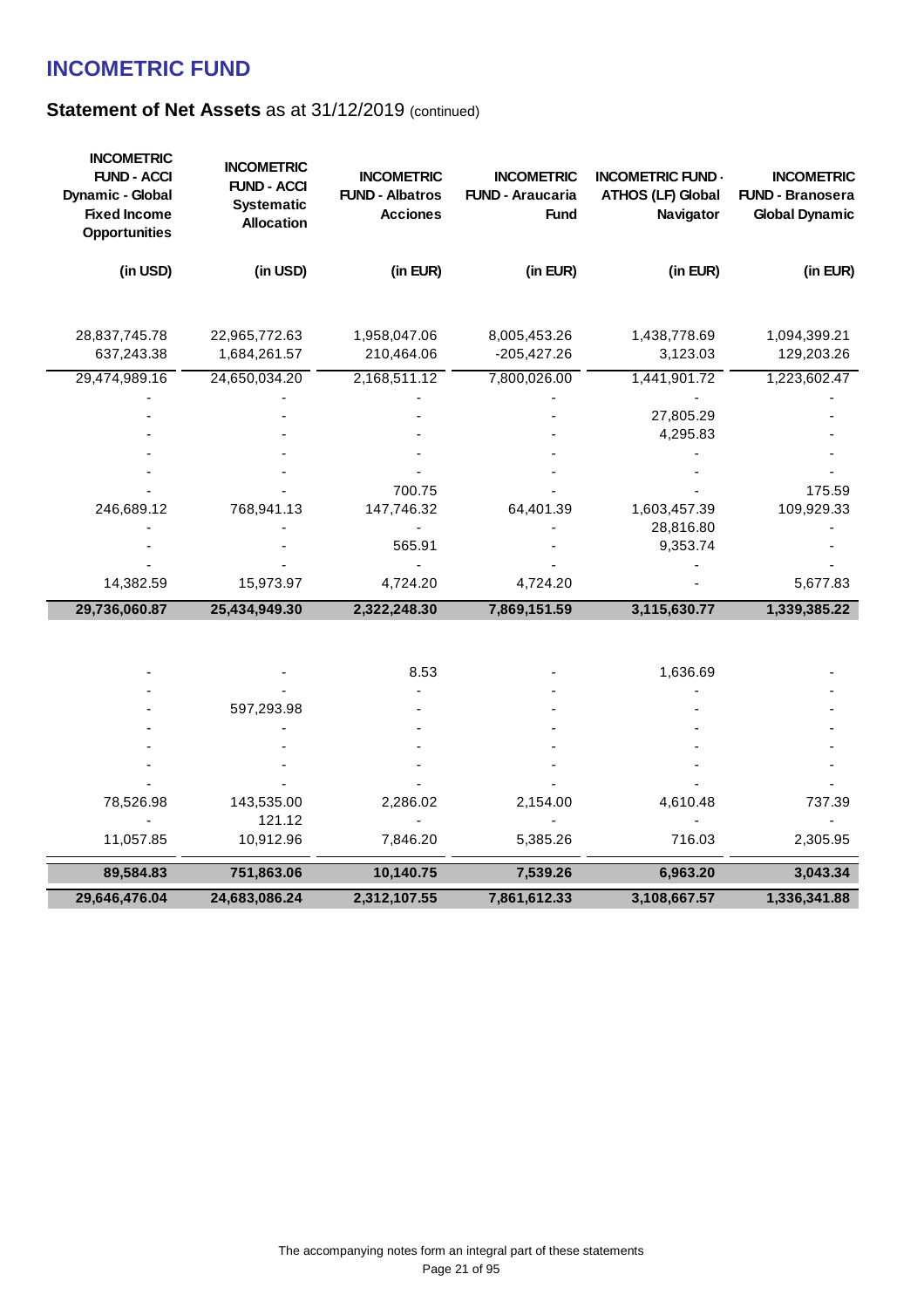|                                                                                                                                                                                                                                                                                                                                                                                            |                     | <b>INCOMETRIC</b><br><b>FUND - Cartago</b><br><b>Global Balanced</b>    | <b>INCOMETRIC</b><br><b>FUND - Cartago US</b><br><b>Income</b>                            | <b>INCOMETRIC</b><br><b>FUND - Chronos</b><br><b>Global Equity Fund</b>         |
|--------------------------------------------------------------------------------------------------------------------------------------------------------------------------------------------------------------------------------------------------------------------------------------------------------------------------------------------------------------------------------------------|---------------------|-------------------------------------------------------------------------|-------------------------------------------------------------------------------------------|---------------------------------------------------------------------------------|
|                                                                                                                                                                                                                                                                                                                                                                                            | <b>Notes</b>        | (in EUR)                                                                | (in USD)                                                                                  | (in EUR)                                                                        |
| <b>Assets</b>                                                                                                                                                                                                                                                                                                                                                                              |                     |                                                                         |                                                                                           |                                                                                 |
| Investment portfolio at cost<br>Unrealised result on portfolio                                                                                                                                                                                                                                                                                                                             | 2<br>$\overline{2}$ | 29,596,901.56<br>2,636,191.73                                           | 20,769,807.80<br>2,364,668.07                                                             | 13,420,951.68<br>1,525,257.33                                                   |
| Portfolio at market value<br>Unrealised result on forward foreign exchange contracts<br>Market value on options<br>Unrealised result on futures contracts<br>Receivable on investments sold<br>Receivable on subscriptions<br>Dividends receivable<br>Cash at banks and liquidities<br>Margin accounts<br>Interest receivable<br>Other assets<br>Formation expenses<br><b>Total Assets</b> | 2<br>10<br>17<br>11 | 32,233,093.29<br>3,007,643.15<br>78,204.69<br>9,447.08<br>35,328,388.21 | 23,134,475.87<br>231,663.36<br>1,348,428.23<br>1,932,066.30<br>17,367.48<br>26,664,001.24 | 14,946,209.01<br>2,822.79<br>335,218.10<br>303.40<br>13,240.04<br>15,297,793.34 |
| Liabilities                                                                                                                                                                                                                                                                                                                                                                                |                     |                                                                         |                                                                                           |                                                                                 |
| Bank overdraft<br>Margin accounts<br>Payable on investments purchased<br>Unrealised result on forward foreign exchange contracts<br>Unrealised result on contracts for differences<br>Payable on spot currencies sold, net<br>Payable on redemptions<br>Payable on management fees<br>Payable on performance fees<br>Other payables                                                        | 10<br>18<br>7<br>8  | 125,104.25<br>1,077,297.60<br>35,200.65<br>110,223.58<br>13,012.37      | 2,417,049.45<br>69,432.24<br>6,475.42                                                     | 6,072.22<br>6,394.56                                                            |
| <b>Total Liabilities</b>                                                                                                                                                                                                                                                                                                                                                                   |                     | 1,360,838.45                                                            | 2,492,957.11                                                                              | 12,466.78                                                                       |
| <b>Total Net Assets</b>                                                                                                                                                                                                                                                                                                                                                                    |                     | 33,967,549.76                                                           | 24,171,044.13                                                                             | 15,285,326.56                                                                   |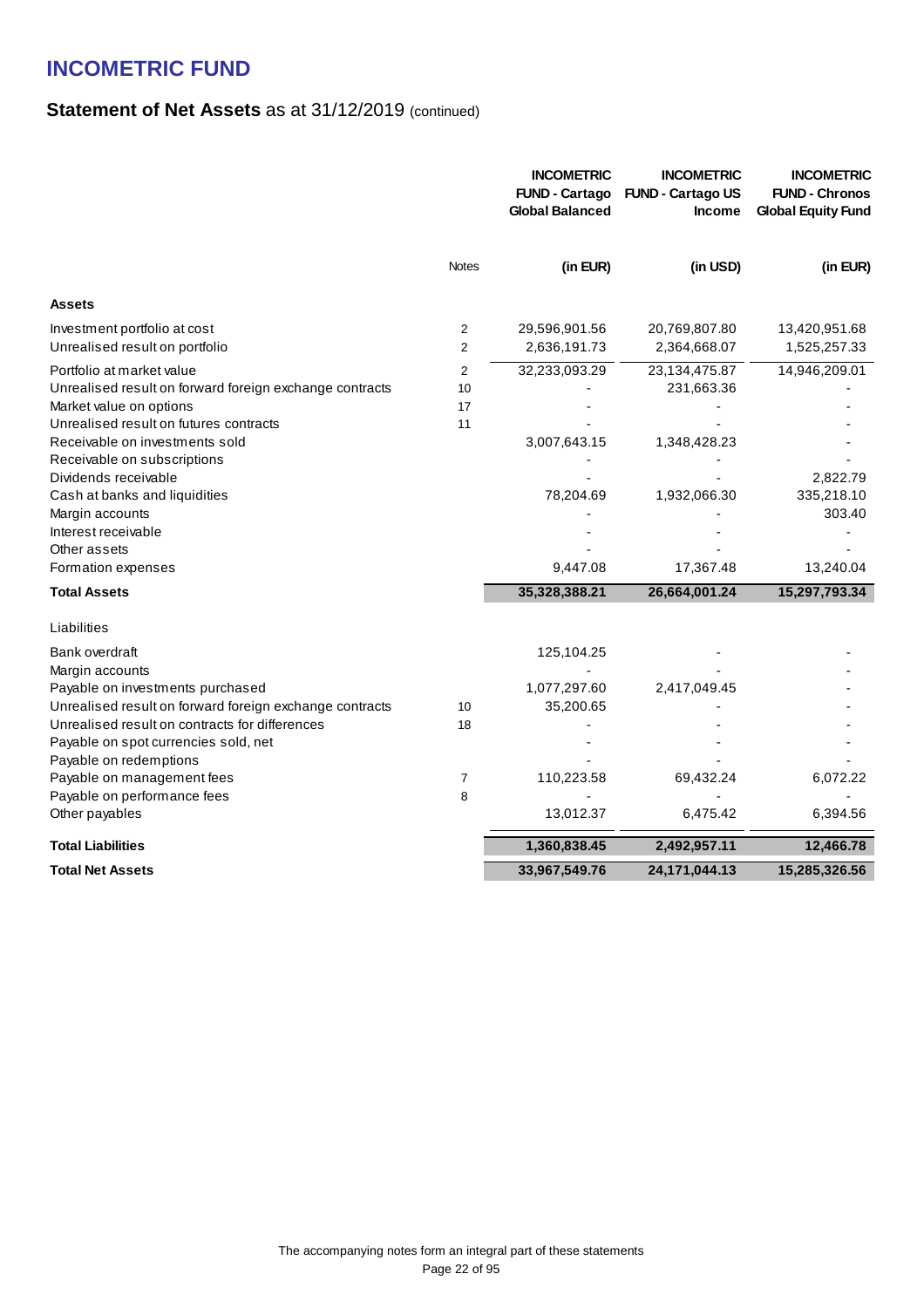| <b>INCOMETRIC</b><br><b>FUND - Deep Mind</b><br><b>Strategic Fund</b> | <b>INCOMETRIC</b><br><b>FUND - Dunas</b><br>Patrimonio | <b>INCOMETRIC</b><br><b>FUND - Dux Mixto</b><br>Moderado | <b>INCOMETRIC</b><br><b>FUND - Equam</b><br><b>Global Value</b> | <b>INCOMETRIC</b><br><b>FUND - European</b><br>Sectors (EUR) | <b>INCOMETRIC</b><br><b>FUND - Gesconsult</b><br><b>Flexible Equity</b> |
|-----------------------------------------------------------------------|--------------------------------------------------------|----------------------------------------------------------|-----------------------------------------------------------------|--------------------------------------------------------------|-------------------------------------------------------------------------|
| (in EUR)                                                              | (in EUR)                                               | (in EUR)                                                 | (in EUR)                                                        | (in EUR)                                                     | (in EUR)                                                                |
|                                                                       | 24,731,832.43                                          | 8,605,047.58                                             | 54,867,006.25                                                   | 2,352,372.71                                                 | 9,964,617.89                                                            |
|                                                                       | $-635,148.59$                                          | 925,797.52                                               | 265,173.02                                                      | 74,281.97                                                    | $-36,216.65$                                                            |
|                                                                       | 24,096,683.84                                          | 9,530,845.10                                             | 55, 132, 179. 27                                                | 2,426,654.68                                                 | 9,928,401.24                                                            |
|                                                                       |                                                        |                                                          |                                                                 |                                                              |                                                                         |
|                                                                       |                                                        | 62,470.82                                                |                                                                 |                                                              |                                                                         |
| 245,092.56                                                            | 67,628.64<br>47,663.47                                 | 31,497.66                                                | 258,817.53                                                      |                                                              |                                                                         |
| 891,726.56                                                            | 10,000.00                                              |                                                          |                                                                 |                                                              |                                                                         |
|                                                                       | 9,047.41                                               | 969.31                                                   | 42,450.47                                                       | 1,495.36                                                     |                                                                         |
| 1,371,301.40                                                          | 3,733,202.97                                           | 1,501,657.05                                             | 328,265.14                                                      | 235,598.73                                                   | 159,397.66                                                              |
|                                                                       | 3,562,190.36                                           | 384,196.76                                               |                                                                 | 33,800.48                                                    |                                                                         |
|                                                                       | 101,760.39                                             |                                                          |                                                                 |                                                              |                                                                         |
|                                                                       |                                                        |                                                          |                                                                 |                                                              |                                                                         |
|                                                                       |                                                        | 3,304.26                                                 | 1,639.07                                                        |                                                              | 9,080.89                                                                |
| 2,508,120.52                                                          | 31,628,177.08                                          | 11,514,940.96                                            | 55,763,351.48                                                   | 2,697,549.25                                                 | 10,096,879.79                                                           |
|                                                                       |                                                        |                                                          |                                                                 |                                                              |                                                                         |
|                                                                       | 63,713.24                                              | 15.81                                                    |                                                                 |                                                              |                                                                         |
|                                                                       | 2,619.16                                               | 255.57                                                   |                                                                 |                                                              |                                                                         |
|                                                                       |                                                        |                                                          | 158,700.53                                                      |                                                              |                                                                         |
|                                                                       |                                                        |                                                          | 120,397.22                                                      |                                                              |                                                                         |
| 1,244.31                                                              |                                                        |                                                          |                                                                 |                                                              |                                                                         |
|                                                                       |                                                        | 2.98                                                     |                                                                 |                                                              |                                                                         |
|                                                                       | 190,608.61                                             |                                                          | 194,683.30                                                      | 30,309.46                                                    |                                                                         |
| 2,302.56                                                              | 39,660.87                                              | 1,287.29                                                 | 48,863.70                                                       | 2,213.09                                                     | 32,399.50                                                               |
| 23.18                                                                 | 204,496.12                                             | 58,043.41                                                | 89,601.38                                                       |                                                              |                                                                         |
| 4,179.54                                                              | 10,085.07                                              | 9,283.73                                                 | 13,824.32                                                       | 2,396.44                                                     | 6,004.81                                                                |
| 7,749.59                                                              | 511,183.07                                             | 68,888.79                                                | 626,070.45                                                      | 34,918.99                                                    | 38,404.31                                                               |
| 2,500,370.93                                                          | 31,116,994.01                                          | 11,446,052.17                                            | 55, 137, 281.03                                                 | 2,662,630.26                                                 | 10,058,475.48                                                           |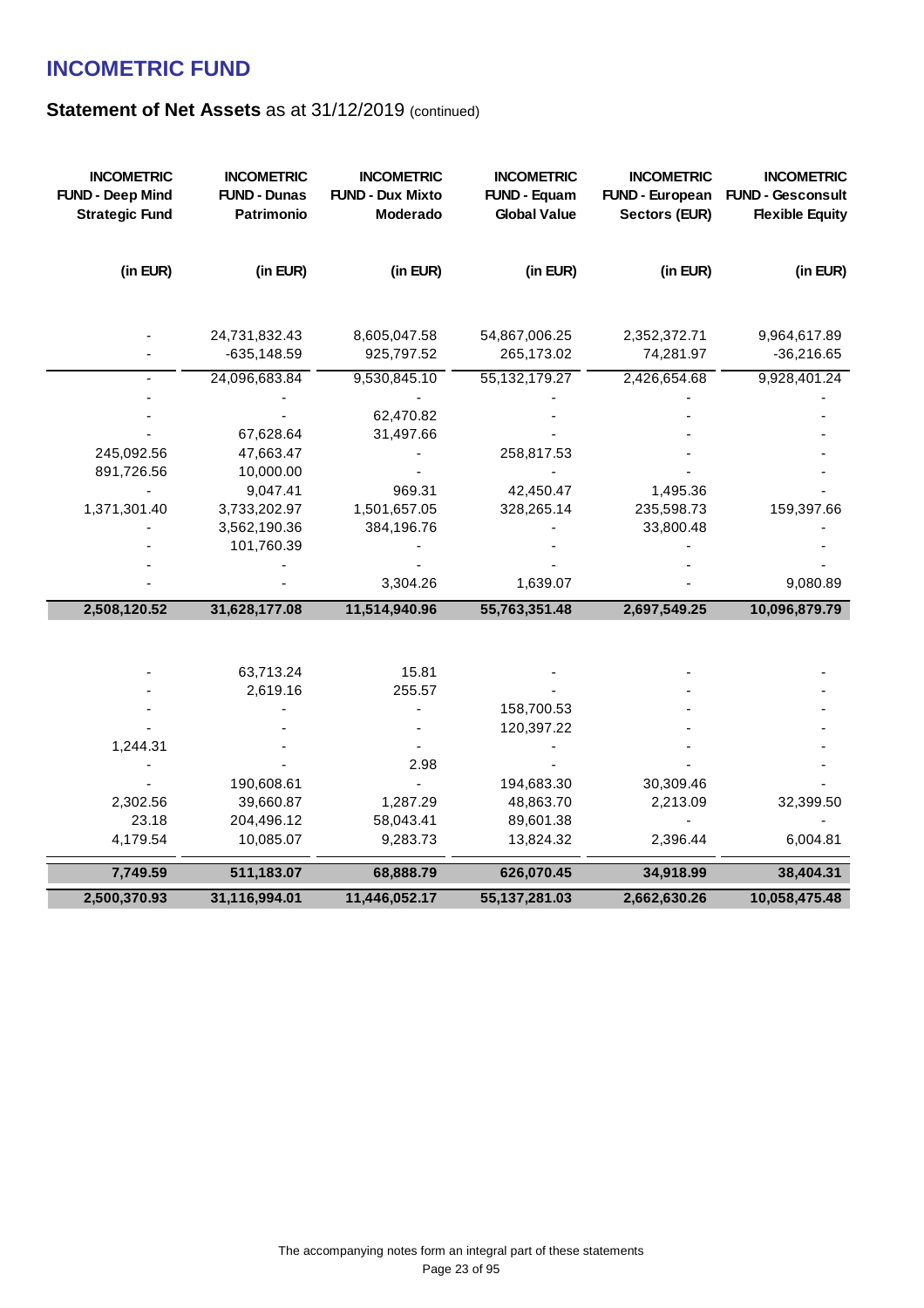|                                                                                                                                                                                                                                                                                                                                                                                            |                                  | <b>INCOMETRIC</b><br><b>FUND - Gesconsult</b><br><b>Flexible Income</b> | <b>INCOMETRIC</b><br><b>FUND - Gesconsult</b><br><b>Spanish Equity</b> | <b>INCOMETRIC</b><br><b>FUND - Global</b><br>Arrow                   |
|--------------------------------------------------------------------------------------------------------------------------------------------------------------------------------------------------------------------------------------------------------------------------------------------------------------------------------------------------------------------------------------------|----------------------------------|-------------------------------------------------------------------------|------------------------------------------------------------------------|----------------------------------------------------------------------|
|                                                                                                                                                                                                                                                                                                                                                                                            | <b>Notes</b>                     | (in EUR)                                                                | (in EUR)                                                               | (in EUR)                                                             |
| <b>Assets</b>                                                                                                                                                                                                                                                                                                                                                                              |                                  |                                                                         |                                                                        |                                                                      |
| Investment portfolio at cost<br>Unrealised result on portfolio                                                                                                                                                                                                                                                                                                                             | $\overline{2}$<br>$\overline{2}$ | 10,849,677.71<br>475,950.80                                             | 7,174,828.89<br>1,046,697.25                                           | 8,866,892.67<br>170,801.57                                           |
| Portfolio at market value<br>Unrealised result on forward foreign exchange contracts<br>Market value on options<br>Unrealised result on futures contracts<br>Receivable on investments sold<br>Receivable on subscriptions<br>Dividends receivable<br>Cash at banks and liquidities<br>Margin accounts<br>Interest receivable<br>Other assets<br>Formation expenses<br><b>Total Assets</b> | $\overline{2}$<br>10<br>17<br>11 | 11,325,628.51<br>147,276.89<br>4,245.84<br>11,477,151.24                | 8,221,526.14<br>295,793.16<br>4,245.84<br>8,521,565.14                 | 9,037,694.24<br>146,969.77<br>16,914.80<br>82,826.64<br>9,284,405.45 |
| Liabilities                                                                                                                                                                                                                                                                                                                                                                                |                                  |                                                                         |                                                                        |                                                                      |
| Bank overdraft<br>Margin accounts<br>Payable on investments purchased<br>Unrealised result on forward foreign exchange contracts<br>Unrealised result on contracts for differences<br>Payable on spot currencies sold, net<br>Payable on redemptions<br>Payable on management fees<br>Payable on performance fees<br>Other payables                                                        | 10<br>18<br>7<br>8               | 28,150.23<br>20,909.67<br>6,395.65                                      | 11,674.37<br>38,012.43<br>5,387.14                                     | 13,245.58<br>7,361.88<br>5,680.23                                    |
| <b>Total Liabilities</b>                                                                                                                                                                                                                                                                                                                                                                   |                                  | 55,455.55                                                               | 55,073.94                                                              | 26,287.69                                                            |
| <b>Total Net Assets</b>                                                                                                                                                                                                                                                                                                                                                                    |                                  | 11,421,695.69                                                           | 8,466,491.20                                                           | 9,258,117.76                                                         |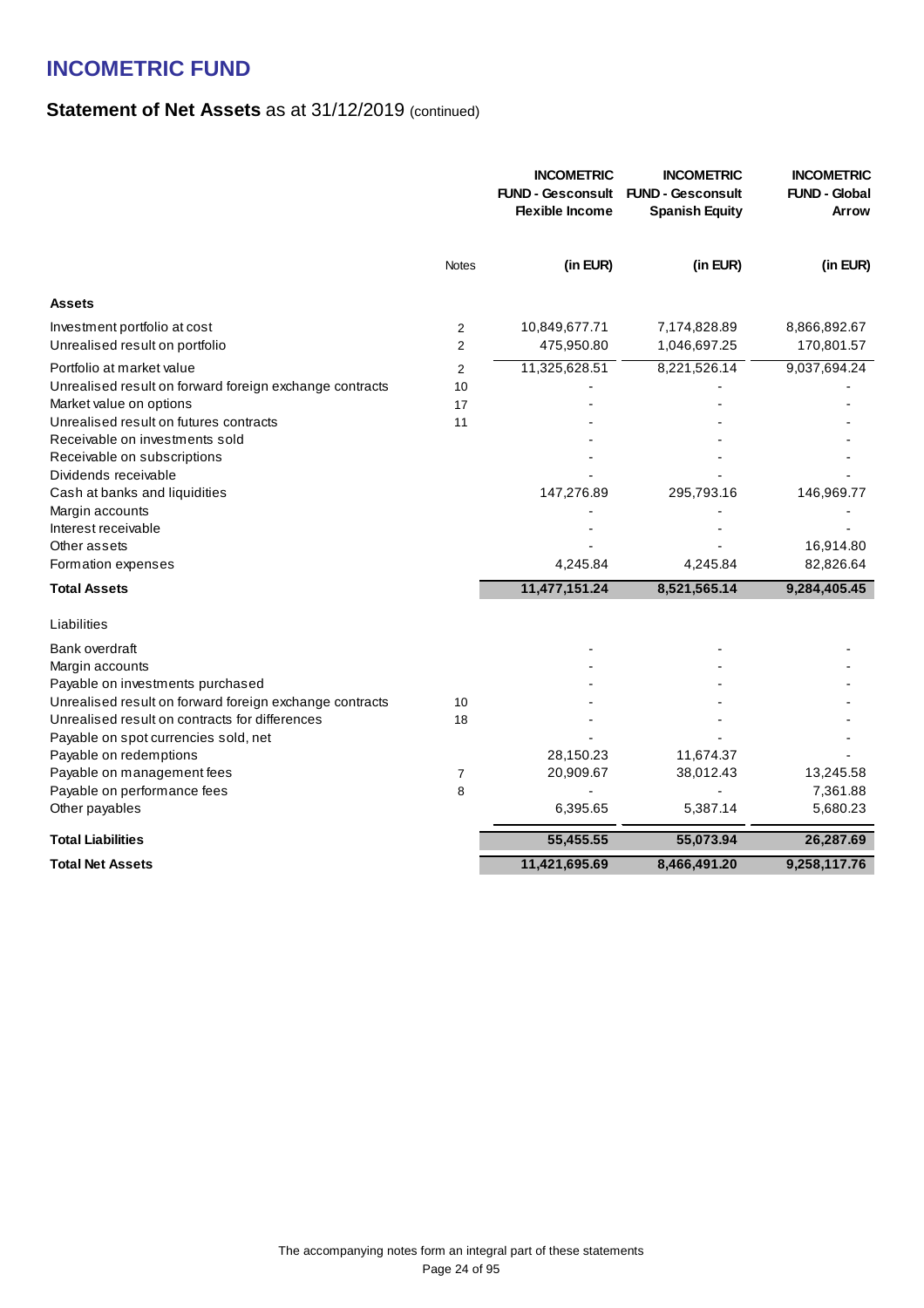| <b>INCOMETRIC</b><br><b>FUND - Global</b><br>Dynamic (*) | <b>INCOMETRIC</b><br><b>FUND - Global</b><br><b>Strategy Fund</b> | <b>INCOMETRIC</b><br><b>FUND - Global</b><br>Valor | <b>INCOMETRIC</b><br><b>FUND - Investore</b><br><b>Fundamentals</b> | <b>INCOMETRIC</b><br><b>FUND - Stable</b><br>Return | <b>INCOMETRIC</b><br><b>FUND - Triton (LF)</b><br><b>Global Balanced</b><br><b>Fund</b> |
|----------------------------------------------------------|-------------------------------------------------------------------|----------------------------------------------------|---------------------------------------------------------------------|-----------------------------------------------------|-----------------------------------------------------------------------------------------|
| (in EUR)                                                 | (in EUR)                                                          | (in EUR)                                           | (in EUR)                                                            | (in EUR)                                            | (in EUR)                                                                                |
|                                                          | 11,850,817.15<br>839,744.52                                       | 7,872,507.43<br>3, 147, 531. 02                    | 1,661,007.18<br>282,440.83                                          | 8,822,241.43<br>$-69,984.56$                        | 29,108,097.53<br>1,025,354.33                                                           |
|                                                          | 12,690,561.67                                                     | 11,020,038.45                                      | 1,943,448.01                                                        | 8,752,256.87                                        | 30,133,451.86                                                                           |
|                                                          |                                                                   |                                                    |                                                                     |                                                     |                                                                                         |
|                                                          |                                                                   |                                                    |                                                                     |                                                     |                                                                                         |
|                                                          |                                                                   | 75,123.13                                          |                                                                     |                                                     | 19,998.22<br>295,446.31                                                                 |
|                                                          |                                                                   |                                                    |                                                                     | 475,624.86                                          |                                                                                         |
|                                                          |                                                                   | 2,276.82                                           |                                                                     |                                                     |                                                                                         |
| 5,194.17                                                 | 550,992.13                                                        | 310,940.63                                         | 84,925.87                                                           | 797,279.35                                          | 879,605.19                                                                              |
|                                                          |                                                                   |                                                    |                                                                     |                                                     | 413,683.28                                                                              |
|                                                          |                                                                   |                                                    |                                                                     |                                                     | 303,338.00                                                                              |
| 0.49                                                     |                                                                   |                                                    |                                                                     |                                                     |                                                                                         |
|                                                          | 3,165.57                                                          | 1,363.84                                           | 1,363.84                                                            |                                                     | 4,579.49                                                                                |
| 5,194.66                                                 | 13,244,719.37                                                     | 11,409,742.87                                      | 2,029,737.72                                                        | 10,025,161.08                                       | 32,050,102.35                                                                           |
|                                                          |                                                                   |                                                    |                                                                     |                                                     |                                                                                         |
|                                                          |                                                                   |                                                    |                                                                     |                                                     |                                                                                         |
|                                                          |                                                                   | 26,007.14                                          |                                                                     |                                                     |                                                                                         |
|                                                          |                                                                   |                                                    |                                                                     |                                                     | 14,319.44                                                                               |
|                                                          |                                                                   | 152,705.77<br>12,050.66                            |                                                                     |                                                     | 11,017.37                                                                               |
|                                                          |                                                                   |                                                    |                                                                     |                                                     |                                                                                         |
|                                                          |                                                                   | 298.55                                             |                                                                     |                                                     |                                                                                         |
|                                                          |                                                                   |                                                    |                                                                     |                                                     |                                                                                         |
|                                                          | 21,485.32                                                         | 19,817.72                                          | 2,718.63                                                            | 841.80                                              | 97,372.92                                                                               |
|                                                          |                                                                   | 97,872.56                                          | 5,279.09                                                            |                                                     | 65,679.21                                                                               |
| 3,257.99                                                 | 4,772.61                                                          | 9,387.07                                           | 4,564.97                                                            | 1,646.20                                            | 5,914.37                                                                                |
| 3,257.99                                                 | 26,257.93                                                         | 318,139.47                                         | 12,562.69                                                           | 2,488.00                                            | 194,303.31                                                                              |
| 1,936.67                                                 | 13,218,461.44                                                     | 11,091,603.40                                      | 2,017,175.03                                                        | 10,022,673.08                                       | 31,855,799.04                                                                           |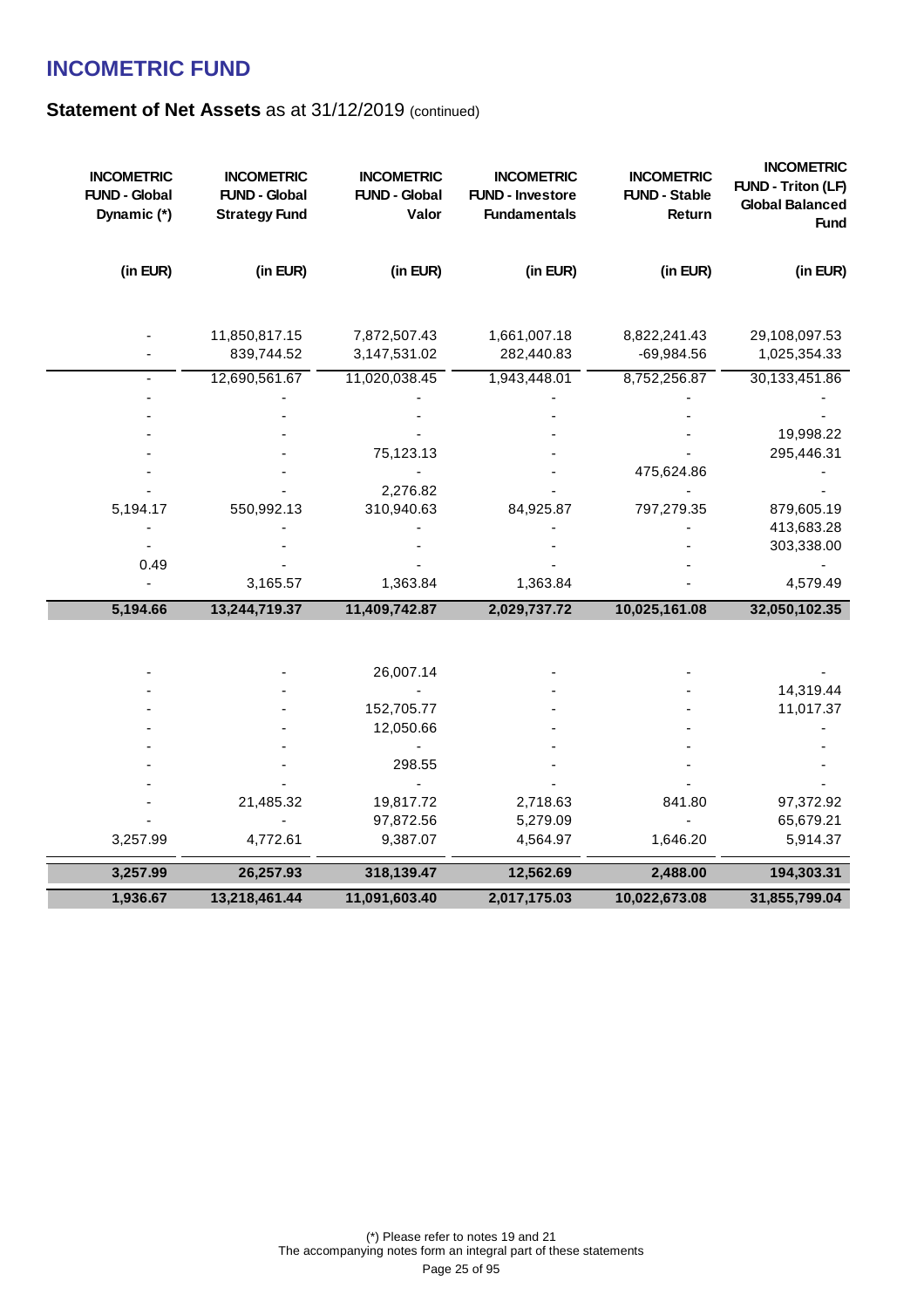### **Statement of Operations** for the year/period ended 31/12/2019

|                                                                                                      |                   | <b>Combined</b><br><b>Statement</b> | <b>INCOMETRIC</b><br><b>FUND - Abando</b><br><b>Total Return</b> | <b>INCOMETRIC</b><br><b>FUND - ACCI DMP -</b><br>Diversified (*) |
|------------------------------------------------------------------------------------------------------|-------------------|-------------------------------------|------------------------------------------------------------------|------------------------------------------------------------------|
|                                                                                                      | <b>Notes</b>      | (in EUR)                            | (in EUR)                                                         | (in USD)                                                         |
| Income                                                                                               |                   |                                     |                                                                  |                                                                  |
| Dividends, net                                                                                       |                   | 2,632,819.11                        | 237,588.82                                                       | 23,879.44                                                        |
| Interest on bonds, net                                                                               |                   | 1,094,736.29                        | 17,918.80                                                        |                                                                  |
| <b>Bank Interest</b>                                                                                 |                   | 12,503.66                           |                                                                  |                                                                  |
| Commissions                                                                                          |                   | 73,532.37                           | 7,716.86                                                         |                                                                  |
| <b>Total Income</b>                                                                                  |                   | 3,813,591.44                        | 263,224.48                                                       | 23,879.44                                                        |
| <b>Expenses</b>                                                                                      |                   |                                     |                                                                  |                                                                  |
| Management fees                                                                                      | $\overline{7}$    | 3,864,585.97                        | 124,141.05                                                       | 142,635.80                                                       |
| Depositary fees and safekeeping fees                                                                 | 5                 | 190,975.00                          | 5,946.87                                                         | 8,502.47                                                         |
| Transfer Agent and other related fees                                                                | 5                 | 161,736.93                          | 5,656.81                                                         | 5,534.40                                                         |
| Audit fees                                                                                           |                   | 164,277.00                          | 6,542.99                                                         | 7,213.65                                                         |
| Taxe d'abonnement                                                                                    | 6                 | 138,022.26                          | 4,735.17                                                         | 4,619.45                                                         |
| Performance fees                                                                                     | 8                 | 1,109,091.12                        |                                                                  |                                                                  |
| Administration fees                                                                                  |                   | 461,790.10                          | 14,999.98<br>257.79                                              | 17,185.40                                                        |
| Formation expenses<br><b>Transaction fees</b>                                                        | $\,$ 5 $\,$<br>13 | 57,555.95<br>717,011.78             | 2,946.82                                                         | 2,989.45<br>27,779.12                                            |
| Debit interest                                                                                       |                   | 56,805.76                           | 2,208.37                                                         | 1,755.49                                                         |
| Other fees                                                                                           | 5                 | 462,206.66                          | 26,867.92                                                        | 18,452.04                                                        |
| <b>Total Expenses</b>                                                                                |                   | 7,384,058.54                        | 194,303.77                                                       | 236,667.27                                                       |
| Net Income (Loss)                                                                                    |                   | $-3,570,755.47$                     | 68,920.71                                                        | $-212,787.83$                                                    |
| Net realised gain (loss) on investments                                                              |                   | 8,089,819.89                        | 125,250.03                                                       | $-123,921.84$                                                    |
| Net realised gain (loss) on foreign exchange<br>Net realised gain (loss) on forward foreign exchange |                   | 321,912.04                          | 0.04                                                             | $-4.87$                                                          |
| contracts                                                                                            |                   | -580,886.60                         |                                                                  |                                                                  |
| Net realised gain (loss) on futures contracts                                                        |                   | -1,075,352.86                       |                                                                  |                                                                  |
| Net realised gain (loss) on options contracts                                                        |                   | $-17,467.51$                        |                                                                  |                                                                  |
| Net realised gain (loss) on contracts for differences                                                |                   | 1,941.82                            |                                                                  |                                                                  |
| Net realised profit (Loss)                                                                           |                   | 3, 167, 557.86                      | 194,170.78                                                       | $-336,714.54$                                                    |
| Net change in unrealised gain (loss) on investments                                                  |                   | 32,456,702.66                       | 1,514,287.10                                                     | 784,013.41                                                       |
| Net change in unrealised gain (loss) on foreign exchange                                             |                   | 1,735,787.79                        | 72,174.76                                                        | 26.67                                                            |
| Net change in unrealised gain (loss) on forward foreign<br>exchange contracts                        |                   | 28,047.50                           |                                                                  |                                                                  |
| Net change in unrealised gain (loss) on futures contracts                                            |                   | 290,749.97                          |                                                                  |                                                                  |
| Net change in unrealised gain (loss) on options contracts                                            |                   | $-80,348.44$                        |                                                                  |                                                                  |
| Net change in unrealised gain (loss) on contracts for                                                |                   |                                     |                                                                  |                                                                  |
| differences                                                                                          |                   | $-1,244.31$                         |                                                                  |                                                                  |
| Net Increase (decrease) in net asset as a result of operations                                       |                   | 37,598,497.33                       | 1,780,632.64                                                     | 447,325.54                                                       |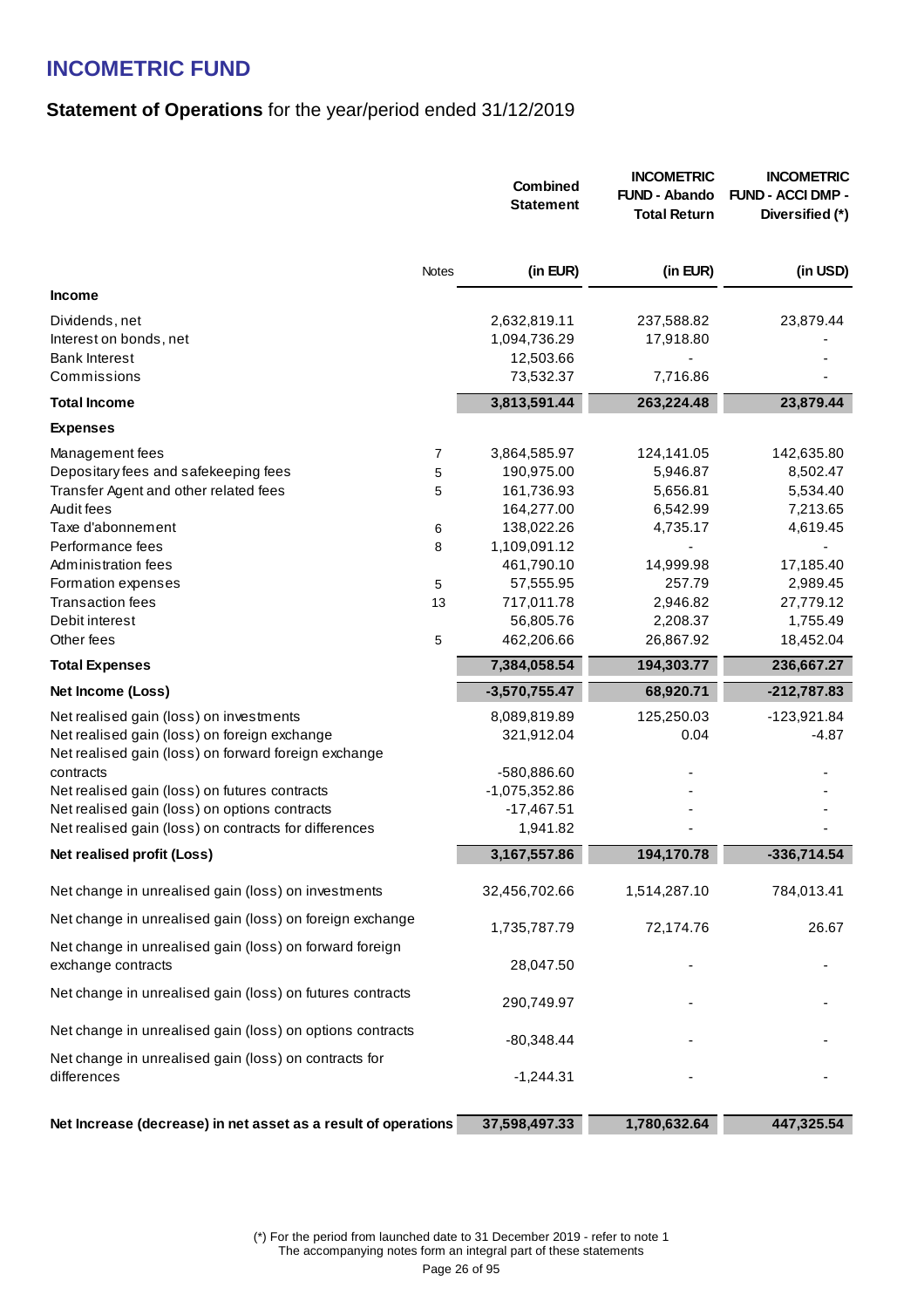### **Statement of Operations** for the year/period ended 31/12/2019 (continued)

| <b>INCOMETRIC</b><br><b>FUND - ACCI</b><br>Dynamic - Global<br><b>Fixed Income</b><br>Opportunities (*) | <b>INCOMETRIC</b><br><b>FUND - ACCI</b><br><b>Systematic</b><br>Allocation (*) | <b>INCOMETRIC</b><br><b>FUND - Albatros</b><br><b>Acciones</b> | <b>INCOMETRIC</b><br><b>FUND - Araucaria</b><br><b>Fund</b> | <b>INCOMETRIC</b><br><b>FUND - ATHOS (LF)</b><br><b>Global Navigator</b><br>$(*)$ | <b>INCOMETRIC</b><br><b>FUND - Branosera</b><br><b>Global Dynamic</b> |
|---------------------------------------------------------------------------------------------------------|--------------------------------------------------------------------------------|----------------------------------------------------------------|-------------------------------------------------------------|-----------------------------------------------------------------------------------|-----------------------------------------------------------------------|
| (in USD)                                                                                                | (in USD)                                                                       | (in EUR)                                                       | (in EUR)                                                    | (in EUR)                                                                          | (in EUR)                                                              |
| 380,564.43                                                                                              | 52,216.06                                                                      | 25,459.73                                                      | 1,842.00                                                    | 357.39                                                                            | 5,913.86                                                              |
|                                                                                                         |                                                                                |                                                                |                                                             | 2,676.93                                                                          |                                                                       |
|                                                                                                         |                                                                                | 521.31                                                         |                                                             |                                                                                   |                                                                       |
|                                                                                                         |                                                                                | 48.95                                                          | 2,076.95                                                    |                                                                                   | 348.40                                                                |
| 380,564.43                                                                                              | 52,216.06                                                                      | 26,029.99                                                      | 3,918.95                                                    | 3,034.32                                                                          | 6,262.26                                                              |
|                                                                                                         |                                                                                |                                                                |                                                             |                                                                                   |                                                                       |
| 168,870.19                                                                                              | 334,554.10                                                                     | 26,260.83                                                      | 22,120.62                                                   | 8,339.90                                                                          | 6,441.36                                                              |
| 10,926.75                                                                                               | 10,990.55                                                                      | 1,269.24                                                       | 3,548.21                                                    | 280.05                                                                            | 850.64                                                                |
| 6,051.02                                                                                                | 7,306.49                                                                       | 5,121.82                                                       | 5,176.46                                                    | 976.87                                                                            | 5,133.10                                                              |
| 7,213.65                                                                                                | 6,866.52                                                                       | 8,923.16                                                       | 4,283.44                                                    | 1,002.74                                                                          | 6,440.97                                                              |
| 6,046.95                                                                                                | 8,126.17                                                                       | 992.98                                                         | 1,556.46                                                    | 278.08                                                                            | 332.48                                                                |
|                                                                                                         | 121.12                                                                         |                                                                |                                                             |                                                                                   |                                                                       |
| 19,024.66                                                                                               | 20,937.09                                                                      | 14,668.33                                                      | 16,194.44                                                   | 3,208.23                                                                          | 14,406.07                                                             |
| 2,448.83                                                                                                | 2,691.96                                                                       | 1,989.23                                                       | 1,989.23                                                    | 332.45                                                                            | 1,989.23                                                              |
| 20,046.17                                                                                               | 67,279.01                                                                      | 1,965.84                                                       | 669.92                                                      | 2,564.29                                                                          | 1,457.06                                                              |
| 84.23                                                                                                   | 3,863.74                                                                       | 70.61                                                          | 49.59                                                       | 1,162.18                                                                          |                                                                       |
| 18,080.88                                                                                               | 18,965.57                                                                      | 12,152.65                                                      | 11,754.99                                                   | 4,724.59                                                                          | 10,104.58                                                             |
| 258,793.33                                                                                              | 481,702.32                                                                     | 73,414.69                                                      | 67,343.36                                                   | 22,869.38                                                                         | 47,155.49                                                             |
| 121,771.10                                                                                              | $-429,486.26$                                                                  | $-47,384.70$                                                   | $-63,424.41$                                                | $-19,835.06$                                                                      | $-40,893.23$                                                          |
| $-72,998.22$                                                                                            | 109,881.77                                                                     | 2,632.49                                                       | 4,960.89                                                    | 1,454.47                                                                          | -28,723.89                                                            |
| $-6.05$                                                                                                 | $-46.28$                                                                       | $-358.00$                                                      |                                                             | 159.73                                                                            | 899.46                                                                |
|                                                                                                         |                                                                                |                                                                |                                                             |                                                                                   |                                                                       |
|                                                                                                         |                                                                                |                                                                |                                                             |                                                                                   |                                                                       |
|                                                                                                         |                                                                                |                                                                |                                                             | 5,769.73                                                                          | $-104,495.82$                                                         |
|                                                                                                         |                                                                                |                                                                |                                                             | 6,674.95                                                                          | 1,698.90                                                              |
| 48,766.83                                                                                               | $-319,650.77$                                                                  | $-45,110.21$                                                   | $-58,463.52$                                                | $-5,776.18$                                                                       | $-171,514.58$                                                         |
|                                                                                                         |                                                                                |                                                                |                                                             |                                                                                   |                                                                       |
| 637,243.38                                                                                              | 1,684,261.57                                                                   | 217,970.56                                                     | 938,465.34                                                  | 10,268.68                                                                         | 228,567.30                                                            |
| 27.69                                                                                                   | 52.70                                                                          | 20,118.56                                                      |                                                             | $-8,317.05$                                                                       | 6,865.99                                                              |
|                                                                                                         |                                                                                |                                                                |                                                             |                                                                                   |                                                                       |
|                                                                                                         |                                                                                |                                                                |                                                             |                                                                                   |                                                                       |
|                                                                                                         |                                                                                |                                                                |                                                             | 4,295.83                                                                          |                                                                       |
|                                                                                                         |                                                                                |                                                                |                                                             | $-16,655.27$                                                                      |                                                                       |
|                                                                                                         |                                                                                |                                                                |                                                             |                                                                                   |                                                                       |
|                                                                                                         |                                                                                |                                                                |                                                             |                                                                                   |                                                                       |
| 686,037.90                                                                                              | 1,364,663.50                                                                   | 192,978.91                                                     | 880,001.82                                                  | $-16,183.99$                                                                      | 63,918.71                                                             |

(\*) For the period from launched date to 31 December 2019 - refer to note 1 The accompanying notes form an integral part of these statements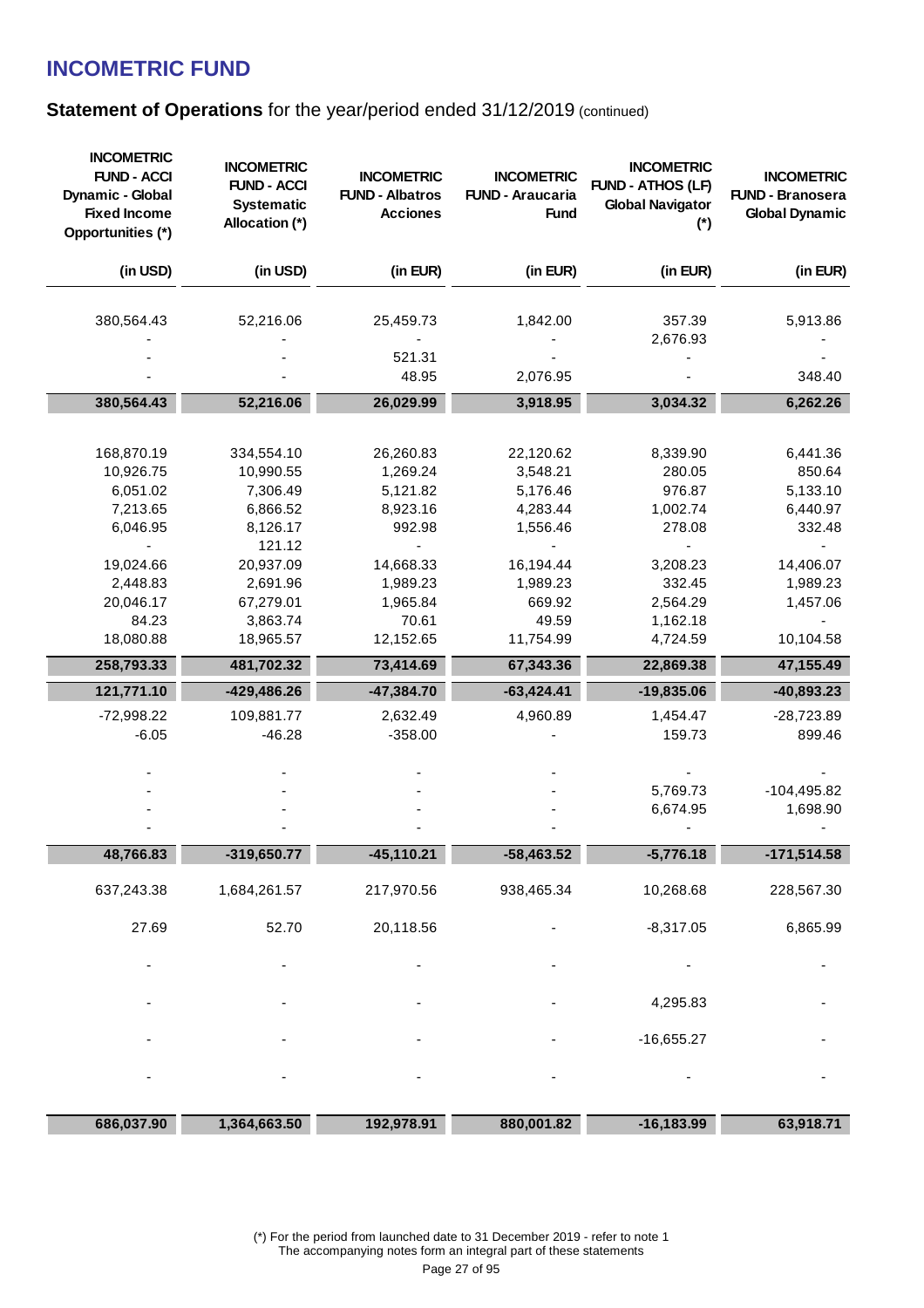### **Statement of Operations** for the year/period ended 31/12/2019 (continued)

|                                                                               |       | <b>INCOMETRIC</b><br><b>FUND - Cartago</b><br><b>Global Balanced</b> | <b>INCOMETRIC</b><br><b>FUND - Cartago US</b><br><b>Income</b> | <b>INCOMETRIC</b><br><b>FUND - Chronos</b><br><b>Global Equity Fund</b> |
|-------------------------------------------------------------------------------|-------|----------------------------------------------------------------------|----------------------------------------------------------------|-------------------------------------------------------------------------|
|                                                                               | Notes | (in EUR)                                                             | (in USD)                                                       | (in EUR)                                                                |
| <b>Income</b>                                                                 |       |                                                                      |                                                                |                                                                         |
| Dividends, net                                                                |       | 80,634.49                                                            | 130,910.44                                                     | 56,740.46                                                               |
| Interest on bonds, net                                                        |       |                                                                      |                                                                |                                                                         |
| <b>Bank Interest</b>                                                          |       |                                                                      |                                                                | 243.31                                                                  |
| Commissions                                                                   |       | 22,547.36                                                            | 327.67                                                         |                                                                         |
| <b>Total Income</b>                                                           |       | 103,181.85                                                           | 131,238.11                                                     | 56,983.77                                                               |
| <b>Expenses</b>                                                               |       |                                                                      |                                                                |                                                                         |
| Management fees                                                               | 7     | 460,624.88                                                           | 275,881.34                                                     | 35,315.89                                                               |
| Depositary fees and safekeeping fees                                          | 5     | 20,111.51                                                            | 11,267.75                                                      | 6,608.86                                                                |
| Transfer Agent and other related fees                                         | 5     | 7,701.87                                                             | 9,692.26                                                       | 8,129.79                                                                |
| Audit fees                                                                    |       | 8,923.16                                                             | 9,477.80                                                       | 6,440.97                                                                |
| Taxe d'abonnement                                                             | 6     | 9,872.42                                                             | 10,004.38                                                      | 5,433.68                                                                |
| Performance fees                                                              | 8     |                                                                      |                                                                |                                                                         |
| Administration fees                                                           |       | 49,895.62                                                            | 11,826.96                                                      | 16,134.41                                                               |
| Formation expenses                                                            | 5     | 4,277.80                                                             |                                                                | 1,154.90                                                                |
| <b>Transaction fees</b><br>Debit interest                                     | 13    | 7,458.24<br>6,199.43                                                 | 7,071.40<br>1,739.93                                           | 34,577.88<br>1,652.63                                                   |
| Other fees                                                                    | 5     | 24,578.63                                                            | 23,658.99                                                      | 14,672.14                                                               |
| <b>Total Expenses</b>                                                         |       | 599,643.56                                                           | 360,620.81                                                     | 130,121.15                                                              |
|                                                                               |       |                                                                      |                                                                |                                                                         |
| Net Income (Loss)                                                             |       | $-496,461.71$                                                        | $-229,382.70$                                                  | $-73,137.38$                                                            |
| Net realised gain (loss) on investments                                       |       | $-29,743.01$                                                         | 238,377.44                                                     | 231,626.56                                                              |
| Net realised gain (loss) on foreign exchange                                  |       | $-5,448.38$                                                          | $-9,473.48$                                                    | 104,007.98                                                              |
| Net realised gain (loss) on forward foreign exchange<br>contracts             |       | 197,640.48                                                           | -873,974.50                                                    |                                                                         |
| Net realised gain (loss) on futures contracts                                 |       |                                                                      |                                                                |                                                                         |
| Net realised gain (loss) on options contracts                                 |       |                                                                      |                                                                | $-15,271.97$                                                            |
| Net realised gain (loss) on contracts for differences                         |       |                                                                      |                                                                |                                                                         |
| Net realised profit (Loss)                                                    |       | $-334,012.62$                                                        | $-874, 453.24$                                                 | 247,225.19                                                              |
| Net change in unrealised gain (loss) on investments                           |       | 4,513,104.67                                                         | 2,748,220.67                                                   | 1,918,442.28                                                            |
| Net change in unrealised gain (loss) on foreign exchange                      |       |                                                                      |                                                                |                                                                         |
|                                                                               |       | 46,178.24                                                            | $-33,226.93$                                                   | 18,384.57                                                               |
| Net change in unrealised gain (loss) on forward foreign<br>exchange contracts |       | $-9,668.36$                                                          | 191,025.82                                                     |                                                                         |
| Net change in unrealised gain (loss) on futures contracts                     |       |                                                                      |                                                                |                                                                         |
| Net change in unrealised gain (loss) on options contracts                     |       |                                                                      |                                                                |                                                                         |
| Net change in unrealised gain (loss) on contracts for<br>differences          |       |                                                                      |                                                                |                                                                         |
| Net Increase (decrease) in net asset as a result of operations                |       | 4,215,601.93                                                         | 2,031,566.32                                                   | 2,184,052.04                                                            |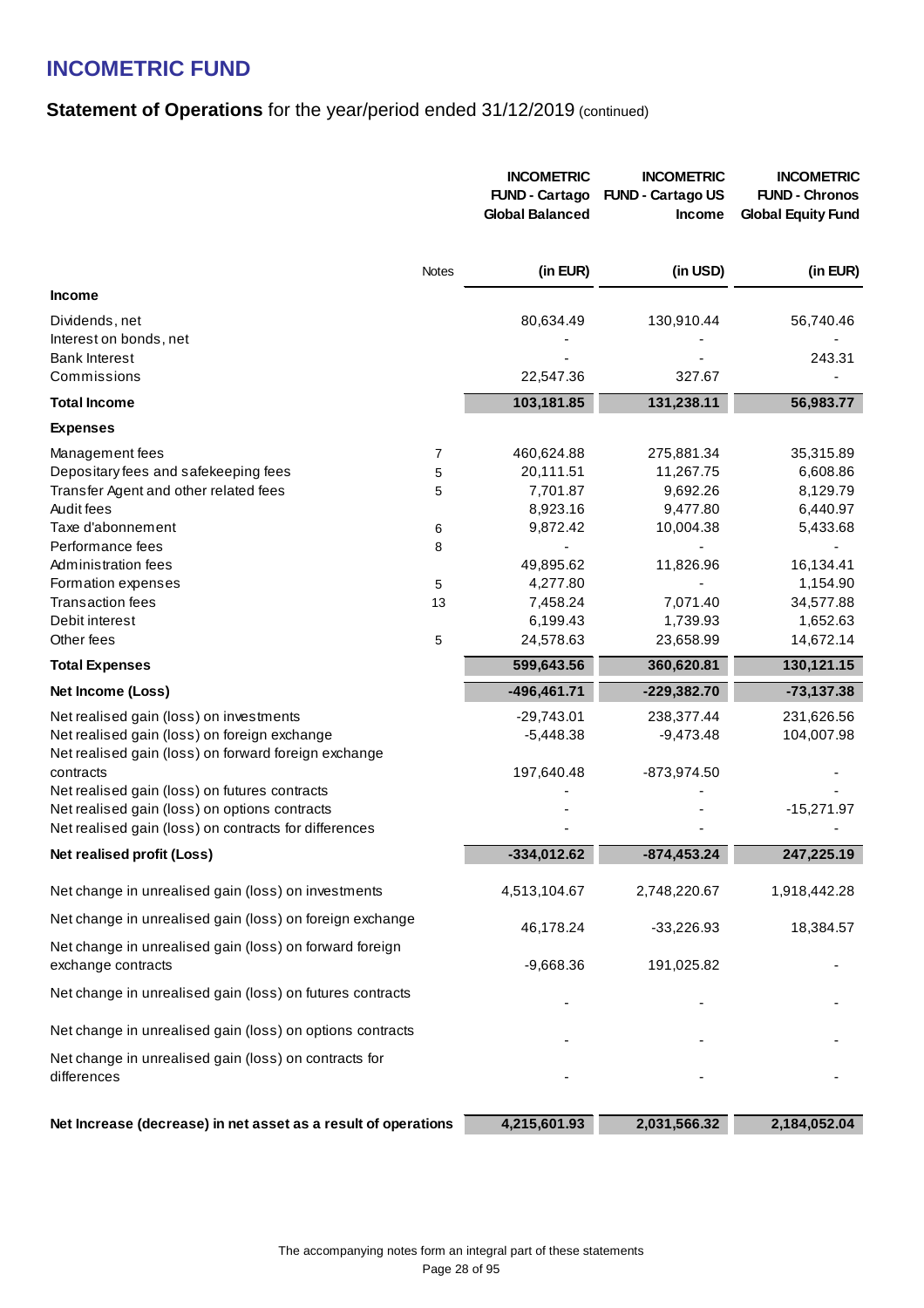### **Statement of Operations** for the year/period ended 31/12/2019 (continued)

| <b>INCOMETRIC</b><br><b>FUND - Deep Mind</b><br>Strategic Fund (*) | <b>INCOMETRIC</b><br><b>FUND - Dunas</b><br>Patrimonio | <b>INCOMETRIC</b><br><b>FUND - Dux Mixto</b><br>Moderado | <b>INCOMETRIC</b><br><b>FUND - Equam</b><br><b>Global Value</b> | <b>INCOMETRIC</b><br>FUND - European<br><b>Sectors (EUR)</b> | <b>INCOMETRIC</b><br><b>FUND - Gesconsult</b><br><b>Flexible Equity</b> |
|--------------------------------------------------------------------|--------------------------------------------------------|----------------------------------------------------------|-----------------------------------------------------------------|--------------------------------------------------------------|-------------------------------------------------------------------------|
| (in EUR)                                                           | (in EUR)                                               | (in EUR)                                                 | (in EUR)                                                        | (in EUR)                                                     | (in EUR)                                                                |
|                                                                    | 236,255.78<br>398,528.31                               | 95,260.78                                                | 1,094,350.52                                                    | 9,237.34                                                     |                                                                         |
|                                                                    | 8,677.74                                               | 144.37                                                   | 22.37                                                           |                                                              |                                                                         |
|                                                                    |                                                        | 818.01                                                   |                                                                 |                                                              |                                                                         |
| $\blacksquare$                                                     | 643,461.83                                             | 96,223.16                                                | 1,094,372.89                                                    | 9,237.34                                                     |                                                                         |
|                                                                    |                                                        |                                                          |                                                                 |                                                              |                                                                         |
| 2,302.56<br>155.97                                                 | 461,708.93<br>17,535.78                                | 42,170.19<br>6,205.55                                    | 562,426.38<br>34,185.12                                         | 25,648.11<br>2,456.64                                        | 133,597.95<br>5,153.12                                                  |
| 526.03                                                             | 10,944.37                                              | 5,551.87                                                 | 13,918.28                                                       | 5,645.22                                                     | 6,906.34                                                                |
| 4,519.13                                                           | 7,455.77                                               | 7,855.52                                                 | 6,406.73                                                        | 8,501.51                                                     | 6,000.00                                                                |
| 315.51                                                             | 15,625.90                                              | 3,865.79                                                 | 27,447.54                                                       | 1,873.66                                                     | 5,313.59                                                                |
| 23.18                                                              | 227,252.52                                             | 57,982.69                                                | 89,601.21                                                       |                                                              |                                                                         |
| 2,026.06                                                           | 35,999.95                                              | 14,999.96                                                | 37,769.85                                                       | 3,855.36                                                     | 13,874.67                                                               |
|                                                                    |                                                        | 2,459.57                                                 | 2,405.35                                                        |                                                              | 2,034.11                                                                |
| 849.26                                                             | 68,867.51                                              | 44,031.00                                                | 91,601.86                                                       | 12,438.78                                                    | 1,404.98                                                                |
| 582.95<br>14,438.13                                                | 12,337.12<br>29,948.51                                 | 1,957.41<br>18,310.94                                    | 3,531.24<br>33,853.21                                           | 232.73<br>10,711.35                                          | 138.97<br>18,044.14                                                     |
|                                                                    |                                                        |                                                          |                                                                 |                                                              |                                                                         |
| 25,738.78                                                          | 887,676.36                                             | 205,390.49                                               | 903,146.77                                                      | 71,363.36                                                    | 192,467.87                                                              |
| $-25,738.78$                                                       | $-244,214.53$                                          | $-109, 167.33$                                           | 191,226.12                                                      | $-62,126.02$                                                 | $-192,467.87$                                                           |
|                                                                    | 1,635,739.01<br>167,940.08                             | 111,195.34<br>37,669.65                                  | 3,225,438.36<br>$-83,250.12$                                    | 65,552.73<br>425.96                                          | $-11,891.09$                                                            |
|                                                                    |                                                        |                                                          |                                                                 |                                                              |                                                                         |
|                                                                    | $-244,932.54$                                          | 117,221.19                                               |                                                                 | $-43,660.00$                                                 |                                                                         |
| 1,941.82                                                           |                                                        | 6,568.95                                                 |                                                                 |                                                              |                                                                         |
|                                                                    |                                                        |                                                          |                                                                 |                                                              |                                                                         |
| $-25,738.78$                                                       | 1,314,532.02                                           | 163,487.80                                               | 3,333,414.36                                                    | $-39,807.33$                                                 | $-204,358.96$                                                           |
|                                                                    | 1,490,989.76                                           | 1,052,635.54                                             | 8,466,364.79                                                    | 94,589.40                                                    | $-36,216.65$                                                            |
| $-1,226.25$                                                        | 150,606.75                                             | 5,516.50                                                 | 1,300,166.96                                                    | 394.64                                                       |                                                                         |
|                                                                    |                                                        |                                                          | $-120,397.22$                                                   |                                                              |                                                                         |
|                                                                    | 255,165.00                                             | 15,663.08                                                |                                                                 |                                                              |                                                                         |
|                                                                    |                                                        | $-77,027.73$                                             |                                                                 |                                                              |                                                                         |
| $-1,244.31$                                                        |                                                        |                                                          |                                                                 |                                                              |                                                                         |
| $-26,965.03$                                                       | 3,211,293.53                                           | 1,160,275.19                                             | 12,979,548.89                                                   | 55,176.71                                                    | $-240,575.61$                                                           |

(\*) For the period from launched date to 31 December 2019 - refer to note 1 The accompanying notes form an integral part of these statements Page 29 of 95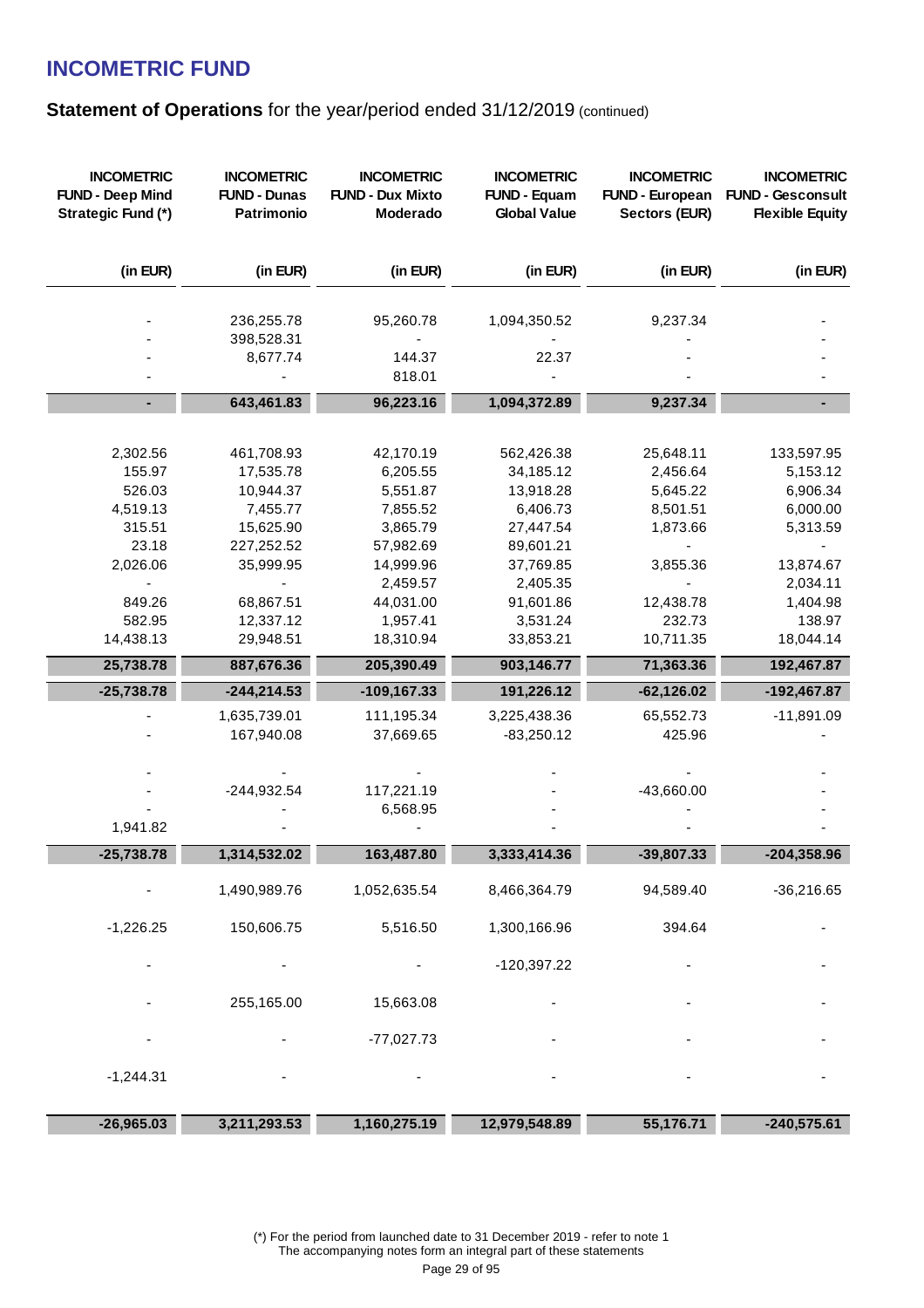### **Statement of Operations** for the year/period ended 31/12/2019 (continued)

|                                                                               |              | <b>INCOMETRIC</b><br><b>FUND - Gesconsult</b><br><b>Flexible Income</b> | <b>INCOMETRIC</b><br><b>FUND - Gesconsult</b><br><b>Spanish Equity</b> | <b>INCOMETRIC</b><br><b>FUND - Global</b><br>Arrow |
|-------------------------------------------------------------------------------|--------------|-------------------------------------------------------------------------|------------------------------------------------------------------------|----------------------------------------------------|
|                                                                               | <b>Notes</b> | (in EUR)                                                                | (in EUR)                                                               | (in EUR)                                           |
| <b>Income</b>                                                                 |              |                                                                         |                                                                        |                                                    |
| Dividends, net                                                                |              |                                                                         |                                                                        | 2,606.08                                           |
| Interest on bonds, net                                                        |              |                                                                         |                                                                        |                                                    |
| <b>Bank Interest</b>                                                          |              |                                                                         |                                                                        |                                                    |
| Commissions                                                                   |              | 1,802.99                                                                | 3,313.37                                                               | 1,210.44                                           |
| <b>Total Income</b>                                                           |              | 1,802.99                                                                | 3,313.37                                                               | 3,816.52                                           |
| <b>Expenses</b>                                                               |              |                                                                         |                                                                        |                                                    |
| Management fees                                                               | 7            | 104,412.04                                                              | 166,537.72                                                             | 139,536.39                                         |
| Depositary fees and safekeeping fees                                          | 5            | 6,703.17                                                                | 4,507.48                                                               | 4,646.69                                           |
| Transfer Agent and other related fees                                         |              | 7,929.31                                                                | 9,556.77                                                               | 6,429.37                                           |
| Audit fees                                                                    |              | 9,126.87                                                                | 6,778.50                                                               | 8,161.98                                           |
| Taxe d'abonnement                                                             | 6            | 2,709.69                                                                | 5,507.07                                                               | 3,572.01                                           |
| Performance fees                                                              | 8            |                                                                         |                                                                        | 7,226.73                                           |
| Administration fees                                                           |              | 14,000.78                                                               | 14,000.78                                                              | 25,317.52                                          |
| Formation expenses                                                            |              | 2,926.78                                                                | 2,926.78                                                               | 18,774.12                                          |
| <b>Transaction fees</b>                                                       | 13           | 2,340.01                                                                | 1,400.00                                                               | 8,953.91                                           |
| Debit interest                                                                |              | 135.96                                                                  |                                                                        | 4,018.44                                           |
| Other fees                                                                    | 5            | 23,902.07                                                               | 22,618.51                                                              | 18,243.90                                          |
| <b>Total Expenses</b>                                                         |              | 174,186.68                                                              | 233,833.61                                                             | 244,881.06                                         |
| Net Income (Loss)                                                             |              | $-172,383.69$                                                           | $-230,520.24$                                                          | $-241,064.54$                                      |
| Net realised gain (loss) on investments                                       |              | 121,329.62                                                              | 235,626.59                                                             | 246,026.90                                         |
| Net realised gain (loss) on foreign exchange                                  |              |                                                                         |                                                                        |                                                    |
| Net realised gain (loss) on forward foreign exchange                          |              |                                                                         |                                                                        |                                                    |
| contracts                                                                     |              |                                                                         |                                                                        |                                                    |
| Net realised gain (loss) on futures contracts                                 |              |                                                                         |                                                                        |                                                    |
| Net realised gain (loss) on options contracts                                 |              |                                                                         |                                                                        |                                                    |
| Net realised gain (loss) on contracts for differences                         |              |                                                                         |                                                                        |                                                    |
| Net realised profit (Loss)                                                    |              | $-51,054.07$                                                            | 5,106.35                                                               | 4,962.36                                           |
| Net change in unrealised gain (loss) on investments                           |              | 120,046.03                                                              | 673,745.60                                                             | 176,527.44                                         |
| Net change in unrealised gain (loss) on foreign exchange                      |              |                                                                         |                                                                        | 193.31                                             |
| Net change in unrealised gain (loss) on forward foreign<br>exchange contracts |              |                                                                         |                                                                        |                                                    |
| Net change in unrealised gain (loss) on futures contracts                     |              |                                                                         |                                                                        |                                                    |
| Net change in unrealised gain (loss) on options contracts                     |              |                                                                         |                                                                        |                                                    |
| Net change in unrealised gain (loss) on contracts for                         |              |                                                                         |                                                                        |                                                    |
| differences                                                                   |              |                                                                         |                                                                        |                                                    |
|                                                                               |              |                                                                         |                                                                        |                                                    |
| Net Increase (decrease) in net asset as a result of operations                |              | 68,991.96                                                               | 678,851.95                                                             | 181,683.11                                         |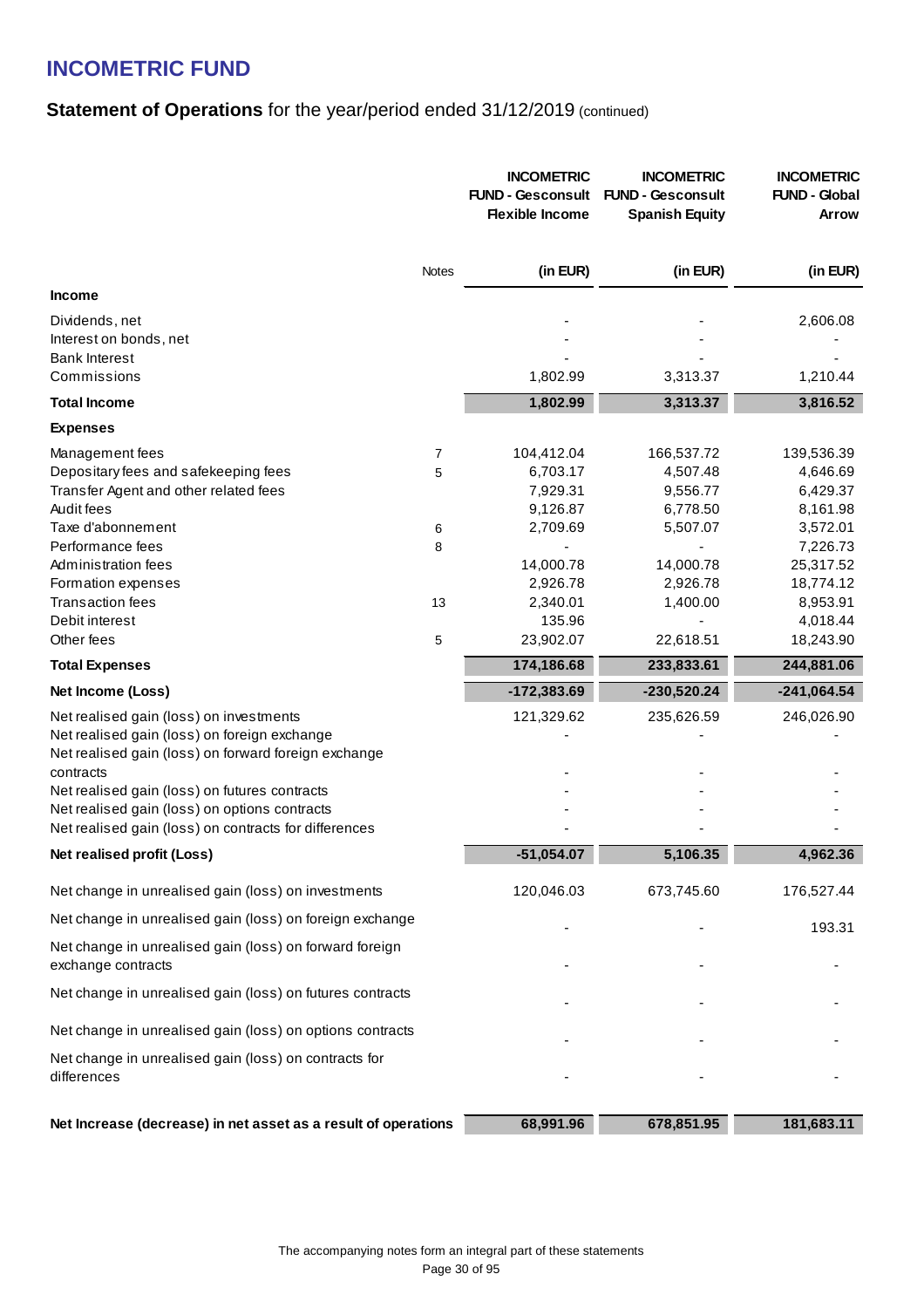### **Statement of Operations** for the year/period ended 31/12/2019 (continued)

| <b>INCOMETRIC</b><br><b>FUND - Global</b><br>Dynamic (**) | <b>INCOMETRIC</b><br><b>FUND - Global</b><br><b>Strategy Fund</b> | <b>INCOMETRIC</b><br><b>FUND - Global</b><br>Valor | <b>INCOMETRIC</b><br><b>FUND - Investore</b><br><b>Fundamentals</b> | <b>INCOMETRIC</b><br><b>FUND - Stable</b><br>Return (*) | <b>INCOMETRIC</b><br><b>FUND - Triton (LF)</b><br><b>Global Balanced</b><br><b>Fund</b> |
|-----------------------------------------------------------|-------------------------------------------------------------------|----------------------------------------------------|---------------------------------------------------------------------|---------------------------------------------------------|-----------------------------------------------------------------------------------------|
| (in EUR)                                                  | (in EUR)                                                          | (in EUR)                                           | (in EUR)                                                            | (in EUR)                                                | (in EUR)                                                                                |
| 2,802.92                                                  | 47,168.53                                                         | 89,804.64                                          |                                                                     |                                                         | 126,197.33                                                                              |
|                                                           |                                                                   |                                                    |                                                                     |                                                         | 675,612.25                                                                              |
|                                                           |                                                                   |                                                    |                                                                     |                                                         | 2,894.56                                                                                |
|                                                           | 28,384.33                                                         | $-295.96$                                          | 4,506.78                                                            |                                                         | 762.01                                                                                  |
| 2,802.92                                                  | 75,552.86                                                         | 89,508.68                                          | 4,506.78                                                            | $\blacksquare$                                          | 805,466.15                                                                              |
|                                                           |                                                                   |                                                    |                                                                     |                                                         |                                                                                         |
|                                                           | 237,348.88                                                        | 180,148.53                                         | 27,484.46                                                           | 841.80                                                  | 275,921.99                                                                              |
| 175.50                                                    | 7,150.69                                                          | 5,856.21                                           | 1,292.11                                                            | 166.20                                                  | 19,210.10                                                                               |
| 1,500.00                                                  | 6,161.87                                                          | 8,661.85                                           | 5,956.50                                                            | 120.55                                                  | 10,069.41                                                                               |
|                                                           | 6,231.22                                                          | 6,471.63                                           | 6,543.00                                                            | 195.88                                                  | 10,060.80                                                                               |
| 32.15                                                     | 1,633.54                                                          | 4,819.11                                           | 922.18                                                              |                                                         | 15,563.39                                                                               |
|                                                           |                                                                   | 255,544.87                                         | 18,801.16                                                           |                                                         | 452,550.87                                                                              |
|                                                           | 20,774.79                                                         | 42,000.02                                          | 23,999.83                                                           | 696.44                                                  | 21,525.62                                                                               |
|                                                           | 2,693.70                                                          | 704.45                                             | 704.45                                                              |                                                         | 2,693.68                                                                                |
|                                                           | 3,652.99                                                          | 205,522.03                                         | 2,920.15                                                            | 2,470.95                                                | 110,085.50                                                                              |
|                                                           | 1,489.89                                                          | 1,848.94                                           | 249.02                                                              | 682.35                                                  | 11,627.44                                                                               |
| 1,383.64                                                  | 16,303.60                                                         | 48,706.78                                          | 8,195.66                                                            | 478.05                                                  | 23,083.68                                                                               |
| 3,091.29                                                  | 303,441.17                                                        | 760,284.42                                         | 97,068.52                                                           | 5,652.22                                                | 952,392.48                                                                              |
| $-288.37$                                                 | $-227,888.31$                                                     | $-670,775.74$                                      | $-92,561.74$                                                        | $-5,652.22$                                             | $-146,926.33$                                                                           |
|                                                           | 13,503.78                                                         | 1,328,843.21                                       | 32,944.86                                                           |                                                         | 643,241.75                                                                              |
|                                                           | $-2,564.21$                                                       | 49,235.74                                          |                                                                     |                                                         | 61,683.94                                                                               |
|                                                           |                                                                   |                                                    |                                                                     |                                                         |                                                                                         |
|                                                           | -472,960.40                                                       |                                                    |                                                                     |                                                         | $-332,295.02$                                                                           |
|                                                           |                                                                   |                                                    |                                                                     |                                                         | $-17,138.34$                                                                            |
|                                                           |                                                                   |                                                    |                                                                     |                                                         |                                                                                         |
| $-288.37$                                                 | $-689,909.14$                                                     | 707,303.21                                         | $-59,616.88$                                                        | $-5,652.22$                                             | 208,566.00                                                                              |
|                                                           | 1,540,165.51                                                      | 1,903,050.64                                       | 194,824.31                                                          | $-69,984.56$                                            | 2,294,411.18                                                                            |
|                                                           |                                                                   |                                                    |                                                                     |                                                         |                                                                                         |
|                                                           | 6,578.57                                                          | 91,133.49                                          | $-9.65$                                                             |                                                         | 56,531.22                                                                               |
|                                                           |                                                                   | $-12,050.66$                                       |                                                                     |                                                         |                                                                                         |
|                                                           |                                                                   |                                                    |                                                                     |                                                         |                                                                                         |
|                                                           |                                                                   |                                                    |                                                                     |                                                         | 15,626.06                                                                               |
|                                                           |                                                                   |                                                    |                                                                     |                                                         | 13,334.56                                                                               |
|                                                           |                                                                   |                                                    |                                                                     |                                                         |                                                                                         |
|                                                           |                                                                   |                                                    |                                                                     |                                                         |                                                                                         |
| $-288.37$                                                 | 856,834.94                                                        | 2,689,436.68                                       | 135, 197. 78                                                        | $-75,636.78$                                            | 2,588,469.02                                                                            |

(\*) For the period from launched date to 31 December 2019 - refer to note 1 (\*\*) Please refer to notes 19 and 21 The accompanying notes form an integral part of these statements Page 31 of 95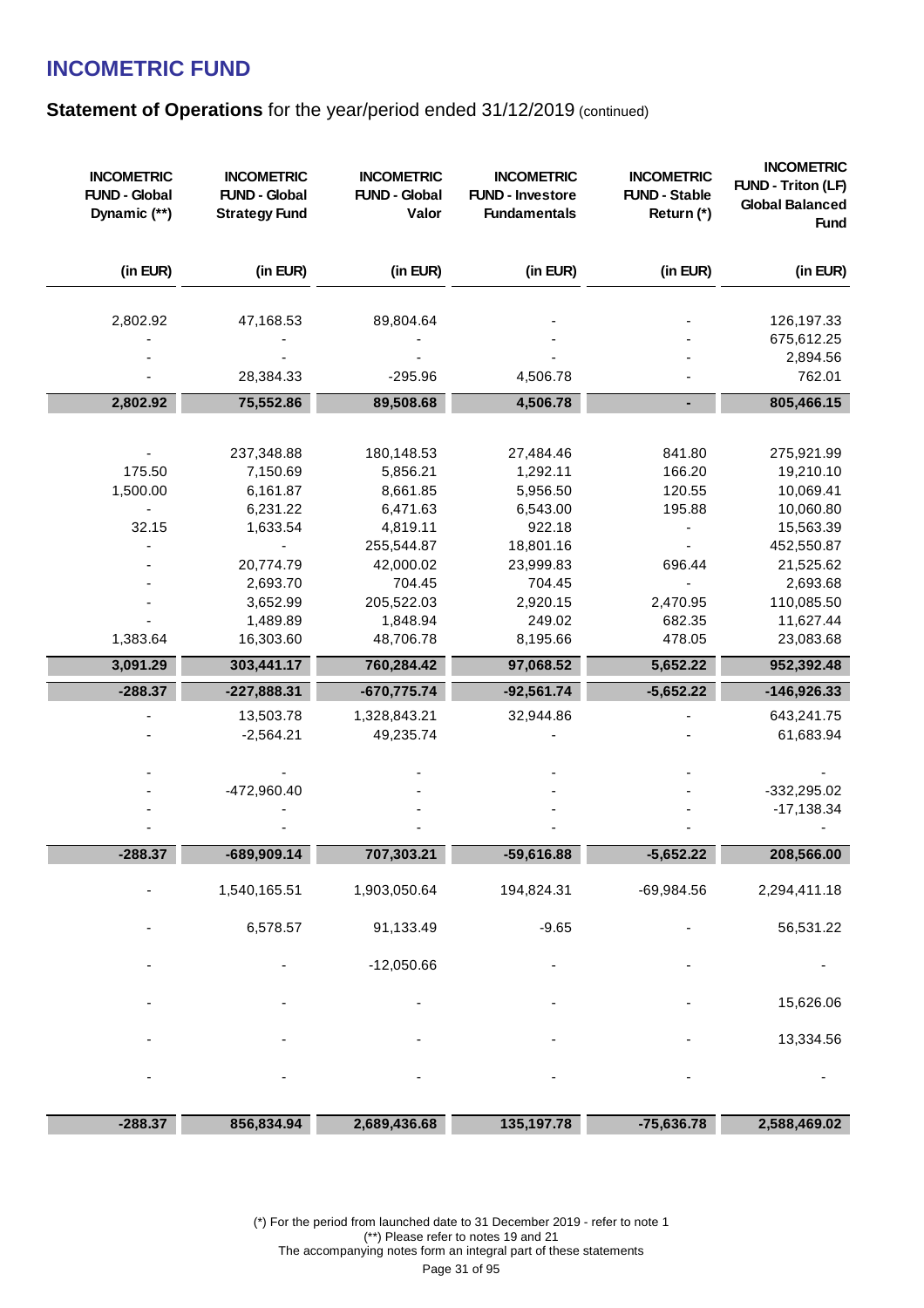### **Statement of Changes in Net Assets** for the year/period ended 31/12/2019

|                                                                                                                                                         | <b>Combined</b><br><b>Statement</b> | <b>INCOMETRIC</b><br><b>FUND - Abando</b><br><b>Total Return</b> | <b>INCOMETRIC</b><br><b>FUND - ACCI</b><br>DMP-<br>Diversified (*) |
|---------------------------------------------------------------------------------------------------------------------------------------------------------|-------------------------------------|------------------------------------------------------------------|--------------------------------------------------------------------|
| Notes                                                                                                                                                   | (in EUR)                            | (in EUR)                                                         | (in USD)                                                           |
| Net Assets at the beginning of the period/year<br>Net Income<br>Net realised gain (loss) on investments, forward                                        | 253,661,249.22<br>$-3,570,755.47$   | 8,570,082.36<br>68,920.71                                        | -212,787.83                                                        |
| foreign exchange contracts and foreign exchange                                                                                                         | 6,739,966.78                        | 125,250.07                                                       | $-123,926.71$                                                      |
|                                                                                                                                                         | 256,830,460.53                      | 8,764,253.14                                                     | $-336,714.54$                                                      |
| Subscriptions<br>Redemptions                                                                                                                            | 151,708,060.63<br>-74,374,827.73    | 40,000.00<br>$-377,252.73$                                       | 18,895,242.43<br>$-2,826,746.44$                                   |
|                                                                                                                                                         | 77,333,232.90                       | $-337,252.73$                                                    | 16,068,495.99                                                      |
| Changes in net unrealised appreciation<br>Currency translation                                                                                          | 34,429,695.17<br>207,048.07         | 1,586,461.86                                                     | 784,040.08                                                         |
| Net Assets at the end of the period/year                                                                                                                | 368,800,436.67                      | 10,013,462.27                                                    | 16,515,821.53                                                      |
| Changes in the number of outstanding units<br>Number of units at the beginning of the period/year<br>Number of units issued<br>Number of units redeemed |                                     | Class A<br>724,526.197<br>2,830.055<br>$-29,201.543$             |                                                                    |
| Number of units at the end of the period/year                                                                                                           |                                     | 698,154.709                                                      |                                                                    |
| Number of units at the beginning of the period/year<br>Number of units issued<br>Number of units redeemed                                               |                                     |                                                                  | Class A1<br>58,082.370<br>$-27,731.000$                            |
| Number of units at the end of the period/year                                                                                                           |                                     | ۰.                                                               | 30,351.370                                                         |
| Number of units at the beginning of the period/year<br>Number of units issued<br>Number of units redeemed                                               |                                     |                                                                  | Class A <sub>2</sub><br>128,812.652<br>$-98.077$                   |
| Number of units at the end of the period/year                                                                                                           |                                     |                                                                  | 128,714.575                                                        |
| Number of units at the beginning of the period/year<br>Number of units issued<br>Number of units redeemed                                               |                                     |                                                                  |                                                                    |
| Number of units at the end of the period/year                                                                                                           |                                     |                                                                  |                                                                    |
| Number of units at the beginning of the period/year<br>Number of units issued<br>Number of units redeemed                                               |                                     |                                                                  |                                                                    |
| Number of units at the end of the period/year                                                                                                           |                                     |                                                                  |                                                                    |
| Number of units at the beginning of the period/year<br>Number of units issued<br>Number of units redeemed                                               |                                     |                                                                  |                                                                    |
| Number of units at the end of the period/year                                                                                                           |                                     |                                                                  |                                                                    |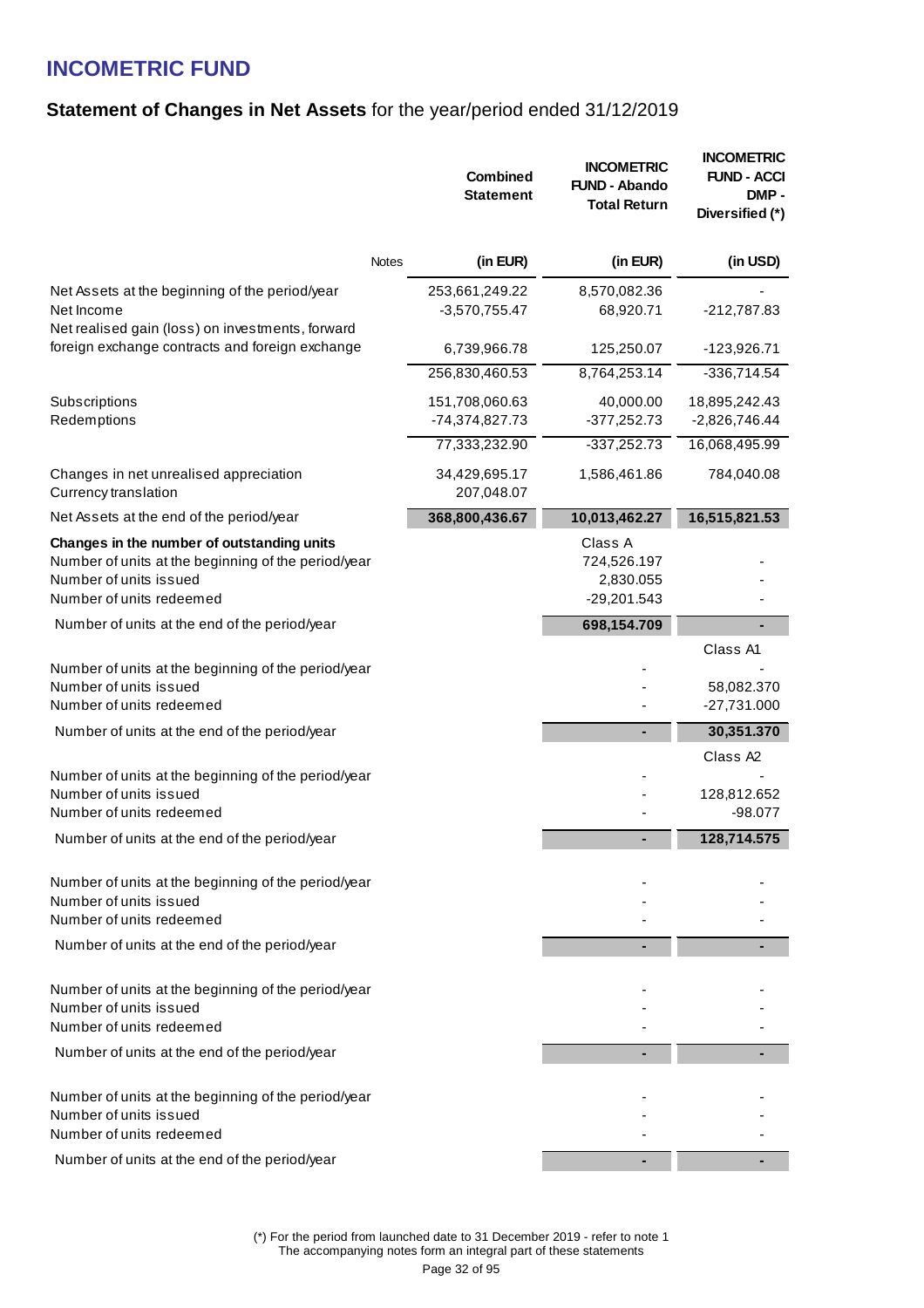### **Statement of Changes in Net Assets for the year/period ended 31/12/2019 (continued)**

| <b>INCOMETRIC</b><br><b>FUND - ACCI</b><br>Dynamic - Global<br><b>Fixed Income</b><br>Opportunities (*) | <b>INCOMETRIC</b><br><b>FUND - ACCI</b><br><b>Systematic</b><br>Allocation (*) | <b>INCOMETRIC</b><br><b>FUND - Albatros</b><br><b>Acciones</b> | <b>INCOMETRIC</b><br><b>FUND - Araucaria</b><br><b>Fund</b> | <b>INCOMETRIC</b><br><b>FUND - ATHOS (LF)</b><br><b>Global Navigator</b><br>$(*)$ | <b>INCOMETRIC</b><br><b>FUND - Branosera</b><br><b>Global Dynamic</b> |
|---------------------------------------------------------------------------------------------------------|--------------------------------------------------------------------------------|----------------------------------------------------------------|-------------------------------------------------------------|-----------------------------------------------------------------------------------|-----------------------------------------------------------------------|
| (in USD)                                                                                                | (in USD)                                                                       | (in EUR)                                                       | (in EUR)                                                    | (in EUR)                                                                          | (in EUR)                                                              |
| 121,771.10                                                                                              | -429,486.26                                                                    | 2,117,128.81<br>$-47,384.70$                                   | 5,281,610.62<br>$-63,424.41$                                | $-19,835.06$                                                                      | 1,272,423.17<br>$-40,893.23$                                          |
| $-73,004.27$                                                                                            | 109,835.49                                                                     | 2,274.49                                                       | 4,960.89                                                    | 14,058.88                                                                         | -130,621.35                                                           |
| 48,766.83                                                                                               | $-319,650.77$                                                                  | 2,072,018.60                                                   | 5,223,147.10                                                | $-5,776.18$                                                                       | 1,100,908.59                                                          |
| 30,542,871.54<br>-1,582,433.40                                                                          | 37,202,633.01<br>-13,884,210.27                                                | 5,953.11<br>$-3,953.28$                                        | 1,699,999.89                                                | 3,124,851.56                                                                      |                                                                       |
| 28,960,438.14                                                                                           | 23,318,422.74                                                                  | 1,999.83                                                       | 1,699,999.89                                                | 3,124,851.56                                                                      |                                                                       |
| 637,271.07                                                                                              | 1,684,314.27                                                                   | 238,089.12                                                     | 938,465.34                                                  | $-10,407.81$                                                                      | 235,433.29                                                            |
| 29,646,476.04                                                                                           | 24,683,086.24                                                                  | 2,312,107.55                                                   | 7,861,612.33                                                | 3,108,667.57                                                                      | 1,336,341.88                                                          |
|                                                                                                         |                                                                                | Class A<br>22,036.459<br>59.083<br>$-39.258$                   | Class A<br>67,612.714<br>20,012.187                         | Class A<br>312,793.543                                                            | Class A<br>15,000.000                                                 |
|                                                                                                         |                                                                                | 22,056.284                                                     | 87,624.901                                                  | 312,793.543                                                                       | 15,000.000                                                            |
| Class A1<br>32,407.357<br>$-10,006.136$                                                                 | Class A1<br>56,562.093                                                         |                                                                |                                                             |                                                                                   |                                                                       |
| 22,401.221                                                                                              | 56,562.093                                                                     |                                                                |                                                             |                                                                                   |                                                                       |
| Class A2<br>269,411.193<br>$-5,529.405$                                                                 | Class A2<br>315,396.209<br>-136,924.478                                        |                                                                |                                                             |                                                                                   |                                                                       |
| 263,881.788                                                                                             | 178,471.731                                                                    |                                                                |                                                             |                                                                                   |                                                                       |
|                                                                                                         |                                                                                |                                                                |                                                             |                                                                                   |                                                                       |
|                                                                                                         |                                                                                |                                                                |                                                             |                                                                                   |                                                                       |
|                                                                                                         |                                                                                |                                                                |                                                             |                                                                                   |                                                                       |
|                                                                                                         |                                                                                |                                                                |                                                             |                                                                                   |                                                                       |
|                                                                                                         |                                                                                |                                                                |                                                             |                                                                                   |                                                                       |
|                                                                                                         |                                                                                |                                                                |                                                             |                                                                                   |                                                                       |

(\*) For the period from launched date to 31 December 2019 - refer to note 1 The accompanying notes form an integral part of these statements Page 33 of 95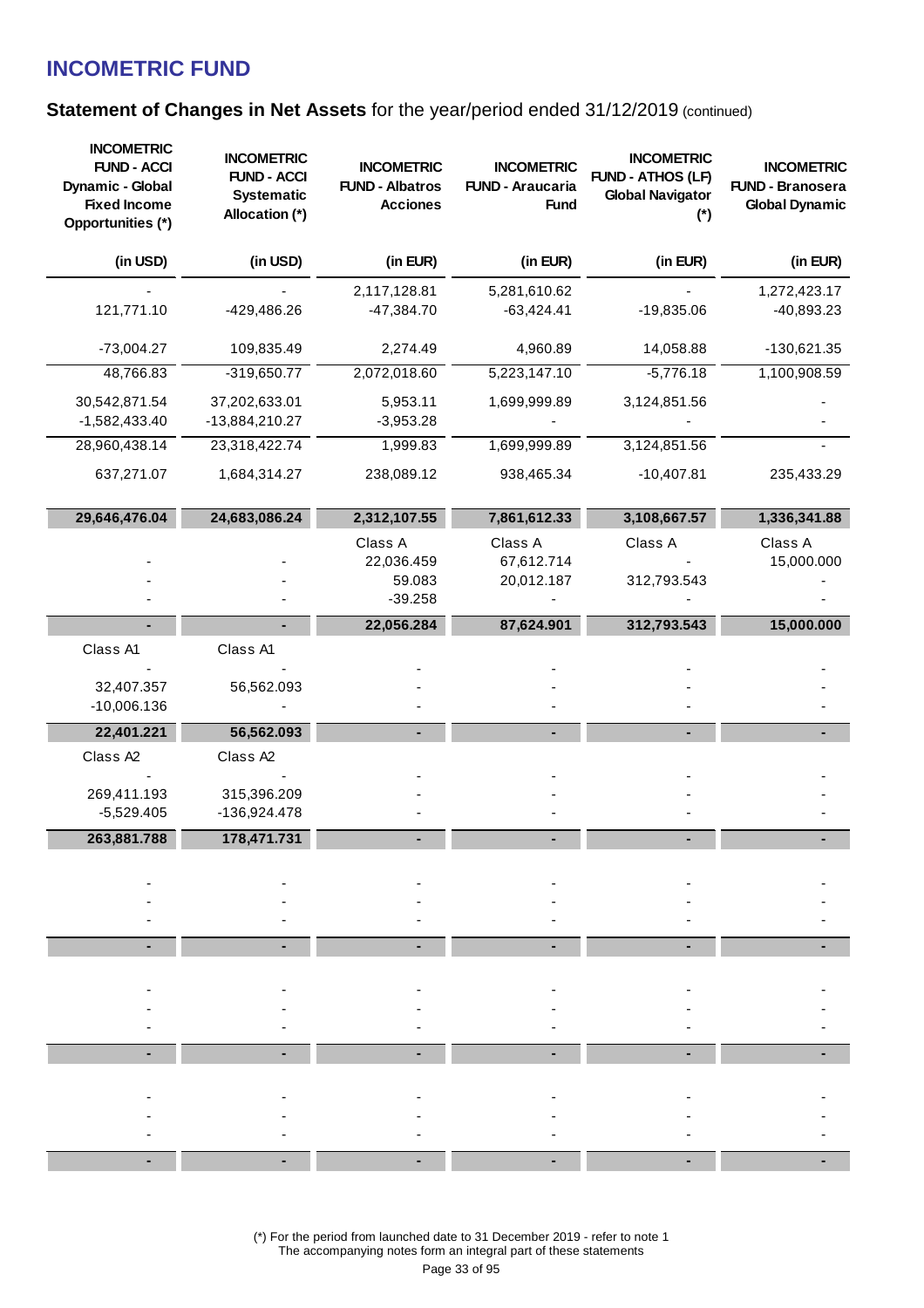### **Statement of Changes in Net Assets for the year/period ended 31/12/2019 (continued)**

|                                                                                                                                                         |              | <b>INCOMETRIC</b><br><b>FUND - Cartago</b><br><b>Global Balanced</b> | <b>INCOMETRIC</b><br><b>FUND - Cartago US</b><br><b>Income</b> | <b>INCOMETRIC</b><br><b>FUND - Chronos</b><br><b>Global Equity Fund</b> |
|---------------------------------------------------------------------------------------------------------------------------------------------------------|--------------|----------------------------------------------------------------------|----------------------------------------------------------------|-------------------------------------------------------------------------|
|                                                                                                                                                         | <b>Notes</b> | (in EUR)                                                             | (in USD)                                                       | (in EUR)                                                                |
| Net Assets at the beginning of the period/year<br>Net Income<br>Net realised gain (loss) on investments, forward                                        |              | 37,082,384.02<br>-496,461.71                                         | 12,657,591.76<br>$-229,382.70$                                 | 3,776,647.49<br>$-73,137.38$                                            |
| foreign exchange contracts and foreign exchange                                                                                                         |              | 162,449.09                                                           | -645,070.54                                                    | 320,362.57                                                              |
|                                                                                                                                                         |              | 36,748,371.40                                                        | 11,783,138.52                                                  | 4,023,872.68                                                            |
| Subscriptions<br>Redemptions                                                                                                                            |              | 4,791,920.31<br>$-12,122,356.50$                                     | 9,817,988.28<br>$-336, 102.23$                                 | 15,033,558.76<br>-5,708,931.73                                          |
|                                                                                                                                                         |              | $-7,330,436.19$                                                      | 9,481,886.05                                                   | 9,324,627.03                                                            |
| Changes in net unrealised appreciation<br>Currency translation                                                                                          |              | 4,549,614.55                                                         | 2,906,019.56                                                   | 1,936,826.85                                                            |
| Net Assets at the end of the period/year                                                                                                                |              | 33,967,549.76                                                        | 24,171,044.13                                                  | 15,285,326.56                                                           |
| Changes in the number of outstanding units<br>Number of units at the beginning of the period/year<br>Number of units issued<br>Number of units redeemed |              | Class A<br>246,739.533<br>3,162.961<br>$-27,949.132$                 | Class A<br>87,027.000<br>41,302.869<br>$-1,727.000$            | Class A<br>41,792.250<br>91,592.774<br>$-52,400.226$                    |
| Number of units at the end of the period/year                                                                                                           |              | 221,953.362                                                          | 126,602.869                                                    | 80,984.798                                                              |
| Number of units at the beginning of the period/year<br>Number of units issued<br>Number of units redeemed                                               |              | Class A1<br>99,183.184<br>$-92,135.000$                              | Class A1<br>13,500.000                                         |                                                                         |
| Number of units at the end of the period/year                                                                                                           |              | 7,048.184                                                            | 13,500.000                                                     |                                                                         |
| Number of units at the beginning of the period/year<br>Number of units issued<br>Number of units redeemed                                               |              |                                                                      |                                                                |                                                                         |
| Number of units at the end of the period/year                                                                                                           |              |                                                                      |                                                                |                                                                         |
| Number of units at the beginning of the period/year<br>Number of units issued<br>Number of units redeemed                                               |              | Class B<br>45,900.000                                                | Class B<br>14,000.000<br>9,670.108                             | Class B<br>50,991.951                                                   |
| Number of units at the end of the period/year                                                                                                           |              | 45,900.000                                                           | 23,670.108                                                     | 50,991.951                                                              |
| Number of units at the beginning of the period/year<br>Number of units issued<br>Number of units redeemed                                               |              | Class B1<br>22,250.000<br>52,040.000<br>$-14,675.000$                | Class B1<br>18,297.550<br>27,395.000<br>$-1,359.000$           |                                                                         |
| Number of units at the end of the period/year                                                                                                           |              | 59,615.000                                                           | 44,333.550                                                     |                                                                         |
| Number of units at the beginning of the period/year<br>Number of units issued<br>Number of units redeemed                                               |              |                                                                      |                                                                |                                                                         |
| Number of units at the end of the period/year                                                                                                           |              |                                                                      |                                                                |                                                                         |
|                                                                                                                                                         |              |                                                                      |                                                                |                                                                         |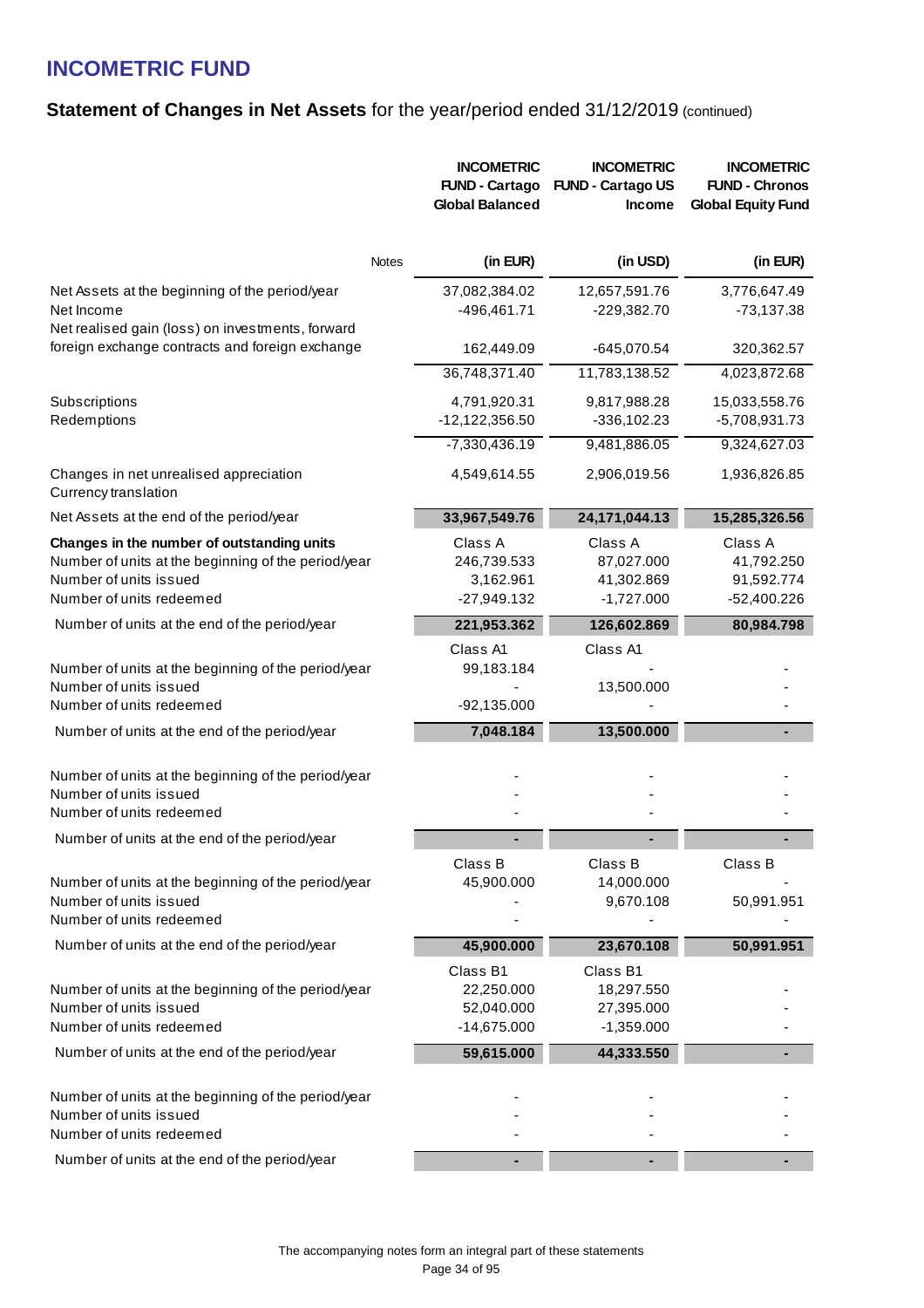### **Statement of Changes in Net Assets for the year/period ended 31/12/2019 (continued)**

| <b>INCOMETRIC</b><br><b>FUND - Deep Mind</b><br>Strategic Fund (*) | <b>INCOMETRIC</b><br><b>FUND - Dunas</b><br>Patrimonio   | <b>INCOMETRIC</b><br><b>FUND - Dux Mixto</b><br>Moderado | <b>INCOMETRIC</b><br><b>FUND - Equam</b><br><b>Global Value</b> | <b>INCOMETRIC</b><br><b>FUND - European</b><br>Sectors (EUR) | <b>INCOMETRIC</b><br><b>FUND - Gesconsult</b><br><b>Flexible Equity</b> |
|--------------------------------------------------------------------|----------------------------------------------------------|----------------------------------------------------------|-----------------------------------------------------------------|--------------------------------------------------------------|-------------------------------------------------------------------------|
| (in EUR)                                                           | (in EUR)                                                 | (in EUR)                                                 | (in EUR)                                                        | (in EUR)                                                     | (in EUR)                                                                |
| $-25,738.78$                                                       | 28,254,132.08<br>$-244,214.53$                           | 10,858,689.57<br>$-109, 167.33$                          | 50,873,162.94<br>191,226.12                                     | 2,647,498.86<br>$-62,126.02$                                 | 4,474,423.10<br>-192,467.87                                             |
| 1,941.82                                                           | 1,558,746.55                                             | 272,655.13                                               | 3,142,188.24                                                    | 22,318.69                                                    | $-11,891.09$                                                            |
| $-23,796.96$                                                       | 29,568,664.10                                            | 11,022,177.37                                            | 54,206,577.30                                                   | 2,607,691.53                                                 | 4,270,064.14                                                            |
| 2,526,638.45                                                       | 5,938,048.07<br>$-6,286,479.67$                          | 100,000.00<br>$-672,912.59$                              | 7,152,242.42<br>-15,867,673.22                                  | 355,776.77<br>-395,822.08                                    | 6,516,024.43<br>-691,396.44                                             |
| 2,526,638.45                                                       | $-348,431.60$                                            | $-572,912.59$                                            | $-8,715,430.80$                                                 | $-40,045.31$                                                 | 5,824,627.99                                                            |
| $-2,470.56$                                                        | 1,896,761.51                                             | 996,787.39                                               | 9,646,134.53                                                    | 94,984.04                                                    | $-36,216.65$                                                            |
| 2,500,370.93                                                       | 31,116,994.01                                            | 11,446,052.17                                            | 55, 137, 281.03                                                 | 2,662,630.26                                                 | 10,058,475.48                                                           |
|                                                                    |                                                          | Class A<br>1,097,572.653<br>-64,973.079                  | Class A<br>341,878.582<br>33,215.038<br>-93,097.073             | Class A<br>28,757.277<br>3,794.704<br>$-4,235.905$           |                                                                         |
|                                                                    |                                                          | 1,032,599.574                                            | 281,996.547                                                     | 28,316.076                                                   |                                                                         |
|                                                                    | Class A1<br>4,589,522.802<br>916,085.513<br>-959,706.490 |                                                          |                                                                 |                                                              |                                                                         |
| $\blacksquare$                                                     | 4,545,901.825                                            |                                                          | ٠                                                               |                                                              |                                                                         |
| Class A2<br>163,478.580                                            |                                                          |                                                          |                                                                 |                                                              |                                                                         |
| 163,478.580                                                        |                                                          |                                                          |                                                                 |                                                              |                                                                         |
|                                                                    |                                                          | Class B<br>10,000.000                                    | Class B<br>1,000.000<br>$-1,000.000$                            |                                                              |                                                                         |
|                                                                    |                                                          | 10,000.000                                               |                                                                 |                                                              |                                                                         |
| Class C1<br>100,000.000                                            |                                                          |                                                          | Class C<br>27,543.252<br>17,226.891                             |                                                              | Class R<br>12,482.574                                                   |
|                                                                    |                                                          |                                                          | -18,628.225                                                     |                                                              | $-7,256.494$                                                            |
| 100,000.000                                                        |                                                          |                                                          | 26,141.918                                                      |                                                              | 5,226.080                                                               |
|                                                                    |                                                          |                                                          | Class D<br>80,054.619<br>8,364.127<br>$-13,202.228$             |                                                              | Class S<br>44,758.875<br>51,133.898                                     |
|                                                                    |                                                          |                                                          | 75,216.518                                                      |                                                              | 95,892.773                                                              |

(\*) For the period from launched date to 31 December 2019 - refer to note 1 The accompanying notes form an integral part of these statements

Page 35 of 95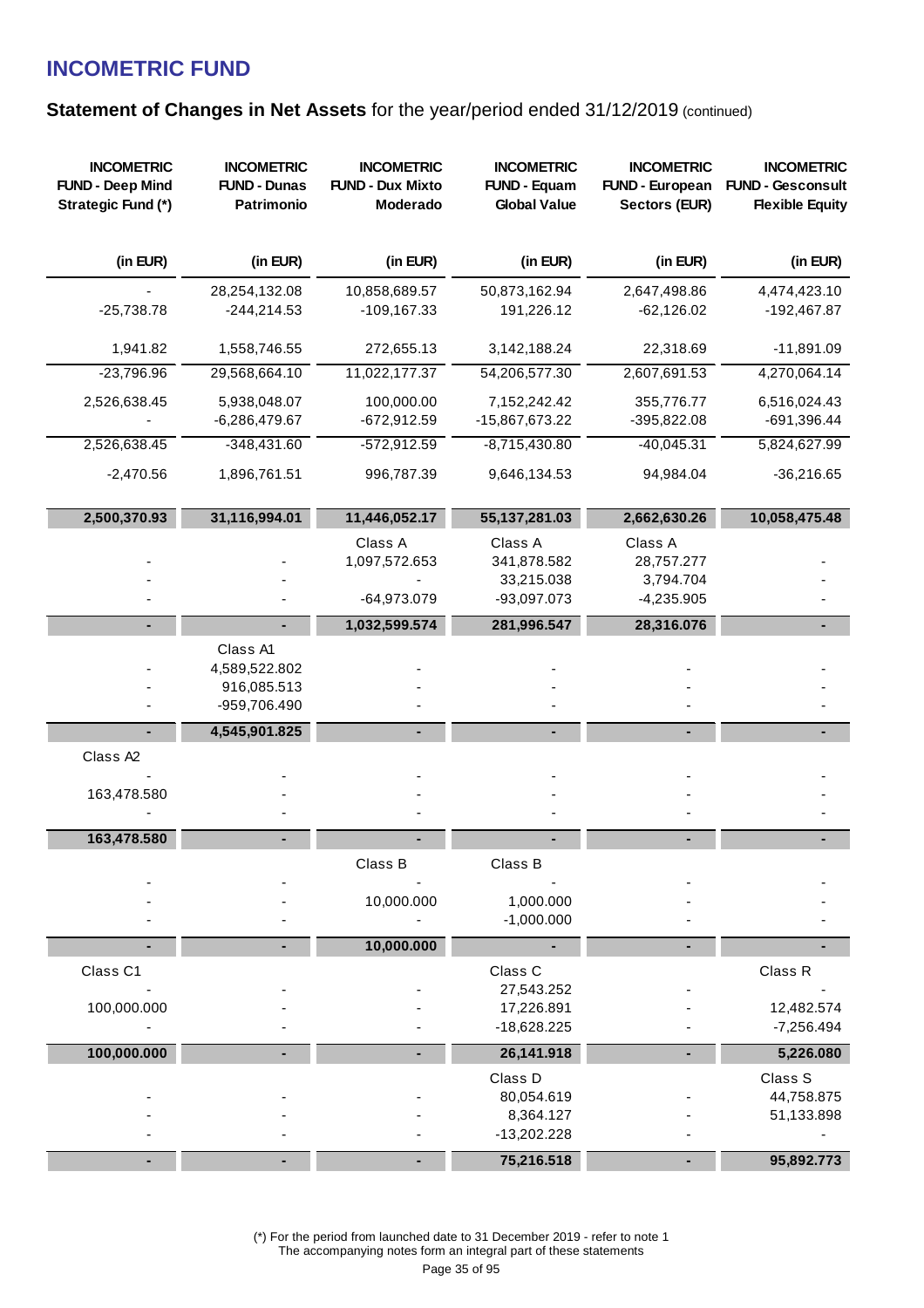### **Statement of Changes in Net Assets for the year/period ended 31/12/2019 (continued)**

|                                                                                                                                                         |              | <b>INCOMETRIC</b><br><b>FUND - Gesconsult</b><br><b>Flexible Income</b> | <b>INCOMETRIC</b><br><b>FUND - Gesconsult</b><br><b>Spanish Equity</b> | <b>INCOMETRIC</b><br><b>FUND - Global</b><br><b>Arrow</b> |
|---------------------------------------------------------------------------------------------------------------------------------------------------------|--------------|-------------------------------------------------------------------------|------------------------------------------------------------------------|-----------------------------------------------------------|
|                                                                                                                                                         | <b>Notes</b> | (in EUR)                                                                | (in EUR)                                                               | (in EUR)                                                  |
| Net Assets at the beginning of the period/year<br>Net Income<br>Net realised gain (loss) on investments, forward                                        |              | 14,573,358.46<br>-172,383.69                                            | 9,977,140.71<br>-230,520.24                                            | 6,768,021.85<br>$-241,064.54$                             |
| foreign exchange contracts and foreign exchange                                                                                                         |              | 121,329.62                                                              | 235,626.59                                                             | 246,026.90                                                |
|                                                                                                                                                         |              | 14,522,304.39                                                           | 9,982,247.06                                                           | 6,772,984.21                                              |
| Subscriptions<br>Redemptions                                                                                                                            |              | 215,984.48<br>$-3,436,639.21$                                           | 518,346.62<br>-2,707,848.08                                            | 3,088,136.79<br>-779,723.99                               |
|                                                                                                                                                         |              | $-3,220,654.73$                                                         | $-2,189,501.46$                                                        | 2,308,412.80                                              |
| Changes in net unrealised appreciation<br>Currency translation                                                                                          |              | 120,046.03                                                              | 673,745.60                                                             | 176,720.75                                                |
| Net Assets at the end of the period/year                                                                                                                |              | 11,421,695.69                                                           | 8,466,491.20                                                           | 9,258,117.76                                              |
| Changes in the number of outstanding units<br>Number of units at the beginning of the period/year<br>Number of units issued<br>Number of units redeemed |              |                                                                         |                                                                        | Class A<br>68,712.800<br>30,726.020<br>$-7,807.250$       |
| Number of units at the end of the period/year                                                                                                           |              |                                                                         |                                                                        | 91,631.570                                                |
| Number of units at the beginning of the period/year<br>Number of units issued<br>Number of units redeemed                                               |              |                                                                         |                                                                        |                                                           |
| Number of units at the end of the period/year                                                                                                           |              |                                                                         |                                                                        |                                                           |
| Number of units at the beginning of the period/year<br>Number of units issued<br>Number of units redeemed                                               |              |                                                                         |                                                                        |                                                           |
| Number of units at the end of the period/year                                                                                                           |              |                                                                         |                                                                        |                                                           |
| Number of units at the beginning of the period/year<br>Number of units issued<br>Number of units redeemed                                               |              |                                                                         |                                                                        |                                                           |
| Number of units at the end of the period/year                                                                                                           |              |                                                                         |                                                                        |                                                           |
| Number of units at the beginning of the period/year<br>Number of units issued<br>Number of units redeemed                                               |              | Class I<br>90,142.179                                                   |                                                                        |                                                           |
| Number of units at the end of the period/year                                                                                                           |              | 90,142.179                                                              |                                                                        |                                                           |
| Number of units at the beginning of the period/year<br>Number of units issued<br>Number of units redeemed                                               |              | Class R<br>53,298.321<br>2,111.981<br>$-33,753.475$                     | Class R<br>88,030.677<br>4,352.706<br>$-22,555.481$                    |                                                           |
| Number of units at the end of the period/year                                                                                                           |              | 21,656.827                                                              | 69,827.902                                                             |                                                           |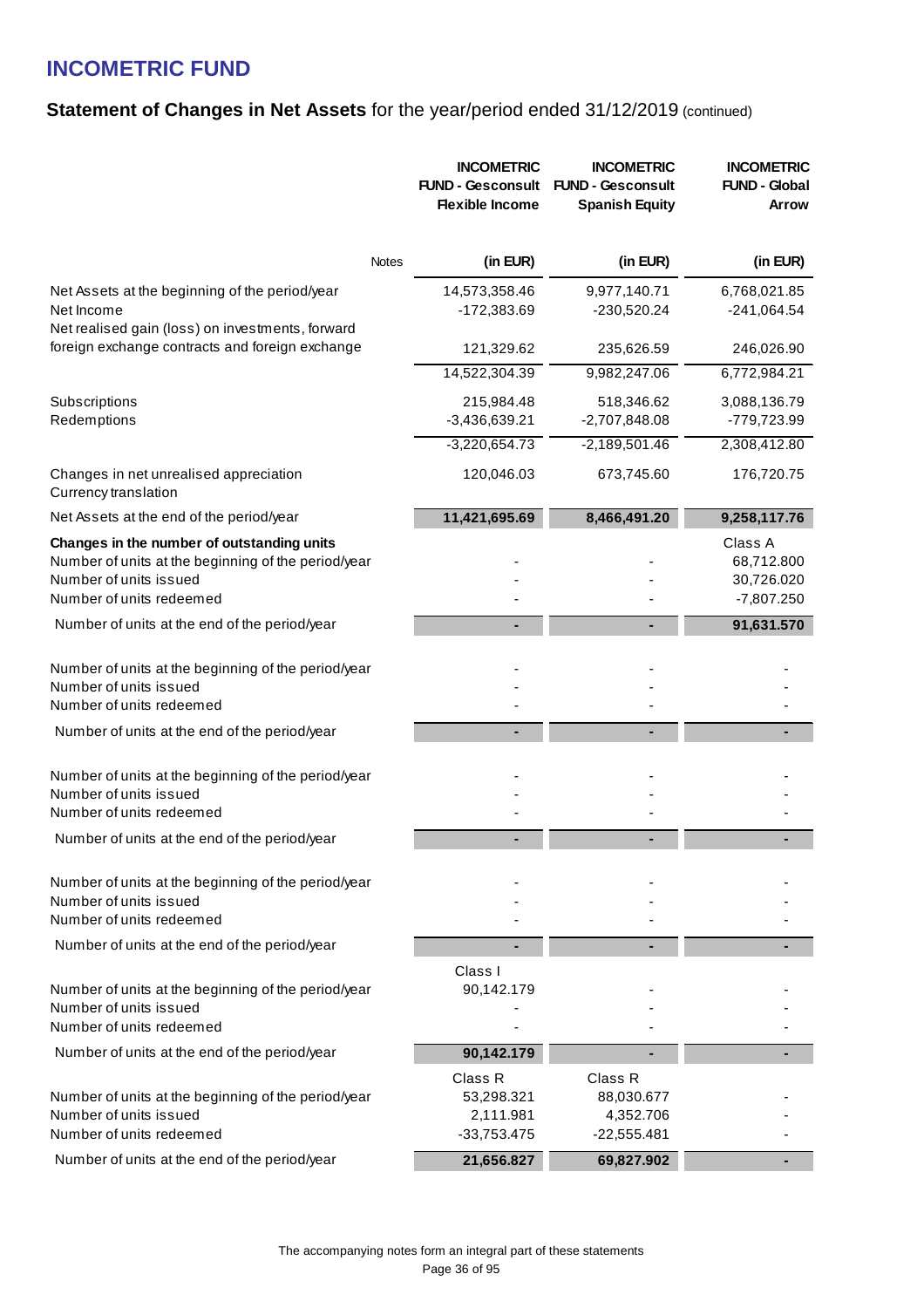### **Statement of Changes in Net Assets for the year/period ended 31/12/2019 (continued)**

| <b>INCOMETRIC</b><br><b>FUND - Global</b><br>Dynamic (**) | <b>INCOMETRIC</b><br><b>FUND - Global</b><br><b>Strategy Fund</b> | <b>INCOMETRIC</b><br><b>FUND - Global</b><br>Valor | <b>INCOMETRIC</b><br><b>FUND - Investore</b><br><b>Fundamentals</b> | <b>INCOMETRIC</b><br><b>FUND - Stable</b><br>Return (*) | <b>INCOMETRIC</b><br>FUND - Triton (LF)<br><b>Global Balanced</b><br><b>Fund</b> |
|-----------------------------------------------------------|-------------------------------------------------------------------|----------------------------------------------------|---------------------------------------------------------------------|---------------------------------------------------------|----------------------------------------------------------------------------------|
| (in EUR)                                                  | (in EUR)                                                          | (in EUR)                                           | (in EUR)                                                            | (in EUR)                                                | (in EUR)                                                                         |
| 2,225.04<br>$-288.37$                                     | 12,249,058.17<br>-227,888.31                                      | 9,128,506.11<br>$-670,775.74$                      | 1,553,281.50<br>$-92,561.74$                                        | $-5,652.22$                                             | 33,133,275.90<br>-146,926.33                                                     |
|                                                           | -462,020.83                                                       | 1,378,078.95                                       | 32,944.86                                                           |                                                         | 355,492.33                                                                       |
| 1,936.67                                                  | 11,559,149.03                                                     | 9,835,809.32                                       | 1,493,664.62                                                        | $-5,652.22$                                             | 33,341,841.90                                                                    |
|                                                           | 1,437,527.70<br>-1,324,959.37                                     | 407,762.26<br>$-1,134,101.65$                      | 901,431.88<br>$-572,736.13$                                         | 10,098,309.86                                           | 1,831,143.87<br>-5,697,089.75                                                    |
|                                                           | 112,568.33                                                        | $-726,339.39$                                      | 328,695.75                                                          | 10,098,309.86                                           | $-3,865,945.88$                                                                  |
|                                                           | 1,546,744.08                                                      | 1,982,133.47                                       | 194,814.66                                                          | $-69,984.56$                                            | 2,379,903.02                                                                     |
| 1,936.67                                                  | 13,218,461.44                                                     | 11,091,603.40                                      | 2,017,175.03                                                        | 10,022,673.08                                           | 31,855,799.04                                                                    |
| Class A<br>431.034                                        | Class A<br>135,353.555<br>15,216.764<br>$-14,004.477$             | Class A<br>2,528.381<br>182.099                    |                                                                     |                                                         | Class A<br>3,400,170.702<br>179,537.220<br>-567,388.850                          |
| 431.034                                                   | 136,565.842                                                       | 2,710.480                                          |                                                                     |                                                         | 3,012,319.072                                                                    |
|                                                           |                                                                   |                                                    |                                                                     |                                                         |                                                                                  |
|                                                           |                                                                   |                                                    |                                                                     |                                                         |                                                                                  |
|                                                           |                                                                   |                                                    |                                                                     |                                                         |                                                                                  |
|                                                           |                                                                   |                                                    |                                                                     |                                                         |                                                                                  |
|                                                           |                                                                   |                                                    |                                                                     |                                                         |                                                                                  |
|                                                           |                                                                   | Class B<br>28,731.975<br>500.811<br>$-4,581.515$   | Class B<br>20,174.514<br>11,114.794<br>$-7,056.631$                 | Class B<br>101,032.190                                  | Class B<br>1,532.381<br>$-524.292$                                               |
|                                                           |                                                                   | 24,651.271                                         | 24,232.677                                                          | 101,032.190                                             | 1,008.089                                                                        |
|                                                           |                                                                   | Class I<br>12,795.374<br>1,000.000<br>$-89.830$    |                                                                     |                                                         |                                                                                  |
|                                                           |                                                                   | 13,705.544                                         |                                                                     |                                                         |                                                                                  |
|                                                           |                                                                   |                                                    |                                                                     |                                                         |                                                                                  |
|                                                           |                                                                   |                                                    |                                                                     |                                                         |                                                                                  |
|                                                           |                                                                   |                                                    |                                                                     |                                                         |                                                                                  |

(\*) For the period from launched date to 31 December 2019 - refer to note 1 (\*\*) Please refer to notes 19 and 21 The accompanying notes form an integral part of these statements Page 37 of 95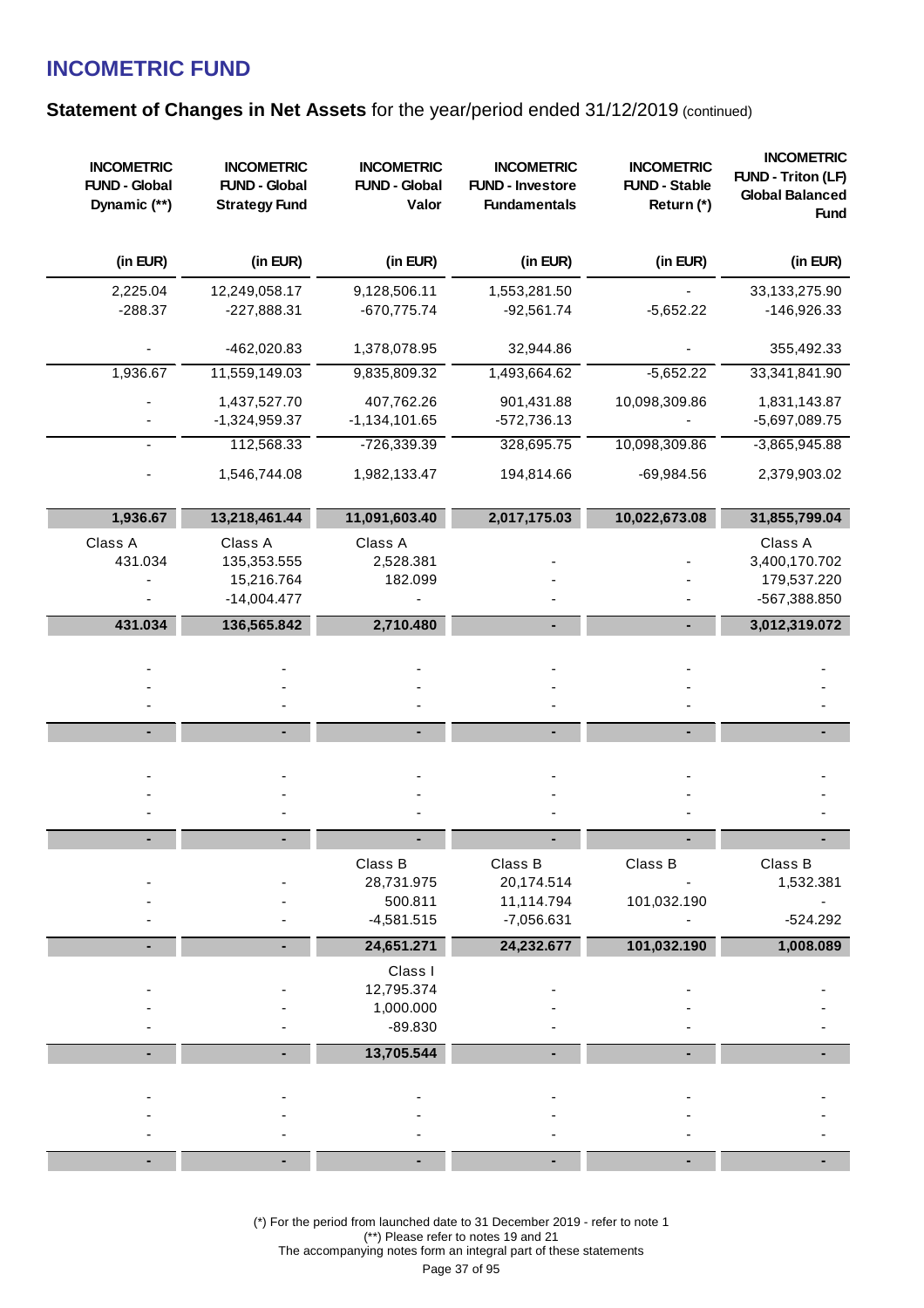## **Statistical Information**

|                                     | <b>INCOMETRIC</b><br><b>FUND - Abando</b><br><b>Total Return</b> | <b>INCOMETRIC</b><br><b>FUND - ACCI</b><br>DMP-<br>Diversified (*) | <b>INCOMETRIC</b><br><b>FUND - ACCI</b><br>Dynamic -<br><b>Global Fixed</b><br><b>Income</b><br><b>Opportunities</b><br>$(*)$ | <b>INCOMETRIC</b><br><b>FUND - ACCI</b><br><b>Systematic</b><br>Allocation (*) | <b>INCOMETRIC</b><br><b>FUND - Albatros</b><br><b>Acciones</b> |
|-------------------------------------|------------------------------------------------------------------|--------------------------------------------------------------------|-------------------------------------------------------------------------------------------------------------------------------|--------------------------------------------------------------------------------|----------------------------------------------------------------|
|                                     | (in EUR)                                                         | (in USD)                                                           | (in USD)                                                                                                                      | (in USD)                                                                       | (in EUR)                                                       |
| <b>Statistical information</b>      |                                                                  |                                                                    |                                                                                                                               |                                                                                |                                                                |
| Net Assets as of 31/12/2019         | 10,013,462.27                                                    | 16,515,821.53                                                      | 29,646,476.04                                                                                                                 | 24,683,086.24                                                                  | 2,312,107.55                                                   |
| Net Asset Value per unit - Class A  | 14.3430                                                          |                                                                    |                                                                                                                               |                                                                                | 104.8300                                                       |
| Net Asset Value per unit - Class A1 |                                                                  | 104.37                                                             | 103.27                                                                                                                        | 106.00                                                                         |                                                                |
| Net Asset Value per unit - Class A2 |                                                                  | 103.70                                                             | 103.58                                                                                                                        | 104.71                                                                         |                                                                |
| Net Asset Value per unit - Class B  |                                                                  |                                                                    |                                                                                                                               |                                                                                |                                                                |
| Net Asset Value per unit - Class B1 |                                                                  |                                                                    |                                                                                                                               |                                                                                |                                                                |
| Net Asset Value per unit - Class C  |                                                                  |                                                                    |                                                                                                                               |                                                                                |                                                                |
| Net Asset Value per unit - Class C1 |                                                                  |                                                                    |                                                                                                                               |                                                                                |                                                                |
| Net Asset Value per unit - Class D  |                                                                  |                                                                    |                                                                                                                               |                                                                                |                                                                |
| Net Asset Value per unit - Class I  |                                                                  |                                                                    |                                                                                                                               |                                                                                |                                                                |
| Net Asset Value per unit - Class R  |                                                                  |                                                                    |                                                                                                                               |                                                                                |                                                                |
| Net Asset Value per unit - Class S  |                                                                  |                                                                    |                                                                                                                               |                                                                                |                                                                |
| Net Assets as of 31/12/2018         | 8,570,082.36                                                     |                                                                    |                                                                                                                               |                                                                                | 2,117,128.81                                                   |
| Net Asset Value per unit - Class A  | 11.8290                                                          |                                                                    |                                                                                                                               |                                                                                | 96.0700                                                        |
| Net Asset Value per unit - Class A1 |                                                                  |                                                                    |                                                                                                                               |                                                                                |                                                                |
| Net Asset Value per unit - Class A2 |                                                                  |                                                                    |                                                                                                                               |                                                                                |                                                                |
| Net Asset Value per unit - Class B  |                                                                  |                                                                    |                                                                                                                               |                                                                                |                                                                |
| Net Asset Value per unit - Class B1 |                                                                  |                                                                    |                                                                                                                               |                                                                                |                                                                |
| Net Asset Value per unit - Class C  |                                                                  |                                                                    |                                                                                                                               |                                                                                |                                                                |
| Net Asset Value per unit - Class C1 |                                                                  |                                                                    |                                                                                                                               |                                                                                |                                                                |
| Net Asset Value per unit - Class D  |                                                                  |                                                                    |                                                                                                                               |                                                                                |                                                                |
| Net Asset Value per unit - Class I  |                                                                  |                                                                    |                                                                                                                               |                                                                                |                                                                |
| Net Asset Value per unit - Class R  |                                                                  |                                                                    |                                                                                                                               |                                                                                |                                                                |
| Net Asset Value per unit - Class S  |                                                                  |                                                                    |                                                                                                                               |                                                                                |                                                                |
| Net Assets as of 31/12/2017         | 10,388,080.95                                                    |                                                                    |                                                                                                                               |                                                                                | 2,227,090.49                                                   |
| Net Asset Value per unit - Class A  | 13.8142                                                          |                                                                    |                                                                                                                               |                                                                                | 101.2443                                                       |
| Net Asset Value per unit - Class A1 |                                                                  |                                                                    |                                                                                                                               |                                                                                |                                                                |
| Net Asset Value per unit - Class A2 |                                                                  |                                                                    |                                                                                                                               |                                                                                |                                                                |
| Net Asset Value per unit - Class B  |                                                                  |                                                                    |                                                                                                                               |                                                                                |                                                                |
| Net Asset Value per unit - Class B1 |                                                                  |                                                                    |                                                                                                                               |                                                                                |                                                                |
| Net Asset Value per unit - Class C  |                                                                  |                                                                    |                                                                                                                               |                                                                                |                                                                |
| Net Asset Value per unit - Class C1 |                                                                  |                                                                    |                                                                                                                               |                                                                                |                                                                |
| Net Asset Value per unit - Class D  |                                                                  |                                                                    |                                                                                                                               |                                                                                |                                                                |
| Net Asset Value per unit - Class I  |                                                                  |                                                                    |                                                                                                                               |                                                                                |                                                                |
| Net Asset Value per unit - Class R  |                                                                  |                                                                    |                                                                                                                               |                                                                                |                                                                |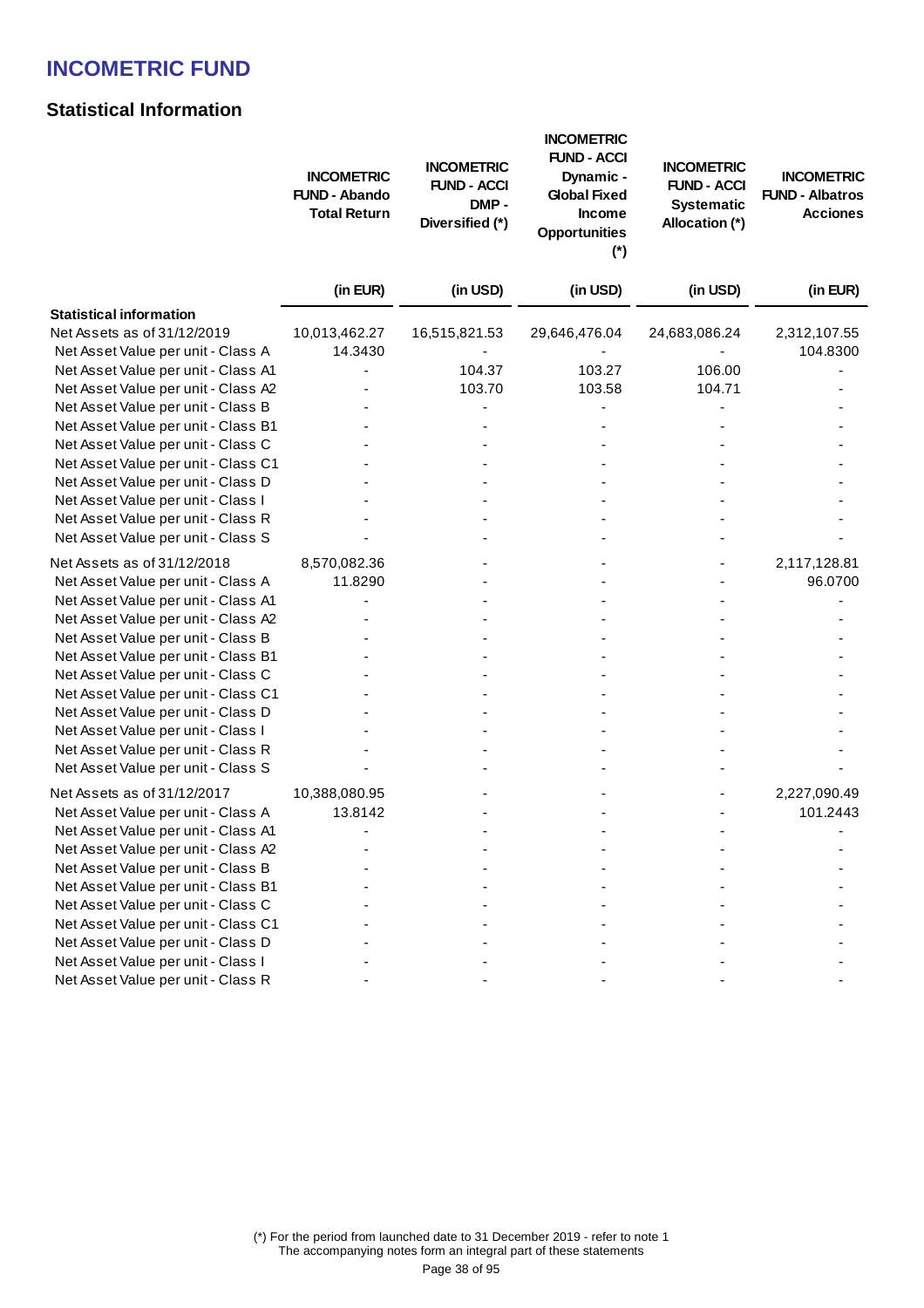## **Statistical Information (continued)**

| <b>INCOMETRIC</b><br>FUND-<br>Araucaria Fund | <b>INCOMETRIC</b><br><b>FUND - ATHOS</b><br>(LF) Global<br>Navigator (*) | <b>INCOMETRIC</b><br><b>FUND-</b><br><b>Branosera</b><br><b>Global Dynamic</b> | <b>INCOMETRIC</b><br><b>FUND - Cartago</b><br><b>Global Balanced</b> | <b>INCOMETRIC</b><br><b>FUND - Cartago</b><br><b>US Income</b> | <b>INCOMETRIC</b><br><b>FUND - Chronos</b><br><b>Global Equity</b><br><b>Fund</b> |
|----------------------------------------------|--------------------------------------------------------------------------|--------------------------------------------------------------------------------|----------------------------------------------------------------------|----------------------------------------------------------------|-----------------------------------------------------------------------------------|
| (in EUR)                                     | (in EUR)                                                                 | (in EUR)                                                                       | (in EUR)                                                             | (in USD)                                                       | (in EUR)                                                                          |
| 7,861,612.33<br>89.7200                      | 3,108,667.57<br>9.9384                                                   | 1,336,341.88<br>89.0895                                                        | 33,967,549.76<br>102.89<br>110.97                                    | 24,171,044.13<br>105.95<br>107.99                              | 15,285,326.56<br>119.59                                                           |
|                                              |                                                                          |                                                                                | $\blacksquare$<br>101.19<br>109.00                                   | $\blacksquare$<br>105.28<br>109.57                             | 109.82                                                                            |
|                                              |                                                                          |                                                                                |                                                                      |                                                                |                                                                                   |
|                                              |                                                                          |                                                                                |                                                                      |                                                                |                                                                                   |
| 5,281,610.62<br>78.1200                      |                                                                          | 1,272,423.17<br>84.8282                                                        | 37,082,384.02<br>92.06                                               | 12,657,591.76<br>94.51                                         | 3,776,647.49<br>90.37                                                             |
|                                              |                                                                          |                                                                                | 96.12<br>$\blacksquare$<br>90.99                                     | 94.15                                                          |                                                                                   |
|                                              |                                                                          |                                                                                | 95.28                                                                | 95.35                                                          |                                                                                   |
|                                              |                                                                          |                                                                                |                                                                      |                                                                |                                                                                   |
|                                              |                                                                          |                                                                                |                                                                      |                                                                |                                                                                   |
| 3,107,440.62                                 |                                                                          | 1,497,632.91                                                                   | 44,715,282.72                                                        |                                                                | 1,600,252.78                                                                      |
| 103.5814                                     |                                                                          | 99.8422                                                                        | 101.70<br>103.49                                                     |                                                                | 100.97                                                                            |
|                                              |                                                                          |                                                                                | ÷,<br>101.02<br>102.51                                               |                                                                |                                                                                   |
|                                              |                                                                          |                                                                                |                                                                      |                                                                |                                                                                   |
|                                              |                                                                          |                                                                                |                                                                      |                                                                |                                                                                   |
|                                              |                                                                          |                                                                                |                                                                      |                                                                |                                                                                   |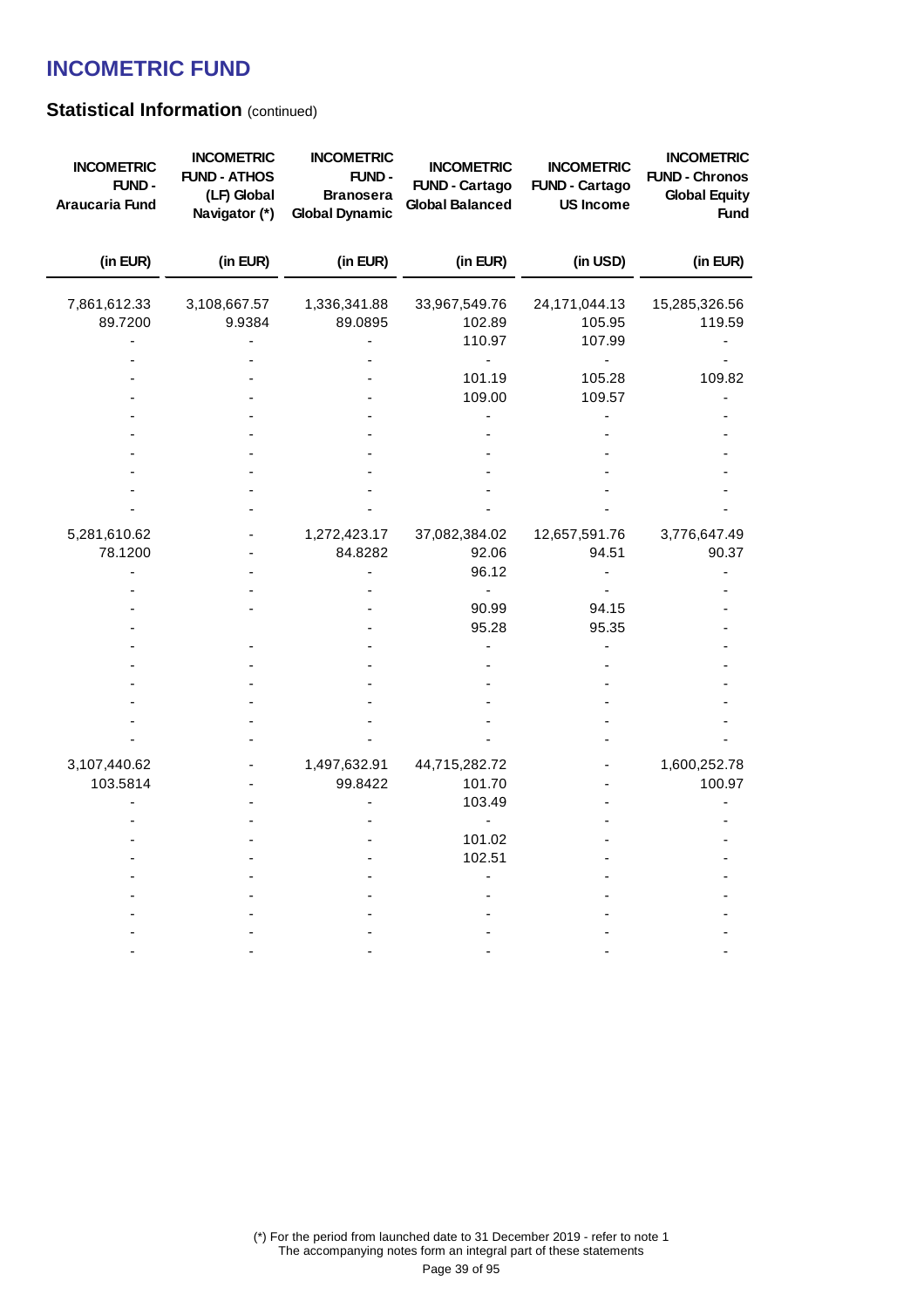## **Statistical Information (continued)**

|                                     | <b>INCOMETRIC</b><br><b>FUND - Deep</b><br><b>Mind Strategic</b><br>Fund $(*)$ | <b>INCOMETRIC</b><br><b>FUND - Dunas</b><br>Patrimonio | <b>INCOMETRIC</b><br><b>FUND - Dux</b><br><b>Mixto Moderado</b> | <b>INCOMETRIC</b><br><b>FUND - Equam</b><br><b>Global Value</b> | <b>INCOMETRIC</b><br><b>FUND-</b><br>European<br>Sectors (EUR) |
|-------------------------------------|--------------------------------------------------------------------------------|--------------------------------------------------------|-----------------------------------------------------------------|-----------------------------------------------------------------|----------------------------------------------------------------|
|                                     | (in EUR)                                                                       | (in EUR)                                               | (in EUR)                                                        | (in EUR)                                                        | (in EUR)                                                       |
| <b>Statistical information</b>      |                                                                                |                                                        |                                                                 |                                                                 |                                                                |
| Net Assets as of 31/12/2019         | 2,500,370.93                                                                   | 31,116,994.01                                          | 11,446,052.17                                                   | 55,137,281.03                                                   | 2,662,630.26                                                   |
| Net Asset Value per unit - Class A  |                                                                                |                                                        | 10.9876                                                         | 145.47                                                          | 94.03                                                          |
| Net Asset Value per unit - Class A1 |                                                                                | 6.85                                                   |                                                                 |                                                                 |                                                                |
| Net Asset Value per unit - Class A2 | 9.84                                                                           |                                                        |                                                                 |                                                                 |                                                                |
| Net Asset Value per unit - Class B  |                                                                                |                                                        | 10.0302                                                         |                                                                 |                                                                |
| Net Asset Value per unit - Class B1 |                                                                                |                                                        |                                                                 |                                                                 |                                                                |
| Net Asset Value per unit - Class C  |                                                                                |                                                        |                                                                 | 105.04                                                          |                                                                |
| Net Asset Value per unit - Class C1 | 10.00                                                                          |                                                        |                                                                 |                                                                 |                                                                |
| Net Asset Value per unit - Class D  |                                                                                |                                                        |                                                                 | 151.15                                                          |                                                                |
| Net Asset Value per unit - Class I  |                                                                                |                                                        |                                                                 |                                                                 |                                                                |
| Net Asset Value per unit - Class R  |                                                                                |                                                        |                                                                 |                                                                 |                                                                |
| Net Asset Value per unit - Class S  |                                                                                |                                                        |                                                                 |                                                                 |                                                                |
| Net Assets as of 31/12/2018         |                                                                                | 28,254,132.08                                          | 10,858,689.57                                                   | 50,873,162.94                                                   | 2,647,498.86                                                   |
| Net Asset Value per unit - Class A  |                                                                                |                                                        | 9.8934                                                          | 114.34                                                          | 92.06                                                          |
| Net Asset Value per unit - Class A1 |                                                                                | 6.16                                                   |                                                                 |                                                                 |                                                                |
| Net Asset Value per unit - Class A2 |                                                                                |                                                        |                                                                 |                                                                 |                                                                |
| Net Asset Value per unit - Class B  |                                                                                |                                                        |                                                                 |                                                                 |                                                                |
| Net Asset Value per unit - Class B1 |                                                                                |                                                        |                                                                 |                                                                 |                                                                |
| Net Asset Value per unit - Class C  |                                                                                |                                                        |                                                                 | 82.38                                                           |                                                                |
| Net Asset Value per unit - Class C1 |                                                                                |                                                        |                                                                 |                                                                 |                                                                |
| Net Asset Value per unit - Class D  |                                                                                |                                                        |                                                                 | 118.85                                                          |                                                                |
| Net Asset Value per unit - Class I  |                                                                                |                                                        |                                                                 |                                                                 |                                                                |
| Net Asset Value per unit - Class R  |                                                                                |                                                        |                                                                 |                                                                 |                                                                |
| Net Asset Value per unit - Class S  |                                                                                |                                                        |                                                                 |                                                                 |                                                                |
| Net Assets as of 31/12/2017         |                                                                                | 27,144,245.53                                          | 11,929,004.43                                                   | 58,021,513.09                                                   | 2,526,469.50                                                   |
| Net Asset Value per unit - Class A  |                                                                                |                                                        | 10.5121                                                         | 141.54                                                          | 100.06                                                         |
| Net Asset Value per unit - Class A1 |                                                                                | 6.46                                                   |                                                                 |                                                                 |                                                                |
| Net Asset Value per unit - Class A2 |                                                                                |                                                        |                                                                 |                                                                 |                                                                |
| Net Asset Value per unit - Class B  |                                                                                |                                                        |                                                                 |                                                                 |                                                                |
| Net Asset Value per unit - Class B1 |                                                                                |                                                        |                                                                 |                                                                 |                                                                |
| Net Asset Value per unit - Class C  |                                                                                |                                                        |                                                                 |                                                                 |                                                                |
| Net Asset Value per unit - Class C1 |                                                                                |                                                        |                                                                 |                                                                 |                                                                |
| Net Asset Value per unit - Class D  |                                                                                |                                                        |                                                                 | 147.45                                                          |                                                                |
| Net Asset Value per unit - Class I  |                                                                                |                                                        |                                                                 |                                                                 |                                                                |
| Net Asset Value per unit - Class R  |                                                                                |                                                        |                                                                 |                                                                 |                                                                |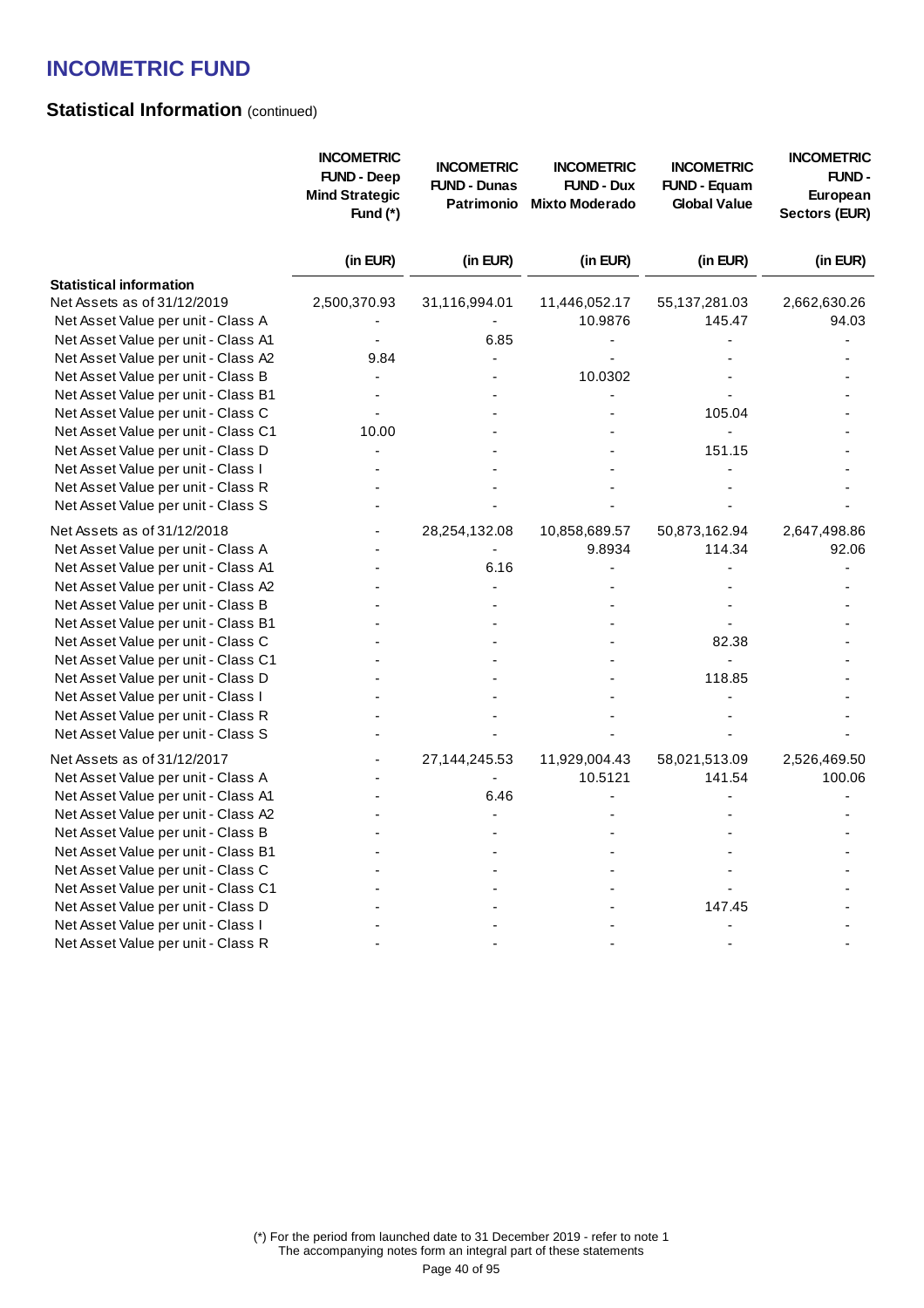## **Statistical Information (continued)**

| <b>INCOMETRIC</b><br>FUND-<br>Gesconsult<br><b>Flexible Equity</b> | <b>INCOMETRIC</b><br>FUND-<br>Gesconsult<br><b>Flexible Income</b> | <b>INCOMETRIC</b><br>FUND-<br><b>Gesconsult</b><br><b>Spanish Equity</b> | <b>INCOMETRIC</b><br><b>FUND - Global</b><br>Arrow | <b>INCOMETRIC</b><br><b>FUND - Global</b><br>Dynamic (**) | <b>INCOMETRIC</b><br><b>FUND - Global</b><br><b>Strategy Fund</b> |
|--------------------------------------------------------------------|--------------------------------------------------------------------|--------------------------------------------------------------------------|----------------------------------------------------|-----------------------------------------------------------|-------------------------------------------------------------------|
| (in EUR)                                                           | (in EUR)                                                           | (in EUR)                                                                 | (in EUR)                                           | (in EUR)                                                  | (in EUR)                                                          |
| 10,058,475.48                                                      | 11,421,695.69                                                      | 8,466,491.20                                                             | 9,258,117.76                                       | 1,936.67                                                  | 13,218,461.44                                                     |
|                                                                    |                                                                    |                                                                          | 101.04                                             | 4.49                                                      | 96.79                                                             |
|                                                                    |                                                                    |                                                                          |                                                    |                                                           |                                                                   |
|                                                                    |                                                                    |                                                                          |                                                    |                                                           |                                                                   |
|                                                                    |                                                                    |                                                                          |                                                    |                                                           |                                                                   |
|                                                                    |                                                                    |                                                                          |                                                    |                                                           |                                                                   |
|                                                                    |                                                                    |                                                                          |                                                    |                                                           |                                                                   |
|                                                                    |                                                                    |                                                                          |                                                    |                                                           |                                                                   |
|                                                                    |                                                                    |                                                                          |                                                    |                                                           |                                                                   |
|                                                                    | 102.31                                                             |                                                                          |                                                    |                                                           |                                                                   |
| 95.98                                                              | 101.55                                                             | 121.25                                                                   |                                                    |                                                           |                                                                   |
| 99.66                                                              |                                                                    |                                                                          |                                                    |                                                           |                                                                   |
| 4,474,423.100                                                      | 14,573,358.46                                                      | 9,977,140.71                                                             | 6,768,021.85                                       | 2,225.04                                                  | 12,249,058.17                                                     |
|                                                                    |                                                                    |                                                                          | 98.50                                              | 5.16                                                      | 90.50                                                             |
|                                                                    |                                                                    |                                                                          |                                                    |                                                           |                                                                   |
|                                                                    |                                                                    |                                                                          |                                                    |                                                           |                                                                   |
|                                                                    |                                                                    |                                                                          |                                                    |                                                           |                                                                   |
|                                                                    |                                                                    |                                                                          |                                                    |                                                           |                                                                   |
|                                                                    |                                                                    |                                                                          |                                                    |                                                           |                                                                   |
|                                                                    |                                                                    |                                                                          |                                                    |                                                           |                                                                   |
|                                                                    |                                                                    |                                                                          |                                                    |                                                           |                                                                   |
|                                                                    | 101.60                                                             |                                                                          |                                                    |                                                           |                                                                   |
|                                                                    | 101.59                                                             | 113.34                                                                   |                                                    |                                                           |                                                                   |
| 99.97                                                              |                                                                    |                                                                          |                                                    |                                                           |                                                                   |
|                                                                    | 11,874,340.58                                                      | 8,030,740.35                                                             |                                                    | 583,124.30                                                | 12,333,739.29                                                     |
|                                                                    |                                                                    |                                                                          |                                                    | 83.79                                                     | 101.91                                                            |
|                                                                    |                                                                    |                                                                          |                                                    |                                                           |                                                                   |
|                                                                    |                                                                    |                                                                          |                                                    |                                                           |                                                                   |
|                                                                    |                                                                    |                                                                          |                                                    |                                                           |                                                                   |
|                                                                    |                                                                    |                                                                          |                                                    |                                                           |                                                                   |
|                                                                    |                                                                    |                                                                          |                                                    |                                                           |                                                                   |
|                                                                    |                                                                    |                                                                          |                                                    |                                                           |                                                                   |
|                                                                    |                                                                    |                                                                          |                                                    |                                                           |                                                                   |
|                                                                    | 104.07                                                             |                                                                          |                                                    |                                                           |                                                                   |
|                                                                    | 104.78                                                             | 122.52                                                                   |                                                    |                                                           |                                                                   |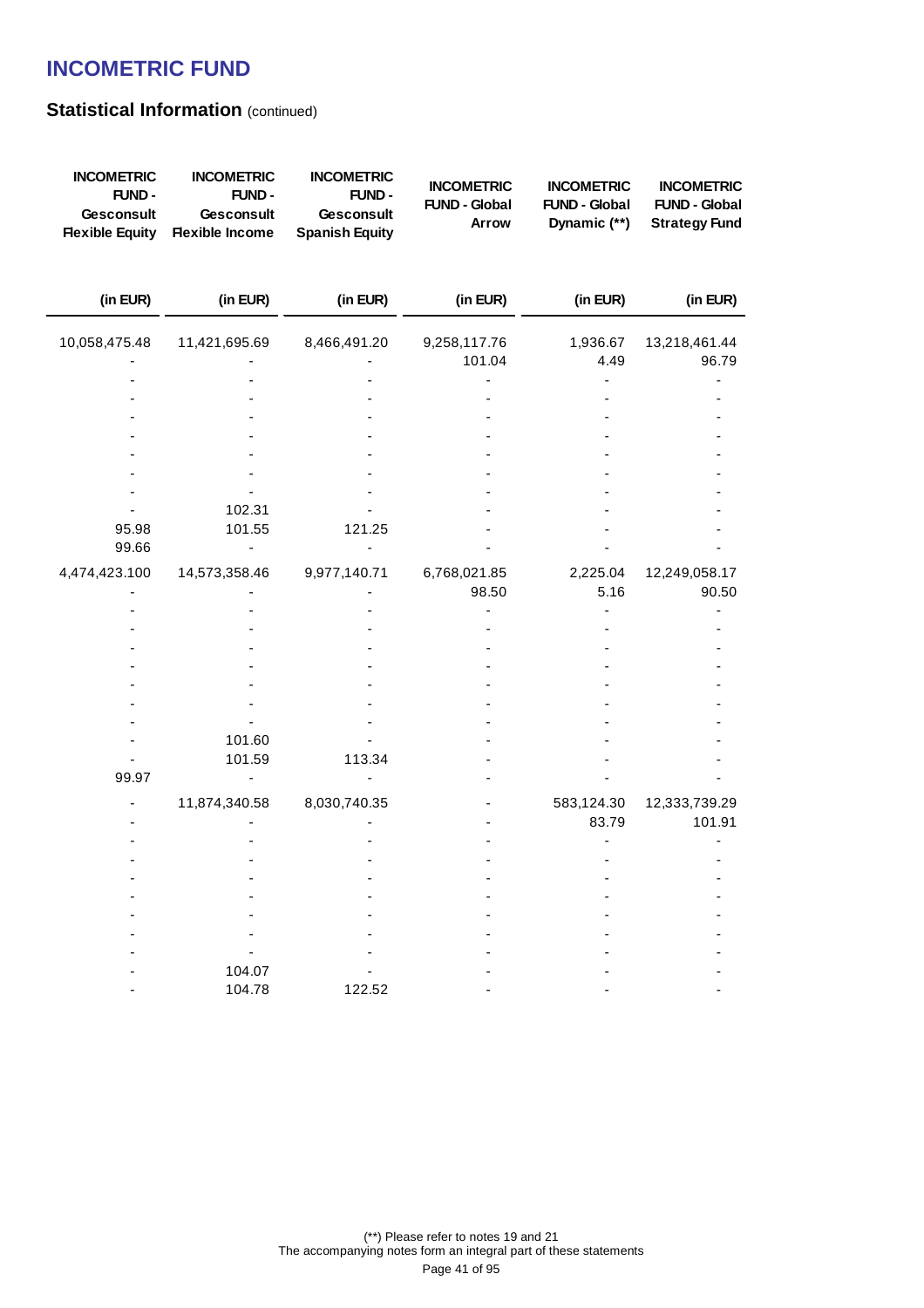## **Statistical Information (continued)**

|                                     | <b>INCOMETRIC</b><br><b>FUND - Global</b><br>Valor | <b>INCOMETRIC</b><br><b>FUND-</b><br><b>Investore</b><br><b>Fundamentals</b> | <b>INCOMETRIC</b><br><b>FUND - Stable</b><br>Return (*) | <b>INCOMETRIC</b><br><b>FUND - Triton</b><br>(LF) Global<br><b>Balanced Fund</b> |
|-------------------------------------|----------------------------------------------------|------------------------------------------------------------------------------|---------------------------------------------------------|----------------------------------------------------------------------------------|
|                                     | (in EUR)                                           | (in EUR)                                                                     | (in EUR)                                                | (in EUR)                                                                         |
| <b>Statistical information</b>      |                                                    |                                                                              |                                                         |                                                                                  |
| Net Assets as of 31/12/2019         | 11,091,603.40                                      | 2,017,175.03                                                                 | 10,022,673.08                                           | 31,855,799.04                                                                    |
| Net Asset Value per unit - Class A  | 269.53                                             |                                                                              |                                                         | 10.572                                                                           |
| Net Asset Value per unit - Class A1 |                                                    |                                                                              |                                                         |                                                                                  |
| Net Asset Value per unit - Class A2 |                                                    |                                                                              |                                                         |                                                                                  |
| Net Asset Value per unit - Class B  | 268.40                                             | 83.24                                                                        | 99.2023                                                 | 11.747                                                                           |
| Net Asset Value per unit - Class B1 |                                                    |                                                                              |                                                         |                                                                                  |
| Net Asset Value per unit - Class C  |                                                    |                                                                              |                                                         |                                                                                  |
| Net Asset Value per unit - Class C1 |                                                    |                                                                              |                                                         |                                                                                  |
| Net Asset Value per unit - Class D  |                                                    |                                                                              |                                                         |                                                                                  |
| Net Asset Value per unit - Class I  | 273.23                                             |                                                                              |                                                         |                                                                                  |
| Net Asset Value per unit - Class R  |                                                    |                                                                              |                                                         |                                                                                  |
| Net Asset Value per unit - Class S  |                                                    |                                                                              |                                                         |                                                                                  |
| Net Assets as of 31/12/2018         | 9,128,506.11                                       | 1,553,281.50                                                                 |                                                         | 33,133,275.90                                                                    |
| Net Asset Value per unit - Class A  | 207.11                                             |                                                                              |                                                         | 9.740                                                                            |
| Net Asset Value per unit - Class A1 |                                                    |                                                                              |                                                         |                                                                                  |
| Net Asset Value per unit - Class A2 |                                                    |                                                                              |                                                         |                                                                                  |
| Net Asset Value per unit - Class B  | 206.26                                             | 76.99                                                                        |                                                         | 10.996                                                                           |
| Net Asset Value per unit - Class B1 |                                                    |                                                                              |                                                         |                                                                                  |
| Net Asset Value per unit - Class C  |                                                    |                                                                              |                                                         |                                                                                  |
| Net Asset Value per unit - Class C1 |                                                    |                                                                              |                                                         |                                                                                  |
| Net Asset Value per unit - Class D  |                                                    |                                                                              |                                                         |                                                                                  |
| Net Asset Value per unit - Class I  | 209.35                                             |                                                                              |                                                         |                                                                                  |
| Net Asset Value per unit - Class R  |                                                    |                                                                              |                                                         |                                                                                  |
| Net Asset Value per unit - Class S  |                                                    |                                                                              |                                                         |                                                                                  |
| Net Assets as of 31/12/2017         | 10,507,451.82                                      | 1,975,177.45                                                                 |                                                         | 35,829,899.17                                                                    |
| Net Asset Value per unit - Class A  | 242.59                                             |                                                                              |                                                         | 10.340                                                                           |
| Net Asset Value per unit - Class A1 |                                                    |                                                                              |                                                         |                                                                                  |
| Net Asset Value per unit - Class A2 |                                                    |                                                                              |                                                         |                                                                                  |
| Net Asset Value per unit - Class B  | 241.47                                             | 93.48                                                                        |                                                         | 12.310                                                                           |
| Net Asset Value per unit - Class B1 |                                                    |                                                                              |                                                         |                                                                                  |
| Net Asset Value per unit - Class C  |                                                    |                                                                              |                                                         |                                                                                  |
| Net Asset Value per unit - Class C1 |                                                    |                                                                              |                                                         |                                                                                  |
| Net Asset Value per unit - Class D  |                                                    |                                                                              |                                                         |                                                                                  |
| Net Asset Value per unit - Class I  | 244.38                                             |                                                                              |                                                         |                                                                                  |
| Net Asset Value per unit - Class R  |                                                    |                                                                              |                                                         |                                                                                  |

(\*) For the period from launched date to 31 December 2019 - refer to note 1 The accompanying notes form an integral part of these statements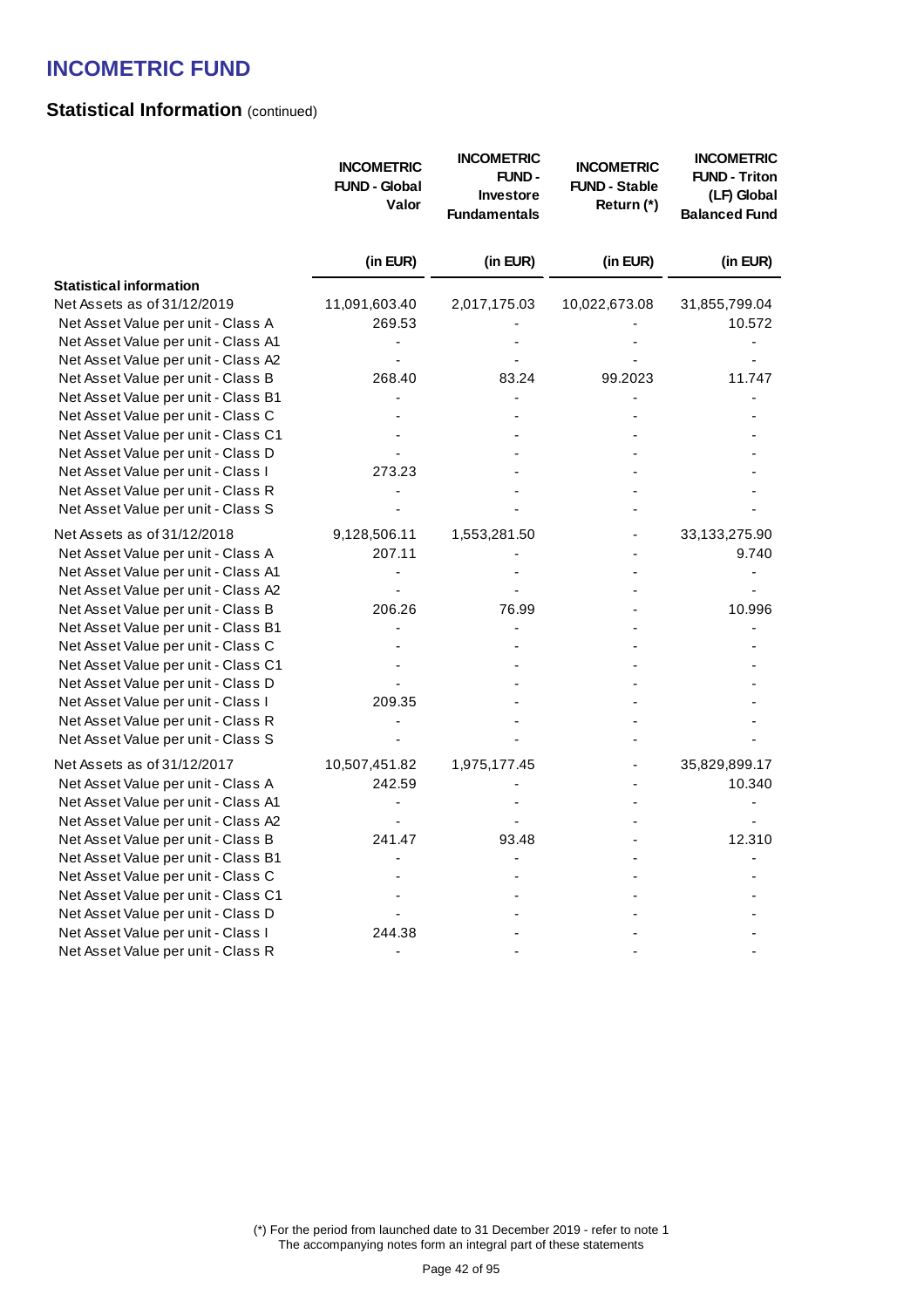#### **Statement of Investment in Securities** as at 31/12/2019 (expressed in EUR)

### **INCOMETRIC FUND - Abando Total Return**

| Ccy                        | <b>ISIN</b>                    | <b>Quantity / Nominal</b> | <b>Description</b>                                                           | <b>Market Value</b> | % of Net<br><b>Assets</b> |
|----------------------------|--------------------------------|---------------------------|------------------------------------------------------------------------------|---------------------|---------------------------|
|                            |                                |                           | TRANSFERABLE SECURITIES ADMITTED TO AN OFFICIAL STOCK EXCHANGE LISTING       |                     |                           |
| <b>EQUITY</b>              |                                |                           |                                                                              |                     |                           |
| EUR                        | ES0132105018                   | 30,000.00                 | Acerinox SA                                                                  | 301,350.00          | 3.01                      |
| <b>EUR</b>                 | ES0167050915                   | 6,218.00                  | ACS Actividades de Construccio                                               | 221,671.70          | 2.21                      |
| <b>EUR</b>                 | ES0109427734                   | 27,000.00                 | Atres media Corp de Medios de C                                              | 94,014.00           | 0.94                      |
| <b>EUR</b>                 | IT0003261697                   | 11,818.00                 | Azimut Holding SpA                                                           | 251,487.04          | 2.51                      |
| <b>EUR</b>                 | ES0113900J37                   | 40,000.00                 | Banco Santander SA                                                           | 149,200.00          | 1.49                      |
| <b>EUR</b>                 | FR0000131104                   | 7,000.00                  | <b>BNP Paribas SA</b>                                                        | 369,810.00          | 3.69                      |
| <b>EUR</b>                 | ES0115056139                   | 15,000.00                 | Bolsas y Mercados Espanoles SH                                               | 515,700.00          | 5.15                      |
| <b>EUR</b>                 | ES0105066007                   | 21,286.00                 | Cellnex Telecom SA                                                           | 816,743.82          | 8.16                      |
| <b>USD</b>                 | US1638511089                   | 1,200.00                  | Chemours Co/The                                                              | 19,337.25           | 0.19                      |
| <b>USD</b>                 | US1912161007                   | 7,000.00                  | Coca-Cola Co/The                                                             | 345,136.29          | 3.45                      |
| <b>EUR</b>                 | ES0121975009                   | 3,000.00                  | Construcciones y Aux de Ferrocarriles SA                                     | 123,000.00          | 1.23                      |
| <b>USD</b>                 | US22052L1044                   | 2,564.00                  | Corteva Inc                                                                  | 67,514.56           | 0.67                      |
| <b>USD</b>                 | US2605571031                   | 2,564.00                  | Dow Inc                                                                      | 125,002.42          | 1.25                      |
| <b>USD</b>                 | US26614N1028                   | 2,564.00                  | DuPont de Nemours Inc                                                        | 146,631.75          | 1.46                      |
| <b>EUR</b>                 | ES0129743318                   | 20,000.00                 | Elecnor SA                                                                   | 219,000.00          | 2.19                      |
| <b>EUR</b>                 | ES0130625512                   | 50,000.00                 | Ence Energia y Celulosa SA                                                   | 183,500.00          | 1.83                      |
| <b>GBP</b>                 | GB00B1QH8P22                   | 10,000.00                 | Frasers Group PLC                                                            | 54,105.71           | 0.54                      |
| <b>CHF</b>                 | CH0001752309                   | 650.00                    | Georg Fischer AG                                                             | 587,702.35          | 5.87                      |
| <b>EUR</b>                 | ES0105223004                   | 30,000.00                 | Gestamp Automocion SA                                                        | 128,580.00          | 1.28                      |
| <b>USD</b>                 | US38141G1040                   | 2,800.00                  | Goldman Sachs Group Inc/The                                                  | 573,493.68          | 5.73                      |
| <b>EUR</b>                 | NL0011821202                   | 31,000.00                 | <b>ING Groep NV</b>                                                          | 331,328.00          | 3.31                      |
| <b>EUR</b>                 | ES0139140174                   | 25,000.00                 | Inmobiliaria Colonial SA                                                     | 284,000.00          | 2.84                      |
| <b>EUR</b>                 | ES0177542018                   | 19,900.00                 | International Consolidated Air                                               | 143,678.00          | 1.43                      |
| <b>EUR</b>                 | NL0000009082                   | 65,000.00                 | Koninklijke KPN NV                                                           | 171,015.00          | 1.71                      |
| <b>CHF</b>                 | CH0038863350                   | 5,000.00                  | Nestle SA                                                                    | 481,880.06          | 4.81                      |
| JPY                        | JP3436100006                   | 4,000.00                  | SoftBank Group Corp                                                          | 155,914.75          | 1.56                      |
| <b>EUR</b>                 | ES0178430E18                   | 50,000.00                 | Telefonica SA                                                                | 311,350.00          | 3.11                      |
| JPY                        | JP3634600005                   | 5,000.00                  | <b>Toyota Industries Corp</b>                                                | 259,393.49          | 2.59                      |
| <b>EUR</b>                 | ES0180907000                   | 41,667.00                 | Unicaja Banco SA                                                             | 40,333.66           | 0.40                      |
| <b>EUR</b>                 | FR0000127771                   | 16,000.00                 | Vivendi SA                                                                   | 413,120.00          | 4.13                      |
| <b>EUR</b>                 | AT0000831706                   | 10,500.00                 | Wienerberger AG                                                              | 277,410.00          | 2.77                      |
| <b>EUR</b>                 | ES0184933812                   | 36,000.00                 | Zardoya Otis SA                                                              | 252,900.00          | 2.53                      |
|                            |                                |                           |                                                                              |                     |                           |
| TOTAL EQUITY               |                                |                           |                                                                              | 8,415,303.53        | 84.04                     |
| <b>BONDS</b><br><b>EUR</b> | ES0000106510                   | 350,000.00                | Basque Govt 6,375% 20/04/2021                                                | 380,458.75          | 3.80                      |
|                            |                                |                           |                                                                              |                     |                           |
| TOTAL BONDS                |                                |                           |                                                                              | 380,458.75          | 3.80                      |
|                            |                                |                           | TOTAL TRANSFERABLE SECURITIES ADMITTED TO AN OFFICIAL STOCK EXCHANGE LISTING | 8,795,762.28        | 87.84                     |
| <b>INVESTMENT FUNDS</b>    |                                |                           |                                                                              |                     |                           |
| <b>FUNDS</b>               |                                |                           |                                                                              |                     |                           |
| <b>USD</b>                 | GB00B00FHZ82                   | 2,000.00                  | <b>GOLD Bullion Securities</b>                                               | 254,249.06          | 2.54                      |
| <b>TOTAL FUNDS</b>         |                                |                           |                                                                              | 254,249.06          | 2.54                      |
| TOTAL INVESTMENT FUNDS     |                                |                           |                                                                              | 254,249.06          | 2.54                      |
|                            |                                |                           |                                                                              |                     |                           |
|                            | TOTAL INVESTMENT IN SECURITIES |                           |                                                                              | 9,050,011.34        | 90.38                     |
| OTHER NET ASSETS           |                                |                           |                                                                              | 963,450.93          | 9.62                      |
| TOTAL NET ASSETS           |                                |                           |                                                                              | 10,013,462.27       | 100.00                    |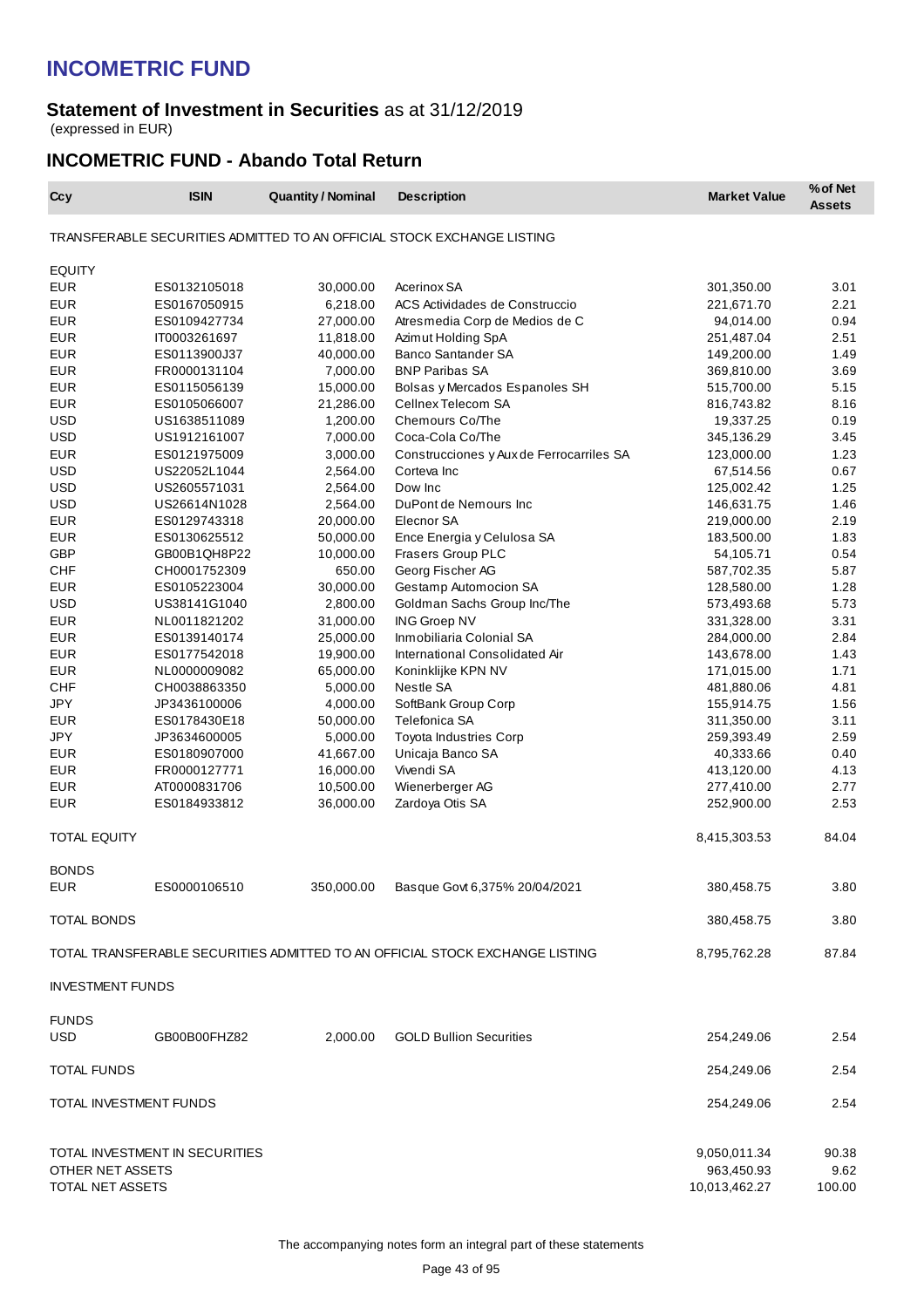#### **Statement of Investment in Securities** as at 31/12/2019 (continued) (expressed in USD)

### **INCOMETRIC FUND - ACCI DMP – Diversified**

| Ccy                     | <b>ISIN</b>                    | <b>Quantity / Nominal</b> | <b>Description</b>                              | <b>Market Value</b> | % of Net<br><b>Assets</b> |
|-------------------------|--------------------------------|---------------------------|-------------------------------------------------|---------------------|---------------------------|
| <b>INVESTMENT FUNDS</b> |                                |                           |                                                 |                     |                           |
| <b>FUNDS</b>            |                                |                           |                                                 |                     |                           |
| <b>USD</b>              | IE00B3YCGJ38                   | 2,903.00                  | Invesco S&P 500 UCITS ETF A Tipo Pagamen        | 1,709,736.37        | 10.35                     |
| <b>USD</b>              | IE00BYZ28W67                   | 32,894.00                 | iShares Core FTSE 100 UCITS ETF USD HEDG        | 187,791.85          | 1.14                      |
| <b>USD</b>              | IE00BKM4GZ66                   | 28,517.00                 | <b>iShares Core MSCI EM IMI UCITS ETF USD A</b> | 861,498.57          | 5.22                      |
| <b>USD</b>              | IE00B5BMR087                   | 9,344.00                  | iShares Core S&P 500 UCITS ETF USD Acc          | 2,992,883.20        | 18.11                     |
| <b>USD</b>              | IE00BF3NC260                   | 199,992.00                | iShares EUR High Yield Corp Bond UCITS E        | 1,129,454.82        | 6.84                      |
| <b>USD</b>              | IE00BWZN1T31                   | 74,007.00                 | iShares MSCI EMU USD Hedged UCITS ETF Ac        | 501,323.42          | 3.04                      |
| <b>USD</b>              | IE00BYXYYM63                   | 528,759.00                | iShares US Aggregate Bond UCITS ETF USD         | 2,918,749.68        | 17.67                     |
| <b>USD</b>              | IE00BYXYYL56                   | 196,427.00                | iShares USD High Yield Corp Bond UCITS E        | 1,126,410.63        | 6.82                      |
| <b>USD</b>              | IE00BYXYYP94                   | 531,680.00                | iShares USD Short Duration Corp Bond UCI        | 2,878,249.68        | 17.43                     |
| <b>USD</b>              | IE00B3XXRP09                   | 32,980.00                 | Vanguard S&P 500 UCITS ETF                      | 2,016,232.30        | 12.21                     |
| <b>TOTAL FUNDS</b>      |                                |                           |                                                 | 16,322,330.52       | 98.83                     |
|                         | TOTAL INVESTMENT FUNDS         |                           |                                                 | 16,322,330.52       | 98.83                     |
|                         | TOTAL INVESTMENT IN SECURITIES |                           |                                                 | 16,322,330.52       | 98.83                     |
| OTHER NET ASSETS        |                                |                           |                                                 | 193,491.01          | 1.17                      |
| TOTAL NET ASSETS        |                                |                           |                                                 | 16,515,821.53       | 100.00                    |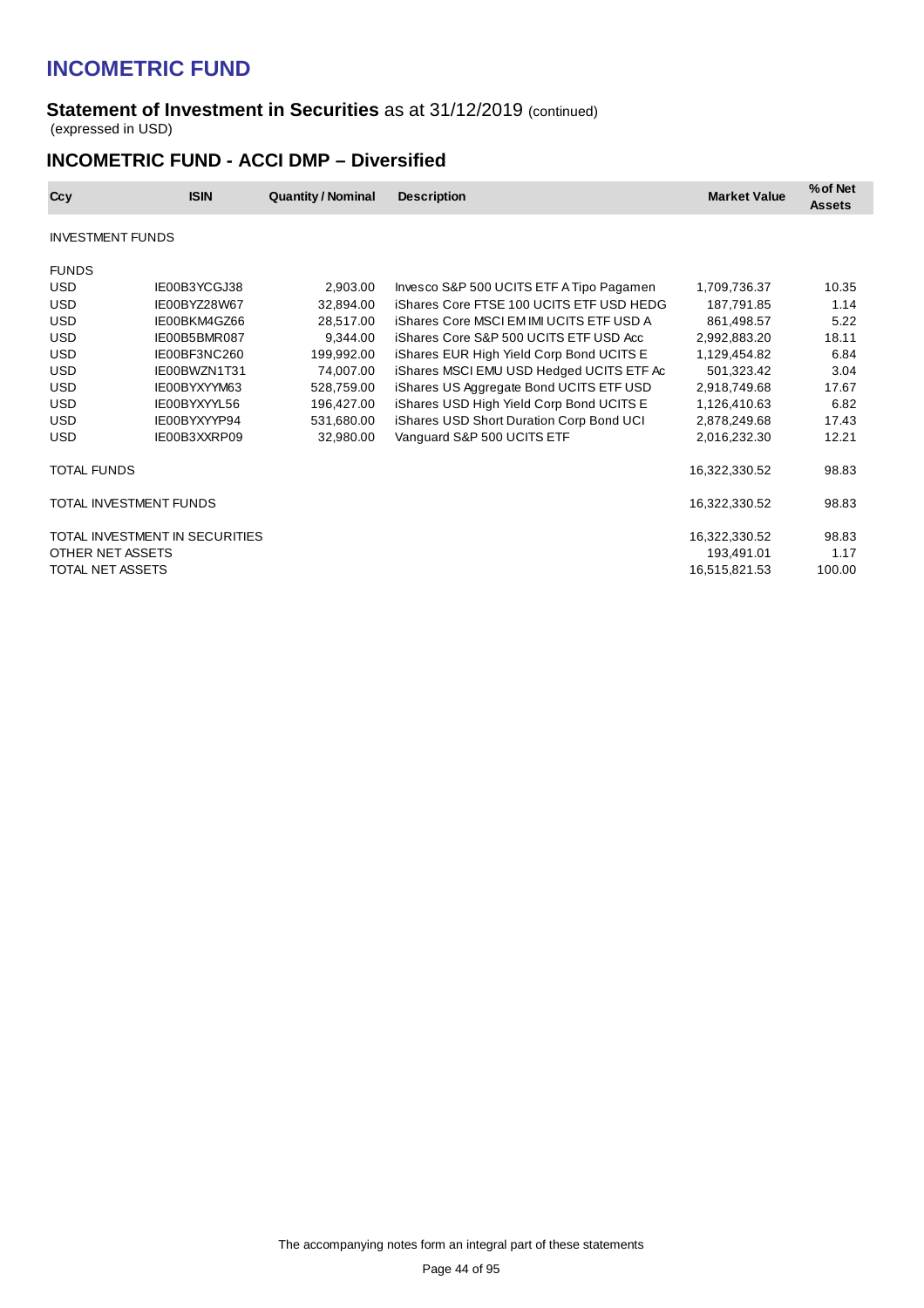#### **Statement of Investment in Securities** as at 31/12/2019 (continued) (expressed in USD)

## **INCOMETRIC FUND - ACCI Dynamic - Global Fixed Income Opportunities**

| Ccy                     | <b>ISIN</b>                    | <b>Quantity / Nominal</b> | <b>Description</b>                       | <b>Market Value</b> | % of Net<br><b>Assets</b> |
|-------------------------|--------------------------------|---------------------------|------------------------------------------|---------------------|---------------------------|
| <b>INVESTMENT FUNDS</b> |                                |                           |                                          |                     |                           |
| <b>FUNDS</b>            |                                |                           |                                          |                     |                           |
| USD                     | IE00BF3NC260                   | 946,013.00                | iShares EUR High Yield Corp Bond UCITS E | 5,342,608.42        | 18.02                     |
| <b>USD</b>              | IE00BYXYYK40                   | 255,556.00                | iShares J,P, Morgan USD EM Bond UCITS ET | 1,481,841.47        | 5.00                      |
| <b>USD</b>              | IE00BFM6TD65                   | 258,293.00                | iShares JP Morgan USD EM Corp Bond UCITS | 1,482,343.53        | 5.00                      |
| USD                     | IE00BYXYYL56                   | 926,427.00                | iShares USD High Yield Corp Bond UCITS E | 5,312,595.63        | 17.92                     |
| <b>USD</b>              | IE00BYXYYP94                   | 270,390.00                | iShares USD Short Duration Corp Bond UCI | 1,463,756.27        | 4.94                      |
| <b>USD</b>              | LU1435356149                   | 49,202.00                 | Lyxor BofAML USD High Yield Bond UCITS E | 5,319,474.23        | 17.94                     |
| <b>USD</b>              | IE00B7N3YW49                   | 37,485.00                 | PIMCO Short-Term High Yield Corporate Bo | 3,773,427.53        | 12.73                     |
| USD.                    | IE00B99FL386                   | 113,407.00                | SPDR Bloomberg Barclays 0-5 Year U,S, Hi | 5,298,942.08        | 17.87                     |
| TOTAL FUNDS             |                                |                           |                                          | 29,474,989.16       | 99.42                     |
| TOTAL INVESTMENT FUNDS  |                                |                           |                                          | 29,474,989.16       | 99.42                     |
|                         | TOTAL INVESTMENT IN SECURITIES |                           |                                          | 29,474,989.16       | 99.42                     |
| OTHER NET ASSETS        |                                |                           |                                          | 171,486.88          | 0.58                      |
| TOTAL NET ASSETS        |                                |                           |                                          | 29,646,476.04       | 100.00                    |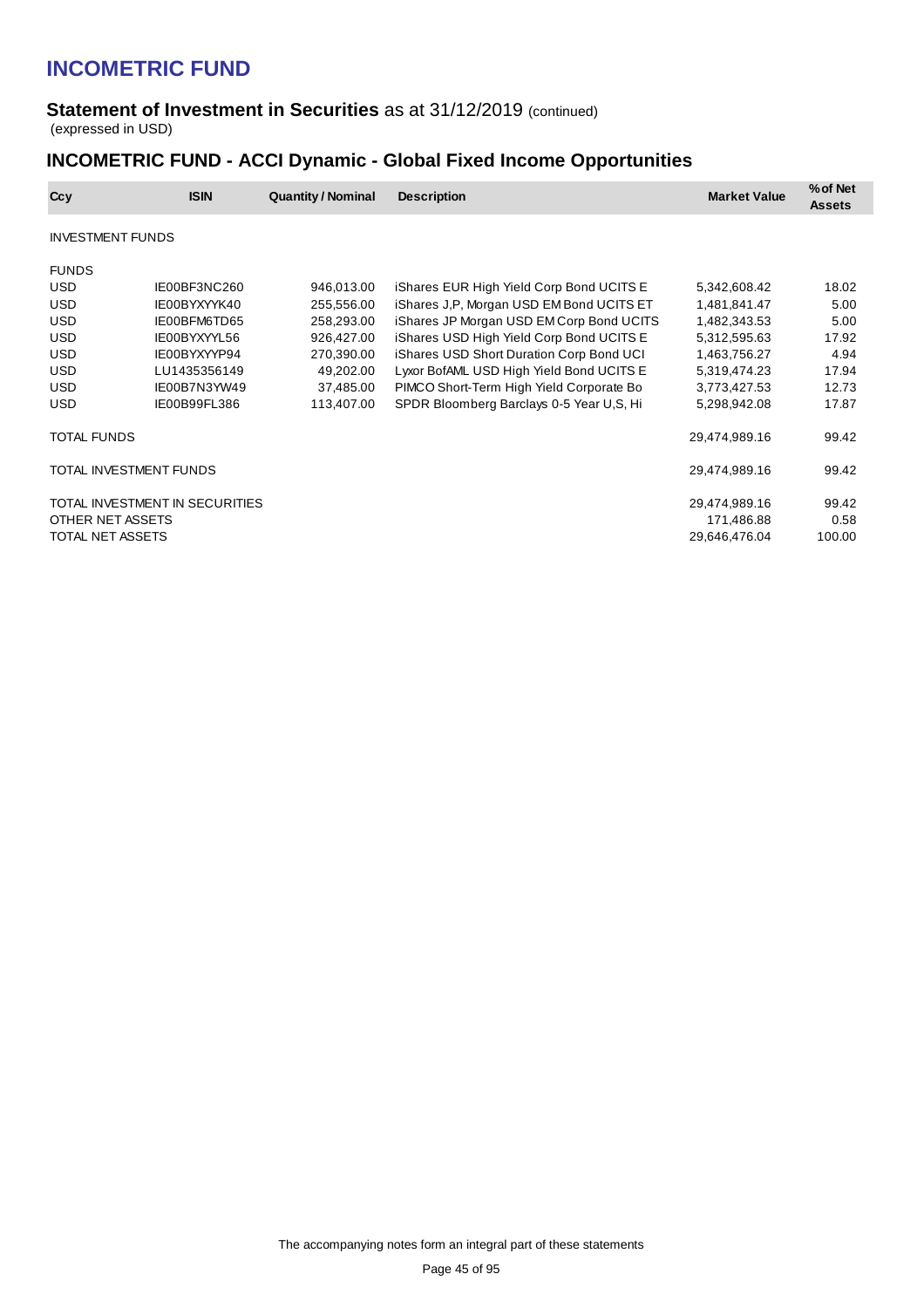#### **Statement of Investment in Securities** as at 31/12/2019 (continued) (expressed in USD)

## **INCOMETRIC FUND - ACCI Systematic Allocation**

| Ccy                     | <b>ISIN</b>                    | <b>Quantity / Nominal</b> | <b>Description</b>                       | <b>Market Value</b> | % of Net<br><b>Assets</b> |
|-------------------------|--------------------------------|---------------------------|------------------------------------------|---------------------|---------------------------|
| <b>INVESTMENT FUNDS</b> |                                |                           |                                          |                     |                           |
| <b>FUNDS</b>            |                                |                           |                                          |                     |                           |
| USD                     | IE00B60SX170                   | 23,059.00                 | Invesco MSCI USA UCITS ETF Tipo Pagamen  | 1,994,949.39        | 8.08                      |
| <b>USD</b>              | IE00B3YCGJ38                   | 7,633.00                  | Invesco S&P 500 UCITS ETF A Tipo Pagamen | 4,495,493.52        | 18.21                     |
| <b>USD</b>              | IE00B4L5Y983                   | 69,208.00                 | iShares Core MSCI World UCITS ETF USD AC | 4,362,180.24        | 17.67                     |
| <b>USD</b>              | IE00B5BMR087                   | 13,984.00                 | iShares Core S&P 500 UCITS ETF USD Acc   | 4,479,075.20        | 18.16                     |
| <b>USD</b>              | IE00BWZN1T31                   | 254,087.00                | iShares MSCI EMU USD Hedged UCITS ETF Ac | 1,721,185.34        | 6.97                      |
| <b>USD</b>              | IE00BJ38QD84                   | 35,310.00                 | SPDR Russell 2000 U.S. Small Cap UCITS E | 1,612,607.70        | 6.53                      |
| <b>USD</b>              | LU0977261089                   | 53,345.00                 | UBS ETF - MSCI Switzerland 20/35 hedged  | 1,524,866.83        | 6.18                      |
| <b>USD</b>              | IE00B3XXRP09                   | 72,948.00                 | Vanguard S&P 500 UCITS ETF               | 4,459,675.98        | 18.07                     |
| <b>TOTAL FUNDS</b>      |                                |                           |                                          | 24,650,034.20       | 99.87                     |
| TOTAL INVESTMENT FUNDS  |                                |                           |                                          | 24,650,034.20       | 99.87                     |
|                         | TOTAL INVESTMENT IN SECURITIES |                           |                                          | 24,650,034.20       | 99.87                     |
| OTHER NET ASSETS        |                                |                           |                                          | 33,052.04           | 0.13                      |
| TOTAL NET ASSETS        |                                |                           |                                          | 24,683,086.24       | 100.00                    |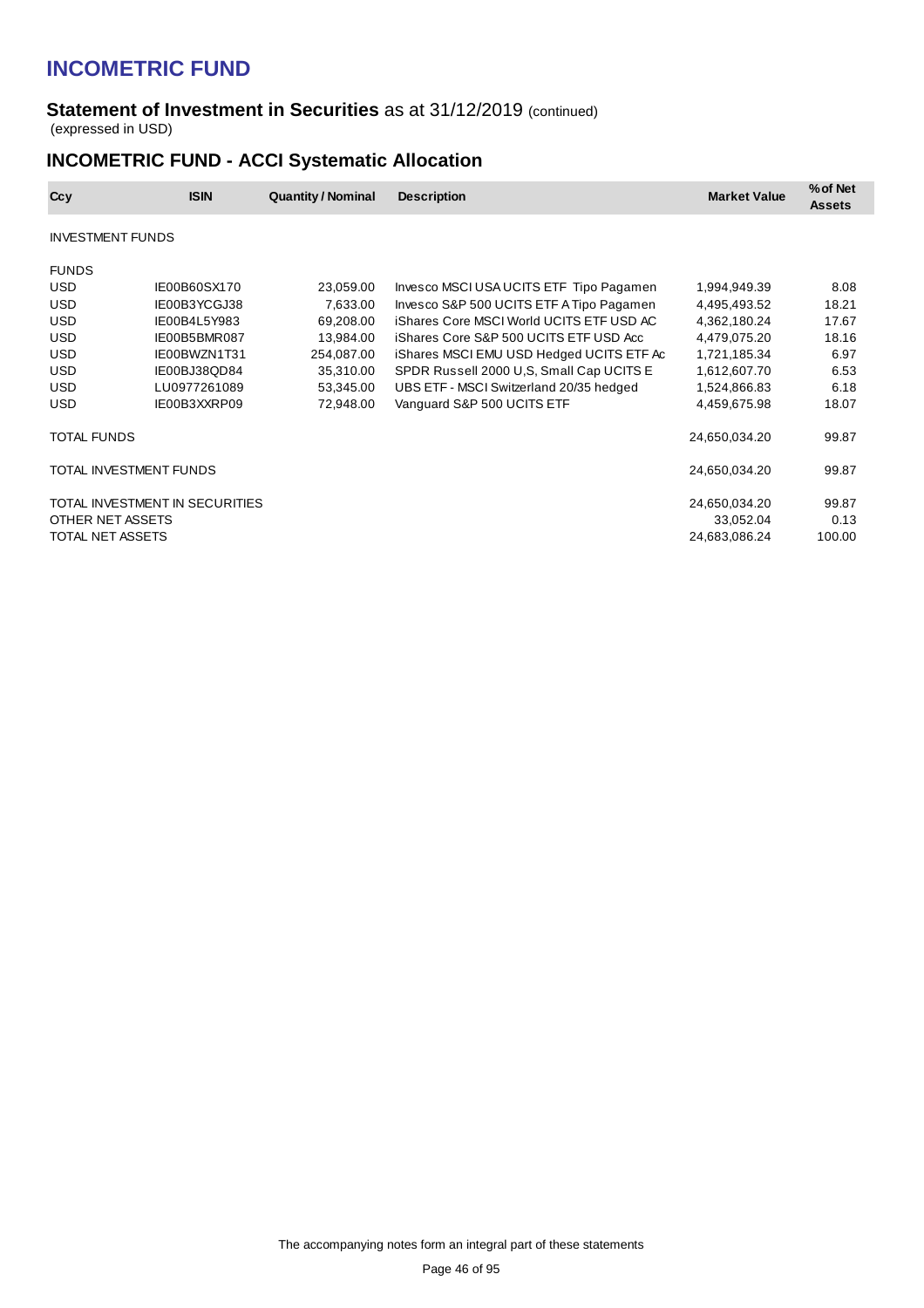#### **Statement of Investment in Securities** as at 31/12/2019 (continued) (expressed in EUR)

### **INCOMETRIC FUND - Albatros Acciones**

| Ccy                     | <b>ISIN</b>                    | <b>Quantity / Nominal</b> | <b>Description</b>                                                           | <b>Market Value</b> | % of Net<br><b>Assets</b> |
|-------------------------|--------------------------------|---------------------------|------------------------------------------------------------------------------|---------------------|---------------------------|
|                         |                                |                           | TRANSFERABLE SECURITIES ADMITTED TO AN OFFICIAL STOCK EXCHANGE LISTING       |                     |                           |
| <b>EQUITY</b>           |                                |                           |                                                                              |                     |                           |
| <b>GBP</b>              | GB00B02J6398                   | 2,750.00                  | <b>Admiral Group PLC</b>                                                     | 74,914.46           | 3.24                      |
| <b>USD</b>              | US01877R1086                   | 9,030.00                  | Alliance Resource Partners LP                                                | 87,034.21           | 3.76                      |
| <b>USD</b>              | US0378331005                   | 1,040.00                  | Apple Inc                                                                    | 272,043.47          | 11.77                     |
| <b>CHF</b>              | CH0043238366                   | 9,163.00                  | Aryzta AG                                                                    | 9,119.18            | 0.39                      |
| <b>USD</b>              | US3156161024                   | 766.00                    | F5 Networks Inc                                                              | 95,289.42           | 4.12                      |
| <b>EUR</b>              | FR0000053035                   | 828.00                    | <b>GEA</b>                                                                   | 92,736.00           | 4.01                      |
| <b>EUR</b>              | ES0105130001                   | 7,700.00                  | <b>Global Dominion Access SA</b>                                             | 28,105.00           | 1.22                      |
| <b>SEK</b>              | SE0007074281                   | 10,100.00                 | Hexpol AB                                                                    | 88,228.07           | 3.82                      |
| <b>USD</b>              | US48205B1070                   | 21,200.00                 | Jupai Holdings Ltd - ADR                                                     | 26,816.32           | 1.16                      |
| <b>EUR</b>              | FI0009013403                   | 2,625.00                  | Kone OYJ                                                                     | 152,985.00          | 6.62                      |
| <b>USD</b>              | US58155Q1031                   | 680.00                    | McKesson Corp                                                                | 83,785.50           | 3.62                      |
| <b>USD</b>              | US6819191064                   | 1,300.00                  | Omnicom Group Inc                                                            | 93,823.27           | 4.06                      |
| <b>USD</b>              | US68389X1054                   | 2,670.00                  | Oracle Corp                                                                  | 126,008.02          | 5.45                      |
| <b>CHF</b>              | CH0012032048                   | 530.00                    | Roche Holding AG                                                             | 153,072.11          | 6.62                      |
| <b>EUR</b>              | IE00BYTBXV33                   | 6,650.00                  | Ryanair Holdings PLC                                                         | 97,289.50           | 4.21                      |
| <b>USD</b>              | CH0048265513                   | 4,200.00                  | <b>Transocean Ltd</b>                                                        | 25,740.25           | 1.11                      |
| <b>TOTAL EQUITY</b>     |                                |                           |                                                                              | 1,506,989.78        | 65.18                     |
|                         |                                |                           | TOTAL TRANSFERABLE SECURITIES ADMITTED TO AN OFFICIAL STOCK EXCHANGE LISTING | 1,506,989.78        | 65.18                     |
| <b>INVESTMENT FUNDS</b> |                                |                           |                                                                              |                     |                           |
| <b>FUNDS</b>            |                                |                           |                                                                              |                     |                           |
| <b>EUR</b>              | LU1673806201                   | 2,737.80                  | Deutsche Floating Rate Notes TFC Acc                                         | 272,821.34          | 11.80                     |
| <b>EUR</b>              | FR0012599645                   | 38.82                     | Groupama Asset Management - Cash Equival                                     | 388,700.00          | 16.81                     |
| <b>TOTAL FUNDS</b>      |                                |                           |                                                                              | 661,521.34          | 28.61                     |
| TOTAL INVESTMENT FUNDS  |                                |                           |                                                                              | 661,521.34          | 28.61                     |
|                         | TOTAL INVESTMENT IN SECURITIES |                           |                                                                              | 2,168,511.12        | 93.79                     |
| OTHER NET ASSETS        |                                |                           |                                                                              | 143,596.43          | 6.21                      |
| <b>TOTAL NET ASSETS</b> |                                |                           |                                                                              | 2,312,107.55        | 100.00                    |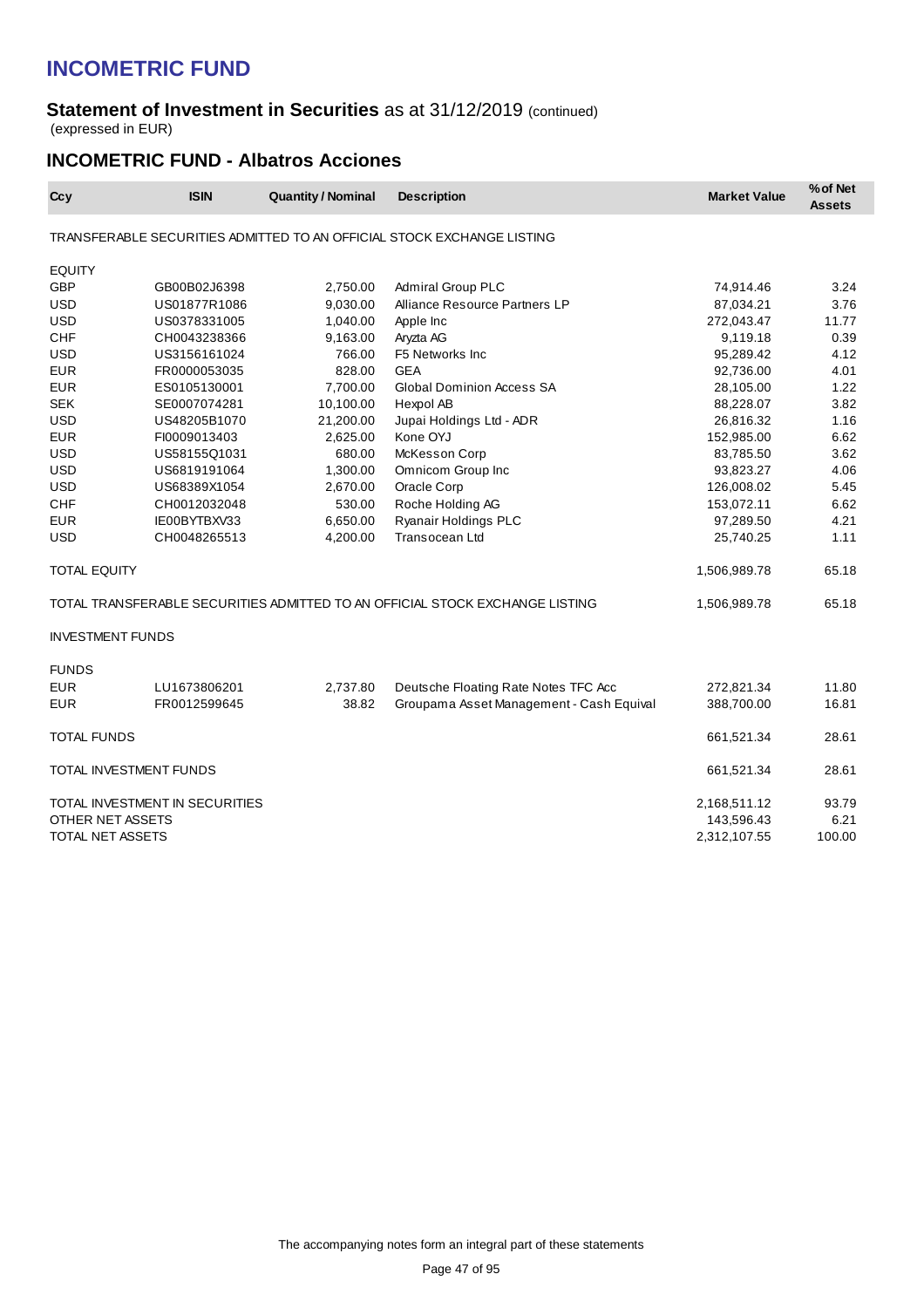#### **Statement of Investment in Securities** as at 31/12/2019 (continued) (expressed in EUR)

### **INCOMETRIC FUND - Araucaria Fund**

| Ccy                     | <b>ISIN</b>                    | <b>Quantity / Nominal</b> | <b>Description</b>                       | <b>Market Value</b> | % of Net<br><b>Assets</b> |
|-------------------------|--------------------------------|---------------------------|------------------------------------------|---------------------|---------------------------|
| <b>INVESTMENT FUNDS</b> |                                |                           |                                          |                     |                           |
| <b>FUNDS</b>            |                                |                           |                                          |                     |                           |
| <b>EUR</b>              | IE00B57Z8L94                   | 1,056.37                  | Albemarle Fds-Albemarle Target Italy I   | 231,567.68          | 2.95                      |
| <b>EUR</b>              | FR0013306420                   | 1.360.61                  | Amiral Gestion Sextant Autour du Monde N | 323,837.83          | 4.12                      |
| <b>EUR</b>              | FR0010286005                   | 638.30                    | Amiral Gestion Sextant Pea - C           | 593,674.59          | 7.55                      |
| <b>EUR</b>              | FR0013306370                   | 1.066.04                  | Amiral Gestion Sextant PME N Acc         | 206,172.39          | 2.62                      |
| <b>EUR</b>              | LU1598719752                   | 9.488.17                  | Cobas LUX SICAV-Cobas International Fund | 762.089.93          | 9.69                      |
| <b>EUR</b>              | LU1372006947                   | 46.63                     | Cobas LUX SICAV-Cobas Selection Fund P E | 778,971.58          | 9.91                      |
| <b>EUR</b>              | LU0207947044                   | 1,842.00                  | FPM Stockpicker Germany Small/Mi-cap-Dis | 544.624.14          | 6.93                      |
| <b>EUR</b>              | LU0690375182                   | 3,076.29                  | Fundsmith Equity Fund Feeder T ACC Acc   | 129,878.50          | 1.65                      |
| <b>EUR</b>              | ES0182769002                   | 55,666.39                 | Gesiuris - Valentum Fl                   | 998,087.29          | 12.70                     |
| <b>EUR</b>              | ES0146309002                   | 5.885.75                  | Horos Value Internacional FI Acc         | 527.831.93          | 6.71                      |
| <b>EUR</b>              | LU0104337620                   | 1,379.00                  | Independance et Expansion Sicav - Small  | 693,899.01          | 8.83                      |
| <b>EUR</b>              | LU1330191385                   | 10,276.14                 | Magallanes Value Investors UCITS - Europ | 1,354,467.21        | 17.23                     |
| <b>EUR</b>              | LU1333146287                   | 385.72                    | Mimosa Capital Sicav SA - Azvalor Intern | 438,668.04          | 5.58                      |
| <b>EUR</b>              | ES0180792006                   | 12.761.27                 | True Value FI Tipo Pagamento             | 216,255.88          | 2.75                      |
| <b>TOTAL FUNDS</b>      |                                |                           |                                          | 7,800,026.00        | 99.22                     |
| TOTAL INVESTMENT FUNDS  |                                |                           |                                          | 7,800,026.00        | 99.22                     |
|                         | TOTAL INVESTMENT IN SECURITIES |                           |                                          | 7,800,026.00        | 99.22                     |
| OTHER NET ASSETS        |                                |                           |                                          | 61,586.33           | 0.78                      |
| TOTAL NET ASSETS        |                                |                           |                                          | 7,861,612.33        | 100.00                    |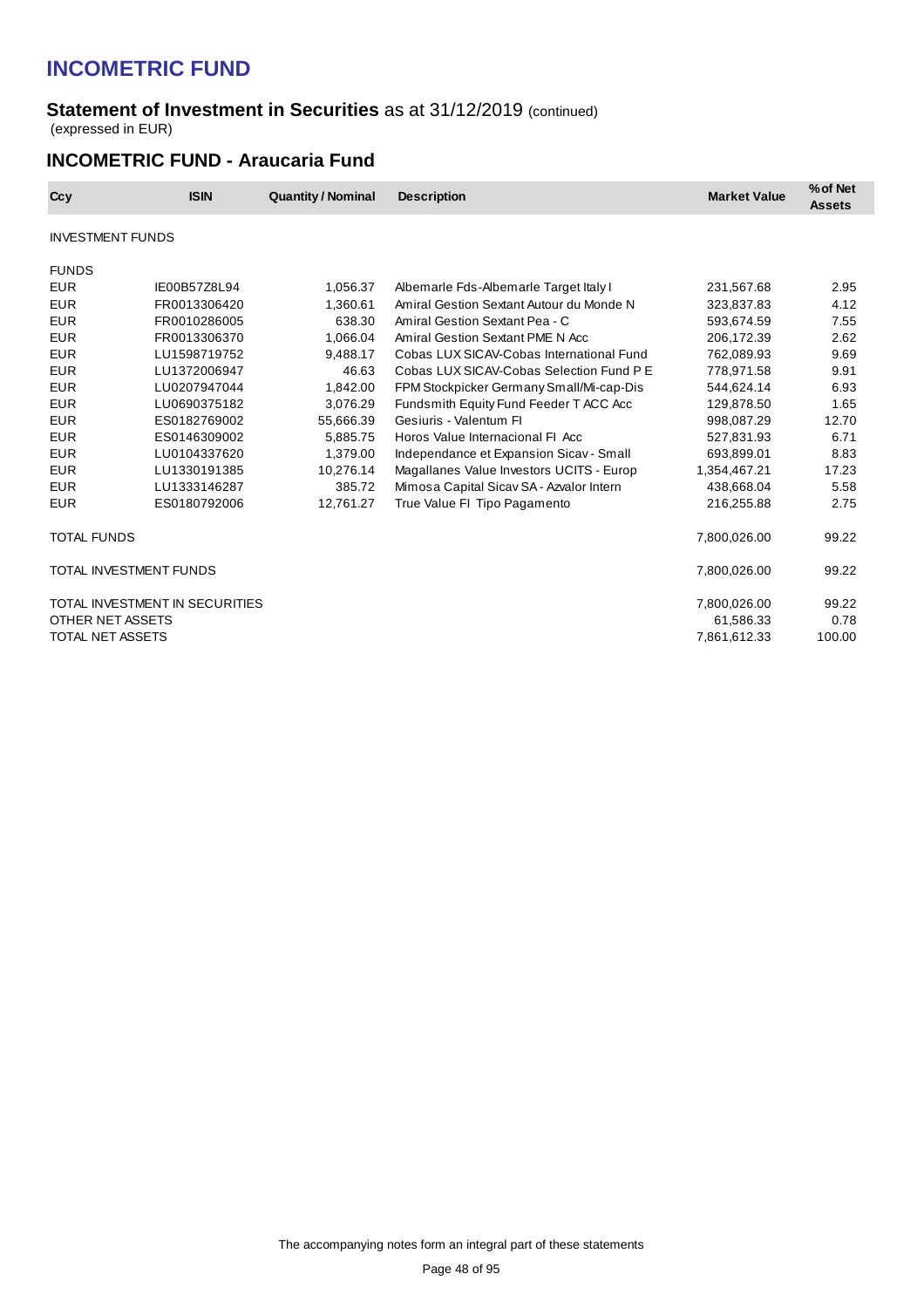#### **Statement of Investment in Securities** as at 31/12/2019 (continued) (expressed in EUR)

## **INCOMETRIC FUND - ATHOS (LF) Global Navigator**

| Ccy                 | <b>ISIN</b>                    | <b>Quantity / Nominal</b> | <b>Description</b>                                                           | <b>Market Value</b> | % of Net<br><b>Assets</b> |
|---------------------|--------------------------------|---------------------------|------------------------------------------------------------------------------|---------------------|---------------------------|
|                     |                                |                           | TRANSFERABLE SECURITIES ADMITTED TO AN OFFICIAL STOCK EXCHANGE LISTING       |                     |                           |
| <b>EQUITY</b>       |                                |                           |                                                                              |                     |                           |
| <b>EUR</b>          | GRS298343005                   | 3,000.00                  | <b>Hellenic Petroleum SA</b>                                                 | 26,310.00           | 0.85                      |
| <b>EUR</b>          | FR0000120859                   | 1,000.00                  | Imerys SA                                                                    | 37,680.00           | 1.21                      |
| <b>EUR</b>          | GRS419003009                   | 5,000.00                  | OPAP <sub>SA</sub>                                                           | 57,950.00           | 1.86                      |
| <b>EUR</b>          | FR0000133308                   | 2,000.00                  | Orange SA                                                                    | 26,240.00           | 0.84                      |
| <b>EUR</b>          | GB00B03MLX29                   | 1,000.00                  | Royal Dutch Shell PLC                                                        | 26,165.00           | 0.84                      |
| <b>EUR</b>          | DE0007037129                   | 1,000.00                  | <b>RWE AG</b>                                                                | 27,350.00           | 0.88                      |
| <b>EUR</b>          | FR0000130809                   | 1,000.00                  | Societe Generale SA                                                          | 31,015.00           | 1.00                      |
| <b>EUR</b>          | FR0000124141                   | 1,000.00                  | Veolia Environnement SA                                                      | 23,710.00           | 0.76                      |
| <b>TOTAL EQUITY</b> |                                |                           |                                                                              | 256,420.00          | 8.24                      |
| <b>BONDS</b>        |                                |                           |                                                                              |                     |                           |
| <b>EUR</b>          | XS2082324018                   | 100,000.00                | Arcelormittal 1,75% 19/11/2025                                               | 101,587.00          | 3.27                      |
| <b>EUR</b>          | DE0001102473                   | 100,000.00                | Deutschland Rep 0% 15/08/2029                                                | 101,826.00          | 3.28                      |
| <b>EUR</b>          | DE0001102457                   | 100,000.00                | Deutschland Rep 0,25% 15/08/2028                                             | 104,522.50          | 3.36                      |
| <b>EUR</b>          | DE0001102424                   | 100,000.00                | Deutschland Rep 0,5% 15/08/2027                                              | 106,468.50          | 3.42                      |
| <b>EUR</b>          | GR0124035693                   | 100,000.00                | Hellenic Republi 3,875% 12/03/2029                                           | 120,897.50          | 3.89                      |
| <b>EUR</b>          | XS2081018629                   | 100,000.00                | Intesa Sanpaolo 1% 19/11/2026                                                | 99,838.50           | 3.21                      |
| <b>EUR</b>          | XS2028846363                   | 100,000.00                | Natl Bk Greece 8,25% 18/07/2029                                              | 110,922.50          | 3.57                      |
| <b>USD</b>          | US9128282D10                   | 100,000.00                | Us Treasury N/b 1,375% 31/08/2023                                            | 88,240.33           | 2.84                      |
| <b>USD</b>          | US912828YP90                   | 50,000.00                 | Us Treasury N/b 1,5% 31/10/2021                                              | 44,472.48           | 1.43                      |
| <b>USD</b>          | US912828YM69                   | 100,000.00                | Us Treasury N/b 1,5% 31/10/2024                                              | 88,302.97           | 2.84                      |
| <b>USD</b>          | US912828YQ73                   | 100,000.00                | Us Treasury N/b 1,625% 31/10/2026                                            | 87,923.69           | 2.83                      |
| <b>USD</b>          | US912828YS30                   | 50,000.00                 | Us Treasury N/b 1,75% 15/11/2029                                             | 43,864.41           | 1.41                      |
| <b>USD</b>          | US912810RT79                   | 100,000.00                | Us Treasury N/b 2,25% 15/08/2046                                             | 86,615.34           | 2.79                      |
| <b>TOTAL BONDS</b>  |                                |                           |                                                                              | 1,185,481.72        | 38.14                     |
|                     |                                |                           | TOTAL TRANSFERABLE SECURITIES ADMITTED TO AN OFFICIAL STOCK EXCHANGE LISTING | 1,441,901.72        | 46.38                     |
|                     | TOTAL INVESTMENT IN SECURITIES |                           |                                                                              | 1,441,901.72        | 46.38                     |
| OTHER NET ASSETS    |                                |                           |                                                                              | 1,666,765.85        | 53.62                     |
| TOTAL NET ASSETS    |                                |                           |                                                                              | 3,108,667.57        | 100.00                    |
|                     |                                |                           |                                                                              |                     |                           |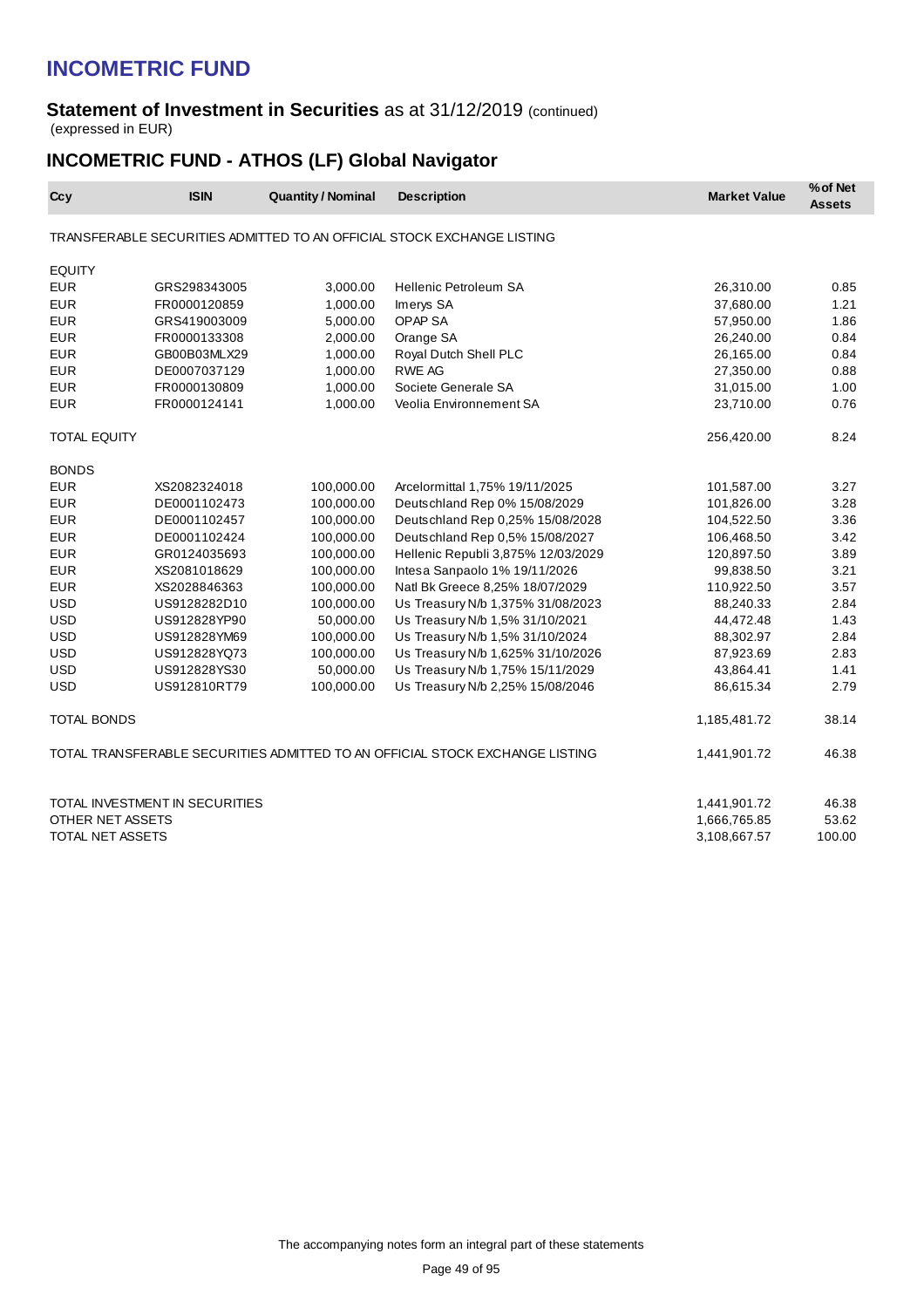#### **Statement of Investment in Securities** as at 31/12/2019 (continued) (expressed in EUR)

## **INCOMETRIC FUND - Branosera Global Dynamic**

| Ccy                     | <b>ISIN</b>                    | <b>Quantity / Nominal</b> | <b>Description</b>                                                           | <b>Market Value</b> | % of Net<br><b>Assets</b> |
|-------------------------|--------------------------------|---------------------------|------------------------------------------------------------------------------|---------------------|---------------------------|
|                         |                                |                           | TRANSFERABLE SECURITIES ADMITTED TO AN OFFICIAL STOCK EXCHANGE LISTING       |                     |                           |
| <b>EQUITY</b>           |                                |                           |                                                                              |                     |                           |
| <b>CHF</b>              | CH0024590272                   | 200.00                    | ALSO Holding AG                                                              | 30,058.87           | 2.25                      |
| <b>USD</b>              | US0231351067                   | 67.00                     | Amazon.com Inc.                                                              | 110,284.41          | 8.25                      |
| CAD                     | CA13321L1085                   | 4,000.00                  | Cameco Corp                                                                  | 31,705.47           | 2.37                      |
| CHF                     | CH0012005267                   | 240.00                    | Novartis AG                                                                  | 20,286.98           | 1.52                      |
| <b>EUR</b>              | FR0000184798                   | 270.00                    | Orpea                                                                        | 30,861.00           | 2.31                      |
| <b>EUR</b>              | DE0007164600                   | 310.00                    | SAP SE                                                                       | 37,299.20           | 2.79                      |
| <b>USD</b>              | LU1778762911                   | 296.00                    | Spotify Technology SA                                                        | 39,432.39           | 2.95                      |
| <b>EUR</b>              | FR0000120271                   | 850.00                    | <b>TOTAL SA</b>                                                              | 41,820.00           | 3.13                      |
| <b>EUR</b>              | NL0000388619                   | 675.00                    | Unilever NV                                                                  | 34,580.25           | 2.59                      |
| <b>USD</b>              | US2546871060                   | 320.00                    | Walt Disney Co/The                                                           | 41,227.15           | 3.09                      |
| <b>TOTAL EQUITY</b>     |                                |                           |                                                                              | 417,555.72          | 31.25                     |
|                         |                                |                           | TOTAL TRANSFERABLE SECURITIES ADMITTED TO AN OFFICIAL STOCK EXCHANGE LISTING | 417,555.72          | 31.25                     |
| <b>INVESTMENT FUNDS</b> |                                |                           |                                                                              |                     |                           |
| <b>FUNDS</b>            |                                |                           |                                                                              |                     |                           |
| <b>EUR</b>              | LU0837965457                   | 3,700.00                  | Aberdeen St-Asia Pacific Eqty-XAEur                                          | 57,211.99           | 4.28                      |
| <b>EUR</b>              | LU1548497772                   | 713.00                    | Allianz Global Artificial Intelligence A                                     | 95,663.21           | 7.16                      |
| <b>USD</b>              | LU0568621618                   | 375.98                    | Amundi Funds - Cash USD AC Acc                                               | 36,341.57           | 2.72                      |
| <b>EUR</b>              | LU0675296932                   | 49.06                     | G Fund - Avenir Europe - IC                                                  | 107,601.57          | 8.05                      |
| <b>EUR</b>              | IE00B42Z5J44                   | 870.00                    | iShares MSCI Japan EUR Hedged UCITS ETF                                      | 43,308.60           | 3.24                      |
| <b>EUR</b>              | LU1761538229                   | 4,272.12                  | MFS Meridian Funds - Global Equity Fund                                      | 163,451.39          | 12.22                     |
| <b>EUR</b>              | LU0266117927                   | 1,782.00                  | Morgan St-US Advantage-AHUSD                                                 | 117,006.12          | 8.76                      |
| <b>EUR</b>              | LU0805493185                   | 290.00                    | Multipartner Sicav - RobecoSAM Sustainab                                     | 73,245.30           | 5.48                      |
| <b>EUR</b>              | IE00BF5H5052                   | 850.00                    | Seilern International Funds PLC - Stryx                                      | 112,217.00          | 8.40                      |
| <b>TOTAL FUNDS</b>      |                                |                           |                                                                              | 806,046.75          | 60.31                     |
| TOTAL INVESTMENT FUNDS  |                                |                           |                                                                              | 806,046.75          | 60.31                     |
|                         | TOTAL INVESTMENT IN SECURITIES |                           |                                                                              | 1,223,602.47        | 91.56                     |
| OTHER NET ASSETS        |                                |                           |                                                                              | 112,739.41          | 8.44                      |
| TOTAL NET ASSETS        |                                |                           |                                                                              | 1,336,341.88        | 100.00                    |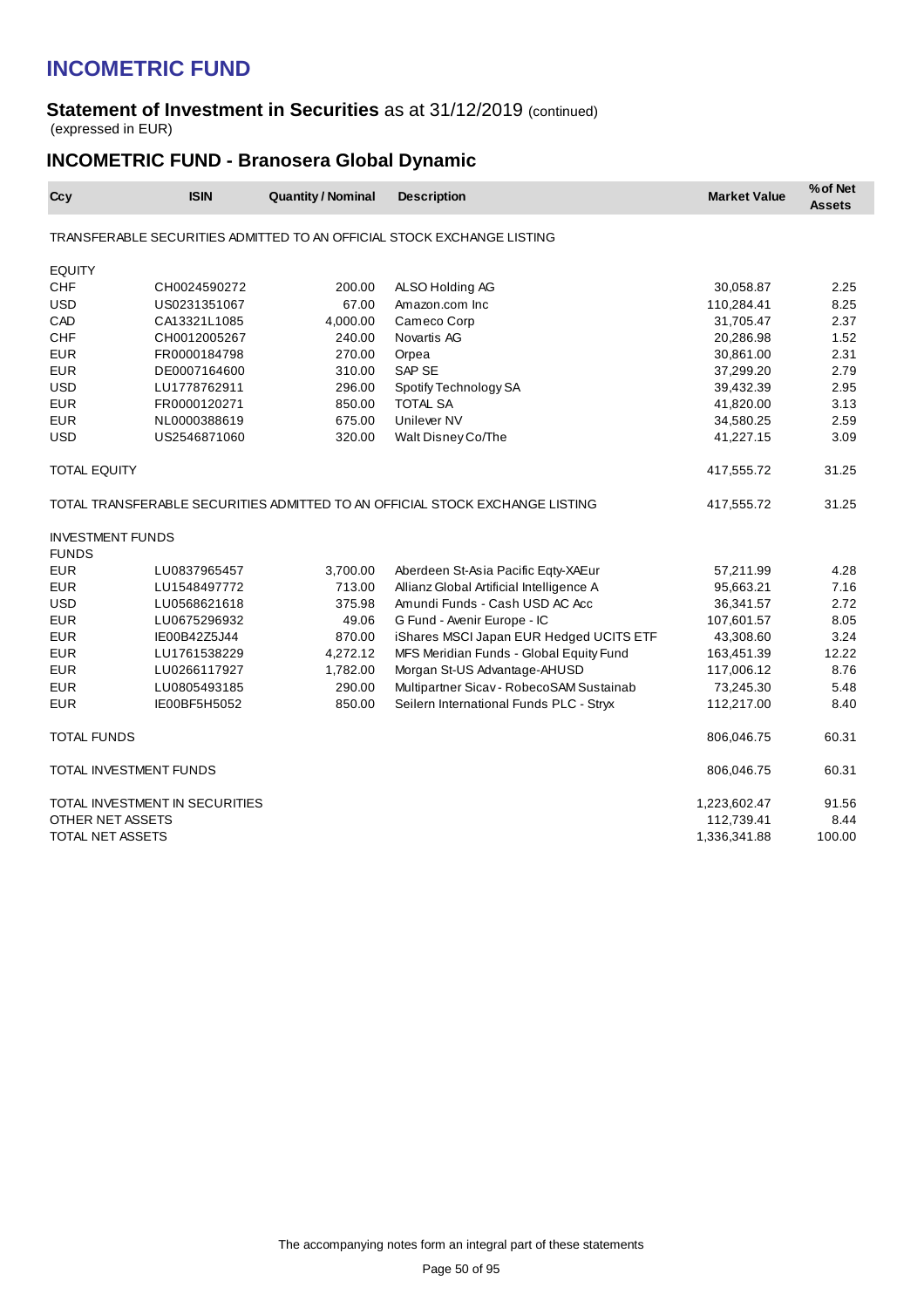#### **Statement of Investment in Securities** as at 31/12/2019 (continued) (expressed in EUR)

## **INCOMETRIC FUND - Cartago Global Balanced**

| Ccy                     | <b>ISIN</b>                    | <b>Quantity / Nominal</b> | <b>Description</b>                             | <b>Market Value</b> | % of Net<br><b>Assets</b> |
|-------------------------|--------------------------------|---------------------------|------------------------------------------------|---------------------|---------------------------|
| <b>INVESTMENT FUNDS</b> |                                |                           |                                                |                     |                           |
| <b>FUNDS</b>            |                                |                           |                                                |                     |                           |
| <b>EUR</b>              | DE0009797571                   | 519.04                    | Allianz Strategiefonds Balance - P2            | 768,656.72          | 2.26                      |
| <b>EUR</b>              | FR0010286013                   | 1,521.00                  | Amiral Gestion Sextant Grand Large - C         | 687,993.93          | 2.03                      |
| <b>EUR</b>              | LU0225310266                   | 3,665.10                  | BlueBay Inv Grade Bond-I-Eur                   | 679,106.38          | 2.00                      |
| <b>EUR</b>              | LU0992627611                   | 14,551.00                 | Carmignac Port-Patrimoine-F Eur Acc            | 1,695,773.54        | 4.99                      |
| <b>EUR</b>              | IE00BHWQNP08                   | 25,025.00                 | <b>Comgest Growth Europe Smaller Companies</b> | 966,465.50          | 2.85                      |
| <b>EUR</b>              | IT0004735186                   | 155,784.00                | Etica Bilanciato - I                           | 2,166,955.44        | 6.38                      |
| <b>EUR</b>              | FR0011188259                   | 178.32                    | Financiere de l'Echiquier Echiquier Agen       | 509,922.09          | 1.50                      |
| <b>EUR</b>              | LU0952573300                   | 18,605.63                 | Flossbach von Storch - Multiple Opportun       | 2,927,223.77        | 8.61                      |
| <b>EUR</b>              | DE000A12BPP4                   | 10,432.00                 | Frankfurter Aktienfonds fuer Stiftungen        | 1,366,279.04        | 4.02                      |
| <b>EUR</b>              | LU0675296932                   | 388.54                    | G Fund - Avenir Europe - IC                    | 852,153.70          | 2.51                      |
| <b>EUR</b>              | IE00BZ036616                   | 62,352.70                 | GuardCap UCITS Funds plc - GuardCap Glob       | 1,077,454.66        | 3.17                      |
| <b>USD</b>              | IE00BWTN6Y99                   | 11,308.00                 | Invesco SP500 Hi Dvd Low Vol UCITS ETF         | 335,583.48          | 0.99                      |
| <b>USD</b>              | IE00BD1F4M44                   | 50,717.00                 | iSh Edge MSCI USA Val Factor UCITS ETF         | 334,318.37          | 0.98                      |
| <b>USD</b>              | IE00BKM4H312                   | 9,960.00                  | iSh MSCI USA Dvd IQ UCITS ETF                  | 335,016.57          | 0.99                      |
| <b>EUR</b>              | LU0079555370                   | 839.02                    | JPMIF-GI Balanced-C Acc Eur Cap                | 1,358,692.21        | 4.00                      |
| <b>EUR</b>              | DK0016262058                   | 13,500.00                 | Jyske Invest Stable Strategy                   | 2,504,385.00        | 7.37                      |
| <b>EUR</b>              | AT0000A1A5N5                   | 5,107.08                  | Kepler - Kepler Vorsorge Mixfonds - IT T       | 769,024.11          | 2.26                      |
| <b>EUR</b>              | LU1670724704                   | 289,544.96                | M&G Lux Investment Funds 1 - M&G Lux Opt       | 3,057,971.23        | 9.00                      |
| <b>EUR</b>              | LU0351545230                   | 126,480.08                | Nordea1-Stable Return-BI-Eur                   | 2,372,766.30        | 6.99                      |
| <b>EUR</b>              | IE0032876397                   | 34,006.14                 | PIMCO GIS-Glob Inv Grade Cr-I Eur H Acc        | 680,122.80          | 2.00                      |
| <b>USD</b>              | IE00B7KFL990                   | 92,686.00                 | PIMCO GIS-Income Fund-E Acc                    | 1,211,209.35        | 3.57                      |
| <b>USD</b>              | IE00BWBXM385                   | 35,135.00                 | SPDR ConsStaples Sel Sector UCITS ETF          | 908,186.23          | 2.67                      |
| <b>EUR</b>              | DE0006352719                   | 13,254.00                 | Unilnst Glob Corp Bonds-Eur H                  | 743,019.24          | 2.19                      |
| <b>EUR</b>              | DE0008491044                   | 12,075.00                 | UniRak - Dist                                  | 1,599,333.75        | 4.71                      |
| <b>EUR</b>              | DE000A0YJMG1                   | 18,312.00                 | WHC - Global Discovery - A                     | 1,989,965.04        | 5.86                      |
| <b>USD</b>              | IE00BZ56RG20                   | 14,354.00                 | WT US Quality Dvd Gr UCITS ETF-USD Acc         | 335,514.84          | 0.99                      |
| <b>TOTAL FUNDS</b>      |                                |                           |                                                | 32,233,093.29       | 94.89                     |
| TOTAL INVESTMENT FUNDS  |                                |                           |                                                | 32,233,093.29       | 94.89                     |
|                         | TOTAL INVESTMENT IN SECURITIES |                           |                                                | 32,233,093.29       | 94.89                     |
| OTHER NET ASSETS        |                                |                           |                                                | 1,734,456.47        | 5.11                      |
| TOTAL NET ASSETS        |                                |                           |                                                | 33,967,549.76       | 100.00                    |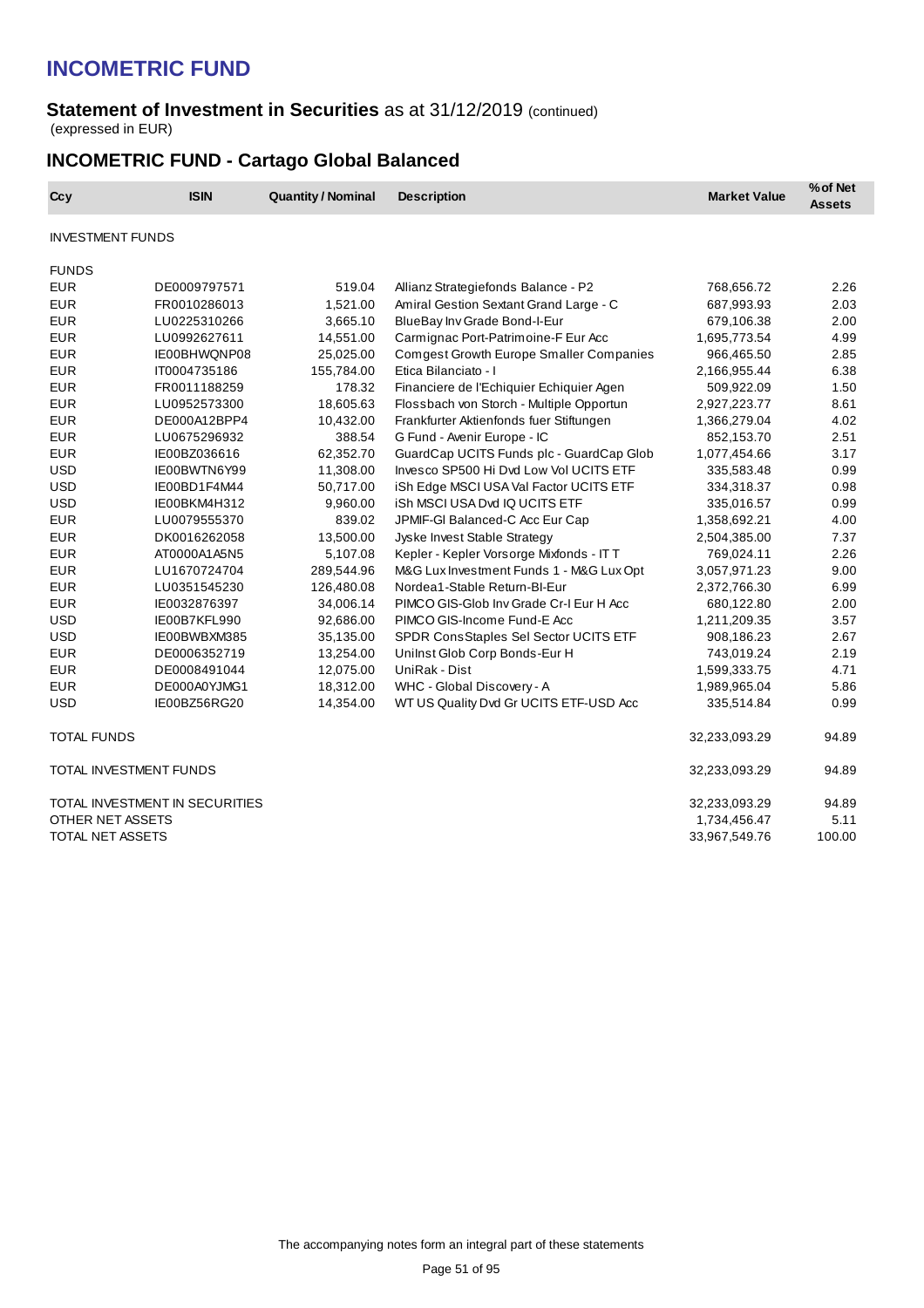#### **Statement of Investment in Securities** as at 31/12/2019 (continued) (expressed in USD)

## **INCOMETRIC FUND - Cartago US Income**

| Ccy                                     | <b>ISIN</b>                    | <b>Quantity / Nominal</b> | <b>Description</b>                       | <b>Market Value</b> | % of Net<br><b>Assets</b> |
|-----------------------------------------|--------------------------------|---------------------------|------------------------------------------|---------------------|---------------------------|
| <b>INVESTMENT FUNDS</b><br><b>FUNDS</b> |                                |                           |                                          |                     |                           |
| <b>USD</b>                              | LU1769942589                   | 3,605.95                  | DWS Invest - CROCI US Dividends USD IC A | 912,702.00          | 3.78                      |
| <b>USD</b>                              | LU0432616224                   | 136,312.63                | Invesco Funds SICAV - Invesco Global Inv | 1,810,163.57        | 7.49                      |
| <b>USD</b>                              | IE00BWTN6Y99                   | 32,217.00                 | Invesco SP500 Hi Dvd Low Vol UCITS ETF   | 1,073,309.36        | 4.44                      |
| <b>USD</b>                              | IE00BD1F4M44                   | 165,182.00                | iSh Edge MSCI USA Val Factor UCITS ETF   | 1,222,346.80        | 5.06                      |
| <b>USD</b>                              | IE00BKM4H312                   | 27.484.00                 | <b>iSh MSCI USA Dvd IQ UCITS ETF</b>     | 1,037,795.84        | 4.29                      |
| <b>USD</b>                              | IE00BYXYYJ35                   | 302,072.00                | iSh USD Corp Bond UCITS ETF-Acc          | 1,794,156.64        | 7.42                      |
| <b>USD</b>                              | IE00B7KFL990                   | 293,665.86                | PIMCO GIS-Income Fund-E Acc              | 4,308,078.17        | 17.82                     |
| <b>USD</b>                              | IE00BDBSSJ81                   | 388,786.71                | Pimco GIS-US Inv Gr Corp Bnd-I USD Acc   | 4,657,664.79        | 19.27                     |
| <b>USD</b>                              | IE00BWBXM385                   | 101,375.00                | SPDR ConsStaples Sel Sector UCITS ETF    | 2,941,649.06        | 12.17                     |
| <b>USD</b>                              | IE0002639775                   | 14,136.70                 | Vanguard Investment Series PLC - US 500  | 522,775.17          | 2.16                      |
| <b>USD</b>                              | IE00BZ163K21                   | 33,814.00                 | Vanguard USD Corporate Bond UCITS ETF    | 1,875,239.91        | 7.76                      |
| <b>USD</b>                              | IE00BZ56RG20                   | 37,294.00                 | WT US Quality Dvd Gr UCITS ETF-USD Acc   | 978,594.56          | 4.05                      |
| TOTAL FUNDS                             |                                |                           |                                          | 23,134,475.87       | 95.71                     |
| TOTAL INVESTMENT FUNDS                  |                                |                           |                                          | 23,134,475.87       | 95.71                     |
|                                         | TOTAL INVESTMENT IN SECURITIES |                           |                                          | 23,134,475.87       | 95.71                     |
| OTHER NET ASSETS                        |                                |                           |                                          | 1,036,568.26        | 4.29                      |
| TOTAL NET ASSETS                        |                                |                           |                                          | 24,171,044.13       | 100.00                    |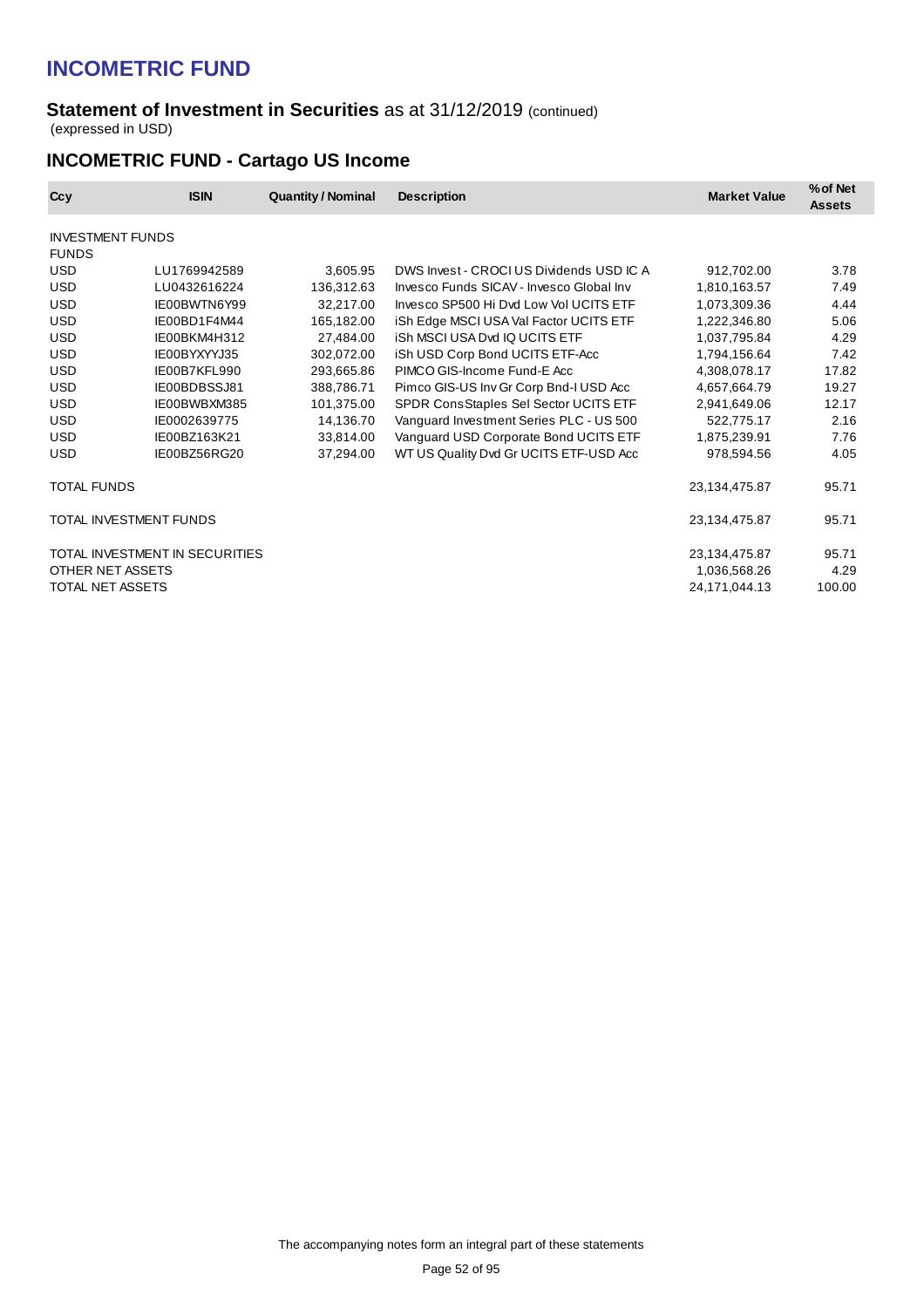#### **Statement of Investment in Securities** as at 31/12/2019 (continued) (expressed in EUR)

## **INCOMETRIC FUND - Chronos Global Equity Fund**

| Ccy                                                | <b>ISIN</b>  | <b>Quantity / Nominal</b> | <b>Description</b>                                                           | <b>Market Value</b>         | % of Net<br><b>Assets</b> |
|----------------------------------------------------|--------------|---------------------------|------------------------------------------------------------------------------|-----------------------------|---------------------------|
|                                                    |              |                           | TRANSFERABLE SECURITIES ADMITTED TO AN OFFICIAL STOCK EXCHANGE LISTING       |                             |                           |
| <b>EQUITY</b>                                      |              |                           |                                                                              |                             |                           |
| <b>AUD</b>                                         | NZATME0002S8 | 58,000.00                 | a2 Milk Co Ltd                                                               | 519,251.24                  | 3.40                      |
| <b>USD</b>                                         | US00724F1012 | 2,470.00                  | Adobe Inc                                                                    | 725,664.26                  | 4.75                      |
| <b>USD</b>                                         | US0527691069 | 5,540.00                  | Autodesk Inc                                                                 | 905,370.03                  | 5.92                      |
| <b>PLN</b>                                         | PLBNFTS00018 | 7,232.00                  | Benefit Systems SA                                                           | 1,500,217.32                | 9.80                      |
| <b>TRY</b>                                         | TREBIMM00018 | 47,300.00                 | <b>BIM Birlesik Magazalar AS</b>                                             | 330,085.55                  | 2.16                      |
| <b>EUR</b>                                         | DE0005810055 | 8,385.00                  | Deutsche Boerse AG                                                           | 1,175,157.75                | 7.69                      |
| <b>PLN</b>                                         | PLDINPL00011 | 15,340.00                 | Dino Polska SA                                                               | 519,535.26                  | 3.40                      |
| <b>USD</b>                                         | US29786A1060 | 16,700.00                 | Etsy Inc                                                                     | 659,014.79                  | 4.31                      |
| <b>USD</b>                                         | US30303M1027 | 2,660.00                  | Facebook Inc                                                                 | 486,339.75                  | 3.18                      |
| <b>GBP</b>                                         | GB00BRJ9BJ26 | 14,664.00                 | <b>Fevertree Drinks PLC</b>                                                  | 362,101.84                  | 2.37                      |
| <b>USD</b>                                         | CA3518581051 | 7,500.00                  | Franco-Nevada Corp                                                           | 690,138.96                  | 4.52                      |
| USD                                                | US35905A1097 | 5,500.00                  | frontdoor Inc                                                                | 232,326.74                  | 1.52                      |
| <b>GBP</b>                                         | GB0003718474 | 4,386.00                  | Games Workshop Group PLC                                                     | 315,909.98                  | 2.07                      |
| <b>USD</b>                                         | US42207L1061 | 23,869.00                 | HeadHunter Group PLC - ADR                                                   | 456,075.23                  | 2.98                      |
| <b>USD</b>                                         | US45866F1049 | 3,000.00                  | Intercontinental Exchange Inc                                                | 247,327.63                  | 1.62                      |
| <b>SEK</b>                                         | CA46016U1084 | 101,904.00                | International Petroleum Corp/Sweden                                          | 404,167.77                  | 2.64                      |
| <b>USD</b>                                         | US6177001095 | 2,580.00                  | Morningstar Inc                                                              | 347,746.13                  | 2.28                      |
| GBP                                                | JE00B6T5S470 | 21,750.00                 | Polymetal International PLC                                                  | 306,645.23                  | 2.01                      |
| <b>GBP</b>                                         | GB0007323586 | 5,600.00                  | <b>Renishaw PLC</b>                                                          | 248,947.62                  | 1.63                      |
| <b>USD</b>                                         | LU1778762911 | 8,410.00                  | Spotify Technology SA                                                        | 1,120,359.43                | 7.33                      |
| <b>DKK</b>                                         | DK0060915478 | 32,768.00                 | <b>TCM Group A/S</b>                                                         | 552,520.94                  | 3.61                      |
| <b>USD</b>                                         | US8926721064 | 26,143.00                 | <b>Tradeweb Markets Inc.</b>                                                 | 1,079,394.31                | 7.06                      |
| <b>USD</b>                                         | US90384S3031 | 2,560.00                  | Ulta Beauty Inc                                                              | 577,265.63                  | 3.78                      |
| HKD                                                | KYG9320L1005 | 660,000.00                | Union Medical Healthcare Ltd                                                 | 404,421.94                  | 2.65                      |
| <b>CHF</b>                                         | CH0311864901 | 3,175.00                  | VAT Group AG                                                                 | 477,622.56                  | 3.12                      |
| TOTAL EQUITY                                       |              |                           |                                                                              | 14,643,607.89               | 95.80                     |
|                                                    |              |                           | TOTAL TRANSFERABLE SECURITIES ADMITTED TO AN OFFICIAL STOCK EXCHANGE LISTING | 14,643,607.89               | 95.80                     |
| <b>INVESTMENT FUNDS</b><br><b>FUNDS</b>            |              |                           |                                                                              |                             |                           |
| <b>USD</b>                                         | IE00B3VWN393 | 2.563.00                  | iShares USD Treasury Bond 3-7yr UCITS ET                                     | 302,601.12                  | 1.98                      |
| TOTAL FUNDS                                        |              |                           |                                                                              | 302,601.12                  | 1.98                      |
| TOTAL INVESTMENT FUNDS                             |              |                           |                                                                              | 302,601.12                  | 1.98                      |
| TOTAL INVESTMENT IN SECURITIES<br>OTHER NET ASSETS |              |                           |                                                                              | 14,946,209.01<br>339,117.55 | 97.78<br>2.22             |
| TOTAL NET ASSETS                                   |              |                           |                                                                              | 15,285,326.56               | 100.00                    |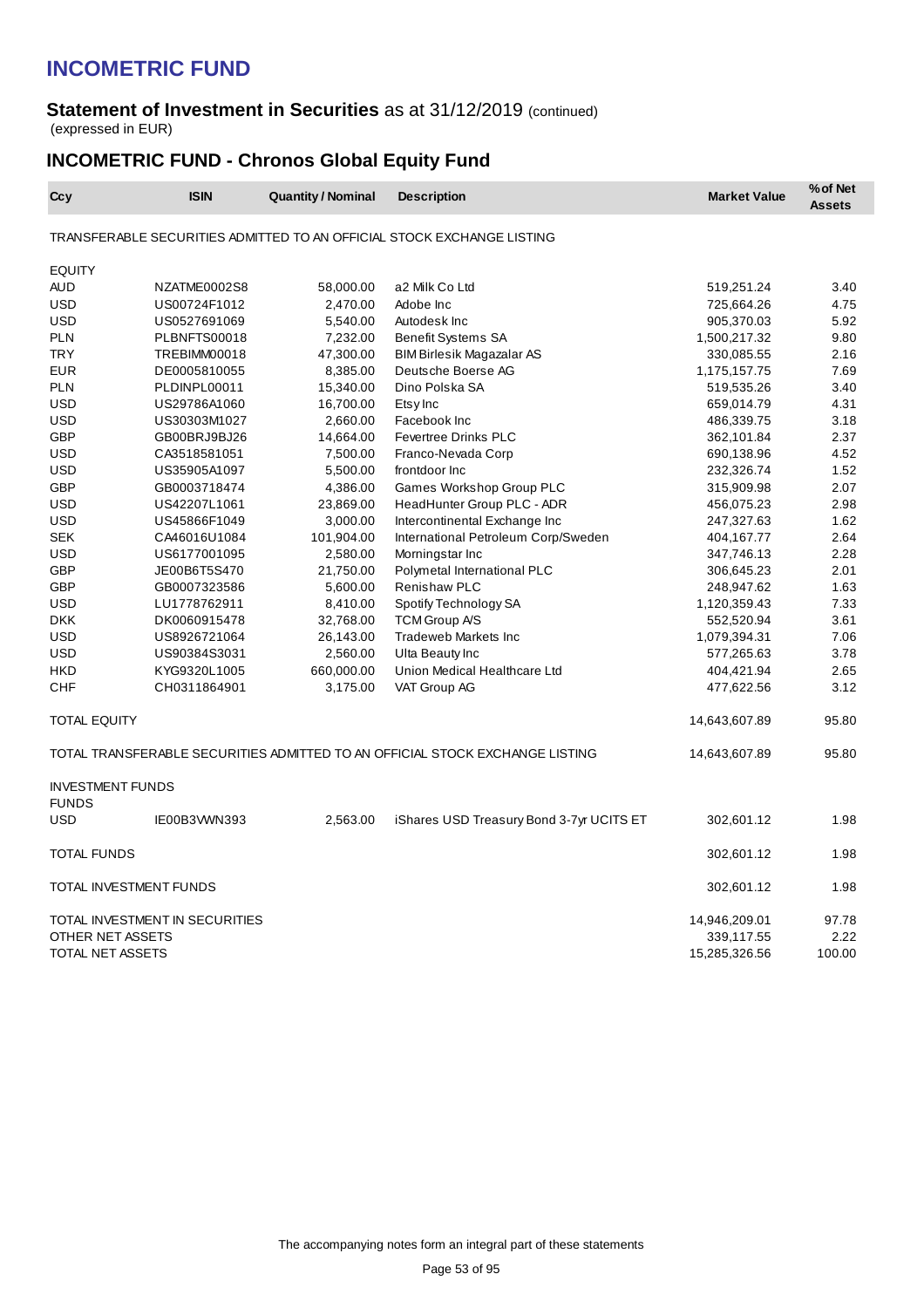#### **Statement of Investment in Securities** as at 31/12/2019 (continued) (expressed in EUR)

### **INCOMETRIC FUND - Dunas Patrimonio**

| Ccy           | <b>ISIN</b>  | <b>Quantity / Nominal</b> | <b>Description</b>                                                     | <b>Market Value</b> | % of Net<br><b>Assets</b> |
|---------------|--------------|---------------------------|------------------------------------------------------------------------|---------------------|---------------------------|
|               |              |                           | TRANSFERABLE SECURITIES ADMITTED TO AN OFFICIAL STOCK EXCHANGE LISTING |                     |                           |
| <b>EQUITY</b> |              |                           |                                                                        |                     |                           |
| <b>USD</b>    | US00507V1098 | 1,500.00                  | Activision Blizzard Inc                                                | 79,396.04           | 0.26                      |
| <b>USD</b>    | US02319V1035 | 31,000.00                 | Ambey SA - ADR                                                         | 128,683.41          | 0.41                      |
| <b>DKK</b>    | DK0010244508 | 50.00                     | AP Moller - Maersk A/S                                                 | 64,288.20           | 0.21                      |
| <b>USD</b>    | US03965L1008 | 2,500.00                  | Arconic Inc                                                            | 68,523.96           | 0.22                      |
| <b>CHF</b>    | CH0043238366 | 55,000.00                 | Aryzta AG                                                              | 54,736.94           | 0.18                      |
| <b>EUR</b>    | FR0000051732 | 1,000.00                  | Atos SE                                                                | 74,320.00           | 0.24                      |
| <b>USD</b>    | US0567521085 | 3,700.00                  | Baidu Inc - ADR                                                        | 416,604.31          | 1.34                      |
| <b>EUR</b>    | ES0113211835 | 26,000.00                 | Banco Bilbao Vizcaya Argentari                                         | 129,558.00          | 0.42                      |
| <b>EUR</b>    | IT0005218380 | 30,000.00                 | Banco BPM SpA                                                          | 60,840.00           | 0.20                      |
| <b>USD</b>    |              | 11,000.00                 | Banco Bradesco SA - ADR                                                |                     | 0.28                      |
| <b>EUR</b>    | US0594603039 |                           |                                                                        | 87,698.20           | 0.98                      |
| <b>EUR</b>    | PTBCP0AM0015 | 1,500,000.00<br>20,233.00 | <b>Banco Comercial Portugues SA</b><br><b>Banco Santander SA</b>       | 304,200.00          | 0.24                      |
| <b>GBP</b>    | ES0113900J37 |                           |                                                                        | 75,469.09           | 0.92                      |
|               | GB0031348658 | 135,000.00                | <b>Barclays PLC</b><br><b>BASF SE</b>                                  | 286,118.45          |                           |
| <b>EUR</b>    | DE000BASF111 | 1,400.00                  |                                                                        | 94,290.00           | 0.30                      |
| <b>USD</b>    | CA0717341071 | 6,000.00                  | Bausch Health Cos Inc                                                  | 159,914.48          | 0.51                      |
| <b>EUR</b>    | DE000BAY0017 | 5,000.00                  | Bayer AG                                                               | 364,050.00          | 1.17                      |
| <b>EUR</b>    | DE0005190003 | 5,000.00                  | Bayerische Motoren Werke AG                                            | 365,700.00          | 1.18                      |
| <b>GBP</b>    | GB0030913577 | 55,000.00                 | <b>BT Group PLC</b>                                                    | 124,872.58          | 0.40                      |
| <b>EUR</b>    | ES0140609019 | 15,000.00                 | CaixaBank SA                                                           | 41,970.00           | 0.13                      |
| <b>EUR</b>    | FR0000120172 | 15,000.00                 | Carrefour SA                                                           | 224,250.00          | 0.72                      |
| <b>USD</b>    | US1512908898 | 38,000.00                 | Cemex SAB de CV-ADR                                                    | 127,952.97          | 0.41                      |
| <b>GBP</b>    | GB00B033F229 | 110,000.00                | Centrica PLC                                                           | 115,891.93          | 0.37                      |
| <b>USD</b>    | US16945R1041 | 19,500.00                 | China Unicom Hong Kong Ltd-ADR                                         | 162,586.85          | 0.52                      |
| <b>USD</b>    | US18914U1007 | 6,000.00                  | Cloudera Inc                                                           | 62,159.27           | 0.20                      |
| <b>EUR</b>    | DE000CBK1001 | 32,000.00                 | Commerzbank AG                                                         | 176,544.00          | 0.57                      |
| <b>EUR</b>    | PTCTT0AM0001 | 65,000.00                 | CTT Correios de Portugal SA                                            | 207,350.00          | 0.67                      |
| <b>USD</b>    | US1266501006 | 800.00                    | <b>CVS Health Corp</b>                                                 | 52,941.39           | 0.17                      |
| <b>EUR</b>    | DE0007100000 | 5,900.00                  | Daimler AG                                                             | 291,283.00          | 0.94                      |
| <b>EUR</b>    | FR0000121725 | 50.00                     | Dassault Aviation SA                                                   | 58,500.00           | 0.19                      |
| <b>EUR</b>    | DE0005140008 | 55,000.00                 | Deutsche Bank AG                                                       | 380,435.00          | 1.22                      |
| <b>USD</b>    | US25470F1049 | 3,000.00                  | Discovery Inc - A                                                      | 87,493.32           | 0.28                      |
| <b>DKK</b>    | DK0061135753 | 800.00                    | Drilling Co of 1972 A/S/The                                            | 47,169.66           | 0.15                      |
| <b>USD</b>    | US26210C1045 | 6,000.00                  | Dropbox Inc                                                            | 95,724.21           | 0.31                      |
| <b>EUR</b>    | DE000DWS1007 | 2,500.00                  | DWS Group GmbH & Co KGaA                                               | 79,250.00           | 0.25                      |
| <b>USD</b>    | US23355L1061 | 3,300.00                  | DXC Technology Co                                                      | 110,499.73          | 0.36                      |
| <b>EUR</b>    | DE000ENAG999 | 6,500.00                  | E.ON SE                                                                | 61,906.00           | 0.20                      |
| <b>EUR</b>    | FR0010242511 | 20,000.00                 | Electricite de France SA                                               | 198,560.00          | 0.64                      |
| <b>EUR</b>    | FR0010208488 | 10,000.00                 | Engie SA                                                               | 144,000.00          | 0.46                      |
| <b>USD</b>    | US31428X1063 | 1,000.00                  | FedEx Corp                                                             | 134,696.24          | 0.43                      |
| <b>USD</b>    | US3453708600 | 7,000.00                  | Ford Motor Co                                                          | 57,990.38           | 0.19                      |
| <b>EUR</b>    | DE0005785604 | 1,000.00                  | Fresenius SE & Co KGaA                                                 | 50,180.00           | 0.16                      |
| CHF           | CH0102659627 | 20,000.00                 | GAM Holding AG                                                         | 51,582.05           | 0.17                      |
| USD           | US3696041033 | 28,000.00                 | General Electric Co                                                    | 278,353.82          | 0.89                      |
| <b>USD</b>    | US37247D1063 | 4,000.00                  | Genworth Financial Inc                                                 | 15,677.89           | 0.05                      |
| USD           | US3755581036 | 4,000.00                  | Gilead Sciences Inc                                                    | 231,533.94          | 0.74                      |
| USD           | US38268T1034 | 10,000.00                 | GoPro Inc                                                              | 38,660.25           | 0.12                      |
| <b>EUR</b>    | DE0006047004 | 2,000.00                  | HeidelbergCement AG                                                    | 129,920.00          | 0.42                      |
| USD           | US9021041085 | 4,000.00                  | II-VI Inc                                                              | 119,971.49          | 0.39                      |
| <b>USD</b>    | BMG491BT1088 | 5,000.00                  | Invesco Ltd                                                            | 80,081.95           | 0.26                      |
| <b>EUR</b>    | FR0010259150 | 1,000.00                  | Ipsen SA                                                               | 79,000.00           | 0.25                      |
| USD           | US4655621062 | 18,500.00                 | Itau Unibanco Holding SA - ADR                                         | 150,788.35          | 0.48                      |
| <b>USD</b>    | US48203R1041 | 3,000.00                  | Juniper Networks Inc                                                   | 65,820.42           | 0.21                      |
| USD           | US5007541064 | 4,000.00                  | Kraft Heinz Co/The                                                     | 114,484.23          | 0.37                      |
| <b>EUR</b>    | IT0003856405 | 18,000.00                 | Leonardo SpA                                                           | 188,100.00          | 0.60                      |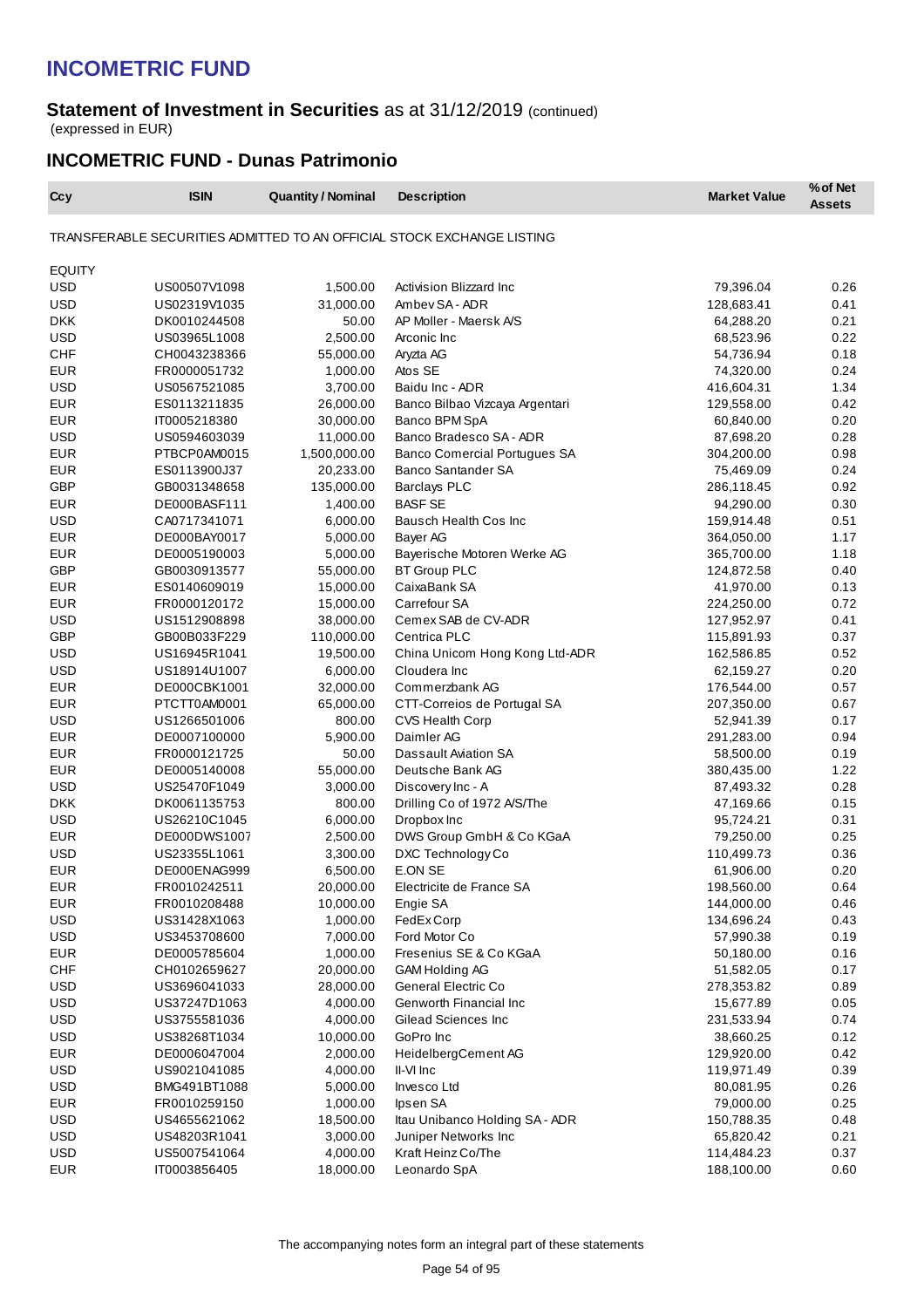#### **Statement of Investment in Securities** as at 31/12/2019 (continued) (expressed in EUR)

## **INCOMETRIC FUND - Dunas Patrimonio** (continued)

| Ccy                 | <b>ISIN</b>  | <b>Quantity / Nominal</b> | <b>Description</b>                                                     | <b>Market Value</b> | % of Net<br><b>Assets</b> |
|---------------------|--------------|---------------------------|------------------------------------------------------------------------|---------------------|---------------------------|
|                     |              |                           | TRANSFERABLE SECURITIES ADMITTED TO AN OFFICIAL STOCK EXCHANGE LISTING |                     |                           |
| <b>EQUITY</b>       |              |                           |                                                                        |                     |                           |
| <b>USD</b>          | US61945C1036 | 5,500.00                  | Mosaic Co/The                                                          | 106,021.74          | 0.34                      |
| <b>USD</b>          | NL0011031208 | 12,000.00                 | Mylan NV                                                               | 214,858.36          | 0.69                      |
| <b>EUR</b>          | FR0000120685 | 20,000.00                 | Natixis SA                                                             | 79,160.00           | 0.25                      |
| <b>EUR</b>          | FI0009000681 | 80,000.00                 | Nokia OYJ                                                              | 263,680.00          | 0.85                      |
| <b>EUR</b>          | PTZON0AM0006 | 25,000.00                 | <b>NOS SGPS SA</b>                                                     | 120,000.00          | 0.39                      |
| <b>USD</b>          | US6742151086 | 6,000.00                  | Oasis Petroleum Inc                                                    | 17,423.84           | 0.06                      |
| <b>USD</b>          | US71654V4086 | 2,500.00                  | Petroleo Brasileiro SA-ADR                                             | 35,497.95           | 0.11                      |
| <b>EUR</b>          | FR0000130577 | 7,000.00                  | Publicis Groupe SA                                                     | 282,520.00          | 0.91                      |
| <b>EUR</b>          | DE0007030009 | 1,500.00                  | <b>Rheinmetall AG</b>                                                  | 153,600.00          | 0.49                      |
| <b>USD</b>          | KYG814771047 | 1,500.00                  | SINA Corp/China                                                        | 53,353.82           | 0.17                      |
| <b>EUR</b>          | FR0000130809 | 5,000.00                  | Societe Generale SA                                                    | 155,075.00          | 0.50                      |
| <b>EUR</b>          | PTSON0AM0001 | 290,000.00                | Sonae SGPS SA                                                          | 263,900.00          | 0.85                      |
| <b>EUR</b>          | IT0005162406 | 4,000.00                  | Technogym SpA                                                          | 46,360.00           | 0.15                      |
| <b>EUR</b>          | IT0003497168 | 150,000.00                | Telecom Italia SpA/Milano                                              | 83,460.00           | 0.27                      |
| <b>EUR</b>          | ES0178430E18 | 14,000.00                 | Telefonica SA                                                          | 87,178.00           | 0.28                      |
| <b>GBP</b>          | GB0008847096 | 20,000.00                 | <b>Tesco PLC</b>                                                       | 60,217.08           | 0.19                      |
| <b>USD</b>          | US8816242098 | 21,000.00                 | Teva Pharmaceutical Industries-ADR                                     | 183,324.43          | 0.59                      |
| <b>USD</b>          | US8851601018 | 600.00                    | Thor Industries Inc.                                                   | 39,706.04           | 0.13                      |
| <b>EUR</b>          | DE000TRAT0N7 | 3,000.00                  | <b>Traton SE</b>                                                       | 71,745.00           | 0.23                      |
| <b>USD</b>          | US8969452015 | 1,200.00                  | TripAdvisor Inc                                                        | 32,474.61           | 0.10                      |
| <b>GBP</b>          | DE000TUAG000 | 13,000.00                 | <b>TUI AG</b>                                                          | 146,288.34          | 0.47                      |
| <b>USD</b>          | US90184L1026 | 4,000.00                  | <b>Twitter Inc</b>                                                     | 114,199.18          | 0.37                      |
| <b>USD</b>          | US90353T1007 | 1,200.00                  | Uber Technologies Inc                                                  | 31,790.49           | 0.10                      |
| <b>EUR</b>          | IT0005239360 | 5,000.00                  | UniCredit SpA                                                          | 65,100.00           | 0.21                      |
| <b>EUR</b>          | FR0000120354 | 15,000.00                 | Vallourec SA                                                           | 42,180.00           | 0.14                      |
| <b>DKK</b>          | DK0010268606 | 1,000.00                  | Vestas Wind Systems A/S                                                | 90,089.13           | 0.29                      |
| <b>USD</b>          | US92556H2067 | 1,500.00                  | ViacomCBS Inc                                                          | 56,079.64           | 0.18                      |
| <b>EUR</b>          | DE0007664039 | 1,500.00                  | Volkswagen AG - Pref                                                   | 264,360.00          | 0.85                      |
| <b>USD</b>          | US9297401088 | 150.00                    | <b>Wabtec Corp</b>                                                     | 10,395.51           | 0.03                      |
| <b>USD</b>          | US9314271084 | 2,500.00                  | Walgreens Boots Alliance Inc                                           | 131,302.33          | 0.42                      |
| <b>USD</b>          | US9485961018 | 2,000.00                  | Weibo Corp - ADR                                                       | 82,576.16           | 0.27                      |
| <b>USD</b>          | US9581021055 | 5,000.00                  | Western Digital Corp                                                   | 282,691.97          | 0.91                      |
| <b>EUR</b>          | FR0011981968 | 400.00                    | <b>Worldline SA/France</b>                                             | 25,260.00           | 0.08                      |
| <b>GBP</b>          | JE00B8KF9B49 | 10,000.00                 | WPP PLC                                                                | 125,825.86          | 0.40                      |
| <b>TOTAL EQUITY</b> |              |                           |                                                                        | 11,270,266.48       | 36.22                     |
| <b>BONDS</b>        |              |                           |                                                                        |                     |                           |
| <b>USD</b>          | XS1283668736 | 200,000.00                | Alberta Province 1,75% 26/08/2020                                      | 178,117.76          | 0.57                      |
| <b>USD</b>          | US013051EF00 | 150,000.00                | Alberta Province 2,95% 23/01/2024                                      | 139,059.33          | 0.45                      |
| <b>USD</b>          | US045167EJ82 | 500,000.00                | Asian Dev Bank 3,125% 26/09/2028                                       | 487,165.95          | 1.57                      |
| <b>EUR</b>          | XS1984319316 | 200,000.00                | Banco Bpm Spa 8,75% Perpetual                                          | 217,219.00          | 0.70                      |
| <b>EUR</b>          | PTBCPFOM0043 | 200,000.00                | Banco Com Portug 9,25% Perpetual                                       | 222,746.00          | 0.72                      |
| <b>EUR</b>          | XS1720572848 | 200,000.00                | Banco Sabadell 6,125% Perpetual                                        | 207,335.00          | 0.67                      |
| <b>EUR</b>          | PTBENJOM0015 | 300,000.00                | BancoEspirito 4,75% 15/01/2018 Defaulted                               | 80,059.50           | 0.26                      |
| <b>BRL</b>          | US105756BN96 | 750,000.00                | Brazil Rep Of 10,25% 10/01/2028                                        | 194,653.45          | 0.63                      |
| <b>EUR</b>          | IT0005240350 | 1,800,000.00              | BTPs 2,45% 01/09/2033                                                  | 1,960,767.00        | 6.28                      |
| <b>EUR</b>          | IT0005321325 | 400,000.00                | Btps 2,95% 01/09/2038                                                  | 453,206.00          | 1.45                      |
| <b>EUR</b>          | IT0005377152 | 200,000.00                | Btps 3,1% 01/03/2040                                                   | 229,022.00          | 0.74                      |
| <b>EUR</b>          | ES0840609012 | 200,000.00                | Caixabank 5,25% Perp                                                   | 204,793.00          | 0.66                      |
| <b>EUR</b>          | DE000DB7XHP3 | 200,000.00                | Deutsche Bank Ag 6% Perp                                               | 186,048.00          | 0.60                      |
| <b>USD</b>          | US298785HM16 | 1,300,000.00              | European Invt Bk 2,375% 24/05/2027                                     | 1,196,623.02        | 3.85                      |
| <b>BRL</b>          | XS1097534751 | 600,000.00                | European Invt Bk 27/08/2021                                            | 124,327.27          | 0.40                      |
| <b>TRY</b>          | XS1075219763 | 2,750,000.00              | European Invt Bk 8,75% 18/09/2021                                      | 404,714.19          | 1.30                      |
| <b>TRY</b>          | XS1115184753 | 500,000.00                | European Invt Bk 9,25% 03/10/2024                                      | 75,334.27           | 0.24                      |

The accompanying notes form an integral part of these statements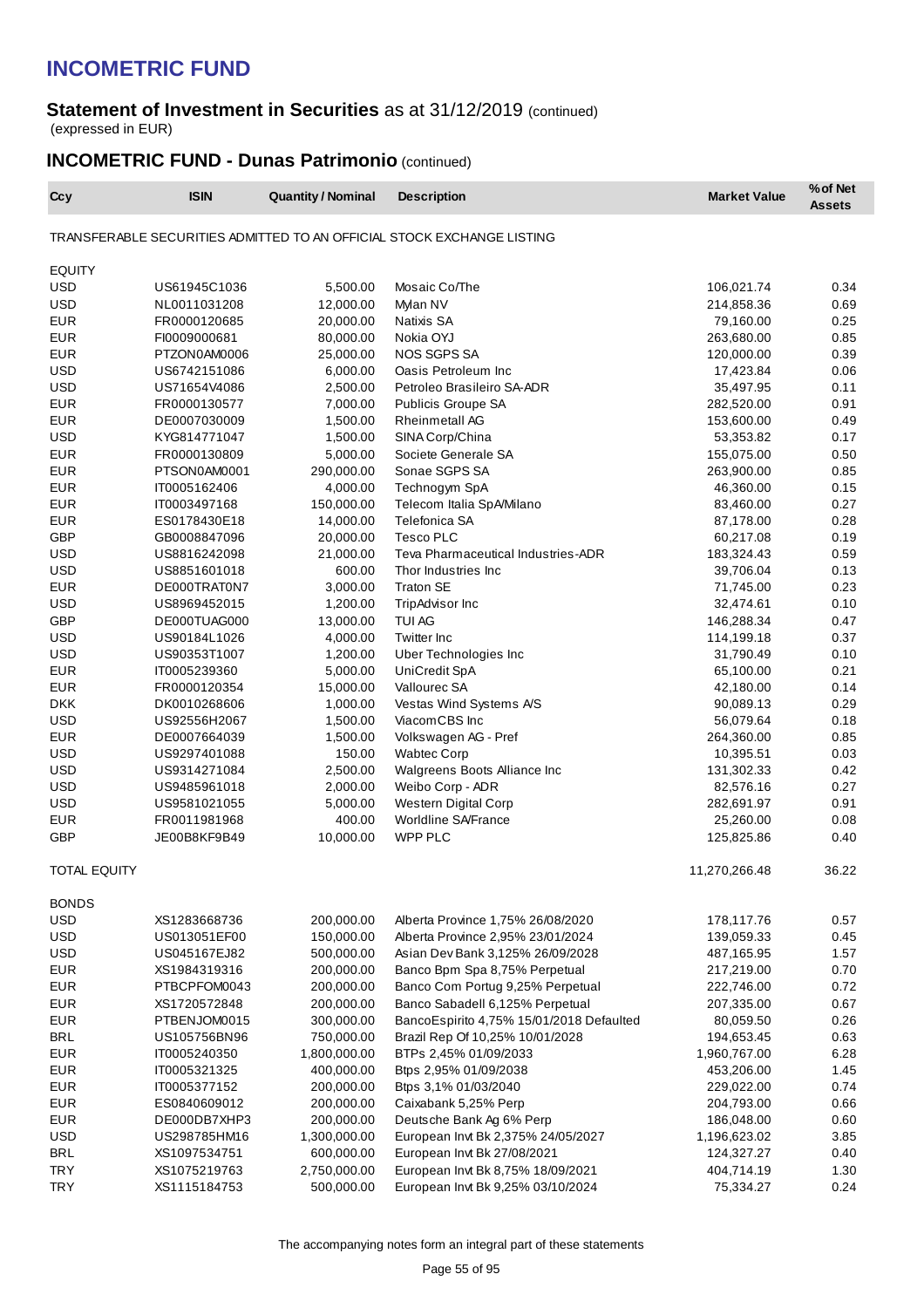#### **Statement of Investment in Securities** as at 31/12/2019 (continued) (expressed in EUR)

## **INCOMETRIC FUND - Dunas Patrimonio** (continued)

| Ccy                        | <b>ISIN</b>                         | <b>Quantity / Nominal</b>                                  | <b>Description</b>                                                           | <b>Market Value</b> | % of Net<br><b>Assets</b> |
|----------------------------|-------------------------------------|------------------------------------------------------------|------------------------------------------------------------------------------|---------------------|---------------------------|
|                            |                                     |                                                            | TRANSFERABLE SECURITIES ADMITTED TO AN OFFICIAL STOCK EXCHANGE LISTING       |                     |                           |
| <b>BONDS</b>               |                                     |                                                            |                                                                              |                     |                           |
| <b>USD</b>                 | US459058DH31                        | 500,000.00                                                 | Int Bk Recon&Dev 2,125% 01/11/2020                                           | 446,929.00          | 1.44                      |
| <b>USD</b>                 | US459058CY72                        | 500,000.00                                                 | Int Bk Recon&Dev 2,125% 13/02/2023                                           | 451,850.61          | 1.45                      |
| <b>USD</b>                 | US4581X0DG01                        | 1,300,000.00                                               | Interamer Dev Bk 2,25% 18/06/2029                                            | 1,182,946.73        | 3.80                      |
| <b>USD</b>                 | US4581X0DA31                        | 500,000.00                                                 | Interamer Dev Bk 2,5% 18/01/2023                                             | 455,961.61          | 1.47                      |
| <b>EUR</b>                 | PTJLLBOE0000                        | 100,000.00                                                 | Jose Mello Saude Float 17/05/2021                                            | 100,720.00          | 0.32                      |
| <b>MXN</b>                 | MX0MGO0000D8                        | 50,000.00                                                  | Mexican Bonos 7,5% 03/06/2027                                                | 244,880.06          | 0.79                      |
| <b>USD</b>                 | US68323AEQ31                        | 300,000.00                                                 | Ontario Province 2,2% 03/10/2022                                             | 270,086.85          | 0.87                      |
| <b>USD</b>                 | US68323AES96                        | 150,000.00                                                 | Ontario Province 2,55% 12/02/2021                                            | 134,752.81          | 0.43                      |
| <b>USD</b>                 | US748148RU93                        | 150,000.00                                                 | Quebec Province 3,5% 29/07/2020                                              | 134,901.79          | 0.43                      |
| <b>USD</b>                 | US465410BZ07                        | 1,100,000.00                                               | Rep Of Italy 4% 17/10/2049                                                   | 935,097.99          | 3.01                      |
| <b>USD</b>                 | US912828H458                        | 100,000.00                                                 | Tsy Infl Ix N/B 0,25% 15/01/2025                                             | 97,727.79           | 0.31                      |
| <b>USD</b>                 | US912828V491                        | 200,000.00                                                 | Tsy Infl Ix N/B 0,375% 15/01/2027                                            | 192,879.46          | 0.62                      |
| <b>USD</b>                 | US9128283R96                        | 800,000.00                                                 | Tsy Infl Ix N/B 0,5% 15/01/2028                                              | 763,469.13          | 2.45                      |
| <b>EUR</b>                 | XS1909184753                        | 100,000.00                                                 | Turkey Rep Of 5,2% 16/02/2026                                                | 108,440.00          | 0.35                      |
| <b>USD</b>                 | US9128282R06                        | 800,000.00                                                 | US TreasuryN/B 2,25% 15/08/2027                                              | 732,562.80          | 2.35                      |
| TOTAL BONDS                |                                     |                                                            |                                                                              | 12,814,397.37       | 41.18                     |
|                            |                                     |                                                            | TOTAL TRANSFERABLE SECURITIES ADMITTED TO AN OFFICIAL STOCK EXCHANGE LISTING | 24,084,663.85       | 77.40                     |
|                            |                                     | TRANSFERABLE SECURITIES TRADED ON ANOTHER REGULATED MARKET |                                                                              |                     |                           |
| <b>EQUITY</b>              |                                     |                                                            |                                                                              |                     |                           |
| <b>EUR</b>                 | PTBES0AM0007                        | 105,000.00                                                 | Banco Espirito Santo SA(*)                                                   | 10.50               |                           |
| <b>TOTAL EQUITY</b>        |                                     |                                                            |                                                                              | 10.50               |                           |
|                            | OTHER TRANSFERABLE SECURITIES       |                                                            |                                                                              |                     |                           |
|                            |                                     |                                                            |                                                                              |                     |                           |
| <b>BONDS</b><br><b>USD</b> | XS2035087605                        | 144.00                                                     | ARBARS Structured 2019-30/06/2022                                            | 12,009.49           | 0.04                      |
| TOTAL BONDS                |                                     |                                                            |                                                                              | 12,009.49           | 0.04                      |
|                            | TOTAL OTHER TRANSFERABLE SECURITIES |                                                            |                                                                              | 12,019.99           | 0.04                      |
|                            | TOTAL INVESTMENT IN SECURITIES      |                                                            |                                                                              | 24,096,683.84       | 77.44                     |
| OTHER NET ASSETS           |                                     |                                                            |                                                                              | 7,020,310.17        | 22.56                     |
| TOTAL NET ASSETS           |                                     |                                                            |                                                                              | 31,116,994.01       | 100.00                    |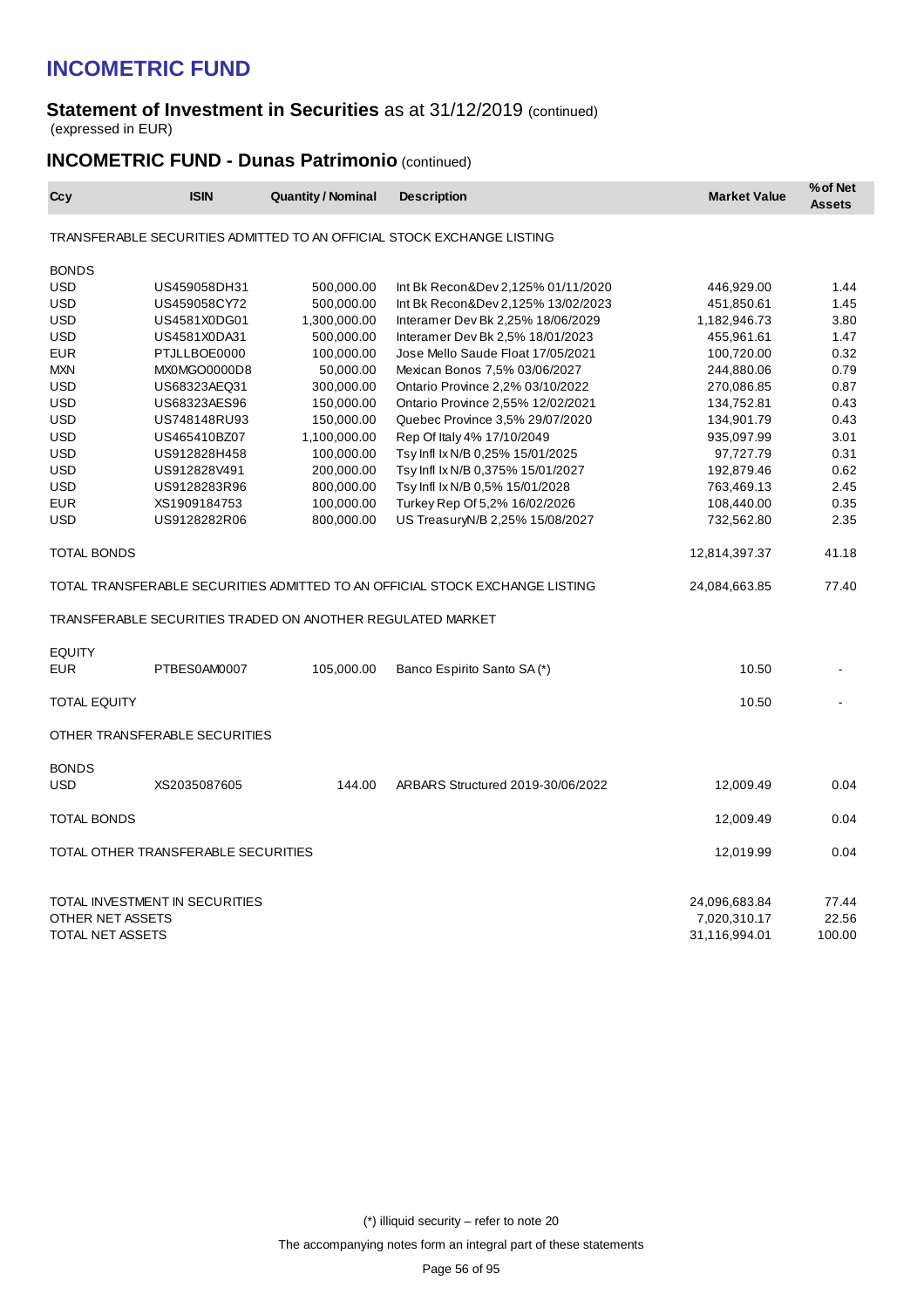#### **Statement of Investment in Securities** as at 31/12/2019 (continued) (expressed in EUR)

### **INCOMETRIC FUND - Dux Mixto Moderado**

| Ccy                 | <b>ISIN</b>  | <b>Quantity / Nominal</b> | <b>Description</b>                                                           | <b>Market Value</b> | % of Net<br><b>Assets</b> |
|---------------------|--------------|---------------------------|------------------------------------------------------------------------------|---------------------|---------------------------|
|                     |              |                           | TRANSFERABLE SECURITIES ADMITTED TO AN OFFICIAL STOCK EXCHANGE LISTING       |                     |                           |
| <b>EQUITY</b>       |              |                           |                                                                              |                     |                           |
| <b>USD</b>          | US0028241000 | 600.00                    | <b>Abbott Laboratories</b>                                                   | 46,424.37           | 0.41                      |
| <b>USD</b>          | US0036541003 | 200.00                    | ABIOMED Inc                                                                  | 30,391.95           | 0.27                      |
| <b>EUR</b>          | NL0011540547 | 6,400.00                  | ABN AMRO Group NV - Dutch Cert                                               | 103,808.00          | 0.91                      |
| <b>EUR</b>          | BE0974264930 | 1,000.00                  | Ageas                                                                        | 52,680.00           | 0.46                      |
| <b>EUR</b>          | NL0013267909 | 350.00                    | Akzo Nobel NV                                                                | 31,724.00           | 0.28                      |
| <b>USD</b>          | CH0432492467 | 3,000.00                  | Alcon Inc                                                                    | 151,175.84          | 1.32                      |
| <b>USD</b>          | US03073E1055 | 400.00                    | AmerisourceBergen Corp                                                       | 30,293.96           | 0.26                      |
| <b>USD</b>          | US0463531089 | 1,400.00                  | AstraZeneca PLC-Spons ADR                                                    | 62,180.65           | 0.54                      |
| <b>USD</b>          | US0533321024 | 30.00                     | AutoZone Inc                                                                 | 31,836.18           | 0.28                      |
| <b>EUR</b>          | DE000BAY0017 | 600.00                    | Bayer AG                                                                     | 43,686.00           | 0.38                      |
| <b>USD</b>          | US0758871091 | 150.00                    | Becton Dickinson and Co                                                      | 36,340.19           | 0.32                      |
| <b>EUR</b>          | ES0105066007 | 3,600.00                  | Cellnex Telecom SA                                                           | 138,132.00          | 1.21                      |
| <b>USD</b>          | US2044481040 | 8,900.00                  | Cia de Minas Buenaventura SAA-ADR                                            | 119,713.17          | 1.05                      |
| <b>EUR</b>          | BE0974256852 | 1,000.00                  | Colruyt SA                                                                   | 46,480.00           | 0.41                      |
| <b>EUR</b>          | DE0005810055 | 350.00                    | Deutsche Boerse AG                                                           | 49,052.50           | 0.43                      |
| <b>SEK</b>          | SE0011166933 | 13,200.00                 | Epiroc AB                                                                    | 143,632.54          | 1.25                      |
| <b>USD</b>          | US35671D8570 | 17,550.00                 | Freeport-McMoRan Inc                                                         | 205,109.57          | 1.79                      |
| <b>USD</b>          | US3647601083 | 3,000.00                  | Gap Inc/The                                                                  | 47,247.46           | 0.41                      |
| <b>USD</b>          | US38141G1040 | 400.00                    | Goldman Sachs Group Inc/The                                                  | 81,927.67           | 0.72                      |
| <b>EUR</b>          | DE000A1PHFF7 | 600.00                    | Hugo Boss AG                                                                 | 25,956.00           | 0.23                      |
| <b>USD</b>          | US45337C1027 | 300.00                    | Incyte Corp                                                                  | 23,335.11           | 0.20                      |
| <b>USD</b>          | US47215P1066 | 2.000.00                  | JD,com Inc - ADR                                                             | 62,765.01           | 0.55                      |
| <b>EUR</b>          | NL0011794037 | 2,800.00                  | Koninklijke Ahold Delhaize NV                                                | 62,426.00           | 0.55                      |
| <b>USD</b>          | US5017971046 | 1,450.00                  | L Brands Inc                                                                 | 23,404.60           | 0.20                      |
| <b>USD</b>          | US5249011058 | 800.00                    | Legg Mason Inc                                                               | 25,590.59           | 0.22                      |
| <b>EUR</b>          | IE00BZ12WP82 | 200.00                    | Linde PLC                                                                    | 38,160.00           | 0.33                      |
| <b>USD</b>          | US55616P1049 | 1,700.00                  | Macy's Inc                                                                   | 25,743.81           | 0.22                      |
| <b>USD</b>          | NL0011031208 | 2,800.00                  | Mylan NV                                                                     | 50,133.62           | 0.44                      |
| <b>USD</b>          | US6516391066 | 900.00                    | Newmont Mining Corp                                                          | 34,834.31           | 0.30                      |
| <b>EUR</b>          | FI0009000681 | 17,000.00                 | Nokia OYJ                                                                    | 56,032.00           | 0.49                      |
| <b>USD</b>          | US6703461052 | 600.00                    | Nucor Corp                                                                   | 30,080.17           | 0.26                      |
| <b>USD</b>          | US6745991058 | 700.00                    | Occidental Petroleum Corp                                                    | 25,696.60           | 0.22                      |
| <b>USD</b>          | US7181721090 | 400.00                    | Philip Morris International Inc.                                             | 30,318.90           | 0.26                      |
| <b>EUR</b>          | GB00B03MLX29 | 3,000.00                  | Royal Dutch Shell PLC                                                        | 78,495.00           | 0.69                      |
| <b>EUR</b>          | NL0012015705 | 1,200.00                  | Takeaway,com NV                                                              | 98,640.00           | 0.86                      |
| <b>USD</b>          | US8969452015 | 900.00                    | <b>TripAdvisor Inc</b>                                                       | 24,355.96           | 0.21                      |
| <b>TOTAL EQUITY</b> |              |                           |                                                                              | 2,167,803.73        | 18.93                     |
|                     |              |                           | TOTAL TRANSFERABLE SECURITIES ADMITTED TO AN OFFICIAL STOCK EXCHANGE LISTING | 2,167,803.73        | 18.93                     |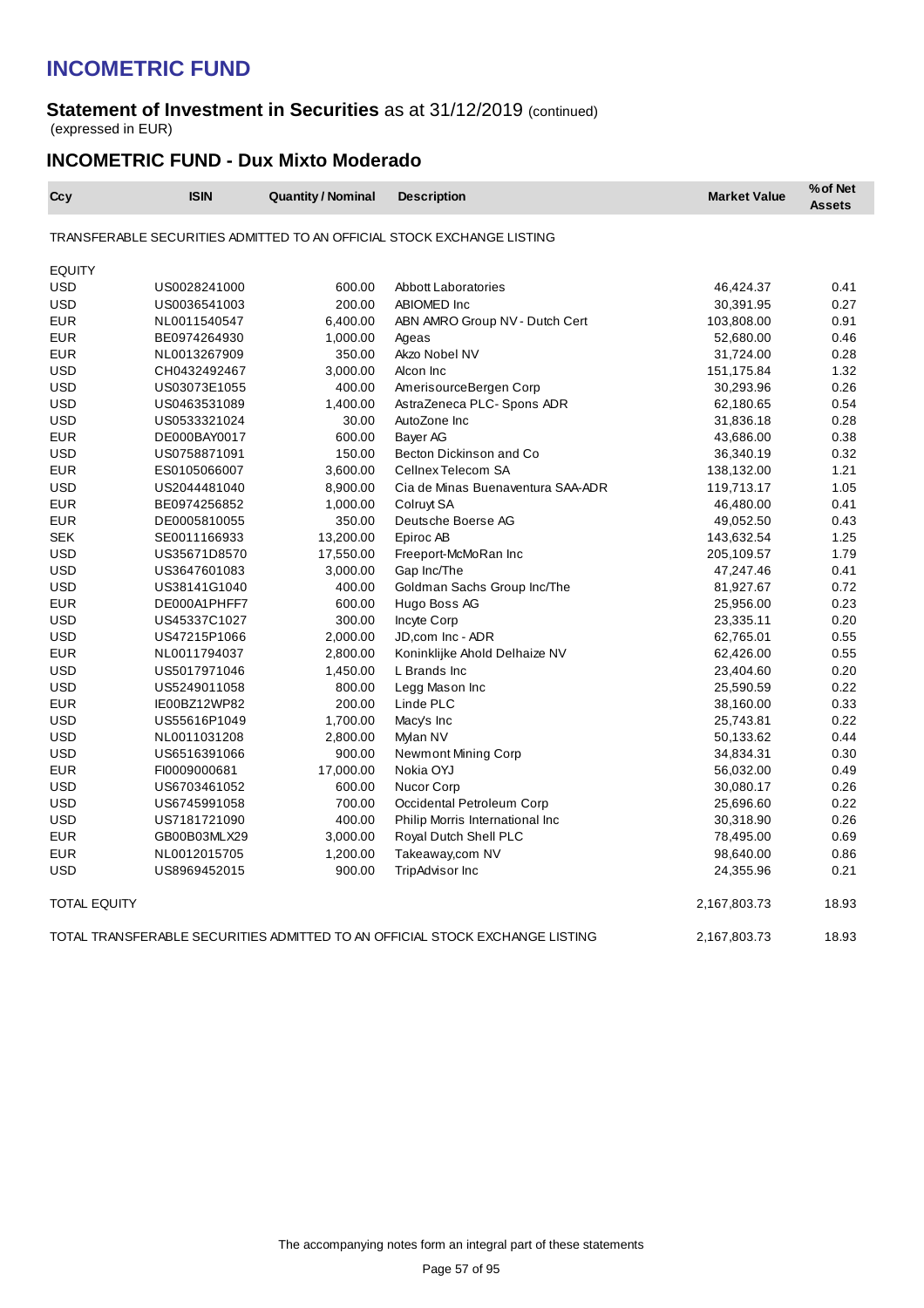#### **Statement of Investment in Securities** as at 31/12/2019 (continued) (expressed in EUR)

## **INCOMETRIC FUND - Dux Mixto Moderado** (continued)

| Ccy                                     | <b>ISIN</b>                    | <b>Quantity / Nominal</b> | <b>Description</b>                       | <b>Market Value</b> | % of Net<br><b>Assets</b> |
|-----------------------------------------|--------------------------------|---------------------------|------------------------------------------|---------------------|---------------------------|
| <b>INVESTMENT FUNDS</b><br><b>FUNDS</b> |                                |                           |                                          |                     |                           |
| <b>EUR</b>                              | IE00B4Z6MP99                   | 457,212.66                | BNY Mellon Global Funds PLC - Global Rea | 654,865.69          | 5.72                      |
| <b>EUR</b>                              | LU0284394151                   | 4,598.47                  | DNCA Invest - Eurose - I                 | 818,113.80          | 7.15                      |
| <b>EUR</b>                              | LU0841179863                   | 1,349.39                  | Ethna-Aktiv - SIA-T                      | 836.551.85          | 7.31                      |
| <b>EUR</b>                              | LU0563745826                   | 56,800.00                 | Fidentiis Tord-Iberia-I Eur              | 996,215.20          | 8.70                      |
| <b>EUR</b>                              | LU1038809049                   | 2,303.44                  | Flossbach von Storch - Multiple Opportun | 360,718.55          | 3.15                      |
| <b>EUR</b>                              | GB00B00FHZ82                   | 200.00                    | <b>Gold Bullion Securities Ltd</b>       | 25,404.00           | 0.22                      |
| <b>EUR</b>                              | IE00B579F325                   | 1,600.00                  | Invesco Physical Gold ETC                | 209.776.00          | 1.83                      |
| <b>EUR</b>                              | DE0005933956                   | 33,000.00                 | iSh Core EURO Stoxx50 UCITS ETF DE       | 1,248,060.00        | 10.90                     |
| <b>EUR</b>                              | DE0005933931                   | 300.00                    | iShares Core DAX UCITS ETF DE            | 34,056.00           | 0.30                      |
| <b>EUR</b>                              | FR0007052782                   | 600.00                    | LYXOR CAC 40 DR UCITS ETF                | 35,064.00           | 0.31                      |
| <b>EUR</b>                              | LU1582988488                   | 61,983.60                 | M&G Lx Dynamic Alloc-c Eur A             | 614.028.14          | 5.37                      |
| <b>EUR</b>                              | LU0351545230                   | 33,241.01                 | Nordea1-Stable Return-BI-Eur             | 623,601.31          | 5.45                      |
| <b>EUR</b>                              | LU0581203592                   | 6.931.09                  | Pareturn - Cartesio Income - I           | 906,586.83          | 7.93                      |
| TOTAL FUNDS                             |                                |                           |                                          | 7,363,041.37        | 64.34                     |
| TOTAL INVESTMENT FUNDS                  |                                |                           |                                          | 7,363,041.37        | 64.34                     |
|                                         | TOTAL INVESTMENT IN SECURITIES |                           |                                          | 9,530,845.10        | 83.27                     |
| OTHER NET ASSETS                        |                                |                           |                                          | 1,915,207.07        | 16.73                     |
| TOTAL NET ASSETS                        |                                |                           |                                          | 11,446,052.17       | 100.00                    |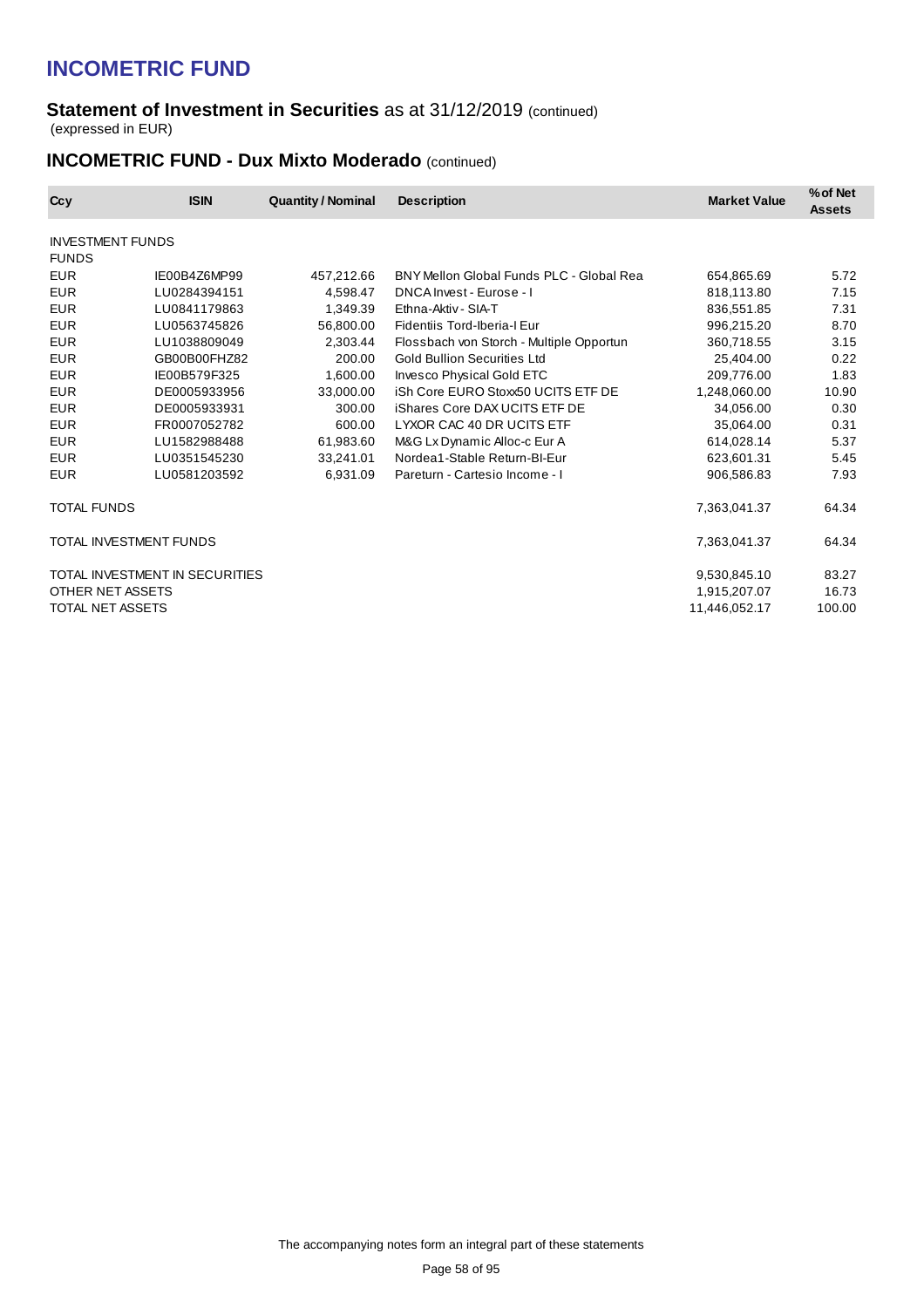#### **Statement of Investment in Securities** as at 31/12/2019 (continued) (expressed in EUR)

## **INCOMETRIC FUND - Equam Global Value**

| Ccy                                                                          | <b>ISIN</b>  | <b>Quantity / Nominal</b> | <b>Description</b>                                                     | <b>Market Value</b> | % of Net<br><b>Assets</b> |
|------------------------------------------------------------------------------|--------------|---------------------------|------------------------------------------------------------------------|---------------------|---------------------------|
|                                                                              |              |                           | TRANSFERABLE SECURITIES ADMITTED TO AN OFFICIAL STOCK EXCHANGE LISTING |                     |                           |
| <b>EQUITY</b>                                                                |              |                           |                                                                        |                     |                           |
| <b>GBP</b>                                                                   | GB00B02J6398 | 24,350.00                 | Admiral Group PLC                                                      | 663,333.53          | 1.20                      |
| <b>NOK</b>                                                                   | NO0010776875 | 294,753.00                | Arcus ASA                                                              | 1,090,538.00        | 1.98                      |
| <b>EUR</b>                                                                   | IT0001469383 | 404,085.00                | Arnoldo Mondadori Editore SpA                                          | 832,415.10          | 1.51                      |
| <b>EUR</b>                                                                   | FR0000039299 | 306,195.00                | <b>Bollore SA</b>                                                      | 1,191,098.55        | 2.16                      |
| <b>DKK</b>                                                                   | DK0010256197 | 24,625.00                 | Brodrene Hartmann A/S                                                  | 1,001,793.22        | 1.82                      |
| <b>EUR</b>                                                                   | NL0010776944 | 99,774.00                 | <b>Brunel International NV</b>                                         | 898,963.74          | 1.63                      |
| CAD                                                                          | CA13321L1085 | 88,230.00                 | Cameco Corp                                                            | 699,343.50          | 1.27                      |
| <b>EUR</b>                                                                   | FR0000053506 | 57,460.00                 | Cegedim SA                                                             | 1,666,340.00        | 3.02                      |
| <b>EUR</b>                                                                   | NL0013995087 | 151,324.00                | Cementir Holding NV                                                    | 1,017,502.58        | 1.85                      |
| GBP                                                                          | GB00BTC0LB89 | 492,346.00                | DFS Furniture PLC                                                      | 1,678,716.30        | 3.04                      |
| <b>EUR</b>                                                                   | IT0003850929 | 201,003.00                | Esprinet SpA                                                           | 1,041,195.54        | 1.89                      |
| <b>EUR</b>                                                                   | BE0003816338 | 190,213.00                | Euronav <sub>NV</sub>                                                  | 2,088,538.74        | 3.79                      |
| <b>USD</b>                                                                   | NL0010556684 | 317,380.00                | Frank's International NV                                               | 1,461,655.62        | 2.65                      |
| <b>EUR</b>                                                                   | IT0001398541 | 1,648.00                  | GEDI Gruppo Editoriale SpA                                             | 753.14              | $\sim$                    |
| <b>GBP</b>                                                                   | GB0004170089 | 191,930.00                | Headlam Group PLC                                                      | 1,211,450.57        | 2.20                      |
| <b>EUR</b>                                                                   | DE0006084403 | 30,399.00                 | Hornbach Baumarkt AG                                                   | 714,376.50          | 1.30                      |
| <b>EUR</b>                                                                   | ANN4327C1220 | 13,382.00                 | Hunter Douglas NV                                                      | 776,156.00          | 1.41                      |
| <b>GBP</b>                                                                   | GB0002520509 | 791,969.00                | <b>HYVE Group PLC</b>                                                  | 953,053.78          | 1.73                      |
| <b>SEK</b>                                                                   | SE0008585525 | 318,768.00                | <b>IES I SVERIGE HOLDING II AB</b>                                     | 2,032,320.79        | 3.69                      |
| GBP                                                                          | GB0004544929 | 20,861.00                 | Imperial Brands PLC                                                    | 459,995.39          | 0.83                      |
| <b>EUR</b>                                                                   | NL0010937058 | 42,436.00                 | Intertrust NV                                                          | 734,567.16          | 1.33                      |
| <b>USD</b>                                                                   | US48253L1061 | 236,023.00                | <b>KLX Energy Services Holdings Inc</b>                                | 1,353,989.06        | 2.46                      |
| <b>SEK</b>                                                                   | SE0002110064 | 130,000.00                | Mekonomen AB                                                           | 1,151,071.95        | 2.09                      |
| GBP                                                                          | GB0004657408 | 1,615,812.00              | Mitie Group PLC                                                        | 2,764,189.95        | 5.01                      |
| <b>EUR</b>                                                                   | PTPTI0AM0006 | 253,500.00                | Navigator Co SA/The                                                    | 909,558.00          | 1.65                      |
| <b>EUR</b>                                                                   | FR0004050250 | 43,459.00                 | Neurones                                                               | 895,255.40          | 1.62                      |
| <b>EUR</b>                                                                   | FR0000121691 | 74,776.00                 | <b>NRJ</b> Group                                                       | 500,999.20          | 0.91                      |
| <b>EUR</b>                                                                   | IE00B1WV4493 | 309,758.00                | Origin Enterprises PLC                                                 | 1,149,202.18        | 2.08                      |
| <b>EUR</b>                                                                   | IT0005138703 | 193,400.00                | Orsero SpA                                                             | 1,233,892.00        | 2.24                      |
| <b>EUR</b>                                                                   | IT0003073266 | 229,384.00                | Piaggio & C SpA                                                        | 630,347.23          | 1.14                      |
| <b>EUR</b>                                                                   | ES0105229001 | 1,370,915.00              | Prosegur Cash SA                                                       | 1,861,702.57        | 3.38                      |
| <b>GBP</b>                                                                   | GB00B5NR1S72 | 128,026.00                | <b>Restore PLC</b>                                                     | 830,749.17          | 1.51                      |
| <b>CHF</b>                                                                   | CH0003671440 | 13,390.00                 | Rieter Holding AG                                                      | 1,700,845.29        | 3.08                      |
| <b>GBP</b>                                                                   | GB00B63H8491 | 219,538.00                | Rolls-Royce Holdings PLC                                               | 1,769,565.38        | 3.21                      |
| <b>EUR</b>                                                                   | GRS204003008 | 92,102.00                 | Sarantis SA                                                            | 784,709.04          | 1.42                      |
| <b>NOK</b>                                                                   | CY0101162119 | 4,421,012.00              | Seabird Exploration PLC                                                | 253,197.75          | 0.46                      |
| EUR                                                                          | IT0004729759 | 55,302.00                 | Sesa SpA                                                               | 2,635,140.30        | 4.78                      |
| GBP                                                                          | GB00B4X1RC86 | 462,810.00                | Smart Metering Systems PLC                                             | 3,085,035.98        | 5.60                      |
| <b>EUR</b>                                                                   | IT0001206769 | 66,065.00                 | SOL SpA                                                                | 693,682.50          | 1.26                      |
| <b>EUR</b>                                                                   | DE0007446007 | 58,000.00                 | <b>Takkt AG</b>                                                        | 729,640.00          | 1.32                      |
| <b>EUR</b>                                                                   | ES0178165017 | 62,800.00                 | <b>Tecnicas Reunidas SA</b>                                            | 1,494,640.00        | 2.71                      |
| <b>NOK</b>                                                                   | NO0003078800 | 87,189.00                 | TGS NOPEC Geophysical Co ASA                                           | 2,360,615.68        | 4.28                      |
| GBP                                                                          | GB00BYQB9V88 | 816,062.00                | TI Fluid Systems PLC                                                   | 2,561,025.15        | 4.64                      |
| <b>NOK</b>                                                                   | NO0010571698 | 92,992.00                 | Wilh Wilhelmsen Holding ASA                                            | 1,555,318.21        | 2.82                      |
| TOTAL EQUITY                                                                 |              |                           |                                                                        | 55,118,479.74       | 99.97                     |
| TOTAL TRANSFERABLE SECURITIES ADMITTED TO AN OFFICIAL STOCK EXCHANGE LISTING |              |                           |                                                                        | 55,118,479.74       | 99.97                     |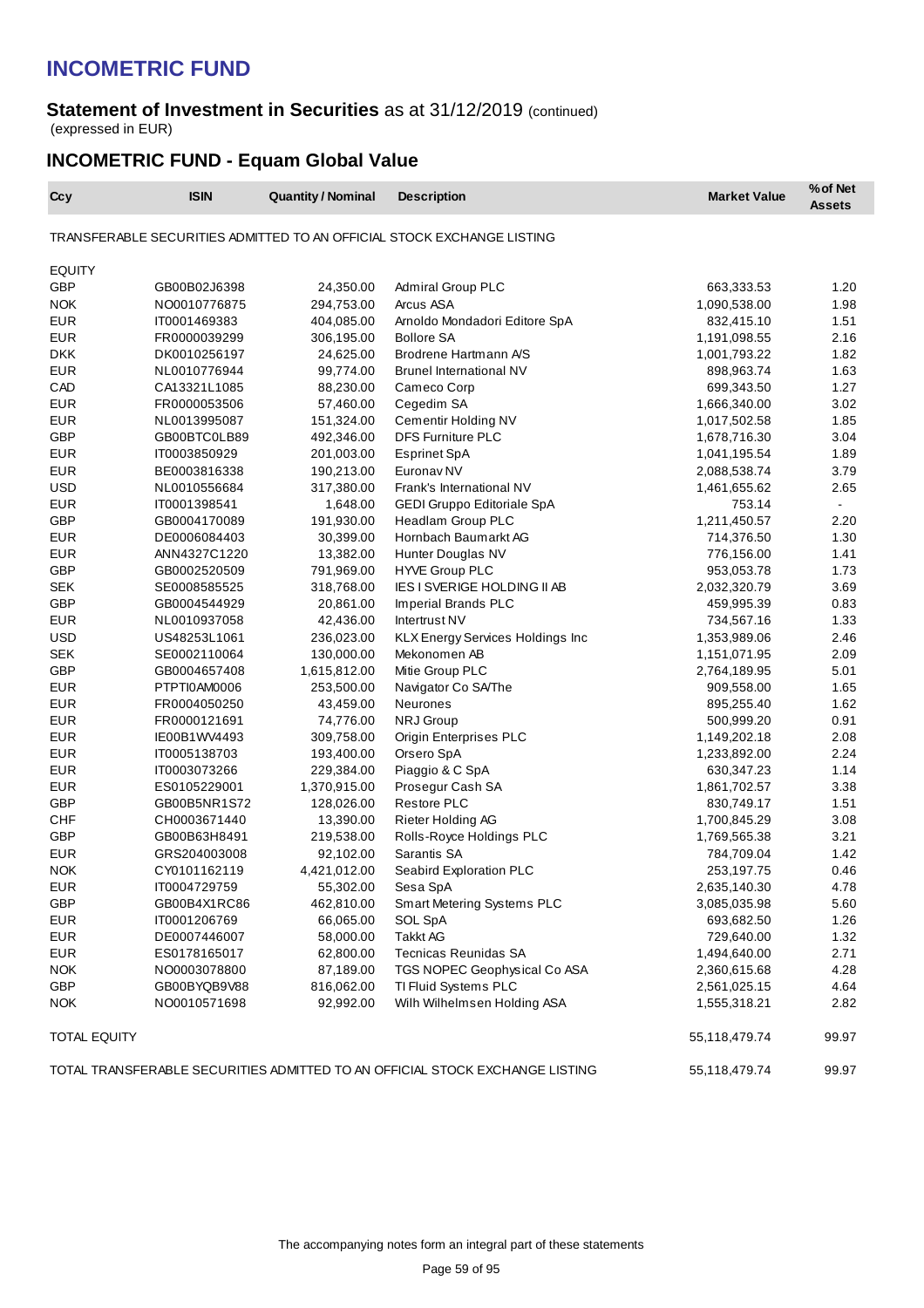#### **Statement of Investment in Securities** as at 31/12/2019 (continued) (expressed in EUR)

## **INCOMETRIC FUND - Equam Global Value (continued)**

| Ccy                                       | <b>ISIN</b>                                                | <b>Quantity / Nominal</b>    | <b>Description</b>                                                    | <b>Market Value</b>                        | % of Net<br><b>Assets</b> |  |  |  |  |  |
|-------------------------------------------|------------------------------------------------------------|------------------------------|-----------------------------------------------------------------------|--------------------------------------------|---------------------------|--|--|--|--|--|
|                                           | TRANSFERABLE SECURITIES TRADED ON ANOTHER REGULATED MARKET |                              |                                                                       |                                            |                           |  |  |  |  |  |
| <b>EQUITY</b><br><b>GBP</b><br><b>GBP</b> | GB00B669WX96<br>GB00BKT6BP09                               | 6,595,971.00<br>5,015,748.00 | Rolls-Royce Holdings PLC C-Shs - Pref<br>Rolls-Royce Right C Oct 2019 | 7,781.94<br>5,917.59                       | 0.01<br>0.01              |  |  |  |  |  |
| <b>TOTAL EQUITY</b>                       |                                                            |                              |                                                                       | 13,699.53                                  | 0.02                      |  |  |  |  |  |
|                                           |                                                            |                              | TOTAL TRANSFERABLE SECURITIES TRADED ON ANOTHER REGULATED MARKET      | 13,699.53                                  | 0.02                      |  |  |  |  |  |
| OTHER NET ASSETS<br>TOTAL NET ASSETS      | TOTAL INVESTMENT IN SECURITIES                             |                              |                                                                       | 55,132,179.27<br>5,101.76<br>55,137,281.03 | 99.99<br>0.01<br>100.00   |  |  |  |  |  |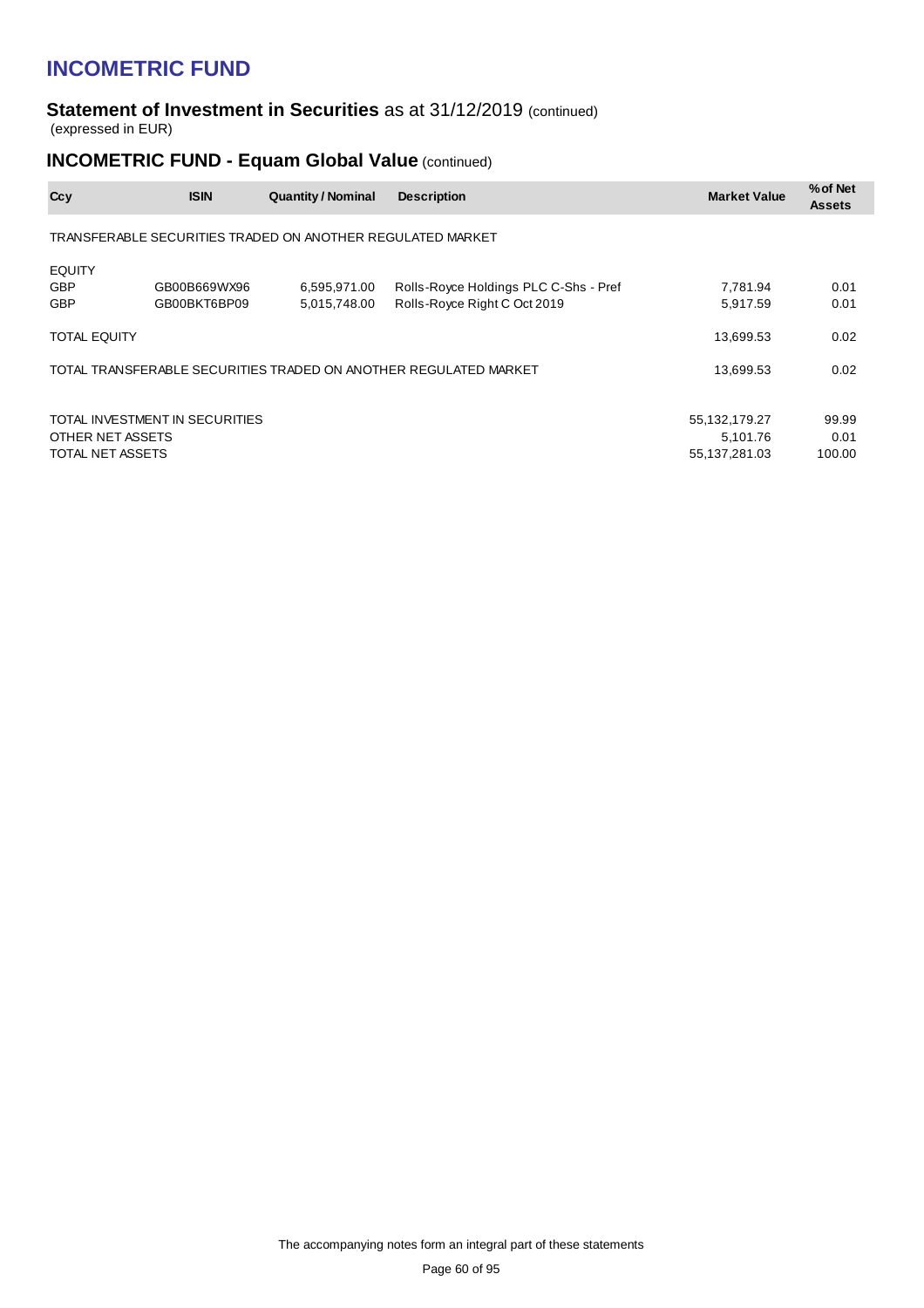#### **Statement of Investment in Securities** as at 31/12/2019 (continued) (expressed in EUR)

## **INCOMETRIC FUND - European Sectors (EUR)**

| Ccy                 | <b>ISIN</b>                    | <b>Quantity / Nominal</b> | <b>Description</b>                                                           | <b>Market Value</b> | % of Net<br><b>Assets</b> |
|---------------------|--------------------------------|---------------------------|------------------------------------------------------------------------------|---------------------|---------------------------|
|                     |                                |                           | TRANSFERABLE SECURITIES ADMITTED TO AN OFFICIAL STOCK EXCHANGE LISTING       |                     |                           |
| <b>EQUITY</b>       |                                |                           |                                                                              |                     |                           |
| <b>EUR</b>          | DE000A0LD2U1                   | 2,440.00                  | Alstria Office REIT-AG                                                       | 40,870.00           | 1.53                      |
| <b>EUR</b>          | NL0011333752                   | 7,615.00                  | Altice NV                                                                    | 43,771.02           | 1.64                      |
| <b>EUR</b>          | NL0000334118                   | 430.00                    | ASM International NV                                                         | 43,064.50           | 1.62                      |
| <b>EUR</b>          | ES0105066007                   | 670.00                    | Cellnex Telecom SA                                                           | 25,707.90           | 0.97                      |
| GBP                 | IE0001827041                   | 775.00                    | CRH PLC                                                                      | 27,814.42           | 1.04                      |
| GBP                 | GB00B4Y7R145                   | 2,700.00                  | Dixons Carphone PLC                                                          | 4,593.44            | 0.17                      |
| <b>EUR</b>          | IT0003128367                   | 5,620.00                  | Enel SpA                                                                     | 39,744.64           | 1.49                      |
| <b>GBP</b>          | GB00B19NLV48                   | 1,345.00                  | <b>Experian PLC</b>                                                          | 40,495.99           | 1.52                      |
| <b>SEK</b>          | SE0000455057                   | 1,070.00                  | Fastighets AB Balder                                                         | 44,107.76           | 1.66                      |
| <b>EUR</b>          | ES0118900010                   | 1,015.00                  | <b>Ferrovial SA</b>                                                          | 27,374.55           | 1.03                      |
| <b>CHF</b>          | CH0360674466                   | 745.00                    | Galenica AG                                                                  | 41,012.00           | 1.54                      |
| <b>USD</b>          | US3682872078                   | 1,810.00                  | Gazprom PJSC-ADR                                                             | 13,266.24           | 0.50                      |
| <b>CHF</b>          | CH0030170408                   | 85.00                     | Geberit AG                                                                   | 42,468.73           | 1.59                      |
| <b>DKK</b>          | DK0010272202                   | 195.00                    | Genmab A/S                                                                   | 38,660.24           | 1.45                      |
| GBP                 | GB0002074580                   | 720.00                    | Genus PLC                                                                    | 26,978.76           | 1.01                      |
| <b>GBP</b>          | GB0004052071                   | 1,640.00                  | Halma PLC                                                                    | 40,941.95           | 1.54                      |
| <b>EUR</b>          | DE0008402215                   | 240.00                    | Hannover Rueck SE                                                            | 41,352.00           | 1.55                      |
| <b>EUR</b>          | IT0001250932                   | 15,240.00                 | Hera SpA                                                                     | 59,436.00           | 2.23                      |
| <b>EUR</b>          | ES0144580Y14                   | 4,237.00                  | Iberdrola SA                                                                 | 38,895.66           | 1.46                      |
| <b>EUR</b>          | IE00BZ12WP82                   | 145.00                    | Linde PLC                                                                    | 27,666.00           | 1.04                      |
| <b>EUR</b>          | NL0010998878                   | 350.00                    | Lucas Bols NV                                                                | 4,917.50            | 0.18                      |
| <b>USD</b>          | US69343P1057                   | 155.00                    | LUKOIL PJSC-ADR                                                              | 13,629.12           | 0.51                      |
| <b>USD</b>          | US55315J1025                   | 1,045.00                  | MMC Norilsk Nickel PJSC-ADR                                                  | 28,438.22           | 1.07                      |
| <b>EUR</b>          | DE000A0D9PT0                   | 50.00                     | MTU Aero Engines AG                                                          | 12,730.00           | 0.48                      |
| <b>EUR</b>          | DE0008430026                   | 105.00                    | Muenchener Rueckversicherungs-Gesellschaft                                   | 27,615.00           | 1.04                      |
| <b>NOK</b>          | NO0010081235                   | 67,100.00                 | <b>NEL ASA</b>                                                               | 58,833.99           | 2.21                      |
| <b>EUR</b>          | FI0009013296                   | 225.00                    | Neste Oyi                                                                    | 6,979.50            | 0.26                      |
| <b>USD</b>          | US6698881090                   | 65.00                     | Novatek PJSC - GDR                                                           | 11,753.96           | 0.44                      |
| <b>DKK</b>          |                                | 1,215.00                  | Orsted A/S                                                                   | 112,027.27          | 4.21                      |
|                     | DK0060094928                   |                           |                                                                              |                     |                           |
| <b>EUR</b>          | IT0003796171                   | 2,550.00                  | Poste Italiane SpA                                                           | 25,806.00           | 0.97                      |
| <b>EUR</b>          | FR0000073272                   | 90.00                     | Safran SA<br>Scout24 AG                                                      | 12,388.50           | 0.47                      |
| <b>EUR</b>          | DE000A12DM80                   | 245.00                    |                                                                              | 14,442.75           | 0.54                      |
| <b>GBP</b>          | GB00B5ZN1N88                   | 5,785.00                  | Segro PLC                                                                    | 61,235.28           | 2.30                      |
| <b>CHF</b>          | CH0014852781                   | 55.00                     | Swiss Life Holding AG                                                        | 24,575.98           | 0.92                      |
| <b>EUR</b>          | FR0000051807                   | 245.00                    | Teleperformance                                                              | 53,263.00           | 2.00                      |
| <b>GBP</b>          | GB0006928617                   | 2,755.00                  | <b>UNITE Group PLC/The</b>                                                   | 40,954.46           | 1.54                      |
| <b>EUR</b>          | AT0000746409                   | 1,290.00                  | Verbund AG                                                                   | 57,714.60           | 2.17                      |
| <b>TOTAL EQUITY</b> |                                |                           |                                                                              | 1,275,526.93        | 47.89                     |
| <b>BONDS</b>        |                                |                           |                                                                              |                     |                           |
| <b>EUR</b>          | ES0L02002142                   | 350,000.00                | Letras 0% 14/02/2020                                                         | 350,281.75          | 13.16                     |
| <b>EUR</b>          | ES0L02004171                   | 350,000.00                | Letras 0% 17/04/2020                                                         | 350,565.25          | 13.18                     |
| <b>EUR</b>          | PTPBTAGE0049                   | 250,000.00                | Portugal T-bill 0% 17/01/2020                                                | 250,058.75          | 9.39                      |
| <b>EUR</b>          | PTPBTBGE0048                   | 200,000.00                | Portugal T-bill 0% 20/03/2020                                                | 200,222.00          | 7.52                      |
| TOTAL BONDS         |                                |                           |                                                                              | 1,151,127.75        | 43.25                     |
|                     |                                |                           | TOTAL TRANSFERABLE SECURITIES ADMITTED TO AN OFFICIAL STOCK EXCHANGE LISTING | 2,426,654.68        | 91.14                     |
|                     |                                |                           |                                                                              |                     |                           |
|                     | TOTAL INVESTMENT IN SECURITIES |                           |                                                                              | 2,426,654.68        | 91.14                     |
| OTHER NET ASSETS    |                                |                           |                                                                              | 235,975.58          | 8.86                      |
| TOTAL NET ASSETS    |                                |                           |                                                                              | 2,662,630.26        | 100.00                    |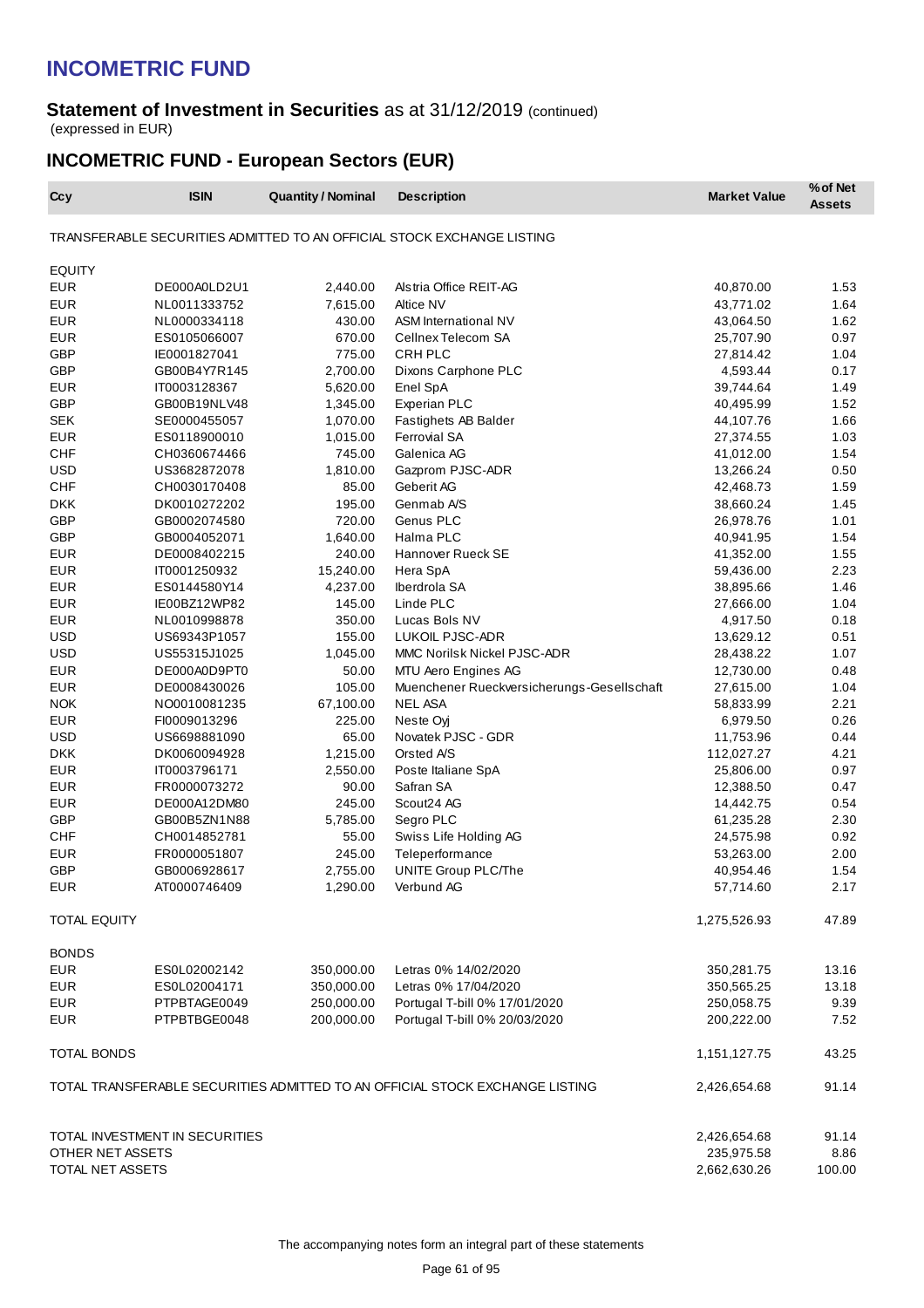#### **Statement of Investment in Securities** as at 31/12/2019 (continued) (expressed in EUR)

### **INCOMETRIC FUND - Gesconsult Flexible Equity**

| <b>ISIN</b>  | <b>Quantity / Nominal</b>                                                                 | <b>Description</b>               | <b>Market Value</b>                         | % of Net<br><b>Assets</b> |
|--------------|-------------------------------------------------------------------------------------------|----------------------------------|---------------------------------------------|---------------------------|
|              |                                                                                           |                                  |                                             |                           |
| ES0175604018 | 340.723.51                                                                                | Gesconsult Leon Valor M Flex - C | 9,928,401.24                                | 98.71                     |
|              |                                                                                           |                                  | 9,928,401.24                                | 98.71                     |
|              |                                                                                           |                                  | 9,928,401.24                                | 98.71                     |
|              |                                                                                           |                                  | 9,928,401.24<br>130.074.24<br>10,058,475.48 | 98.71<br>1.29<br>100.00   |
|              | <b>INVESTMENT FUNDS</b><br>TOTAL INVESTMENT FUNDS<br>OTHER NET ASSETS<br>TOTAL NET ASSETS | TOTAL INVESTMENT IN SECURITIES   |                                             |                           |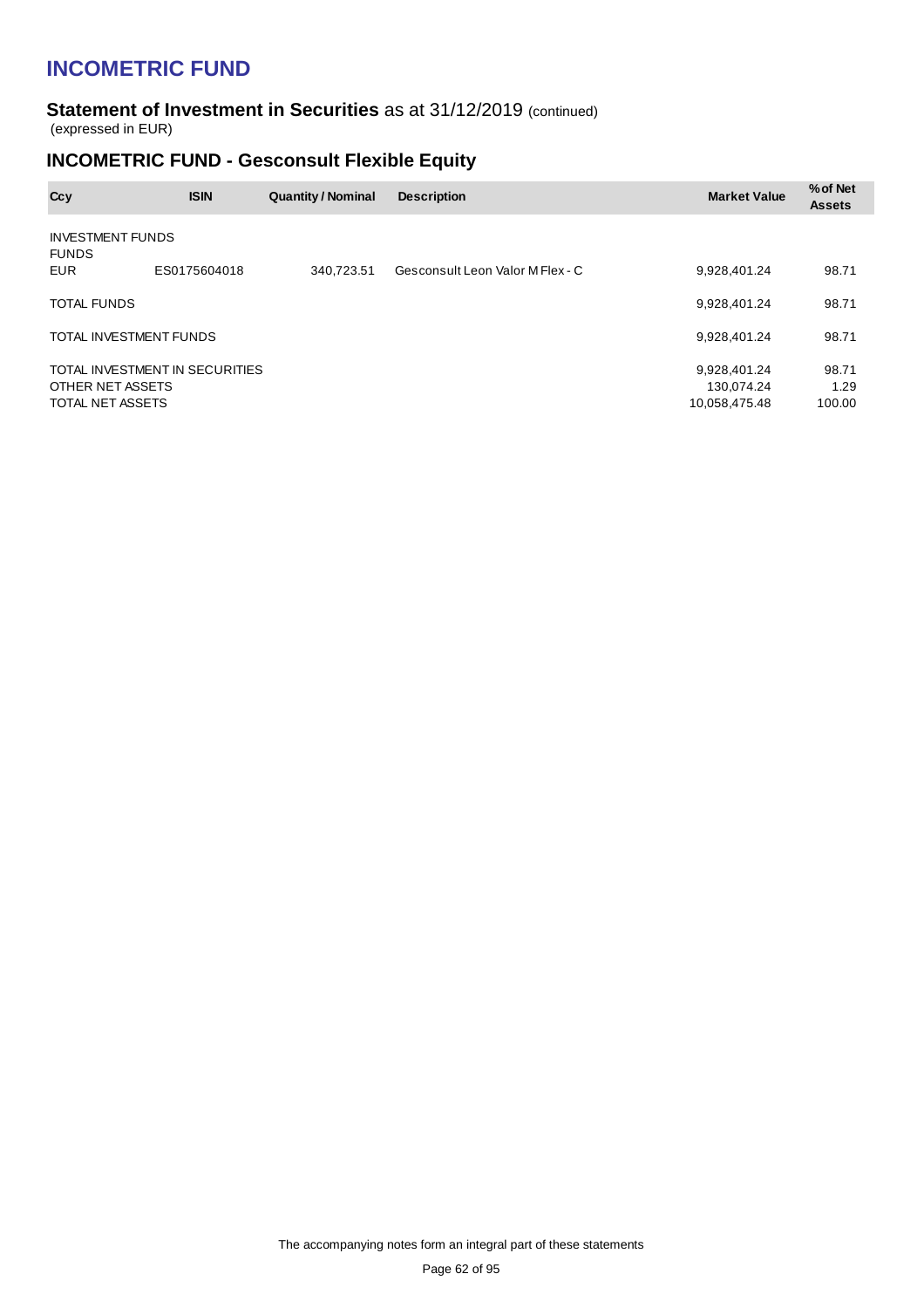#### **Statement of Investment in Securities** as at 31/12/2019 (continued) (expressed in EUR)

### **INCOMETRIC FUND - Gesconsult Flexible Income**

| Ccy                                     | <b>ISIN</b>                    | <b>Quantity / Nominal</b> | <b>Description</b>                | <b>Market Value</b>                         | % of Net<br><b>Assets</b> |
|-----------------------------------------|--------------------------------|---------------------------|-----------------------------------|---------------------------------------------|---------------------------|
| <b>INVESTMENT FUNDS</b><br><b>FUNDS</b> |                                |                           |                                   |                                             |                           |
| <b>EUR</b>                              | ES0138217007                   | 390.942.69                | Gesconsult Renta Fija Flex Fl - B | 11,325,628.51                               | 99.16                     |
| <b>TOTAL FUNDS</b>                      |                                |                           |                                   | 11,325,628.51                               | 99.16                     |
| TOTAL INVESTMENT FUNDS                  |                                |                           |                                   | 11,325,628.51                               | 99.16                     |
| OTHER NET ASSETS<br>TOTAL NET ASSETS    | TOTAL INVESTMENT IN SECURITIES |                           |                                   | 11,325,628.51<br>96.067.18<br>11,421,695.69 | 99.16<br>0.84<br>100.00   |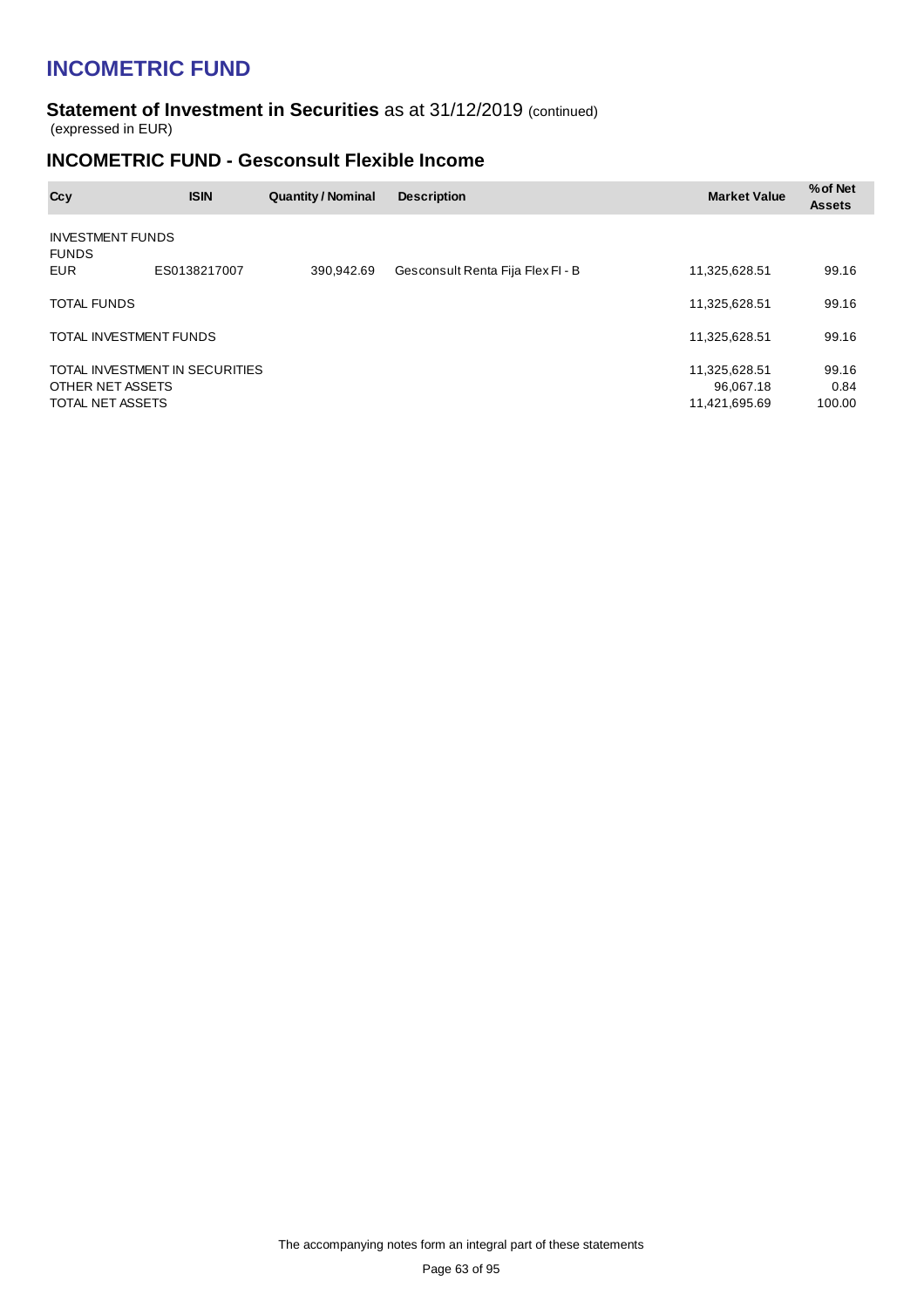#### **Statement of Investment in Securities** as at 31/12/2019 (continued) (expressed in EUR)

### **INCOMETRIC FUND - Gesconsult Spanish Equity**

| Ccy                                     | <b>ISIN</b>                    | <b>Quantity / Nominal</b> | <b>Description</b>               | <b>Market Value</b>                        | % of Net<br><b>Assets</b> |
|-----------------------------------------|--------------------------------|---------------------------|----------------------------------|--------------------------------------------|---------------------------|
| <b>INVESTMENT FUNDS</b><br><b>FUNDS</b> |                                |                           |                                  |                                            |                           |
| EUR                                     | ES0137381002                   | 162.250.16                | Gesconsult Renta Variable FI - B | 8,221,526.14                               | 97.11                     |
| TOTAL FUNDS                             |                                |                           |                                  | 8,221,526.14                               | 97.11                     |
| TOTAL INVESTMENT FUNDS                  |                                |                           |                                  | 8,221,526.14                               | 97.11                     |
| OTHER NET ASSETS<br>TOTAL NET ASSETS    | TOTAL INVESTMENT IN SECURITIES |                           |                                  | 8,221,526.14<br>244,965.06<br>8,466,491.20 | 97.11<br>2.89<br>100.00   |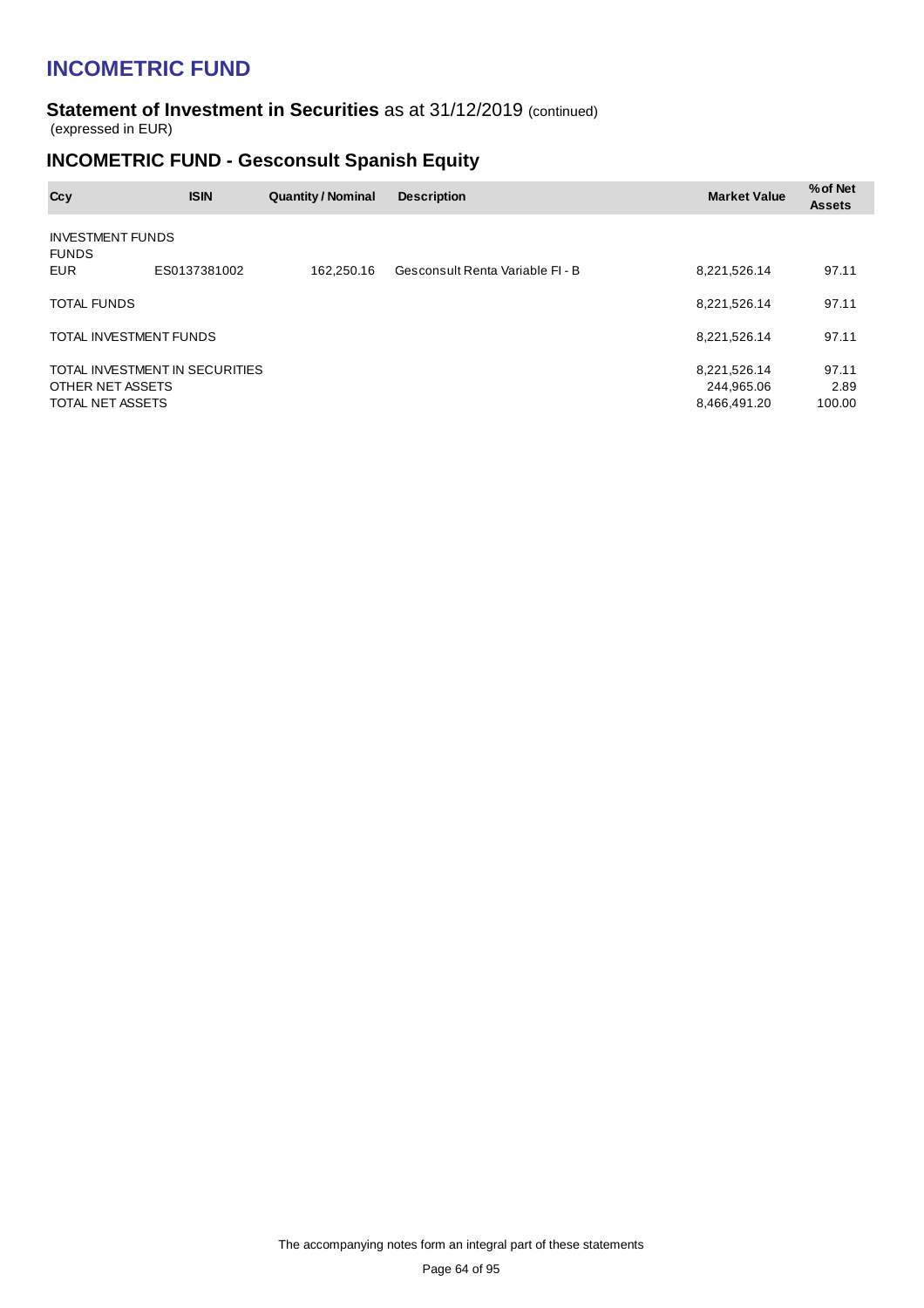### **Statement of Investment in Securities** as at 31/12/2019 (continued) (expressed in EUR)

### **INCOMETRIC FUND - Global Arrow**

| Ccy                     | <b>ISIN</b>                    | <b>Quantity / Nominal</b> | <b>Description</b>                       | <b>Market Value</b> | % of Net<br><b>Assets</b> |
|-------------------------|--------------------------------|---------------------------|------------------------------------------|---------------------|---------------------------|
| <b>INVESTMENT FUNDS</b> |                                |                           |                                          |                     |                           |
| <b>FUNDS</b>            |                                |                           |                                          |                     |                           |
| <b>EUR</b>              | FR0007038138                   | 0.91                      | Amundi 3 M IC Acc                        | 955,746.23          | 10.32                     |
| EUR                     | LU0167237972                   | 10,105.83                 | BNP Paribas InstiCash EUR PRIVILEGE Acc  | 1,179,259.23        | 12.74                     |
| <b>EUR</b>              | FI0008811997                   | 5,612.97                  | Evli Nordic Corporate Bond B Acc         | 803,822.42          | 8.68                      |
| EUR                     | FR0012599645                   | 162.83                    | Groupama Asset Management - Cash Equival | 1,630,427.29        | 17.61                     |
| <b>EUR</b>              | FR0010213355                   | 726.32                    | Groupama Asset Management Groupama Entre | 1,648,787.03        | 17.81                     |
| <b>EUR</b>              | DE0005933956                   | 24,690.00                 | iSh Core EURO Stoxx50 UCITS ETF DE       | 933,775.80          | 10.09                     |
| <b>EUR</b>              | LU0260085492                   | 23,709.90                 | Jupiter JGF - European Growth L EUR Acc  | 951,478.29          | 10.28                     |
| <b>EUR</b>              | IE00BF5H5052                   | 7,077.70                  | Seilern International Funds PLC - Stryx  | 934,397.95          | 10.09                     |
| TOTAL FUNDS             |                                |                           |                                          | 9,037,694.24        | 97.62                     |
|                         | TOTAL INVESTMENT FUNDS         |                           |                                          | 9,037,694.24        | 97.62                     |
|                         | TOTAL INVESTMENT IN SECURITIES |                           |                                          | 9,037,694.24        | 97.62                     |
| OTHER NET ASSETS        |                                |                           |                                          | 220,423.52          | 2.38                      |
| TOTAL NET ASSETS        |                                |                           |                                          | 9,258,117.76        | 100.00                    |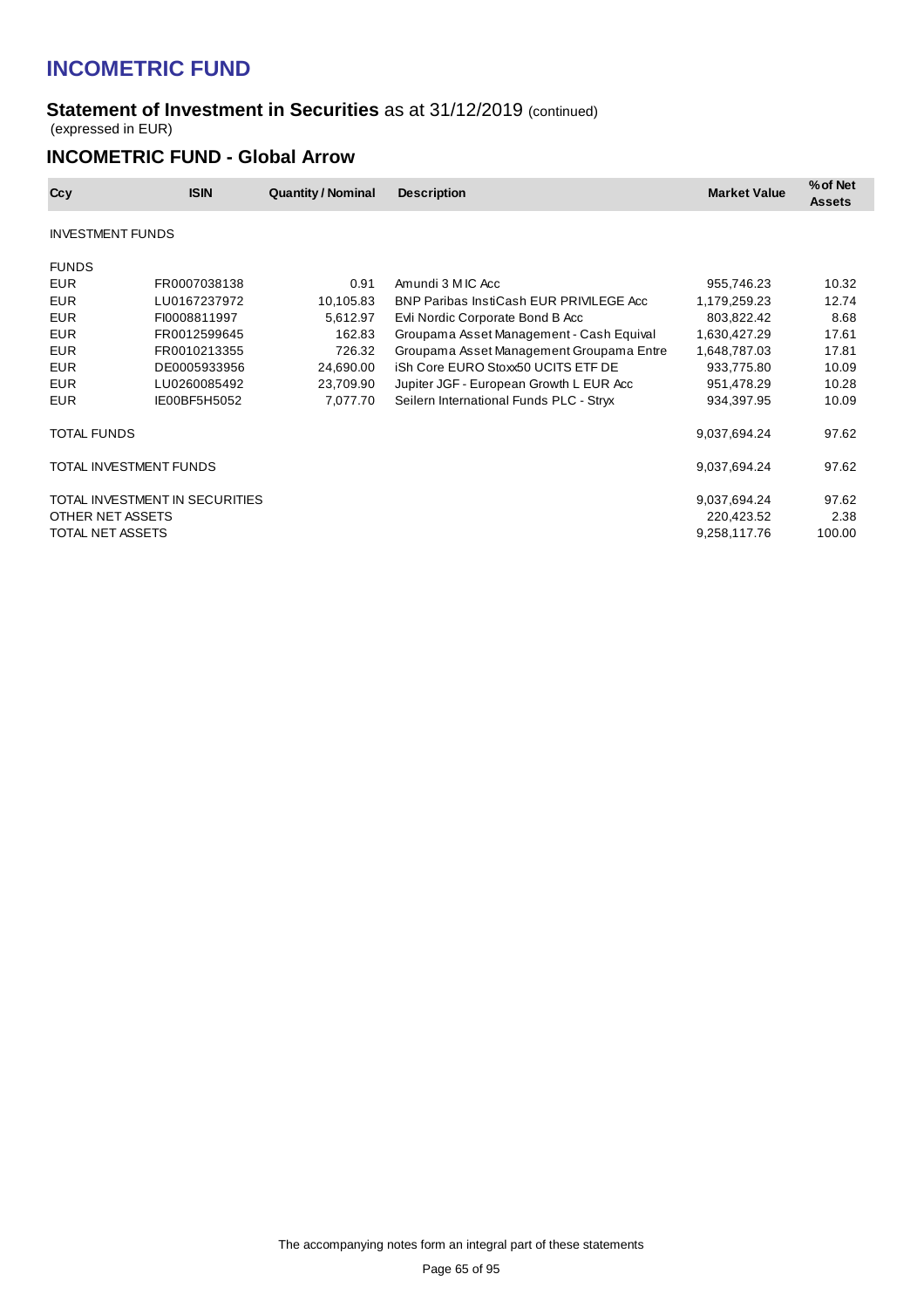#### **Statement of Investment in Securities** as at 31/12/2019 (continued) (expressed in EUR)

## **INCOMETRIC FUND - Global Strategy Fund**

| Ccy                         | <b>ISIN</b>                    | <b>Quantity / Nominal</b> | <b>Description</b>                                                           | <b>Market Value</b> | % of Net<br><b>Assets</b> |
|-----------------------------|--------------------------------|---------------------------|------------------------------------------------------------------------------|---------------------|---------------------------|
|                             |                                |                           | TRANSFERABLE SECURITIES ADMITTED TO AN OFFICIAL STOCK EXCHANGE LISTING       |                     |                           |
| <b>EQUITY</b><br><b>EUR</b> | ES0113900J37                   | 244,579.00                | <b>Banco Santander SA</b>                                                    | 912,279.67          | 6.90                      |
| <b>TOTAL EQUITY</b>         |                                |                           |                                                                              | 912,279.67          | 6.90                      |
|                             |                                |                           | TOTAL TRANSFERABLE SECURITIES ADMITTED TO AN OFFICIAL STOCK EXCHANGE LISTING | 912,279.67          | 6.90                      |
| <b>INVESTMENT FUNDS</b>     |                                |                           |                                                                              |                     |                           |
| <b>FUNDS</b>                |                                |                           |                                                                              |                     |                           |
| <b>EUR</b>                  | DE000A0X7541                   | 7,775.00                  | <b>ACATIS-Gane Value Event-Eur Acc</b>                                       | 2,245,808.75        | 16.99                     |
| <b>CHF</b>                  | LU0087657408                   | 4,716.43                  | AXA WF-Framlington Switz-FC CHF Acc                                          | 388,914.18          | 2.94                      |
| <b>EUR</b>                  | FI0008812011                   | 6,679.63                  | Evli Nordic Corporate Bond IB Acc                                            | 1,000,721.39        | 7.57                      |
| <b>EUR</b>                  | LU0690375182                   | 12,161.10                 | Fundsmith Equity Fund Feeder T ACC Acc                                       | 513,431.91          | 3.88                      |
| <b>EUR</b>                  | LU0260085492                   | 56,642.48                 | Jupiter JGF - European Growth L EUR Acc                                      | 2,273,062.72        | 17.20                     |
| <b>EUR</b>                  | IE00BF2VFW20                   | 733,621.89                | Lindsell Train Global Equity Fund E EUR                                      | 1,002,054.14        | 7.58                      |
| <b>EUR</b>                  | LU1670724704                   | 100,152.45                | M&G Lux Investment Funds 1 - M&G Lux Opt                                     | 1,057,740.07        | 8.00                      |
| <b>EUR</b>                  | LU1511517010                   | 39,412.45                 | Morgan Stanley Investment Funds - Global                                     | 1,714,441.44        | 12.99                     |
| <b>EUR</b>                  | LU0351545230                   | 56,401.58                 | Nordea1-Stable Return-BI-Eur                                                 | 1,058,093.62        | 8.00                      |
| <b>EUR</b>                  | IE00BF5H5052                   | 3,969.20                  | Seilern International Funds PLC - Stryx                                      | 524,013.78          | 3.96                      |
| <b>TOTAL FUNDS</b>          |                                |                           |                                                                              | 11,778,282.00       | 89.11                     |
|                             | TOTAL INVESTMENT FUNDS         |                           |                                                                              | 11,778,282.00       | 89.09                     |
|                             | TOTAL INVESTMENT IN SECURITIES |                           |                                                                              | 12,690,561.67       | 96.01                     |
| OTHER NET ASSETS            |                                |                           |                                                                              | 527,899.77          | 3.99                      |
| TOTAL NET ASSETS            |                                |                           |                                                                              | 13,218,461.44       | 100.00                    |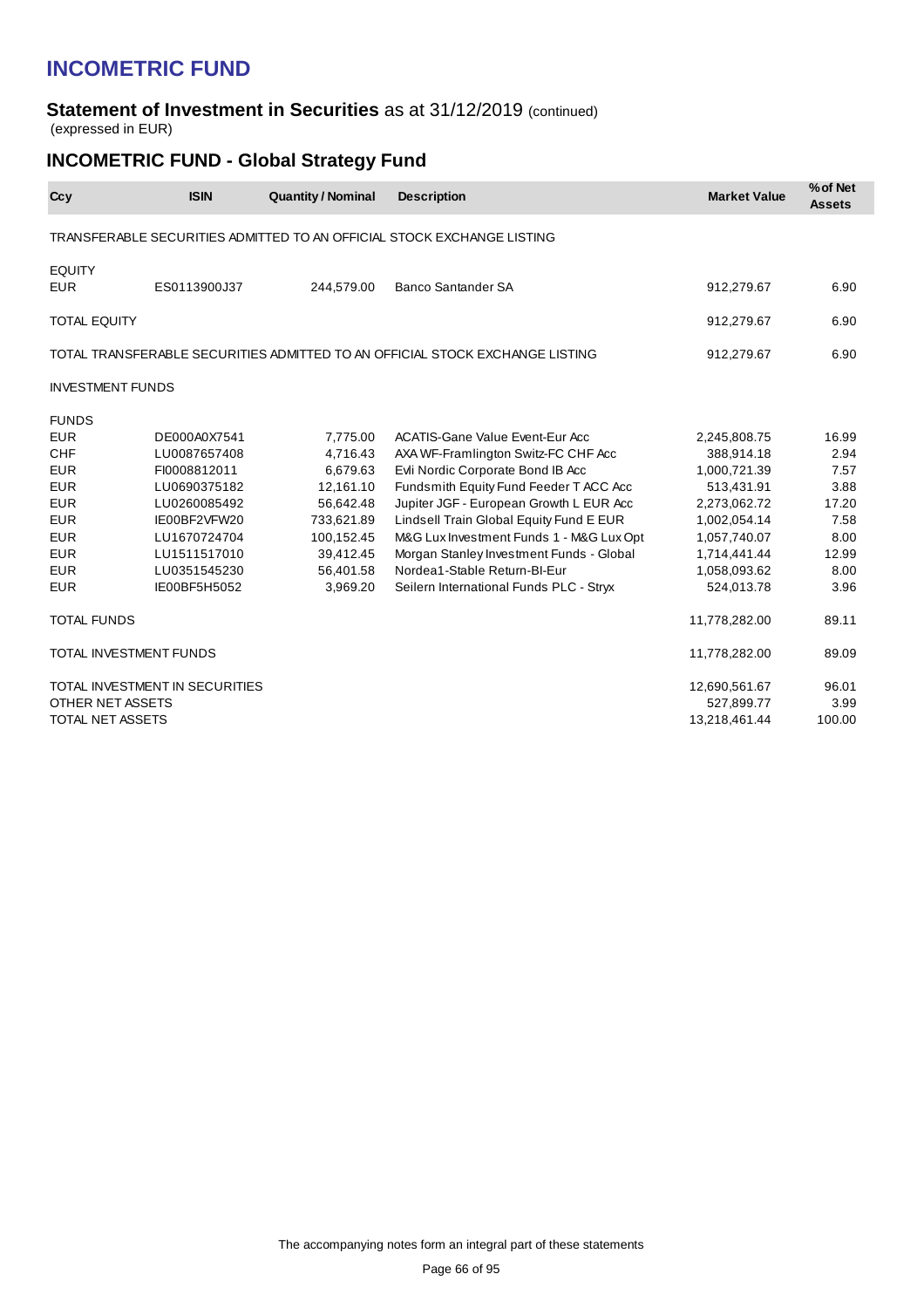### **Statement of Investment in Securities** as at 31/12/2019 (continued) (expressed in EUR)

## **INCOMETRIC FUND - Global Valor**

| Ccy           | <b>ISIN</b>  | <b>Quantity / Nominal</b> | <b>Description</b>                                                     | <b>Market Value</b> | % of Net<br><b>Assets</b> |
|---------------|--------------|---------------------------|------------------------------------------------------------------------|---------------------|---------------------------|
|               |              |                           | TRANSFERABLE SECURITIES ADMITTED TO AN OFFICIAL STOCK EXCHANGE LISTING |                     |                           |
| <b>EQUITY</b> |              |                           |                                                                        |                     |                           |
| <b>EUR</b>    | NL0012969182 | 200.00                    | Adyen NV                                                               | 146,200.00          | 1.32                      |
| CAD           | CA0084741085 | 2,500.00                  | Agnico Eagle Mines Ltd                                                 | 137,337.73          | 1.24                      |
| <b>USD</b>    | US01609W1027 | 1,600.00                  | Alibaba Group Holding Ltd-ADR                                          | 302,298.24          | 2.73                      |
| CAD           | CA01626P3043 | 4,000.00                  | Alimentation Couche-Tard Inc                                           | 113,689.13          | 1.03                      |
| <b>AUD</b>    | AU000000APX3 | 30,000.00                 | Appen Ltd                                                              | 421,836.85          | 3.80                      |
| <b>EUR</b>    | NL0010273215 | 2,500.00                  | ASML Holding NV                                                        | 659,250.00          | 5.94                      |
| <b>USD</b>    | GB00BZ09BD16 | 2,000.00                  | Atlassian Corp PLC                                                     | 214,395.15          | 1.93                      |
| <b>GBP</b>    | GB00BDD85M81 | 20,000.00                 | Avast PLC                                                              | 106,842.85          | 0.96                      |
| <b>CHF</b>    | CH0012530207 | 1,000.00                  | Bachem Holding AG                                                      | 142,384.11          | 1.28                      |
| <b>USD</b>    | US15117P1021 | 2,000.00                  | Cellular Biomedicine Group Inc                                         | 28,932.83           | 0.26                      |
| <b>HKD</b>    | CNE100001SR9 | 35,000.00                 | China Vanke Co Ltd                                                     | 133,041.05          | 1.20                      |
| <b>HKD</b>    | KYG2110A1114 | 75,000.00                 | Chinasoft International Ltd                                            | 37,725.93           | 0.34                      |
| <b>CHF</b>    | CH0024736404 | 1,400.00                  | Edisun Power Europe AG                                                 | 171,265.64          | 1.54                      |
| <b>SEK</b>    | SE0012853455 | 2,500.00                  | EQT AB                                                                 | 25,906.61           | 0.23                      |
| <b>EUR</b>    | FR0000038259 | 160.00                    | <b>Eurofins Scientific SE</b>                                          | 79,072.00           | 0.71                      |
| <b>MYR</b>    | MYQ0128OO007 | 1,000,000.00              | Frontken Corp Bhd                                                      | 498,508.83          | 4.50                      |
| <b>EUR</b>    | BE0003818359 | 1,400.00                  | Galapagos NV                                                           | 261,100.00          | 2.35                      |
| <b>MYR</b>    | MYQ0208OO007 | 220,000.00                | Greatech Technology Bhd                                                | 114,940.03          | 1.04                      |
| <b>EUR</b>    | ES0171996087 | 4,000.00                  | Grifols SA                                                             | 125,720.00          | 1.13                      |
| <b>CHF</b>    | CH0363463438 | 8,000.00                  | Idorsia Ltd                                                            | 220,309.05          | 1.99                      |
| <b>USD</b>    | US46625H1005 | 1,000.00                  | JPMorgan Chase & Co                                                    | 124,176.02          | 1.12                      |
| <b>MYR</b>    | MYQ0176OO006 | 200,000.00                | Kronologi Asia Bhd                                                     | 32,653.42           | 0.29                      |
| <b>CHF</b>    | CH0013841017 | 600.00                    | Lonza Group AG                                                         | 194,922.74          | 1.76                      |
| <b>EUR</b>    | FR0000121014 | 600.00                    | LVMH Moet Hennessy Louis Vuitt                                         | 248,520.00          | 2.24                      |
| <b>USD</b>    | IE00BTN1Y115 | 1,000.00                  | Medtronic PLC                                                          | 101,060.04          | 0.91                      |
| <b>EUR</b>    | DE0006580806 | 2,500.00                  | Mensch und Maschine Software SE                                        | 106,750.00          | 0.96                      |
| <b>MYR</b>    | MYL5286OO009 | 2,000,000.00              | MI Technovation Bhd                                                    | 831,573.68          | 7.50                      |
| <b>USD</b>    | US5949181045 | 2,000.00                  | Microsoft Corp                                                         | 280,954.93          | 2.53                      |
| <b>USD</b>    | US60468T1051 | 300.00                    | Mirati Therapeutics Inc                                                | 34,436.13           | 0.31                      |
| <b>EUR</b>    | DE0006632003 | 1,000.00                  | MorphoSys AG                                                           | 126,800.00          | 1.14                      |
| <b>EUR</b>    | NL0012756316 | 20,000.00                 | NIBC Holding NV                                                        | 150,400.00          | 1.36                      |
| <b>USD</b>    | NL0009538784 | 1,000.00                  | <b>NXP Semiconductors NV</b>                                           | 113,361.84          | 1.02                      |
| <b>DKK</b>    | DK0060094928 | 2,000.00                  | Orsted A/S                                                             | 184,407.03          | 1.66                      |
| <b>AUD</b>    | AU000000PAR5 | 115,000.00                | Paradigm Biopharmaceuticals Ltd                                        | 210,949.73          | 1.90                      |
| <b>MYR</b>    | MYL7160OO004 | 500,000.00                | Pentamaster Corp Bhd                                                   | 494,155.04          | 4.46                      |
| <b>EUR</b>    | ES0169501030 | 30,000.00                 | Pharma Mar SA                                                          | 107,100.00          | 0.97                      |
| <b>EUR</b>    | NL0013654783 | 500.00                    | Prosus NV                                                              | 33,265.00           | 0.30                      |
| <b>THB</b>    | TH0355010R16 | 20,000.00                 | PTT Exploration & Production PCL - NVDR                                | 74,553.58           | 0.67                      |
| <b>EUR</b>    | DE0007461006 | 7,000.00                  | PVA TePla AG                                                           | 107,100.00          | 0.97                      |
| <b>CHF</b>    | CH0012032113 | 1,000.00                  | Roche Holding AG                                                       | 282,928.62          | 2.55                      |
| <b>EUR</b>    | GB00B03MLX29 | 4,000.00                  | Royal Dutch Shell PLC                                                  | 104,660.00          | 0.94                      |
| <b>EUR</b>    | AT0000A0E9W5 | 1,000.00                  | S&T AG                                                                 | 21,280.00           | 0.19                      |
| <b>EUR</b>    | DE0007164600 | 1,600.00                  | SAP SE                                                                 | 192,512.00          | 1.74                      |
| <b>EUR</b>    | FR0013154002 | 500.00                    | Sartorius Stedim Biotech                                               | 73,850.00           | 0.67                      |
| <b>NOK</b>    | NO0010781206 | 12,000.00                 | Self Storage Group ASA                                                 | 34,423.69           | 0.31                      |
| CHF           | CH0014284498 | 500.00                    | Siegfried Holding AG                                                   | 215,691.69          | 1.94                      |
| CHF           | CH0418792922 | 4,000.00                  | Sika AG                                                                | 669,058.13          | 6.03                      |
| <b>CHF</b>    | CH0496451508 | 20,000.00                 | Softwareone Holding AG                                                 | 455,298.01          | 4.10                      |
| <b>CHF</b>    | CH0014852781 | 500.00                    | Swiss Life Holding AG                                                  | 223,417.95          | 2.01                      |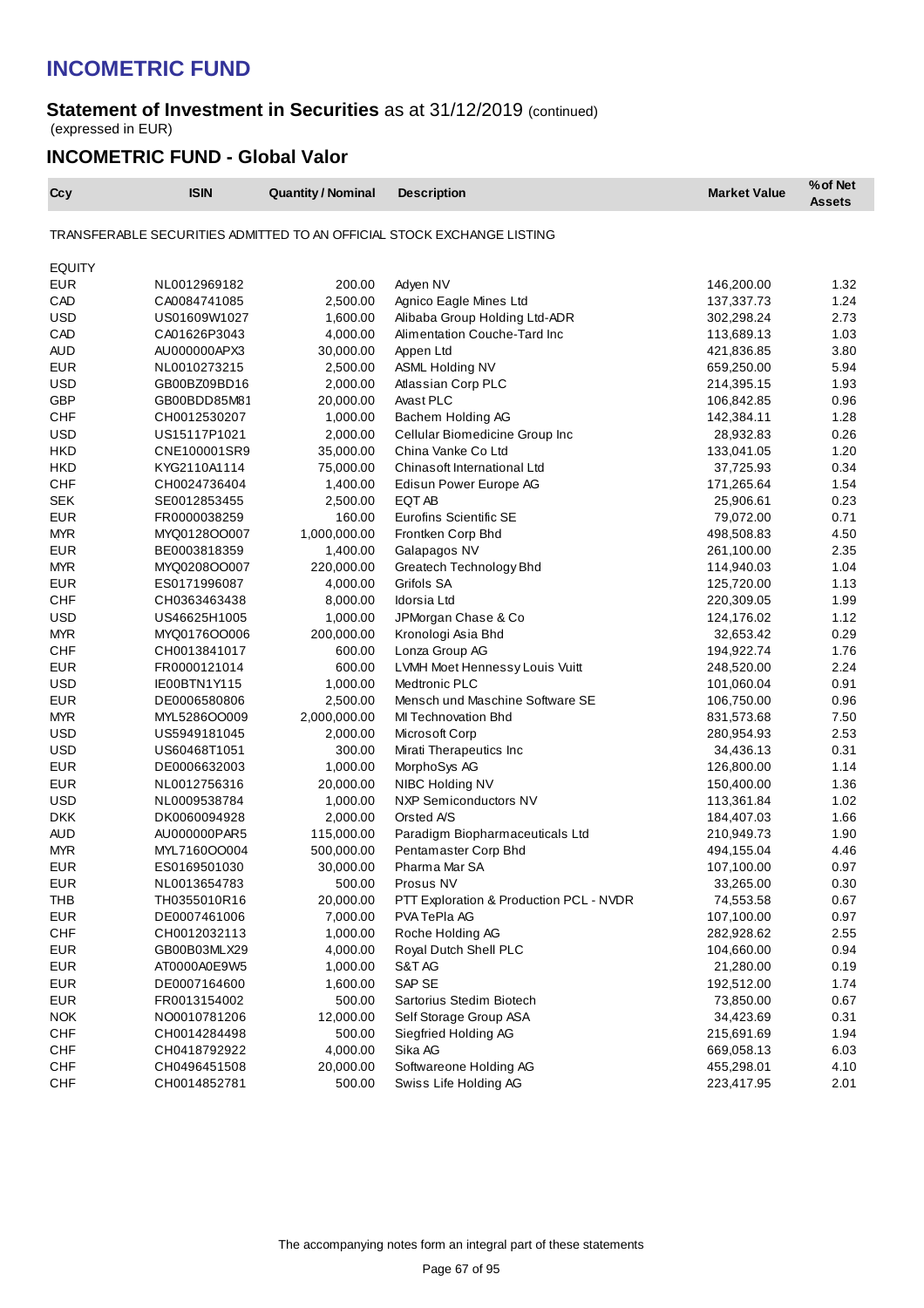#### **Statement of Investment in Securities** as at 31/12/2019 (continued) (expressed in EUR)

# **INCOMETRIC FUND - Global Valor (continued)**

| Ccy                 | <b>ISIN</b>                    | <b>Quantity / Nominal</b> | <b>Description</b>                                                           | <b>Market Value</b> | % of Net<br><b>Assets</b> |
|---------------------|--------------------------------|---------------------------|------------------------------------------------------------------------------|---------------------|---------------------------|
|                     |                                |                           | TRANSFERABLE SECURITIES ADMITTED TO AN OFFICIAL STOCK EXCHANGE LISTING       |                     |                           |
| <b>EQUITY</b>       |                                |                           |                                                                              |                     |                           |
| <b>USD</b>          | US8740391003                   | 2,500.00                  | Taiwan Semiconductor Manufactu-ADR                                           | 129,387.14          | 1.17                      |
| <b>EUR</b>          | FR0000051807                   | 500.00                    | Teleperformance                                                              | 108,700.00          | 0.98                      |
| <b>NOK</b>          | NO0005668905                   | 2,500.00                  | Tomra Systems ASA                                                            | 70,550.31           | 0.64                      |
| <b>USD</b>          | US2546871060                   | 1,000.00                  | Walt Disney Co/The                                                           | 128,834.85          | 1.16                      |
| CAD                 | CA9628791027                   | 2,000.00                  | <b>Wheaton Precious Metals Corp</b>                                          | 53,080.57           | 0.48                      |
| <b>HKD</b>          | KYG970081090                   | 11,000.00                 | Wuxi Biologics Cayman Inc                                                    | 124,055.42          | 1.12                      |
| <b>AUD</b>          | NZXROE0001S2                   | 10,000.00                 | Xero Ltd                                                                     | 500,845.18          | 4.53                      |
| <b>HKD</b>          | KYG9829N1025                   | 150,000.00                | Xinyi Solar Holdings Ltd                                                     | 94,829.26           | 0.85                      |
| <b>USD</b>          | NL0009805522                   | 1,000.00                  | Yandex NV                                                                    | 38,740.42           | 0.35                      |
| <b>TOTAL EQUITY</b> |                                |                           |                                                                              | 11,020,038.45       | 99.35                     |
|                     |                                |                           | TOTAL TRANSFERABLE SECURITIES ADMITTED TO AN OFFICIAL STOCK EXCHANGE LISTING | 11,020,038.45       | 99.35                     |
|                     | TOTAL INVESTMENT IN SECURITIES |                           |                                                                              | 11,020,038.45       | 99.35                     |
| OTHER NET ASSETS    |                                |                           |                                                                              | 71,564.95           | 0.65                      |
| TOTAL NET ASSETS    |                                |                           |                                                                              | 11,091,603.40       | 100.00                    |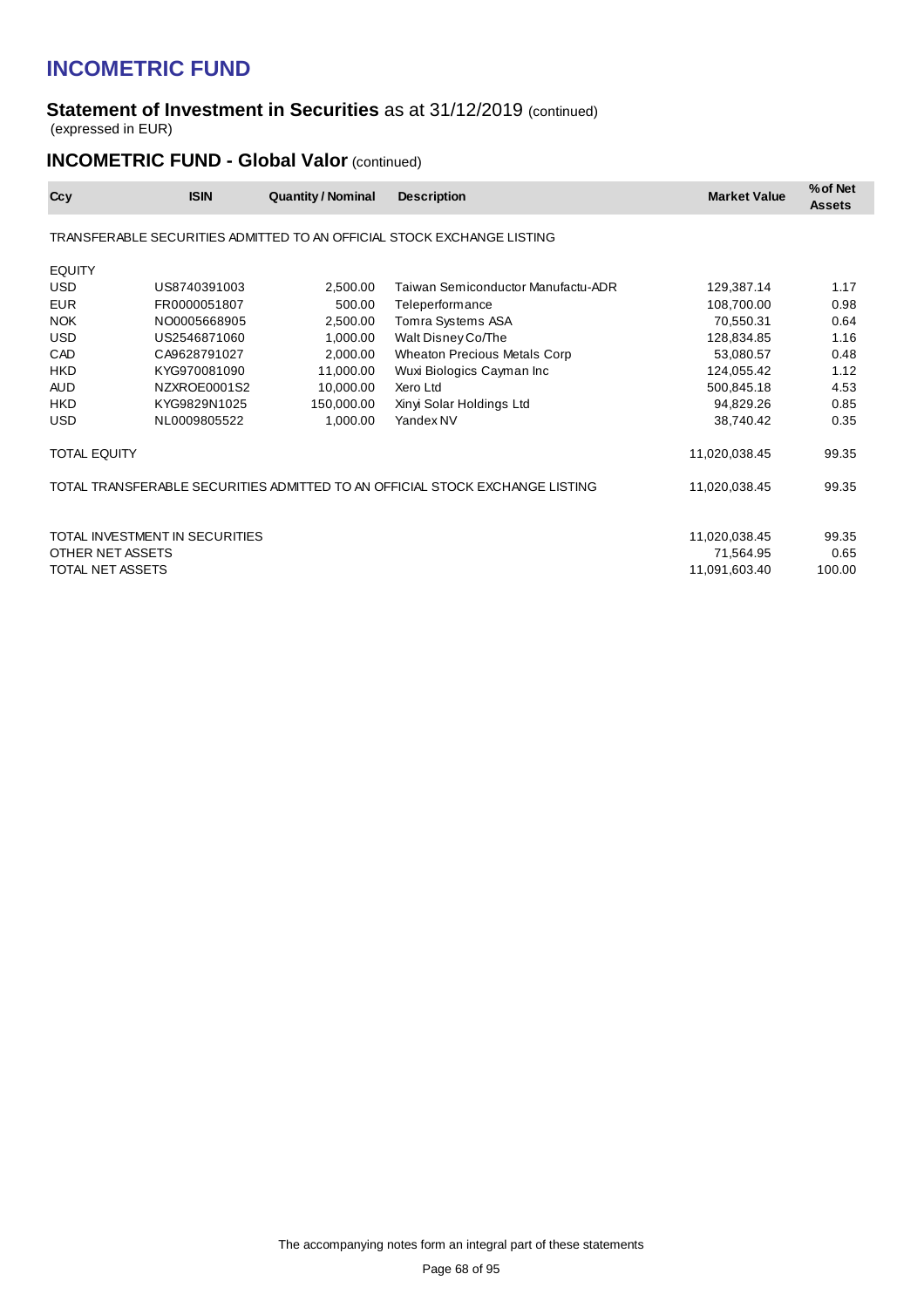#### **Statement of Investment in Securities** as at 31/12/2019 (continued) (expressed in EUR)

### **INCOMETRIC FUND - Investore Fundamentals**

| Ccy                     | <b>ISIN</b>                    | <b>Quantity / Nominal</b> | <b>Description</b>                       | <b>Market Value</b> | % of Net<br><b>Assets</b> |
|-------------------------|--------------------------------|---------------------------|------------------------------------------|---------------------|---------------------------|
| <b>INVESTMENT FUNDS</b> |                                |                           |                                          |                     |                           |
| <b>FUNDS</b>            |                                |                           |                                          |                     |                           |
| <b>EUR</b>              | LU0705182367                   | 555.00                    | Argos Funds - Family Enterprise - A      | 103,435.35          | 5.13                      |
| <b>EUR</b>              | LU0428317514                   | 249.97                    | Argos-Argonaut Fund-A EUR                | 89,925.83           | 4.46                      |
| <b>EUR</b>              | LU0164455502                   | 34.69                     | Carmignac Commodities-A EUR Acc          | 10,103.30           | 0.50                      |
| <b>EUR</b>              | FR0010149302                   | 71.02                     | Carmignac Emergents-A EUR Acc            | 68,800.75           | 3.41                      |
| <b>EUR</b>              | FR0010135103                   | 162.00                    | Carmignac Patrimoine-A Eur Acc           | 103,229.64          | 5.12                      |
| <b>EUR</b>              | FR0013294311                   | 270.00                    | DNCA Finance Eurose N - EUR Acc          | 105,737.40          | 5.25                      |
| <b>EUR</b>              | FR0010321802                   | 4.00                      | Echiquier Agressor - C                   | 7,303.00            | 0.36                      |
| <b>EUR</b>              | FR0010859769                   | 780.00                    | <b>Echiquier Global</b>                  | 223,836.60          | 11.10                     |
| <b>EUR</b>              | FR0010611293                   | 123.00                    | Financiere de L'Echiquier - Echiquier Ar | 200,192.34          | 9.92                      |
| <b>EUR</b>              | FR0011558246                   | 492.00                    | Financiere de l'Echiquier - Entrepreneur | 113,578.20          | 5.63                      |
| <b>EUR</b>              | FR0010321810                   | 240.00                    | Financiere de l'Echiquier Echiquier Agen | 99,268.80           | 4.92                      |
| <b>EUR</b>              | FR0010434019                   | 160.97                    | Financiere de l'Echiquier Echiquier Patr | 141,093.42          | 6.99                      |
| <b>EUR</b>              | FR0010700401                   | 103.00                    | Keren Corporate - I                      | 20,848.23           | 1.03                      |
| <b>EUR</b>              | FR0011271550                   | 65.00                     | Keren Essentiel - C                      | 15,228.20           | 0.75                      |
| <b>EUR</b>              | FR0012474989                   | 145.00                    | Keren Patrimoine - I                     | 174,680.05          | 8.66                      |
| <b>EUR</b>              | LU1100076550                   | 800.00                    | Rouvier-Valeurs - C                      | 117,856.00          | 5.85                      |
| <b>EUR</b>              | LU0323243989                   | 260.00                    | Share Gold - C                           | 8,632.00            | 0.43                      |
| <b>EUR</b>              | LU0548153799                   | 7,100.00                  | Standard LIG-GI Abs Ret Strat-D Eur IAcc | 89,248.42           | 4.42                      |
| <b>EUR</b>              | FR0010376343                   | 24.00                     | Sycomore Asset Management Synergy Smalle | 17,742.00           | 0.88                      |
| <b>EUR</b>              | FR0010547067                   | 209.71                    | Tocqueville Finance Value Europe - P     | 49,099.73           | 2.43                      |
| <b>EUR</b>              | FR0013217007                   | 1,625.00                  | Varenne Valeur-P Acc EUR                 | 183,608.75          | 9.11                      |
| <b>TOTAL FUNDS</b>      |                                |                           |                                          | 1,943,448.01        | 96.35                     |
|                         | <b>TOTAL INVESTMENT FUNDS</b>  |                           |                                          | 1,943,448.01        | 96.35                     |
|                         | TOTAL INVESTMENT IN SECURITIES |                           |                                          | 1,943,448.01        | 96.35                     |
| OTHER NET ASSETS        |                                |                           |                                          | 73,727.02           | 3.65                      |
| TOTAL NET ASSETS        |                                |                           |                                          | 2,017,175.03        | 100.00                    |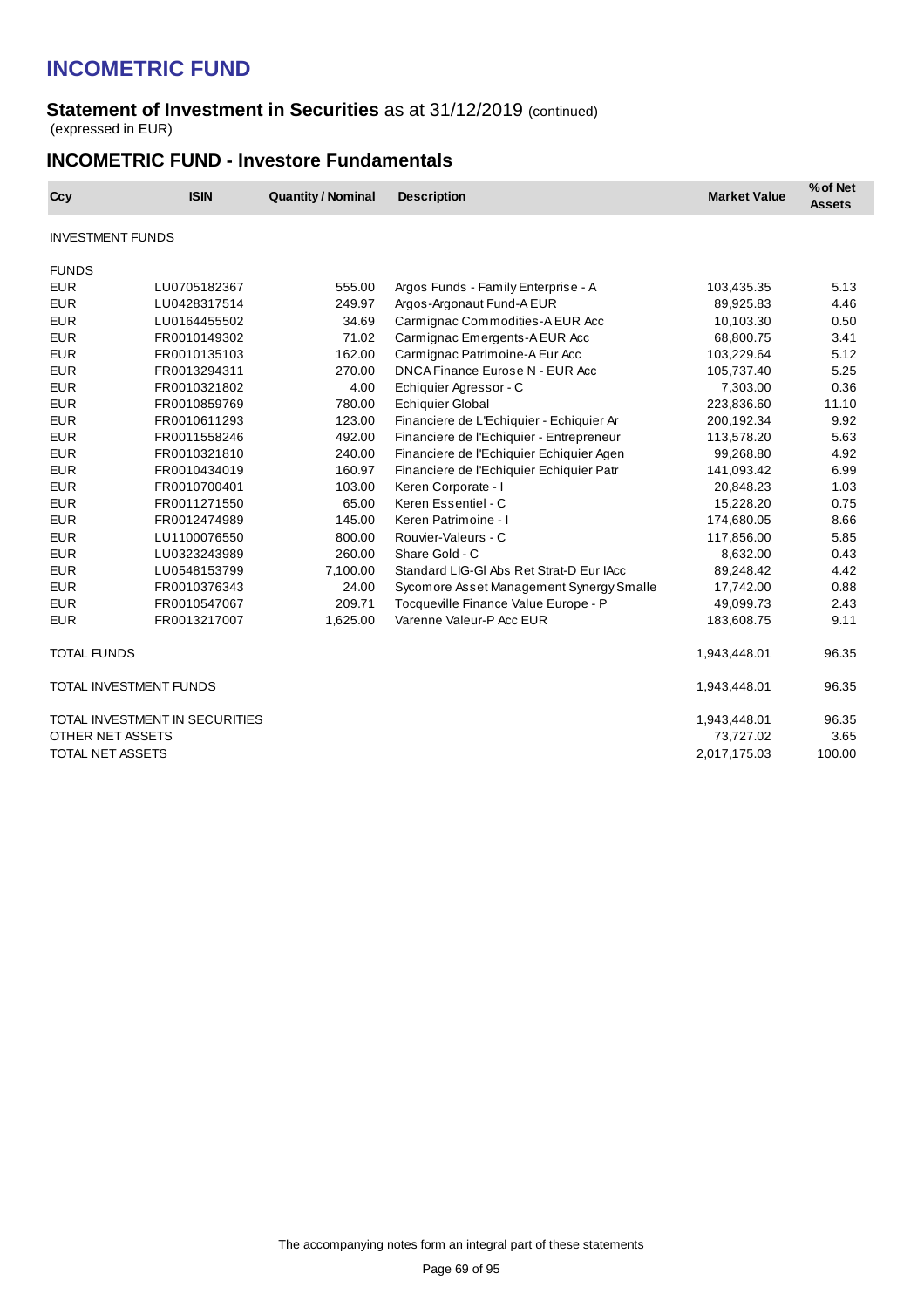#### **Statement of Investment in Securities** as at 31/12/2019 (continued) (expressed in EUR)

### **INCOMETRIC FUND - Stable Return**

| Ccy                     | <b>ISIN</b>                    | <b>Quantity / Nominal</b> | <b>Description</b>                             | <b>Market Value</b> | % of Net<br><b>Assets</b> |
|-------------------------|--------------------------------|---------------------------|------------------------------------------------|---------------------|---------------------------|
| <b>INVESTMENT FUNDS</b> |                                |                           |                                                |                     |                           |
| <b>FUNDS</b>            |                                |                           |                                                |                     |                           |
| <b>EUR</b>              | IE0032077012                   | 4,590.00                  | Invesco EQQQ Nasdaq-100 UCITS ETF DIST T       | 872,283.60          | 8.70                      |
| <b>EUR</b>              | IE00B53QG562                   | 3,493.00                  | <b>iShares Core MSCI EMU UCITS ETF EUR ACC</b> | 439,559.12          | 4.39                      |
| <b>EUR</b>              | IE00B4L5Y983                   | 23,237.00                 | iShares Core MSCI World UCITS ETF              | 1,306,384.14        | 13.03                     |
| <b>EUR</b>              | IE00B5BMR087                   | 4,566.00                  | iShares Core S&P 500 UCITS ETF USD Acc         | 1,301,008.64        | 12.98                     |
| <b>EUR</b>              | IE00B4L60045                   | 11,831.00                 | iShares EUR Corp Bond 1-5yr UCITS ETF T        | 1,318,801.57        | 13.16                     |
| <b>EUR</b>              | IE00B66F4759                   | 8,345.00                  | iShares EUR High Yield Corp Bond UCITS E       | 881,148.55          | 8.79                      |
| <b>EUR</b>              | IE00B3ZW0K18                   | 12,420.00                 | iShares S&P 500 EUR Hedged UCITS ETF Acc       | 879,460.20          | 8.77                      |
| <b>EUR</b>              | IE00BF3N7102                   | 90,852.00                 | iShares USD High Yield Corp Bond UCITS E       | 439,950.81          | 4.39                      |
| <b>EUR</b>              | IE00B6YX5C33                   | 4,538.00                  | SPDR S&P 500 UCITS ETF USD UNHEDGED DIS        | 1,313,660.24        | 13.11                     |
| <b>TOTAL FUNDS</b>      |                                |                           |                                                | 8,752,256.87        | 87.32                     |
|                         | TOTAL INVESTMENT FUNDS         |                           |                                                | 8,752,256.87        | 87.32                     |
|                         | TOTAL INVESTMENT IN SECURITIES |                           |                                                | 8,752,256.87        | 87.32                     |
| OTHER NET ASSETS        |                                |                           |                                                | 1,270,416.21        | 12.68                     |
| TOTAL NET ASSETS        |                                |                           |                                                | 10,022,673.08       | 100.00                    |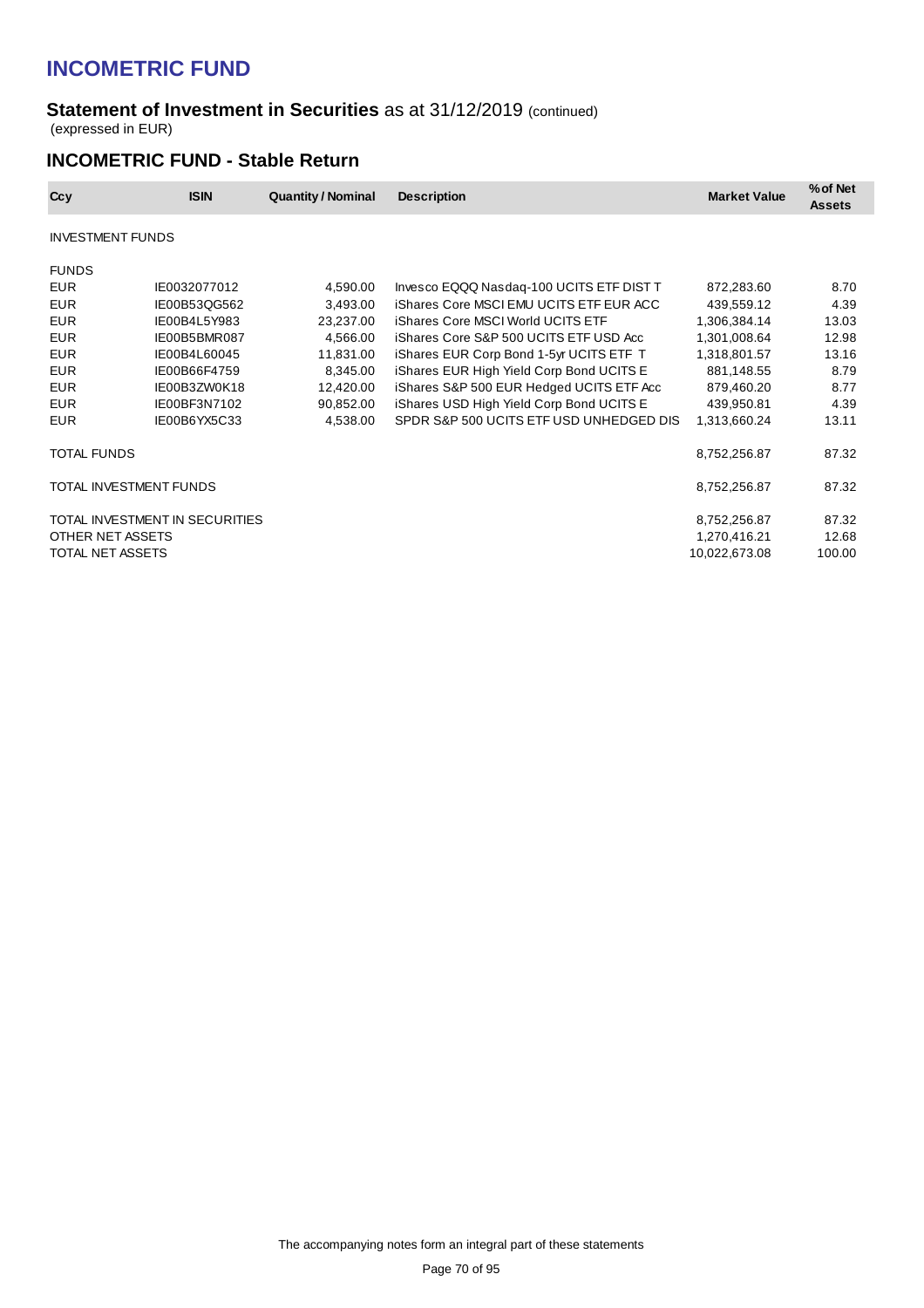#### **Statement of Investment in Securities** as at 31/12/2019 (continued) (expressed in EUR)

## **INCOMETRIC FUND - Triton (LF) Global Balanced Fund**

| Ccy                      | <b>ISIN</b>                  | <b>Quantity / Nominal</b> | <b>Description</b>                                                     | <b>Market Value</b>     | % of Net<br><b>Assets</b> |
|--------------------------|------------------------------|---------------------------|------------------------------------------------------------------------|-------------------------|---------------------------|
|                          |                              |                           | TRANSFERABLE SECURITIES ADMITTED TO AN OFFICIAL STOCK EXCHANGE LISTING |                         |                           |
| <b>EQUITY</b>            |                              |                           |                                                                        |                         |                           |
| <b>EUR</b>               | FR0000120073                 | 110.00                    | Air Liquide SA                                                         | 13,882.00               | 0.04                      |
| <b>EUR</b>               | GRS015003007                 | 40,000.00                 | Alpha Bank AE                                                          | 76,920.00               | 0.24                      |
| <b>USD</b>               | US02079K3059                 | 175.00                    | Alphabet Inc - A                                                       | 208,794.98              | 0.66                      |
| <b>USD</b>               | US0231351067                 | 5.00                      | Amazon.com Inc                                                         | 8,230.18                | 0.03                      |
| <b>EUR</b>               | GRS359353000                 | 40,000.00                 | Athens Water Supply & Sewage Co SA                                     | 302,000.00              | 0.95                      |
| <b>EUR</b>               | IT0003506190                 | 2,500.00                  | Atlantia SpA                                                           | 51,975.00               | 0.16                      |
| <b>EUR</b>               | GRS337003008                 | 10,000.00                 | Autohellas SA                                                          | 73,200.00               | 0.23                      |
| <b>EUR</b>               | DE0007100000                 | 100.00                    | Daimler AG                                                             | 4,937.00                | 0.02                      |
| <b>GBP</b>               | GB0002374006                 | 22,000.00                 | Diageo PLC                                                             | 830,710.24              | 2.61                      |
| <b>USD</b>               | US25243Q2057                 | 1,000.00                  | Diageo PLC - ADR                                                       | 150,026.72              | 0.47                      |
| <b>EUR</b>               | GRS145003000                 | 48,772.00                 | <b>GEK Terna Holding Real Estate Constructi</b>                        | 369,204.04              | 1.16                      |
| <b>GBP</b>               | JE00B4T3BW64                 | 70,000.00                 | Glencore PLC                                                           | 194,366.45              | 0.61                      |
| <b>EUR</b>               | GRS298343005                 | 61,115.00                 | <b>Hellenic Petroleum SA</b>                                           | 535,978.55              | 1.68                      |
| <b>EUR</b>               | DE0006070006                 | 4,000.00                  | <b>HOCHTIEF AG</b>                                                     | 454,800.00              | 1.43                      |
| <b>EUR</b>               | ES0148396007                 | 500.00                    | Industria de Diseno Textil SA                                          | 15,725.00               | 0.05                      |
| <b>USD</b>               | US4781601046                 | 1,000.00                  | Johnson & Johnson                                                      | 129,939.43              | 0.41                      |
| <b>EUR</b>               | GRS282183003                 | 59,364.00                 | <b>JUMBO SA</b>                                                        | 1,101,202.20            | 3.46                      |
| <b>EUR</b>               | GRS469003024                 | 2,000.00                  | Kri-Kri Milk Industry SA                                               | 11,320.00               | 0.04                      |
| <b>EUR</b>               | GRS354003006                 | 72,640.00                 | Ktima Kostas Lazaridis SA                                              | 104,601.60              | 0.33                      |
| <b>USD</b>               | US6153691059                 | 100.00                    | Moody's Corp                                                           | 21,148.23               | 0.07                      |
| <b>EUR</b>               | GRS393503008                 | 35,000.00                 | Mytilineos Holdings SA                                                 | 342,300.00              | 1.07                      |
| <b>EUR</b>               | GRS003003035                 | 60,000.00                 | National Bank of Greece SA                                             | 181,200.00              | 0.57                      |
| <b>CHF</b>               | CH0038863350                 | 4,000.00                  | Nestle SA                                                              | 385,504.05              | 1.21                      |
| <b>EUR</b>               | FI0009000681                 | 30,000.00                 | Nokia OYJ                                                              | 99,210.00               | 0.31                      |
| <b>DKK</b>               | DK0060534915                 | 600.00                    | Novo Nordisk A/S                                                       | 31,045.42               | 0.10                      |
| <b>NOK</b>               | NO0010657448                 | 30,000.00                 | Ocean Yield ASA                                                        | 145,966.16              | 0.46                      |
| <b>EUR</b>               | GRS419003009                 | 80,000.00                 | <b>OPAP SA</b>                                                         | 927,200.00              | 2.91                      |
| <b>EUR</b>               | GRS065003014                 | 10,000.00                 | Papoutsanis SA                                                         | 17,100.00               | 0.05                      |
| <b>EUR</b>               | FR0000073272                 | 100.00                    | Safran SA                                                              | 13,765.00               | 0.04                      |
| <b>USD</b>               | US79466L3024                 | 1,000.00                  | Salesforce.com Inc<br>SAP SE                                           | 144,877.96              | 0.45                      |
| <b>EUR</b>               | DE0007164600                 | 300.00                    |                                                                        | 36,096.00               | 0.11                      |
| <b>EUR</b><br><b>EUR</b> | GRS204003008                 | 32,671.00                 | Sarantis SA<br>Siemens AG                                              | 278,356.92              | 0.87<br>0.11              |
| <b>USD</b>               | DE0007236101<br>US8740391003 | 300.00<br>8,000.00        | Taiwan Semiconductor Manufactu-ADR                                     | 34,962.00<br>414,038.84 | 1.30                      |
| <b>EUR</b>               | FR0000120271                 | 1,000.00                  | <b>TOTAL SA</b>                                                        | 49,200.00               | 0.15                      |
| <b>EUR</b>               | NL0000388619                 | 13,000.00                 | Unilever NV                                                            | 665,990.00              | 2.09                      |
| EUR                      | AT0000746409                 | 2,000.00                  | Verbund AG                                                             | 89,480.00               | 0.28                      |
| <b>EUR</b>               | DE0007472060                 | 200.00                    | Wirecard AG                                                            | 21,500.00               | 0.07                      |
|                          |                              |                           |                                                                        |                         |                           |
| TOTAL EQUITY             |                              |                           |                                                                        | 8,536,753.97            | 26.80                     |
| <b>BONDS</b>             |                              |                           |                                                                        |                         |                           |
| <b>EUR</b>               | BE6285454482                 | 250,000.00                | Ab Inbev Sa/Nv 1,5% 17/03/2025                                         | 267,967.50              | 0.84                      |
| <b>EUR</b>               | FR0013212958                 | 200,000.00                | Air France-Klm 3,75% 12/10/2022                                        | 215,111.00              | 0.68                      |
| <b>EUR</b>               | FR0011965177                 | 600,000.00                | Air France-Klm 3,875% 18/06/2021                                       | 631,470.00              | 1.98                      |
| USD                      | US01609WAP77                 | 200,000.00                | Alibaba Group 3,125% 28/11/2021                                        | 181,458.22              | 0.57                      |
| USD                      | US018490AN28                 | 200,000.00                | Allergan Inc 3,375% 15/09/2020                                         | 179,502.05              | 0.56                      |
| <b>EUR</b>               | XS1551761569                 | 400,000.00                | Bank Of Cyprus 9,25% 19/01/2027                                        | 431,590.00              | 1.35                      |
| <b>USD</b>               | BE6254003252                 | 200,000.00                | Barry Calle Svcs 5,5% 15/06/2023                                       | 194,756.81              | 0.61                      |
| <b>EUR</b>               | XS2092381107                 | 200,000.00                | Ellaktor Value 6,375% 15/12/2024                                       | 207,834.00              | 0.65                      |
| USD                      | US268648AQ50                 | 200,000.00                | Emc Corp 2,65% 01/06/2020                                              | 178,334.22              | 0.56                      |
| <b>EUR</b>               | XS1082775054                 | 700,000.00                | FFGRPG 1,75% 03/07/2019 Cv - DEFAULT                                   | 66,500.00               | 0.21                      |
| <b>EUR</b>               | XS1048568452                 | 300,000.00                | Fiat Fin & Trade 4,75% 22/03/2021                                      | 317,797.50              | 1.00                      |
| USD                      | USG371E2AA61                 | 200,000.00                | Fresnillo Plc 5,5% 13/11/2023                                          | 193,718.15              | 0.61                      |
| <b>EUR</b>               | XS0906946008                 | 150,000.00                | Gazprom 3,389% 20/03/2020                                              | 151,255.50              | 0.47                      |
| <b>USD</b>               | XS0885733153                 | 200,000.00                | Gazprom 3,85% 06/02/2020                                               | 178,621.06              | 0.56                      |

The accompanying notes form an integral part of these statements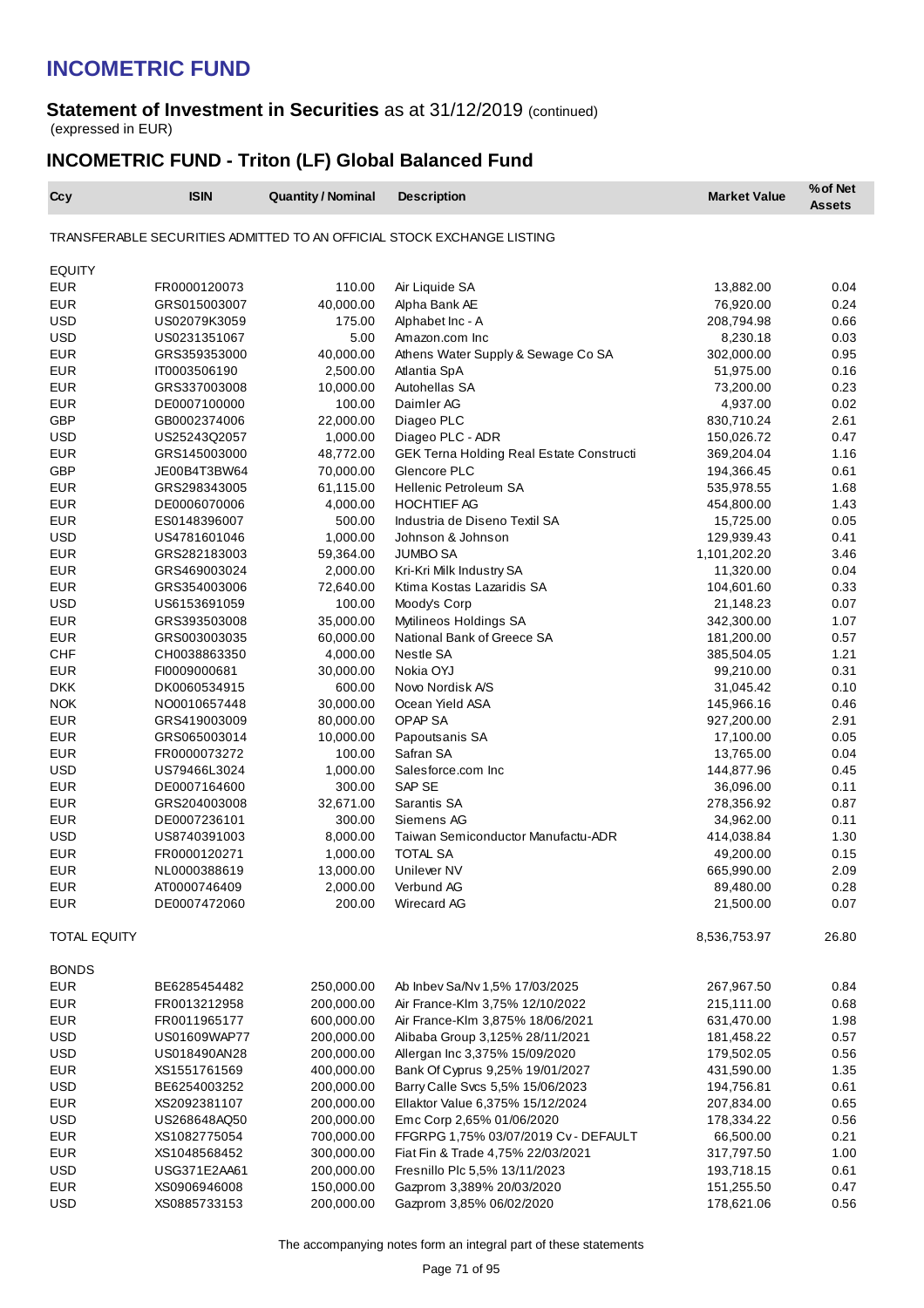#### **Statement of Investment in Securities** as at 31/12/2019 (continued) (expressed in EUR)

## **INCOMETRIC FUND - Triton (LF) Global Balanced Fund (continued)**

| Ccy                      | <b>ISIN</b>                    | <b>Quantity / Nominal</b> | <b>Description</b>                                                           | <b>Market Value</b>      | % of Net<br><b>Assets</b> |
|--------------------------|--------------------------------|---------------------------|------------------------------------------------------------------------------|--------------------------|---------------------------|
|                          |                                |                           | TRANSFERABLE SECURITIES ADMITTED TO AN OFFICIAL STOCK EXCHANGE LISTING       |                          |                           |
| <b>BONDS</b>             |                                |                           |                                                                              |                          |                           |
| <b>EUR</b>               | XS2060691719                   | 500,000.00                | Hellenic Petro 2% 04/10/2024                                                 | 504,170.00               | 1.58                      |
| <b>EUR</b>               | XS1500377517                   | 900,000.00                | Hellenic Petro 4,875% 14/10/2021                                             | 958,234.50               | 3.01                      |
| <b>EUR</b>               | GR0118019679                   | 875,000.00                | Hellenic Republi 1,875% 23/07/2026                                           | 926,563.75               | 2.91                      |
| <b>EUR</b>               | GR0118017657                   | 500,000.00                | Hellenic Republi 3,375% 15/02/2025                                           | 569,520.00               | 1.79                      |
| <b>EUR</b>               | GR0114031561                   | 500,000.00                | Hellenic Republi 3,45% 02/04/2024                                            | 562,055.00               | 1.76                      |
| <b>EUR</b>               | GR0124034688                   | 526,500.00                | Hellenic Republi 3,75% 30/01/2028                                            | 623,660.31               | 1.96                      |
| <b>EUR</b>               | GR0124035693                   | 1,100,000.00              | Hellenic Republi 3,875% 12/03/2029                                           | 1,329,872.50             | 4.17                      |
| <b>EUR</b>               | GR0128015725                   | 300,000.00                | Hellenic Republi 3,9% 30/01/2033                                             | 369,448.50               | 1.16                      |
| <b>EUR</b>               | GR0133011248                   | 300,000.00                | Hellenic Republi 4% 30/01/2037                                               | 376,093.50               | 1.18                      |
| <b>EUR</b>               | GR0114029540                   | 1,800,000.00              | Hellenic Republi 4,375% 01/08/2022                                           | 1,995,327.00             | 6.26                      |
| <b>EUR</b>               | GR0004115417                   | 170,000.00                | Hellenic T-bill 0% 13/03/2020                                                | 169,963.45               | 0.53                      |
| <b>USD</b>               | US458140AM21                   | 150,000.00                | Intel Corp 2,7% 15/12/2022                                                   | 136,922.10               | 0.43                      |
| <b>EUR</b>               | XS2009038113                   | 100,000.00                | Intl Game Tech 3,5% 15/06/2026                                               | 106,861.00               | 0.34                      |
| <b>EUR</b>               | XS1586710185                   | 600,000.00                | Motor Oil Financ 3,25% 01/04/2022                                            | 610,278.00               | 1.92                      |
| <b>EUR</b>               | XS2010038144                   | 300,000.00                | Mytilineos Fin 2,5% 01/12/2024                                               | 303,745.50               | 0.95                      |
| <b>EUR</b>               | NO0010753437                   | 100,000.00                | NASNO 7,25% 11/11/2021                                                       | 96,166.50                | 0.30                      |
| <b>EUR</b>               | XS2028846363                   | 700,000.00                | Natl Bk Greece 8,25% 18/07/2029                                              | 776,457.50               | 2.44                      |
| <b>USD</b>               | XS1110434856                   | 100,000.00                | Nordrhein-West 2,375% 16/09/2021                                             | 90,008.91                | 0.28                      |
| <b>EUR</b>               | XS2055106137                   | 280,000.00                | Ote Plc 0,875% 24/09/2026                                                    | 282,276.40               | 0.89                      |
| <b>EUR</b><br><b>EUR</b> | XS1857022609<br>XS1824425349   | 350,000.00<br>200,000.00  | Ote Plc 2,375% 18/07/2022<br>Petroleos Mexica 2,5% 24/11/2022                | 369,201.00               | 1.16<br>0.65              |
| <b>EUR</b>               | XS0997484430                   | 400,000.00                | Petroleos Mexica 3,125% 27/11/2020                                           | 208,280.00<br>410,340.00 | 1.29                      |
| <b>EUR</b>               | XS2018638648                   | 100,000.00                | Piraeus Grp Fin 9,75% 26/06/2029                                             | 107,365.00               | 0.34                      |
| <b>USD</b>               | XS1085735899                   | 550,000.00                | Portugal (Rep) 5,125% 15/10/2024                                             | 550,556.08               | 1.73                      |
| <b>EUR</b>               | AT0000A1ZGE4                   | 300,000.00                | Rep Of Austria 0,75% 20/02/2028                                              | 319,911.00               | 1.00                      |
| <b>USD</b>               | USL81445AD75                   | 200,000.00                | Schlumberger Inv 2,4% 01/08/2022                                             | 179,659.72               | 0.56                      |
| <b>EUR</b>               | XS1247796185                   | 200,000.00                | Sealed Air Corp 4,5% 15/09/2023                                              | 228,125.00               | 0.72                      |
| <b>EUR</b>               | XS1551678409                   | 100,000.00                | Telecom Italia 2,5% 19/07/2023                                               | 105,890.50               | 0.33                      |
| <b>EUR</b>               | XS1982819994                   | 200,000.00                | Telecom Italia 2,75% 15/04/2025                                              | 212,174.00               | 0.67                      |
| <b>EUR</b>               | XS1716212243                   | 400,000.00                | Titan Global Fin 2,375% 16/11/2024                                           | 414,170.00               | 1.30                      |
| USD                      | US912828XQ82                   | 1,500,000.00              | Us Treasury N/b 2% 31/07/2022                                                | 1,349,597.91             | 4.24                      |
| <b>USD</b>               | US92343VDX91                   | 400,000.00                | Verizon Comm Inc Float 16/03/2022                                            | 362,016.75               | 1.14                      |
| <b>TOTAL BONDS</b>       |                                |                           |                                                                              | 19,000,827.39            | 59.65                     |
|                          |                                |                           |                                                                              |                          |                           |
|                          |                                |                           | TOTAL TRANSFERABLE SECURITIES ADMITTED TO AN OFFICIAL STOCK EXCHANGE LISTING | 27,537,581.36            | 86.45                     |
| <b>INVESTMENT FUNDS</b>  |                                |                           |                                                                              |                          |                           |
| <b>FUNDS</b>             |                                |                           |                                                                              |                          |                           |
| <b>EUR</b>               | LU1931935016                   | 77,400.24                 | 20UGS UCITS Funds - Triton LF Greek Equi                                     | 850,376.32               | 2.67                      |
| <b>EUR</b>               | IE00B8BS6228                   | 3,611.99                  | Lyxor Dimension IRL plc - Lyxor/Tiedeman                                     | 401,259.04               | 1.26                      |
| <b>EUR</b>               | LU0333226826                   | 360.94                    | MLIS-Marshall Wace Tops UCITS-Eur B Acc                                      | 49,228.47                | 0.15                      |
| <b>EUR</b>               | IE00B5M1WJ87                   | 21,500.00                 | SPDR S&P Euro Dividend Aristocrats UCITS                                     | 529,007.50               | 1.66                      |
| <b>EUR</b>               | GRF000089000                   | 161,655.35                | Triton Money Market Euro Short Term Fund                                     | 361, 351.44              | 1.13                      |
| <b>EUR</b>               | GRF000092004                   | 105,510.27                | Triton Pan-European International Equity                                     | 404,647.73               | 1.27                      |
| TOTAL FUNDS              |                                |                           |                                                                              | 2,595,870.50             | 8.14                      |
| TOTAL INVESTMENT FUNDS   |                                |                           |                                                                              | 2,595,870.50             | 8.14                      |
|                          | TOTAL INVESTMENT IN SECURITIES |                           |                                                                              | 30,133,451.86            | 94.59                     |
| OTHER NET ASSETS         |                                |                           |                                                                              | 1,722,347.18             | 5.41                      |
| TOTAL NET ASSETS         |                                |                           |                                                                              | 31,855,799.04            | 100.00                    |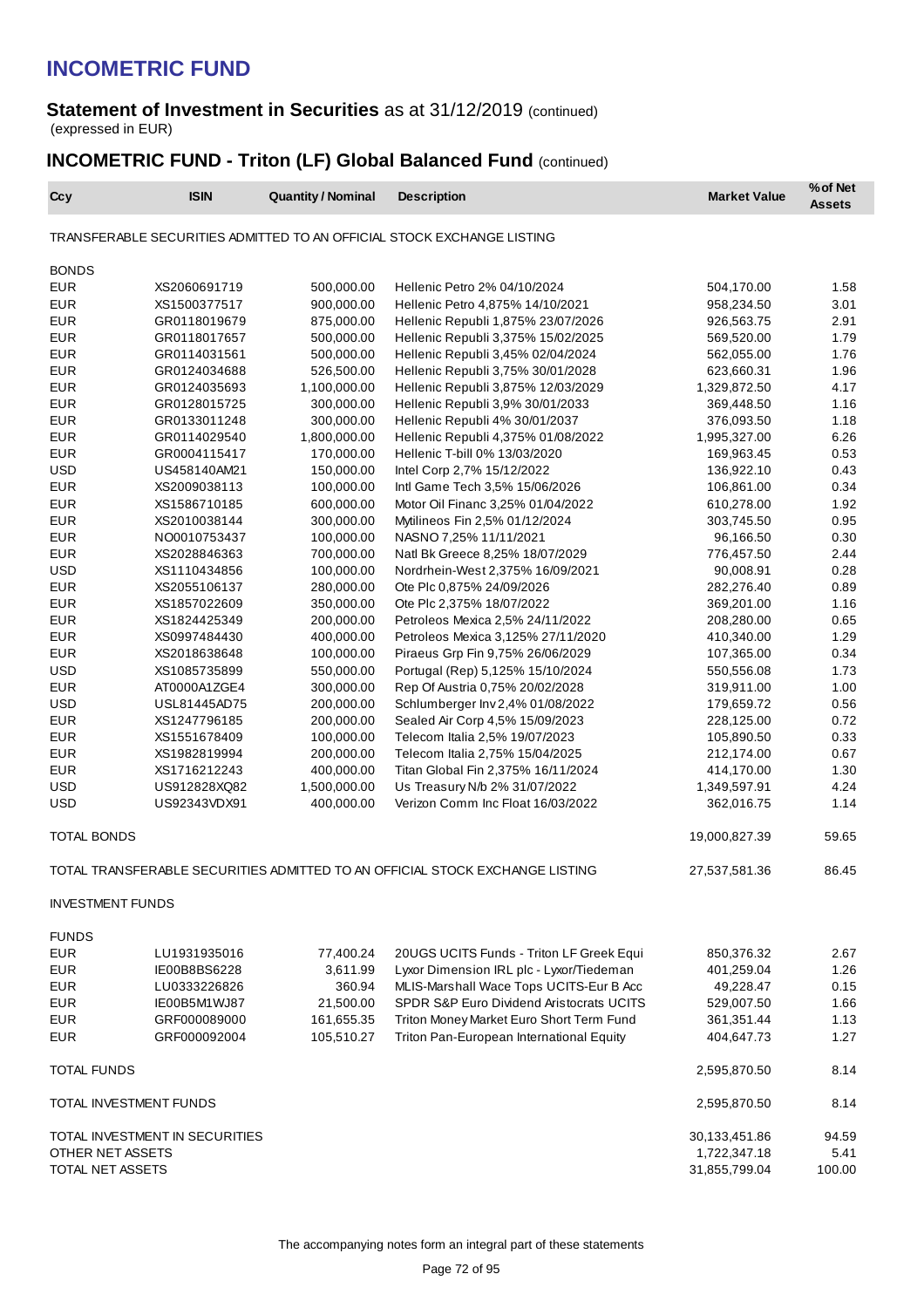### **Breakdown by Country of the Investments in Securities** as of 31/12/2019 (in % of Net Assets)

**INCOMETRIC FUND - Abando Total Return**

| INCOMETRIC FUND - Abando Total Return |       |
|---------------------------------------|-------|
| <b>AUSTRIA</b>                        | 2.77  |
| <b>FRANCE</b>                         | 7.82  |
| <b>GREAT BRITAIN</b>                  | 3.08  |
| <b>ITAI Y</b>                         | 2.51  |
| <b>JAPAN</b>                          | 4.15  |
| <b>NETHERLANDS</b>                    | 5.02  |
| <b>SPAIN</b>                          | 41.60 |
| <b>SWITZERLAND</b>                    | 10.68 |
| UNITED STATES (U.S.A.)                | 12.75 |
| <b>Total</b>                          | 90.38 |

| <b>INCOMETRIC FUND - ACCI DMP - Diversified</b> |  |
|-------------------------------------------------|--|

| <b>IRELAND</b> | 98.83 |
|----------------|-------|
| <b>Total</b>   | 98.83 |

| <b>INCOMETRIC FUND - ACCI Dynamic - Global Fixed</b> |  |
|------------------------------------------------------|--|
| <b>Income Opportunities</b>                          |  |

| <b>IRELAND</b>    | 81.48 |
|-------------------|-------|
| <b>LUXEMBOURG</b> | 17.94 |
| <b>Total</b>      | 99.42 |

| Total             | 99.87 |
|-------------------|-------|
| <b>LUXEMBOURG</b> | 6.18  |
| <b>IRELAND</b>    | 93.69 |

### **INCOMETRIC FUND - Albatros Acciones**

| <b>Total</b>           | 93.79 |
|------------------------|-------|
| UNITED STATES (U.S.A.) | 32.77 |
| <b>SWITZERLAND</b>     | 8.13  |
| <b>SWEDEN</b>          | 3.82  |
| <b>SPAIN</b>           | 1.22  |
| <b>LUXEMBOURG</b>      | 11.80 |
| <b>IRFI AND</b>        | 4.21  |
| <b>GREAT BRITAIN</b>   | 3.24  |
| <b>FRANCE</b>          | 20.82 |
| <b>FINLAND</b>         | 6.62  |
| CAYMAN ISLANDS         | 1.16  |
|                        |       |

#### **INCOMETRIC FUND - Araucaria Fund**

| <b>Total</b>      | 99.22 |
|-------------------|-------|
| <b>SPAIN</b>      | 22.16 |
| <b>LUXEMBOURG</b> | 59.82 |
| <b>IRELAND</b>    | 2.95  |
| <b>FRANCE</b>     | 14.29 |

| <b>Total</b>           | 46.38 |
|------------------------|-------|
| UNITED STATES (U.S.A.) | 14.14 |
| <b>LUXEMBOURG</b>      | 3.27  |
| <b>ITALY</b>           | 3.21  |
| <b>GREECE</b>          | 10.17 |
| <b>GREAT BRITAIN</b>   | 0.84  |
| <b>GERMANY</b>         | 10.93 |
| <b>FRANCE</b>          | 3.82  |

| <b>INCOMETRIC FUND - Branosera Global Dynamic</b> |       |
|---------------------------------------------------|-------|
| <b>CANADA</b>                                     | 2.37  |
| <b>FRANCE</b>                                     | 5.44  |
| <b>GERMANY</b>                                    | 2.79  |
| <b>IRELAND</b>                                    | 11.64 |
| <b>LUXEMBOURG</b>                                 | 51.62 |
| <b>NETHERLANDS</b>                                | 2.59  |
| <b>SWITZERLAND</b>                                | 3.77  |
| UNITED STATES (U.S.A.)                            | 11.34 |
| <b>Total</b>                                      | 91.56 |

#### **INCOMETRIC FUND - Cartago Global Balanced**

| <b>AUSTRIA</b>    | 2.26  |
|-------------------|-------|
| <b>DENMARK</b>    | 7.37  |
| <b>FRANCE</b>     | 3.53  |
| <b>GERMANY</b>    | 19.03 |
| <b>IRELAND</b>    | 18.21 |
| <b>ITALY</b>      | 6.38  |
| <b>LUXEMBOURG</b> | 38.11 |
| <b>Total</b>      | 94.89 |

#### **INCOMETRIC FUND - Cartago US Income**

| Total          | 95.71 |
|----------------|-------|
| LUXEMBOURG     | 11.26 |
| <b>IRELAND</b> | 84.45 |

#### **INCOMETRIC FUND - Chronos Global Equity Fund**

| Total                  | 97.78 |
|------------------------|-------|
| UNITED STATES (U.S.A.) | 34.42 |
| <b>TURKEY</b>          | 2.16  |
| <b>SWITZERLAND</b>     | 3.12  |
| <b>POLAND</b>          | 13.21 |
| <b>NEW ZEALAND</b>     | 3.40  |
| <b>LUXEMBOURG</b>      | 7.33  |
| <b>JERSEY</b>          | 2.01  |
| <b>IRELAND</b>         | 1.98  |
| <b>GREAT BRITAIN</b>   | 6.06  |
| <b>GERMANY</b>         | 7.69  |
| <b>DENMARK</b>         | 3.61  |
| <b>CYPRUS</b>          | 2.98  |
| CAYMAN ISLANDS         | 2.65  |
| <b>CANADA</b>          | 7.16  |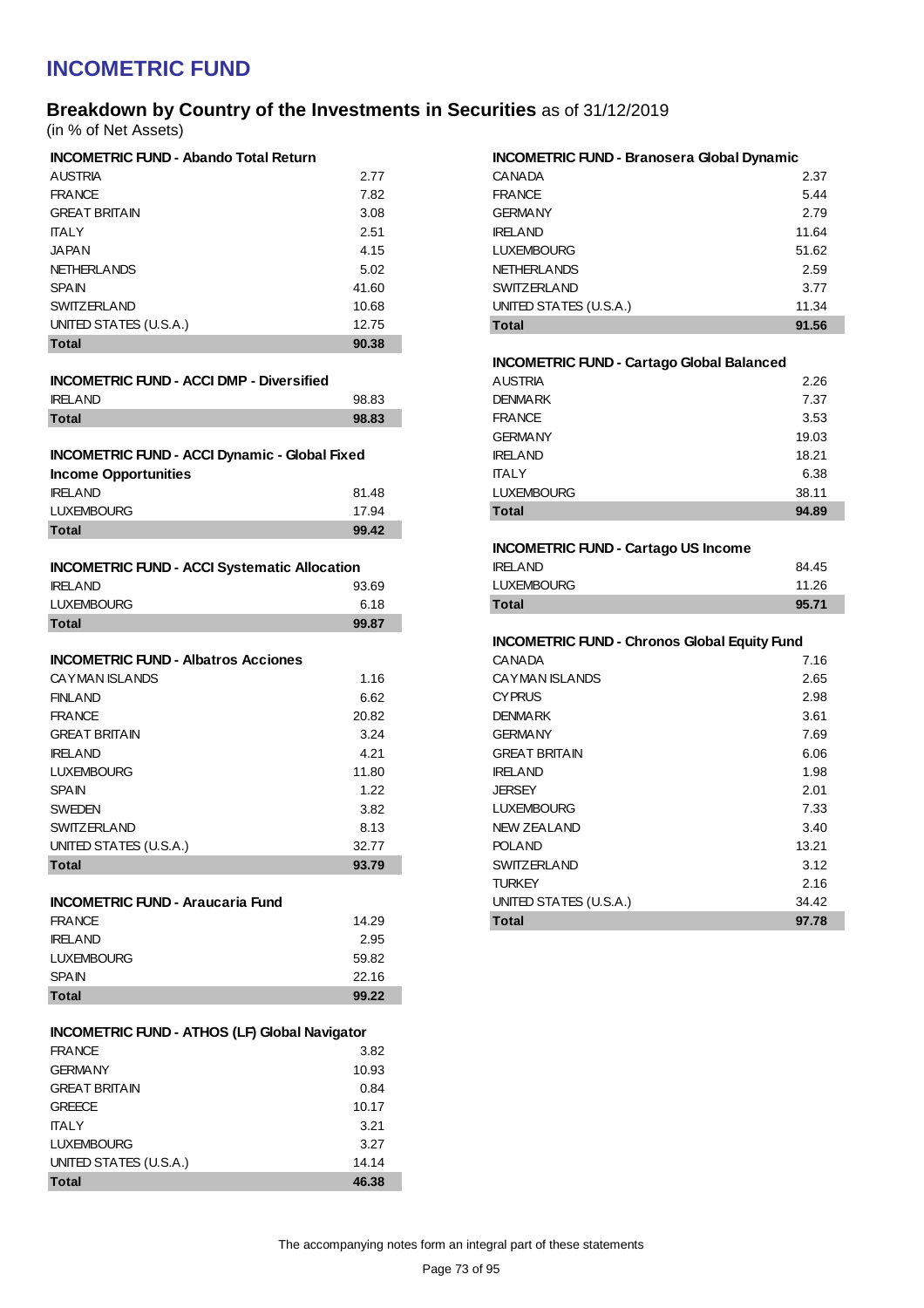## **Breakdown by Country of the Investments in Securities** as of 31/12/2019

(in % of Net Assets) (continued)

| <b>INCOMETRIC FUND - Dunas Patrimonio</b> |       |
|-------------------------------------------|-------|
| <b>BERMUDA ISLANDS</b>                    | 0.26  |
| <b>BRAZIL</b>                             | 1.92  |
| <b>CANADA</b>                             | 3.27  |
| CAYMAN ISLANDS                            | 1.78  |
| <b>DENMARK</b>                            | 0.65  |
| FINI AND                                  | 0.85  |
| <b>FRANCE</b>                             | 4.38  |
| <b>GERMANY</b>                            | 9.05  |
| <b>GREAT BRITAIN</b>                      | 1.89  |
| <b>HONG KONG</b>                          | 0.52  |
| <b>ISRAFI</b>                             | 0.59  |
| <b>TALY</b>                               | 13.62 |
| <b>JERSEY</b>                             | 0.40  |
| <b>MEXICO</b>                             | 1.24  |
| <b>NETHERLANDS</b>                        | 0.69  |
| <b>PORTUGAL</b>                           | 4.17  |
| <b>SPAIN</b>                              | 2.40  |
| <b>SUPRANATIONAL</b>                      | 15.50 |
| SWITZFRI AND                              | 0.34  |
| <b>TURKEY</b>                             | 0.35  |
| UNITED STATES (U.S.A.)                    | 13.57 |
| <b>Total</b>                              | 77.44 |

### **INCOMETRIC FUND - Dux Mixto Moderado**

| <b>Total</b>           | 83.27 |
|------------------------|-------|
| UNITED STATES (U.S.A.) | 6.58  |
| <b>SWITZERLAND</b>     | 1.32  |
| <b>SWEDEN</b>          | 1.25  |
| <b>SPAIN</b>           | 1.21  |
| PERU                   | 1.05  |
| <b>NETHERLANDS</b>     | 3.03  |
| <b>LUXEMBOURG</b>      | 45.03 |
| <b>IRELAND</b>         | 7.89  |
| <b>GREAT BRITAIN</b>   | 1.45  |
| <b>GERMANY</b>         | 12.24 |
| <b>FRANCE</b>          | 0.31  |
| <b>FINLAND</b>         | 0.49  |
| CAYMAN ISLANDS         | 0.55  |
| <b>BELGIUM</b>         | 0.87  |

| <b>INCOMETRIC FUND - Equam Global Value</b> |       |
|---------------------------------------------|-------|
| <b>BELGIUM</b>                              | 3.79  |
| <b>CANADA</b>                               | 1.27  |
| <b>CURACAO</b>                              | 1.41  |
| <b>CYPRUS</b>                               | 0.46  |
| <b>DENMARK</b>                              | 1.82  |
| <b>FRANCE</b>                               | 7.71  |
| <b>GERMANY</b>                              | 2.62  |
| <b>GREAT BRITAIN</b>                        | 29.00 |
| <b>GREECE</b>                               | 1.42  |
| <b>IRELAND</b>                              | 2.08  |
| <b>ITALY</b>                                | 12.82 |
| <b>NETHERLANDS</b>                          | 7.46  |
| <b>NORWAY</b>                               | 9.08  |
| <b>PORTUGAL</b>                             | 1.65  |
| <b>SPAIN</b>                                | 6.09  |
| <b>SWEDEN</b>                               | 5.77  |
| <b>SWITZERLAND</b>                          | 3.08  |
| UNITED STATES (U.S.A.)                      | 2.46  |
| <b>Total</b>                                | 99.99 |

#### **INCOMETRIC FUND - European Sectors (EUR)**

| Total                | 91.14 |
|----------------------|-------|
| <b>SWITZERLAND</b>   | 4.06  |
| <b>SWEDEN</b>        | 1.66  |
| <b>SPAIN</b>         | 29.77 |
| <b>PORTUGAL</b>      | 16.91 |
| <b>NORWAY</b>        | 2.21  |
| <b>NETHERLANDS</b>   | 3.45  |
| <b>JERSEY</b>        | 1.52  |
| <b>ITALY</b>         | 4.69  |
| <b>IRELAND</b>       | 2.08  |
| <b>GREAT BRITAIN</b> | 6.56  |
| <b>GERMANY</b>       | 5.15  |
| <b>FRANCE</b>        | 2.47  |
| <b>FINLAND</b>       | 0.26  |
| FEDERATION OF RUSSIA | 2.52  |
| <b>DENMARK</b>       | 5.66  |
| <b>AUSTRIA</b>       | 2.17  |

### **INCOMETRIC FUND - Gesconsult Flexible Equity** SPAIN 98.71 **Total 98.71**

### **INCOMETRIC FUND - Gesconsult Flexible Income** SPAIN 99.16 **Total 99.16**

#### **INCOMETRIC FUND - Gesconsult Spanish Equity**

| <b>SPAIN</b> | 97.11 |
|--------------|-------|
| <b>Total</b> | 97.11 |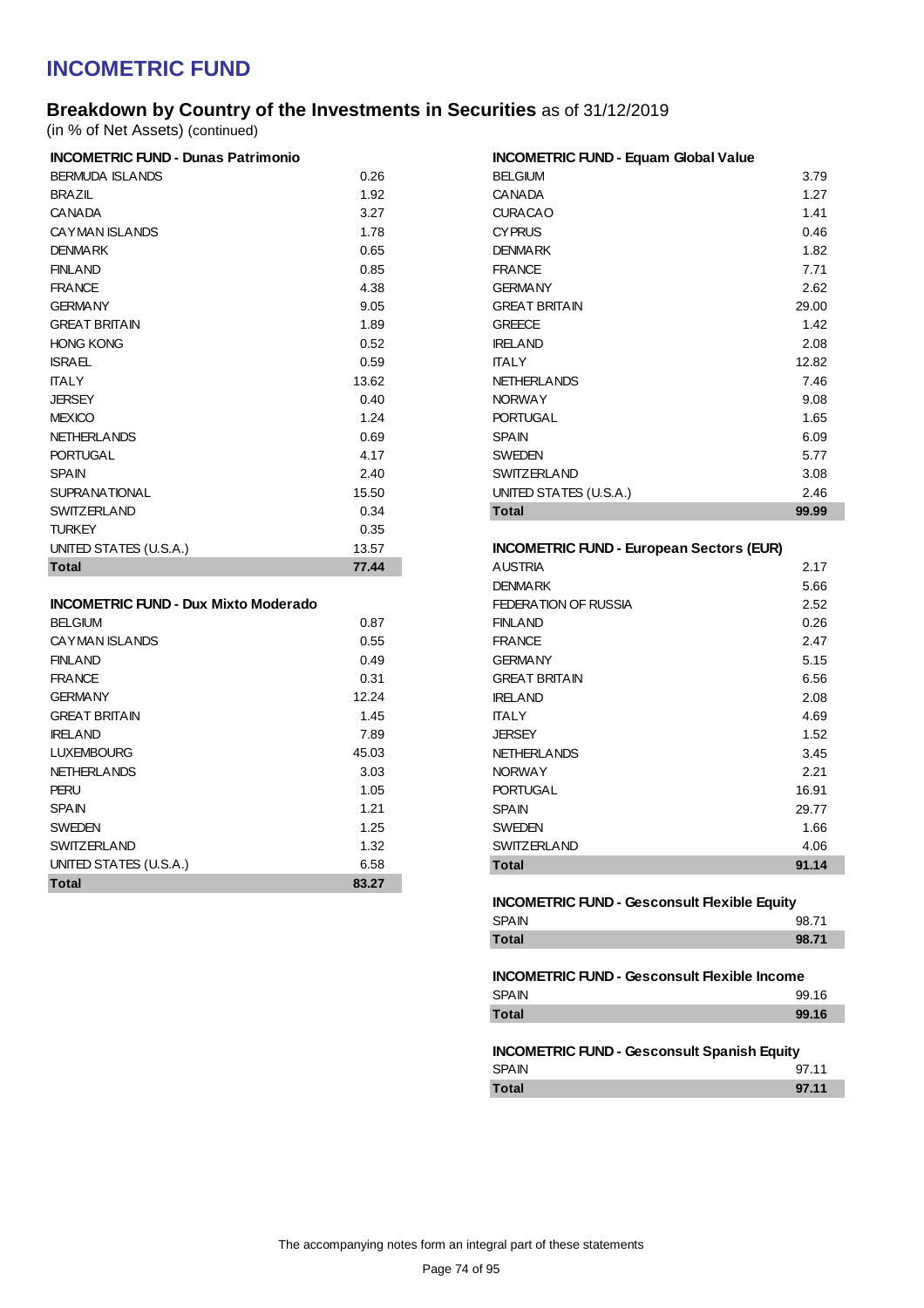## **Breakdown by Country of the Investments in Securities** as of 31/12/2019

(in % of Net Assets) (continued)

| <b>INCOMETRIC FUND - Global Arrow</b>         |       |
|-----------------------------------------------|-------|
| <b>FINLAND</b>                                | 8.68  |
| <b>FRANCE</b>                                 | 45.75 |
| <b>GERMANY</b>                                | 10.09 |
| <b>IRELAND</b>                                | 10.09 |
| <b>LUXEMBOURG</b>                             | 23.01 |
| <b>Total</b>                                  | 97.62 |
| <b>INCOMETRIC FUND - Global Strategy Fund</b> |       |
| <b>FINLAND</b>                                | 7.57  |
| <b>GERMANY</b>                                | 17.00 |
| <b>IRELAND</b>                                | 11.54 |
| <b>LUXEMBOURG</b>                             | 53.00 |
| <b>SPAIN</b>                                  | 6.90  |
| <b>Total</b>                                  | 96.01 |
|                                               |       |
| <b>INCOMETRIC FUND - Global Valor</b>         |       |
| AUSTRALIA                                     | 5.71  |
| AUSTRIA                                       | 0.19  |
| <b>BELGIUM</b>                                | 2.35  |
| <b>CANADA</b>                                 | 2.74  |
| <b>CAYMAN ISLANDS</b>                         | 5.04  |
| <b>CHINA</b>                                  | 1.20  |
| <b>DENMARK</b>                                | 1.66  |
| <b>FRANCE</b>                                 | 3.89  |
| <b>GERMANY</b>                                | 4.81  |
| <b>GREAT BRITAIN</b>                          | 3.84  |
| <b>IRELAND</b>                                | 0.91  |
| <b>LUXEMBOURG</b>                             | 0.71  |
| <b>MALAYSIA</b>                               | 17.78 |
| <b>NETHERLANDS</b>                            | 10.29 |
| <b>NEW ZEALAND</b>                            | 4.52  |
| <b>NORWAY</b>                                 | 0.95  |
| <b>SPAIN</b>                                  | 2.10  |
| <b>SWEDEN</b>                                 | 0.23  |
| <b>SWITZERLAND</b>                            | 23.20 |
| <b>TAIWAN</b>                                 | 1.17  |
| <b>THAILAND</b>                               | 0.67  |
| UNITED STATES (U.S.A.)                        | 5.39  |
| <b>Total</b>                                  | 99.35 |
|                                               |       |

| <b>INCOMETRIC FUND - Investore Fundamentals</b>           |       |
|-----------------------------------------------------------|-------|
| <b>FRANCE</b>                                             | 75.57 |
| <b>LUXEMBOURG</b>                                         | 20.78 |
| <b>Total</b>                                              | 96.35 |
|                                                           |       |
| <b>INCOMETRIC FUND - Stable Return</b>                    |       |
| <b>IRFI AND</b>                                           | 87.32 |
| <b>Total</b>                                              | 87.32 |
|                                                           |       |
| <b>INCOMETRIC FUND - Triton (LF) Global Balanced Fund</b> |       |
| AUSTRIA                                                   | 1.29  |
| <b>BELGIUM</b>                                            | 1.45  |
| CAYMAN ISLANDS                                            | 0.57  |
| <b>CYPRUS</b>                                             | 1.35  |
| <b>DENMARK</b>                                            | 0.10  |
| <b>FINI AND</b>                                           | 0.31  |
| <b>FRANCF</b>                                             | 2.90  |
| <b>GERMANY</b>                                            | 2.02  |
| <b>GREAT BRITAIN</b>                                      | 14.86 |
| <b>GREECE</b>                                             | 40.14 |
| <b>IRELAND</b>                                            | 2.92  |
| <b>ITALY</b>                                              | 1.16  |
| JERSEY                                                    | 0.61  |
| <b>LUXEMBOURG</b>                                         | 6.58  |
| <b>MEXICO</b>                                             | 1.94  |
| <b>NETHERLANDS</b>                                        | 2.09  |
| <b>NORWAY</b>                                             | 0.76  |
| <b>PORTUGAL</b>                                           | 1.73  |
| <b>SPAIN</b>                                              | 0.05  |
| <b>SWITZERLAND</b>                                        | 1.21  |
| TAWAN                                                     | 1.30  |
| UNITED STATES (U.S.A.)                                    | 9.25  |
| <b>Total</b>                                              | 94.59 |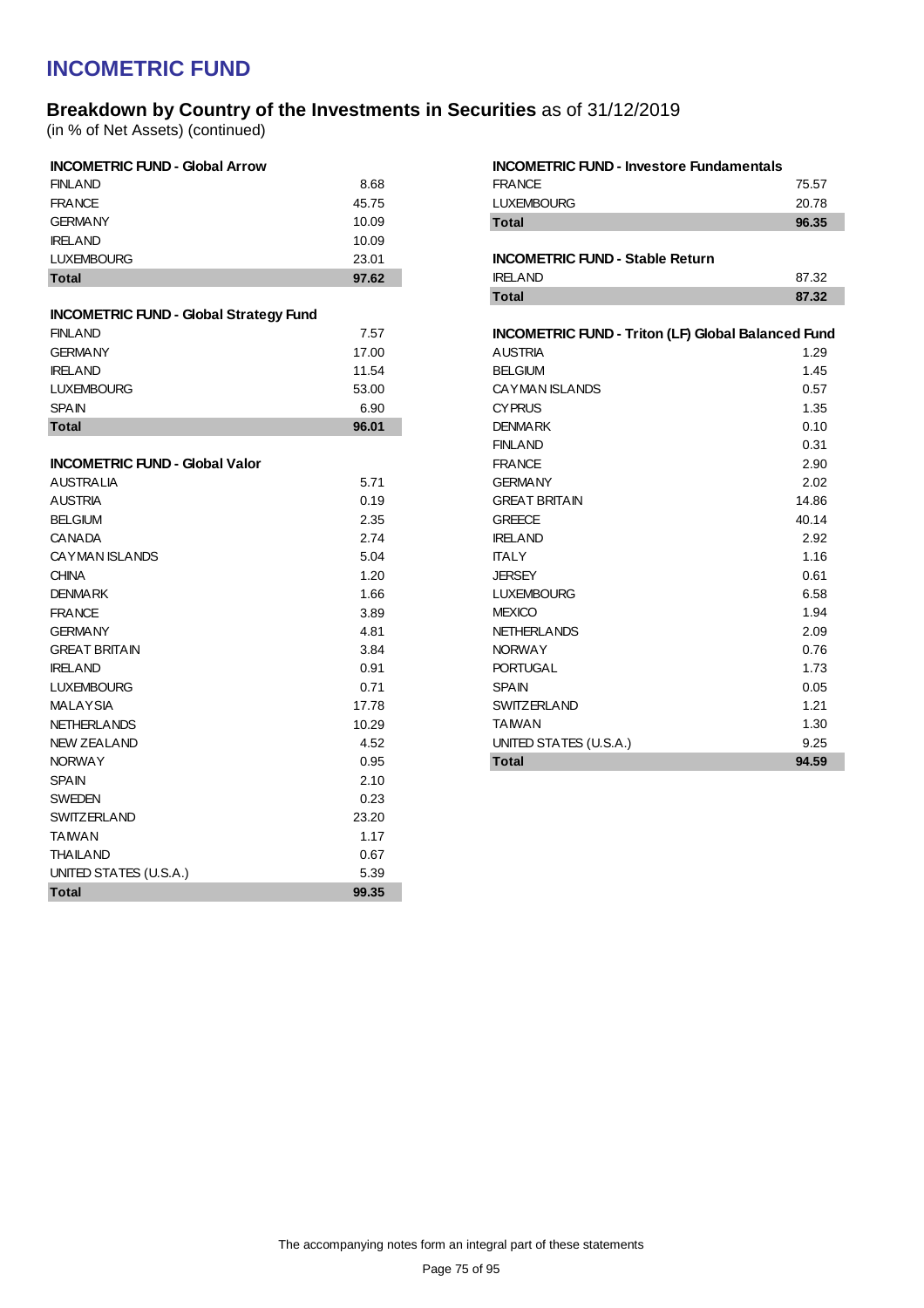## **Breakdown by Economic Sector of the Investments in Securities** as of 31/12/2019

(in % of Net Assets)

### **INCOMETRIC FUND - Abando Total Return**

| Communications          | 11.44 |
|-------------------------|-------|
| Consumer Discretionary  | 5.85  |
| <b>Consumer Staples</b> | 8.26  |
| Financials              | 25.12 |
| Government              | 3.80  |
| <b>Industrials</b>      | 22.18 |
| <b>Materials</b>        | 13.73 |
| <b>Total</b>            | 90.38 |

#### **INCOMETRIC FUND - ACCI DMP - Diversified**

| <b>Total</b>            | 98.83 |
|-------------------------|-------|
| <b>Investment Funds</b> | 98.83 |

### **INCOMETRIC FUND - ACCI Dynamic - Global Fixed**

| <b>Income Opportunities</b> |       |
|-----------------------------|-------|
| <b>Investment Funds</b>     | 99.42 |

|              | ◡◡.⊤← |
|--------------|-------|
| <b>Total</b> | QQ 12 |
|              |       |

| <b>INCOMETRIC FUND - ACCI Systematic Allocation</b> |  |
|-----------------------------------------------------|--|
|-----------------------------------------------------|--|

| <b>Investment Funds</b> | 99.87 |
|-------------------------|-------|
| <b>Total</b>            | 99.87 |

### **INCOMETRIC FUND - Albatros Acciones**

| Communications          | 4.06  |
|-------------------------|-------|
| Consumer Discretionary  | 4.21  |
| <b>Consumer Staples</b> | 0.39  |
| Energy                  | 4.88  |
| Financials              | 4.40  |
| <b>Health Care</b>      | 10.25 |
| <b>Industrials</b>      | 10.43 |
| <b>Investment Funds</b> | 28.61 |
| Technology              | 26.56 |
| <b>Total</b>            | 93.79 |

#### **INCOMETRIC FUND - Araucaria Fund**

| <b>Investment Funds</b> | 99.22 |
|-------------------------|-------|
| <b>Total</b>            | 99.22 |

### **INCOMETRIC FUND - ATHOS (LF) Global Navigator**

| Communications         | 0.84  |
|------------------------|-------|
| Consumer Discretionary | 1.86  |
| Energy                 | 1.69  |
| Financials             | 7.77  |
| Government             | 28.10 |
| <b>Materials</b>       | 4.48  |
| <b>Utilities</b>       | 1.64  |
| <b>Total</b>           | 46.38 |

#### **INCOMETRIC FUND - Branosera Global Dynamic**

| <b>Total</b>                  | 91.56 |
|-------------------------------|-------|
| Technology                    | 5.04  |
| <b>Materials</b>              | 2.37  |
| <b>Investment Funds</b>       | 60.32 |
| <b>Health Care</b>            | 3.83  |
| Energy                        | 3.13  |
| <b>Consumer Staples</b>       | 2.59  |
| <b>Consumer Discretionary</b> | 8.24  |
| Communications                | 6.04  |

#### **INCOMETRIC FUND - Cartago Global Balanced**

| Total                   | 94.89 |
|-------------------------|-------|
| <b>Investment Funds</b> | 94.89 |

#### **INCOMETRIC FUND - Cartago US Income**

| <b>Investment Funds</b> | 95.71 |
|-------------------------|-------|
| <b>Total</b>            | 95.71 |

### **INCOMETRIC FUND - Chronos Global Equity Fund**

| Communications          | 13.50 |
|-------------------------|-------|
| Consumer Discretionary  | 26.23 |
| <b>Consumer Staples</b> | 11.32 |
| Energy                  | 2.64  |
| Financials              | 16.37 |
| <b>Industrials</b>      | 6.27  |
| <b>Investment Funds</b> | 1.98  |
| <b>Materials</b>        | 6.52  |
| Technology              | 12.95 |
| <b>Total</b>            | 97.78 |

#### **INCOMETRIC FUND - Dunas Patrimonio**

| Communications          | 5.98  |
|-------------------------|-------|
| Consumer Discretionary  | 4.39  |
| <b>Consumer Staples</b> | 3.31  |
| Energy                  | 0.46  |
| Financials              | 10.73 |
| Government              | 37.26 |
| <b>Health Care</b>      | 4.45  |
| <b>Industrials</b>      | 3.67  |
| <b>Materials</b>        | 1.61  |
| Technology              | 3.91  |
| <b>Utilities</b>        | 1.67  |
| <b>Total</b>            | 77.44 |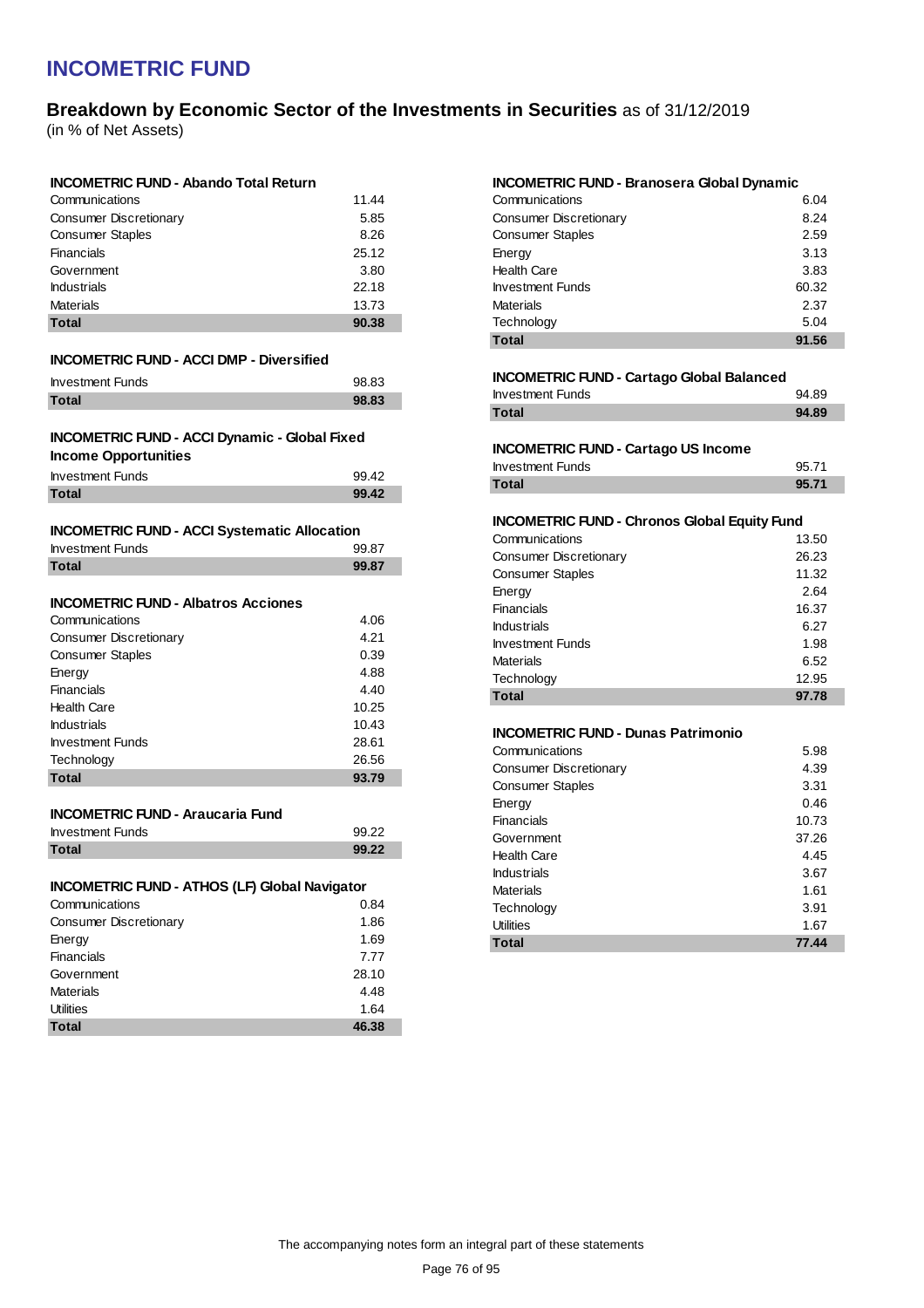## **Breakdown by Economic Sector of the Investments in Securities** as of 31/12/2019

(in % of Net Assets) (continued)

| <b>INCOMETRIC FUND - Dux Mixto Moderado</b> |      |
|---------------------------------------------|------|
| Communications                              | 0.21 |

| <b>Total</b>                  | 83.27 |
|-------------------------------|-------|
| Technology                    | 0.49  |
| <b>Materials</b>              | 4.24  |
| <b>Investment Funds</b>       | 62.27 |
| <b>Industrials</b>            | 2.46  |
| <b>Health Care</b>            | 4.14  |
| <b>Financials</b>             | 4.57  |
| Energy                        | 0.91  |
| <b>Consumer Staples</b>       | 2.08  |
| <b>Consumer Discretionary</b> | 1.90  |
|                               |       |

#### **INCOMETRIC FUND - Equam Global Value**

| <b>Total</b>                  | 99.99 |
|-------------------------------|-------|
| Technology                    | 10.93 |
| <b>Materials</b>              | 7.84  |
| <b>Industrials</b>            | 20.00 |
| Financials                    | 1.20  |
| Energy                        | 15.44 |
| <b>Consumer Staples</b>       | 8.56  |
| <b>Consumer Discretionary</b> | 33.60 |
| Communications                | 2.42  |

### **INCOMETRIC FUND - European Sectors (EUR)**

| Communications          | 2.19  |
|-------------------------|-------|
| Consumer Discretionary  | 1.77  |
| <b>Consumer Staples</b> | 1.20  |
| Energy                  | 3.92  |
| Financials              | 11.51 |
| Government              | 43.24 |
| <b>Health Care</b>      | 2.99  |
| <b>Industrials</b>      | 4.47  |
| Materials               | 3.15  |
| Technology              | 5.14  |
| Utilities               | 11.56 |
| <b>Total</b>            | 91.14 |

### **INCOMETRIC FUND - Gesconsult Flexible Equity**

| <b>Investment Funds</b> | 98.71 |
|-------------------------|-------|
| <b>Total</b>            | 98.71 |

### **INCOMETRIC FUND - Gesconsult Flexible Income**

| <b>Investment Funds</b> | 99.16 |
|-------------------------|-------|
| <b>Total</b>            | 99.16 |

### **INCOMETRIC FUND - Gesconsult Spanish Equity**

| <b>Investment Funds</b> | 97.11 |
|-------------------------|-------|
| <b>Total</b>            | 97.11 |

| <b>INCOMETRIC FUND - Global Arrow</b><br><b>Investment Funds</b><br><b>Total</b> | 97.62<br>97.62 |
|----------------------------------------------------------------------------------|----------------|
| <b>INCOMETRIC FUND - Global Strategy Fund</b>                                    |                |
| Financials                                                                       | 6.90           |
| <b>Investment Funds</b>                                                          | 89.11          |
| <b>Total</b>                                                                     | 96.01          |
| <b>INCOMETRIC FUND - Global Valor</b>                                            |                |
| Communications                                                                   | 1.81           |
| Consumer Discretionary                                                           | 5.68           |
| <b>Consumer Staples</b>                                                          | 1.03           |
| Energy                                                                           | 2.47           |
| Financials                                                                       | 7.24           |
| <b>Health Care</b>                                                               | 16.59          |
| <b>Industrials</b>                                                               | 13.98          |
| <b>Materials</b>                                                                 | 11.45          |
| Technology                                                                       | 35.89          |
| Utilities                                                                        | 3.21           |
| <b>Total</b>                                                                     | 99.35          |
|                                                                                  |                |
|                                                                                  |                |
| <b>INCOMETRIC FUND - Investore Fundamentals</b>                                  |                |
| <b>Investment Funds</b>                                                          | 96.35          |
| <b>Total</b>                                                                     | 96.35          |
|                                                                                  |                |
| <b>INCOMETRIC FUND - Stable Return</b>                                           |                |
| <b>Investment Funds</b>                                                          | 87.32          |
| <b>Total</b>                                                                     | 87.32          |
| <b>INCOMETRIC FUND - Triton (LF) Global Balanced Fund</b>                        |                |
| Communications                                                                   | 4.84           |
| <b>Consumer Discretionary</b>                                                    | 11.76          |
| <b>Consumer Staples</b>                                                          | 9.12           |
| Energy                                                                           | 11.88          |
| Financials                                                                       | 5.01           |
| Government                                                                       | 28.97          |
| <b>Health Care</b>                                                               | 1.07           |
| <b>Industrials</b>                                                               | 6.04           |
| <b>Investment Funds</b>                                                          | 8.15           |
| <b>Materials</b>                                                                 | 3.28           |
| Technology                                                                       | 3.24           |
| <b>Utilities</b><br><b>Total</b>                                                 | 1.23<br>94.59  |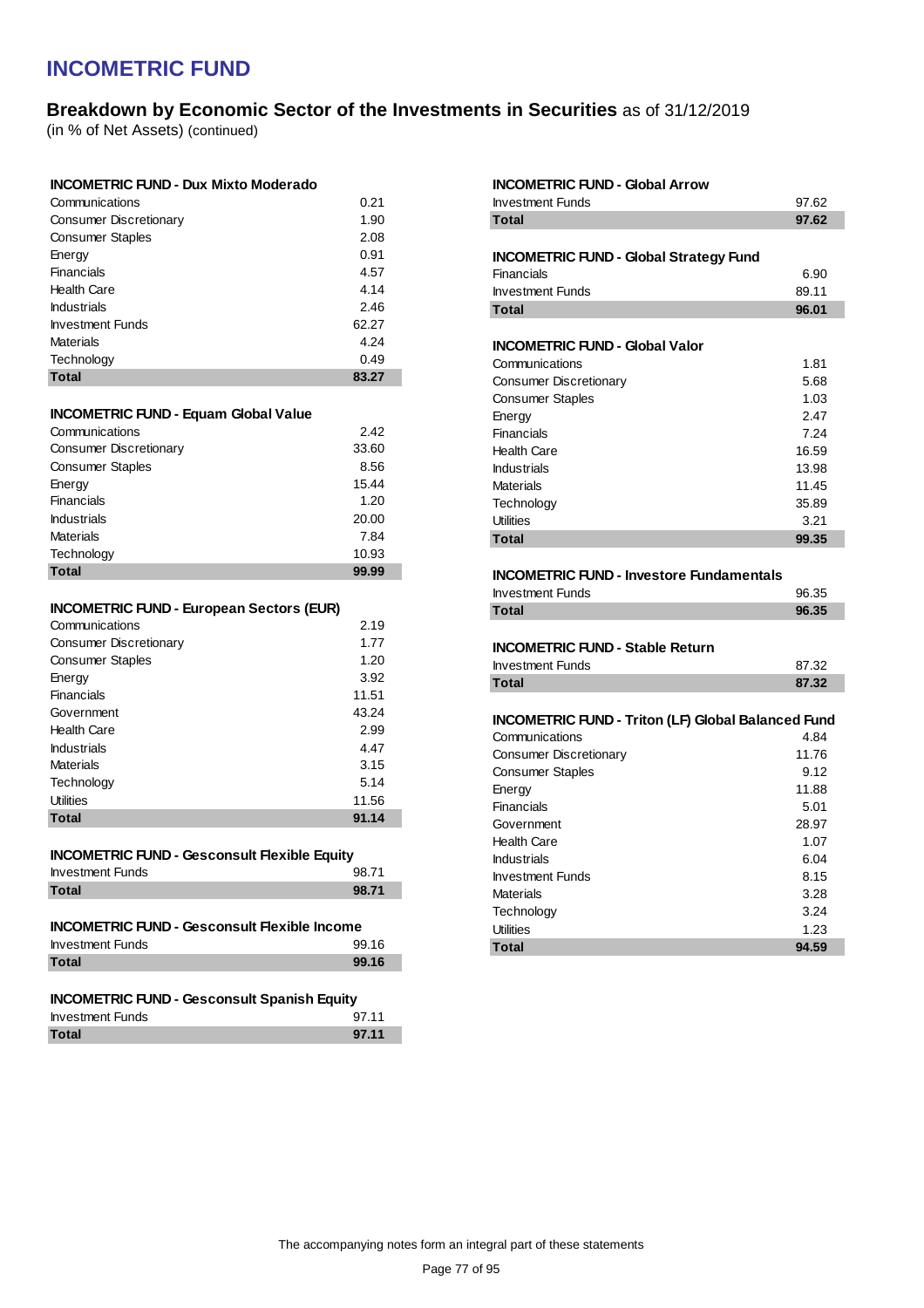## **Notes to the Financial Statements** for the year ended 31/12/2019

1. GENERAL

INCOMETRIC FUND (the "Fund") is organized in and under the laws of the Grand Duchy of Luxembourg as a mutual investment fund ("fonds commun de placement") with separate Sub-Fund(s) constituting each a separate portfolio of assets and liabilities. The Fund was incorporated on 6 June 2006.

The Fund is subject, in particular, to the provisions of Part I of the modified Law of 17 December 2010 which relate specifically to undertakings for collective investment in transferable securities as defined by the European Directive of 13 July 2009 (2009/65/EC) as may be amended from time to time.

The financial statements are presented in accordance with generally accepted accounting principles in Luxembourg and regulations relating to undertakings for collective investment in transferable securities.

Sub-Funds available to investors as at 31 December 2019 are as follows:

| <b>Sub-Funds</b>                                                       | <b>Launch Date</b> |
|------------------------------------------------------------------------|--------------------|
| <b>INCOMETRIC FUND - Abando Total Return</b>                           | 16/01/2013         |
| INCOMETRIC FUND - ACCI DMP - Diversified (*)                           | 11/03/2019         |
| INCOMETRIC FUND - ACCI Dynamic - Global Fixed Income Opportunities (*) | 11/03/2019         |
| INCOMETRIC FUND - ACCI Systematic Allocation (*)                       | 25/03/2019         |
| <b>INCOMETRIC FUND - Albatros Acciones</b>                             | 17/05/2017         |
| <b>INCOMETRIC FUND - Araucaria Fund</b>                                | 15/03/2017         |
| INCOMETRIC FUND - ATHOS (LF) Global Navigator (*)                      | 31/10/2019         |
| <b>INCOMETRIC FUND - Branosera Global Dynamic</b>                      | 08/11/2017         |
| <b>INCOMETRIC FUND - Cartago Global Balanced</b>                       | 16/03/2017         |
| <b>INCOMETRIC FUND - Cartago US Income</b>                             | 15/03/2018         |
| <b>INCOMETRIC FUND - Chronos Global Equity Fund</b>                    | 05/12/2017         |
| INCOMETRIC FUND - Deep Mind Strategic Fund (*)                         | 13/11/2019         |
| <b>INCOMETRIC FUND - Dunas Patrimonio</b>                              | 20/09/2012         |
| <b>INCOMETRIC FUND - Dux Mixto Moderado</b>                            | 09/02/2016         |
| <b>INCOMETRIC FUND - Equam Global Value</b>                            | 15/01/2015         |
| <b>INCOMETRIC FUND - European Sectors (EUR)</b>                        | 12/05/2010         |
| <b>INCOMETRIC FUND - Gesconsult Flexible Equity</b>                    | 28/12/2018         |
| <b>INCOMETRIC FUND - Gesconsult Flexible Income</b>                    | 18/04/2016         |
| <b>INCOMETRIC FUND - Gesconsult Spanish Equity</b>                     | 18/04/2016         |
| <b>INCOMETRIC FUND - Global Arrow</b>                                  | 26/02/2018         |
| <b>INCOMETRIC FUND - Global Dynamic</b>                                | 02/07/2015         |
| <b>INCOMETRIC FUND - Global Strategy Fund</b>                          | 04/02/2016         |
| <b>INCOMETRIC FUND - Global Valor</b>                                  | 06/01/2010         |
| <b>INCOMETRIC FUND - Investore Fundamentals</b>                        | 30/04/2008         |
| INCOMETRIC FUND - Stable Return (*)                                    | 20/12/2019         |
| <b>INCOMETRIC FUND - Triton (LF) Global Balanced Fund</b>              | 17/08/2016         |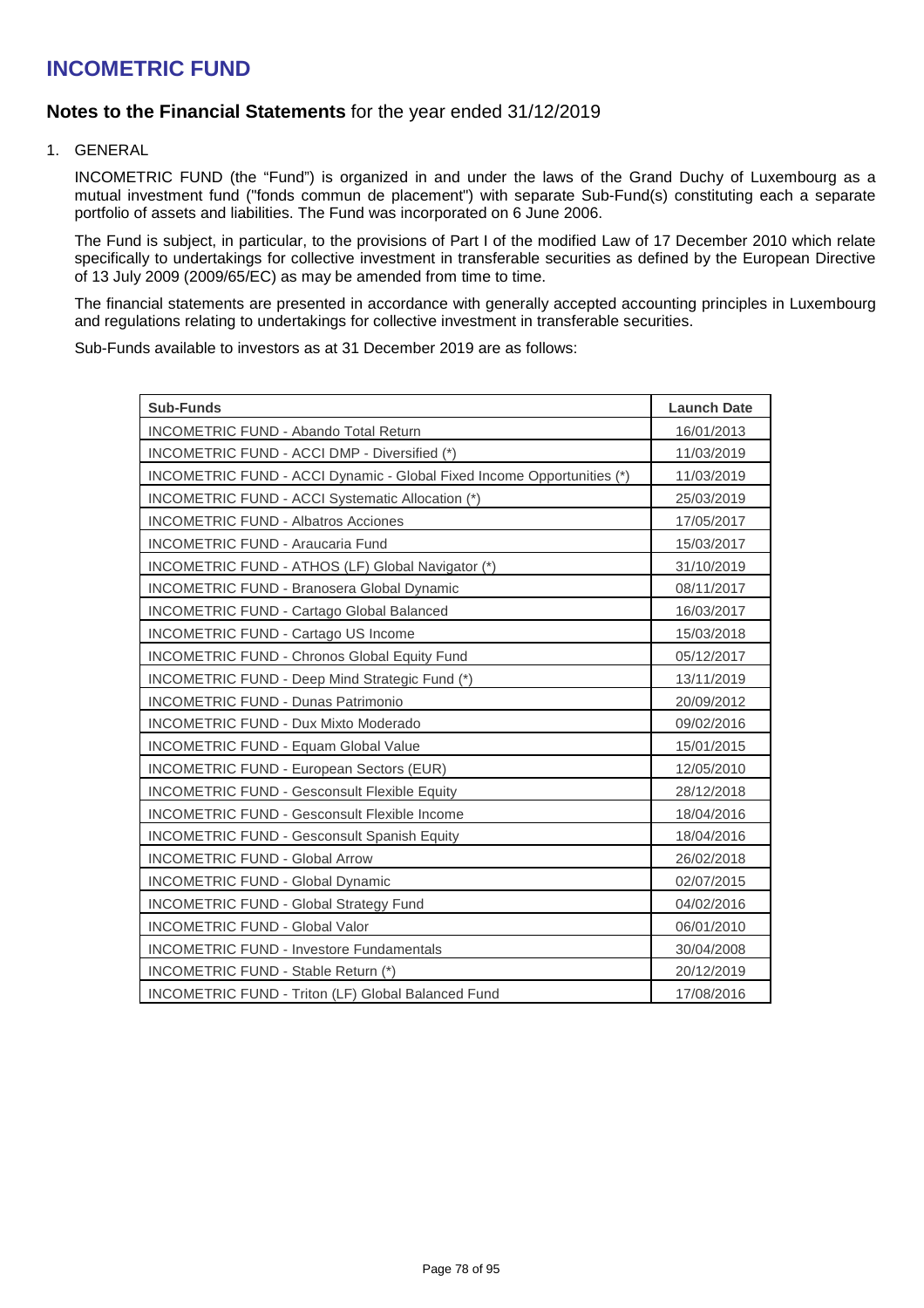## **Notes to the Financial Statements for the year ended 31/12/2019 (continued)**

### **MASTER – FEEDER**

### **INCOMETRIC FUND - Gesconsult Flexible Equity**

INCOMETRIC FUND - Gesconsult Flexible Equity is a feeder Undertakings for Collective Investments in Transferable Securities ("UCITS") (as defined in the UCI Law) of GESCONSULT LEON VALORES MIXTO, FI ("Master Fund"), which qualifies as a master UCITS (as defined in the UCI Law).

In compliance with the relevant provisions of the UCI Law, INCOMETRIC FUND - Gesconsult Flexible Equity will at all times invest at least 85% of its assets in shares of the Master Fund.

INCOMETRIC FUND - Gesconsult Flexible Equity may hold up to 15% of its assets in ancillary liquid assets, including cash, cash equivalents in accordance with the provisions of Article 41 (2) of the UCI Law.

The Master Fund GESCONSULT LEON VALORES MIXTO, FI is an undertaking for collective investment (UCI) without legal personality, pursuant to the UCITS Regulations. The Fund is authorized in Spain and is subject to Comision Nacional de Mercado de Valores (CNMV), the Spanish securities exchange commission, oversight. The Fund Management Company is GESCONSULT, S.A., S.G.I.I.C.

The Master Fund may invest direct or indirectly through Undertaking of Collective Investment (UCIs) (up to 10% of the total net assets of the sub-fund), between a 30%-75% of the total exposure will be invested in equity and the rest will be invested in fixed-income, both in government and/or corporate bonds (including liquid deposits and money market instruments, whether or not listed). The sum of investments in equities based outside the Eurozone, plus the currency risk exposure, may not exceed 30%.

The Master Fund is benchmarked against the performance of 50% of the Bolsa de Madrid General Index (IGBM) and 50% of the one-year treasury bills AFI Index.

The Master Fund Management Company is GESCONSULT, S.A., S.G.I.I.C. It is registered at the Management Companies Registry of CNMV for Undertaking for Collective Investment with the number 57 and at the Trade and Companies Registry. Its registered office is located at PLAZA DEL MARQUES DE SALAMANCA, 11,MADRID, 28006.

The annual and semi-annual reports of the Master Fund can be obtained from the website (www.cnmv.es).

### **INCOMETRIC FUND - Gesconsult Flexible Income**

INCOMETRIC FUND - Gesconsult Flexible Income is a feeder Undertakings for Collective Investments in Transferable Securities ("UCITS") (as defined in the UCI Law) of GESCONSULT RENTA FIJA FLEXIBLE FI ("Master Fund"), which qualifies as a master UCITS (as defined in the UCI Law).

In compliance with the relevant provisions of the UCI Law, INCOMETRIC FUND - Gesconsult Flexible Income will at all times invest at least 85% of its assets in shares of the Master Fund. INCOMETRIC FUND - Gesconsult Flexible Income may hold up to 15% of its assets in ancillary liquid assets, including cash, cash equivalents in accordance with the provisions of Article 41 (2) of the UCI Law.

The Master Fund GESCONSULT RENTA FIJA FLEXIBLE, FI is an undertaking for collective investment (UCI) without legal personality, pursuant to the European Communities (Undertakings for Collective Investment in Transferable Securities) Regulations 2011 (the "UCITS Regulations"). The Fund is authorized in Spain and is subject to Comision Nacional de Mercado de Valores (CNMV), the Spanish securities exchange commission, oversight.

The investment objective of the Master Fund is to invest up to 30% of the Sub-Fund total assets in equity and at least 70% in fixed-income securities. Investments are mainly made in OECD and Eurozone countries.

The Master Fund is benchmarked with 30% of the Bolsa de Madrid General Index (IGBM) and 70% of the one-year treasury bills AFI Index.

The Master Fund Management Company is GESCONSULT, S.A., S.G.I.I.C. It is registered at the Management Companies Registry of CNMV for Undertaking for Collective Investment with the number 57 and at the Trade and Companies Registry. Its registered office is located at PLAZA DEL MARQUES DE SALAMANCA, 11,MADRID, 28006.

The annual and semi-annual reports of the Master Fund can be obtained from the website (www.cnmv.es).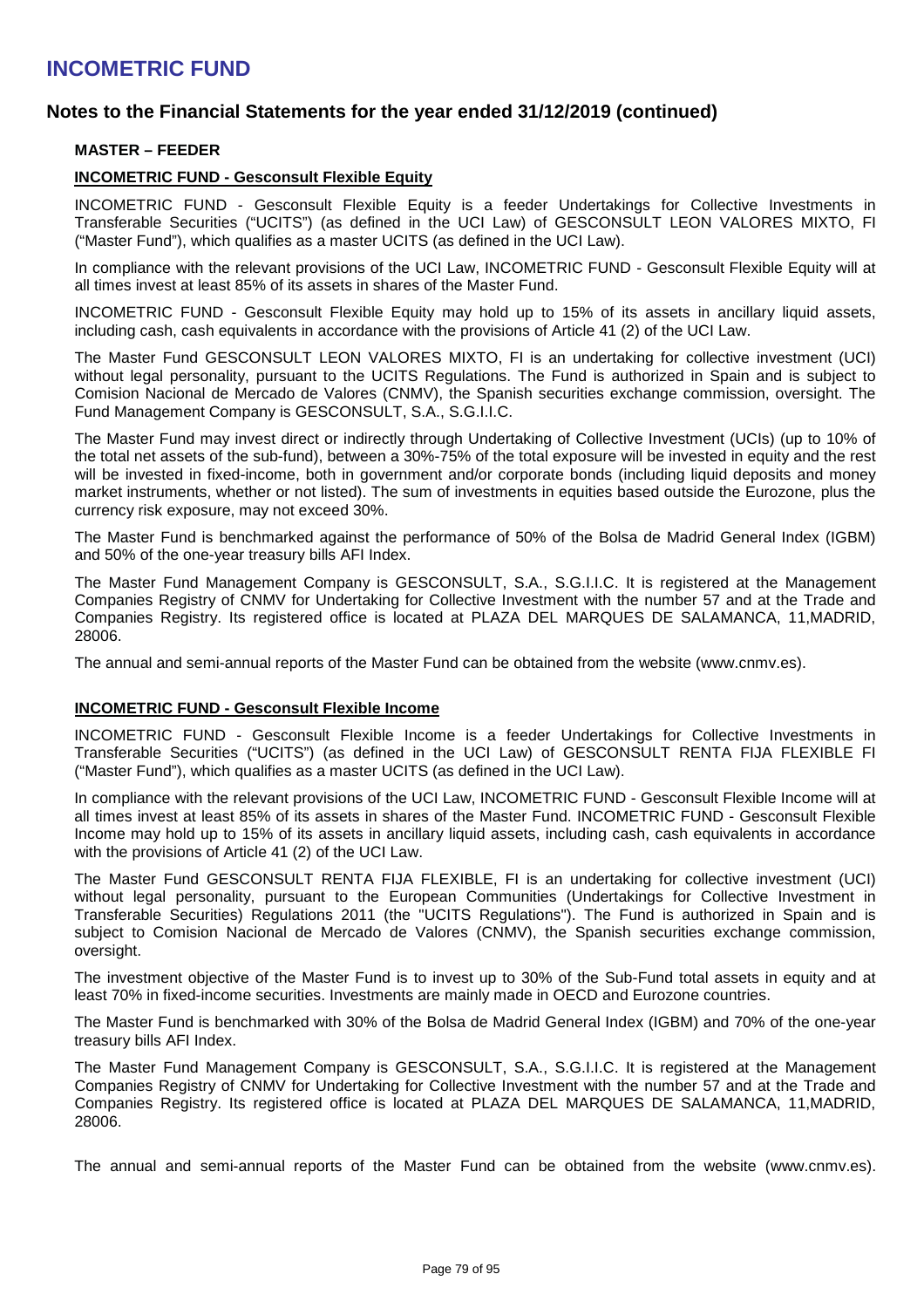## **Notes to the Financial Statements for the year ended 31/12/2019 (continued)**

### **INCOMETRIC FUND - Gesconsult Spanish Equity**

INCOMETRIC FUND - Gesconsult Spanish Equity is a feeder Undertakings for Collective Investments in Transferable Securities ("UCITS") (as defined in the UCI Law) of GESCONSULT RENTA VARIABLE FI ("Master Fund"), which qualifies as a master UCITS (as defined in the UCI Law).

In compliance with the relevant provisions of the UCI Law, INCOMETRIC FUND - Gesconsult Spanish Equity will at all times invest at least 85% of its assets in shares of the Master Fund. INCOMETRIC FUND - Gesconsult Spanish Equity may hold up to 15% of its assets in ancillary liquid assets, including cash, cash equivalents in accordance with the provisions of Article 41 (2) of the UCI Law.

The Master Fund GESCONSULT RENTA VARIABLE, FI is an undertaking for collective investment (UCI) without legal personality, pursuant to the UCITS Regulations. The Fund is authorized in Spain and is subject to Comision Nacional de Mercado de Valores (CNMV), the Spanish securities exchange commission, oversight. The Fund Management Company is GESCONSULT, S.A., S.G.I.I.C.

The investment objective of the Master Fund is to have a minimum correlation of 75% relative to the benchmark investing in equities, out of which 80% are represented by Spanish and Portuguese issuers while the rest are invested in issuers from other OECD countries, mainly from the Eurozone. The Master Fund shall exceed the limit of 20% exposure to one single issuer up to 35%, provided that the issuer's exposure in the abovementioned Index exceeds such 20%. These issuers may be high, medium, or low capitalization companies. The exposure to currency risk may not exceed 30%.

The Master Fund is benchmarked against and index composed of 85% of the performance of the Madrid Stock Exchange General Index (IGBM) and of 15% of the Portuguese Index PSI 20 Total Return.

The Master Fund Management Company is GESCONSULT, S.A., S.G.I.I.C. It is registered at the Management Companies Registry of CNMV for Undertaking for Collective Investment with the number 57 and at the Trade and Companies Registry. Its registered office is located at PLAZA DEL MARQUES DE SALAMANCA, 11,MADRID, 28006.

The annual and semi-annual reports of the Master Fund can be obtained from the website (www.cnmv.es).

### 2. DETERMINATION OF THE NET ASSET VALUE OF UNITS

The Net Asset Value per Unit of each Class of Units in each Sub-Fund is determined on each Valuation Day as defined in the Prospectus and is expressed in the Reference Currency of the Sub-Fund.

The Net Asset Value per Unit of each Class of Units is determined by dividing the value of the total assets of that Sub-Fund properly allocable to such Class less the liabilities of such Sub-Fund properly allocable to such Class by the total number of Units of such Class outstanding on the relevant Valuation Day.

A. Valuation of outstanding forward foreign exchange contracts

Unrealised gain / (loss) of outstanding forward foreign exchange transactions is valued at the forward rate applicable at the balance sheet date for the remaining period until maturity. Outstanding forward foreign exchange contracts as at period-end are disclosed in Note 10.

B. Valuation of outstanding financial futures contracts

Outstanding futures contracts are valued by reference to the last available settlement price on the relevant market. Outstanding futures contracts as at period-end are disclosed in Note 11.

C. Valuation of Investments

The net asset value is calculated in accordance with the following principles:

- 1. The value of any cash on hand or on deposit, bills and demand notes and accounts receivable, prepaid expenses, cash dividends and interest declared or accrued as aforesaid and not yet received is deemed to be the full amount thereof, unless in any case the same is unlikely to be paid or received in full, in which case the value thereof is arrived at after making such discount as may be considered appropriate in such case to reflect the true value thereof.
- 2. The value of securities listed or dealt in on a Regulated Market, stock exchange or other regulated markets are valued at the closing price on such markets on the day preceding the Valuation Day, save for securities listed on an Asian exchange, the value of which will be measured applying the closing prices on the Valuation Day. If a security is listed or traded on several markets, the closing price at the market which constitutes the main market for such securities, is determining;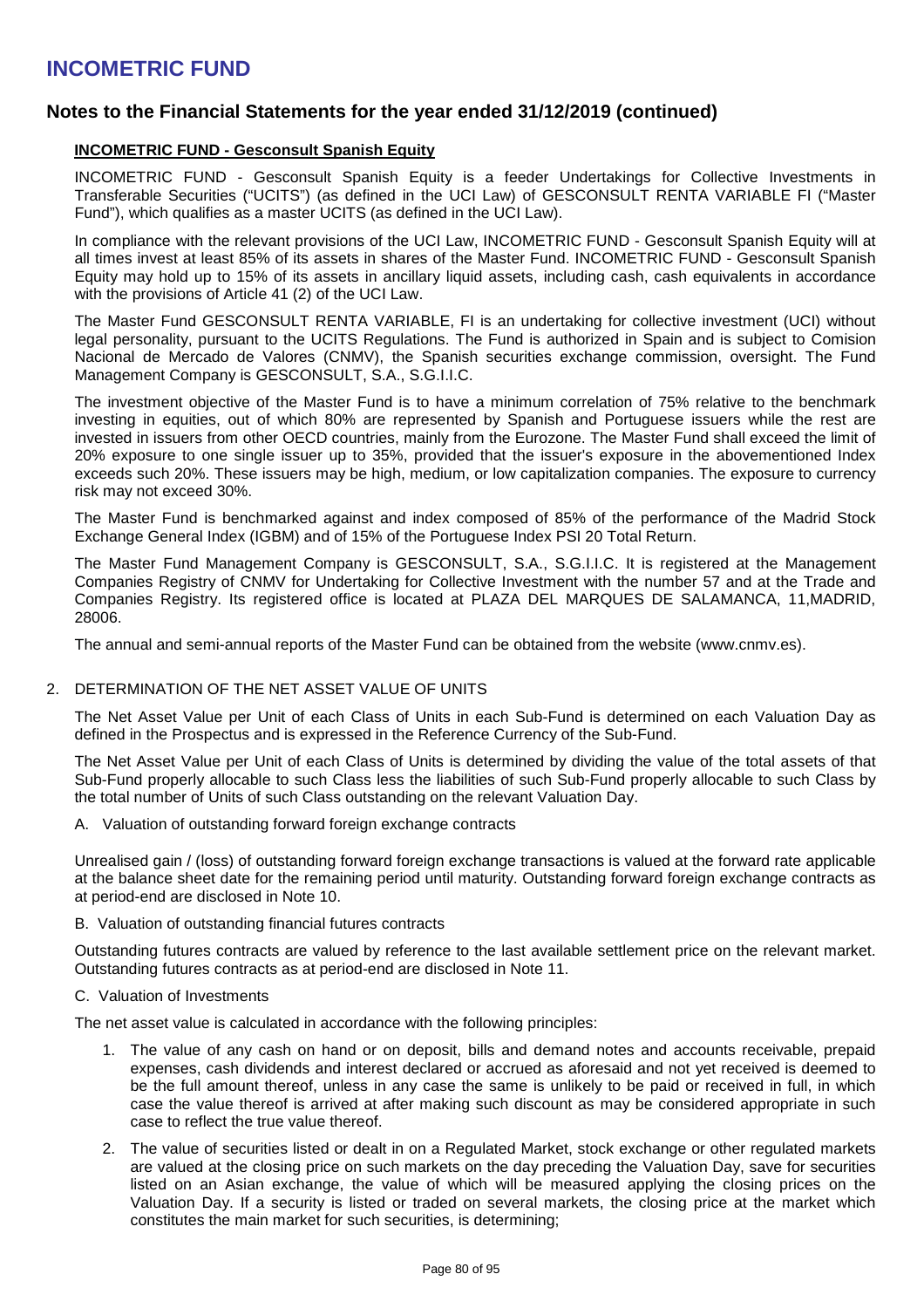## **Notes to the Financial Statements** for the year ended 31/12/2019 (continued)

- 2. DETERMINATION OF THE NET ASSET VALUE OF UNITS (continued)
	- 3. In the event that the securities are not listed or dealt in on a Regulated Market, stock exchange or other regulated markets or if, in the opinion of the Management Company, the latest available price does not truly reflect the fair market value of the relevant securities, the value of such securities are defined by the Management Company based on the reasonably foreseeable sales proceeds determined prudently and in good faith by the Management Company;
	- 4. All other assets are valued at fair market value as determined in good faith pursuant to the procedures established by the Management Company.

The Management Company, at its own discretion, may permit some other method of valuation to be used if it considers such valuation to be in the interest of a fair valuation of an asset of the Fund.

### 3. REFERENCE CURRENCY

The combined accounts of the Fund are maintained on EUR.

The financial statements relating to various separate Sub-Funds are expressed in the relevant reference currency for the Sub-Fund.

### 4. FOREIGN EXCHANGE

Assets expressed in currencies other than EUR are translated into EUR with the exchange rate as of 31 December 2019, are as follows:

| Currency                 | Exchange rate | Currency                   | Exchange rate |
|--------------------------|---------------|----------------------------|---------------|
| Australian Dollar (AUD)  | 1.597300      | Norwegian Krone (NOK)      | 9.865300      |
| Brazilian Real (BRL)     | 4.516700      | Polish Zloty (PLN)         | 4.251800      |
| British Pound (GBP)      | 0.847600      | Singapore Dollar (SGD)     | 1.509900      |
| Canadian Dollar (CAD)    | 1.455900      | Swedish Krona (SEK)        | 10.508900     |
| Danish Krone (DKK)       | 7.472600      | Swiss franc (CHF)          | 1.087200      |
| Hong Kong Dollar (HKD)   | 8.747300      | South African Rand (ZAR)   | 15.701800     |
| Japanese Yen (JPY)       | 122.015400    | Thailand Baht (THB)        | 33.398800     |
| Malaysian Ringgit (MYR)  | 4.593700      | Turkish Lira (TRY)         | 6.686200      |
| Mexican Peso (MXN)       | 21.201400     | United States Dollar (USD) | 1.122600      |
| New Zealand Dollar (NZD) | 1.664600      |                            |               |

### 5. FEES AND EXPENSES

### A. Formation expenses

The costs and expenses of the formation of the Fund and the initial issue of its Units will be borne by the Fund and amortized over a period not exceeding 5 years from the formation of the Fund and in such amounts in each year as determined by the Management Company on an equitable basis.

The costs and expenses incurred in connection with the creation of a new Sub-Fund shall be written off over a period not exceeding five years against the assets of such Sub-Fund only and in such amounts each year as determined by the Management Company on an equitable basis. The newly created Sub-Fund shall not bear a pro-rata of the costs and expenses incurred in connection with the formation of the Fund and the initial issue of Units, which have not already been written off at the time of the creation of the new Sub-Fund.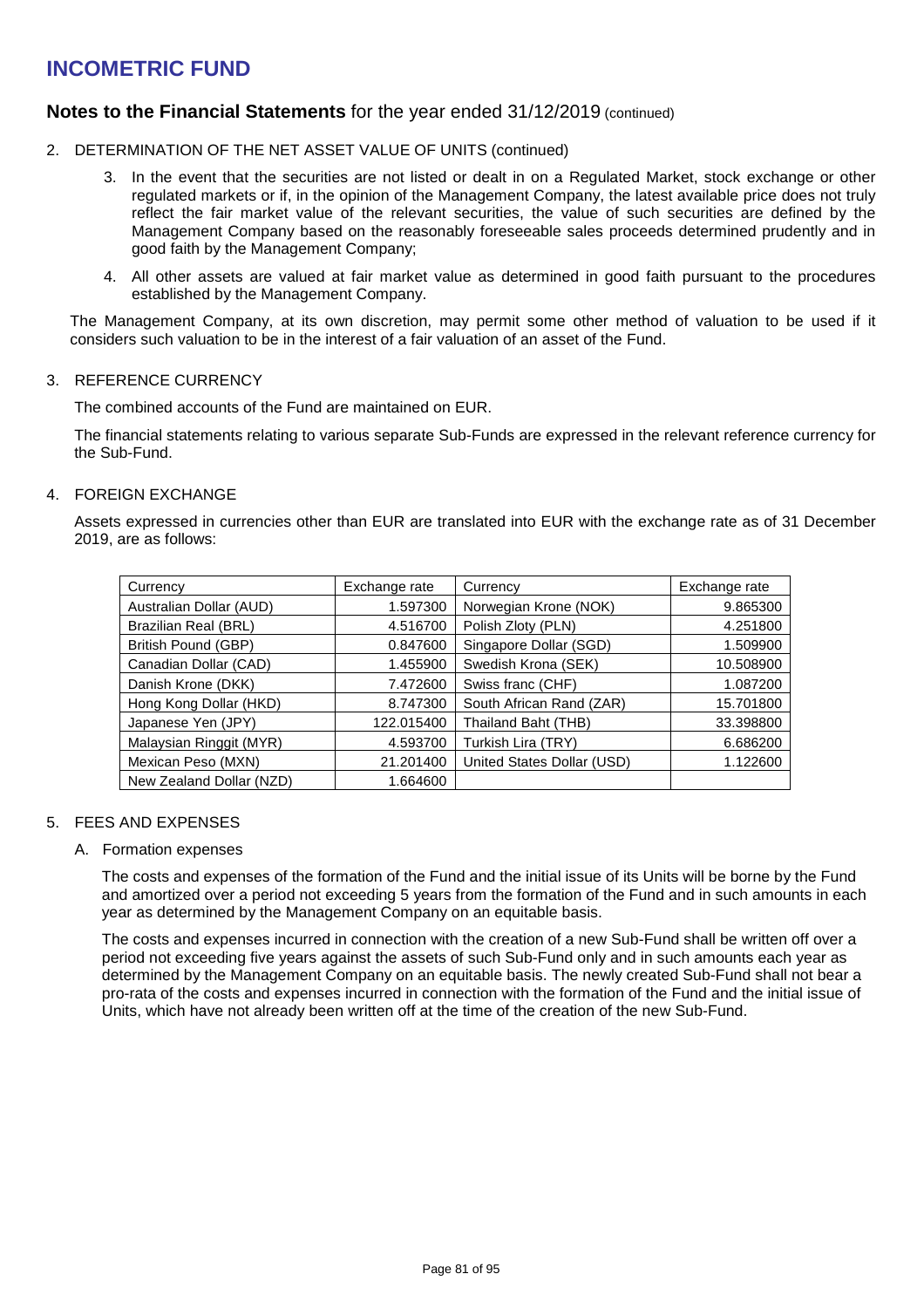## **Notes to the Financial Statements** for the year ended 31/12/2019 (continued)

- 5. FEES AND EXPENSES (continued)
	- B. Out-of-pocket expenses, administration and corporate service fee

Any reasonable disbursements and out-of-pocket expenses (including without limitation telephone, telex, e-mail, website, cable and postage expenses) incurred by the administrative agent, custodian, paying agent, registrar and transfer agent and any custody charges of banks and financial institutions to which custody of assets of a Sub-Fund is entrusted, will be borne by the relevant Sub-Fund.

In addition the Management Company in consideration for the administrative agent services is entitled to an administration fee, up to a maximum of 0.35% p.a., out of the net assets of the relevant Sub-Fund payable at the end of the month. For relevant Sub-Fund and based on service agreements the Management Company is entitled to a minimum fee for administrative agent services.

Furthermore, the Management Company receives customary fees for the domiciliary and corporate services rendered to the Fund.

### 6. TAXE D'ABONNEMENT

In accordance with the regulations, the Fund is subject to an annual "taxe d'abonnement" at a rate of 0.05% for noninstitutional classes of units, 0.01% for institutional classes of units, payable quarterly on the basis of the net assets of the Fund.

Pursuant to Article 175 (a) of the amended Law of 17th December 2010 the net assets invested in UCIs already subject to the "taxe d'abonnement" are exempt from this tax.

### 7. MANAGEMENT FEES

The Management Company is entitled to a management fee out of the Net Assets of the relevant Sub-Fund payable at the end of each quarter. Such fee is established as follows:

| <b>Fee Description</b>                                                    | Mgt, Investment Mgt, Advisory or Distribution Fee                                          |                                                                          |                                     |                                                                        |
|---------------------------------------------------------------------------|--------------------------------------------------------------------------------------------|--------------------------------------------------------------------------|-------------------------------------|------------------------------------------------------------------------|
| Sub-Funds                                                                 | Class A or R                                                                               | Class B                                                                  | Class C                             | Class D, I or S                                                        |
| <b>INCOMETRIC FUND - Abando Total Return</b>                              | 0.08%<br>$1.25\%$ (**)                                                                     | n/a                                                                      | n/a                                 | n/a                                                                    |
| INCOMETRIC FUND - ACCI DMP - Diversified (*)                              | $0.07\% < 25m$<br>$0.06\% < 50m$<br>$0.05\% > 50m$<br>up to 1.5% (**)                      | $0.07\% < 25m$<br>$0.06\% < 50m$<br>$0.05\% > 50m$<br>up to 1.5% (**)    | n/a                                 | $0.07\% < 25m$<br>$0.06\% < 50m$<br>$0.05\% > 50m$<br>up to 0.5% (**)  |
| INCOMETRIC FUND - ACCI Dynamic - Global Fixed<br>Income Opportunities (*) | $0.07\% < 25m$<br>$0.06\% < 50m$<br>$0.05\% > 50m$<br>up to 1.2% $(**)$                    | $0.07\% < 25m$<br>$0.06\% < 50m$<br>$0.05\% > 50m$<br>up to 1.2% (**)    | n/a                                 | $0.07\% < 25m$<br>$0.06\% < 50m$<br>$0.05\% > 50m$<br>up to 1.2% (**)  |
| INCOMETRIC FUND - ACCI Systematic Allocation (*)                          | $0.07\% < 25m$<br>$0.06\% < 50m$<br>$0.05\% > 50m$<br>up to $2.2\%$ (**)                   | $0.07\% < 25m$<br>$0.06\% < 50m$<br>$0.05\% > 50m$<br>up to $2.2\%$ (**) | n/a                                 | $0.07\% < 25m$<br>$0.06\% < 50m$<br>$0.05\% > 50m$<br>up to 0.65% (**) |
| <b>INCOMETRIC FUND - Albatros Acciones</b>                                | 0.08% min 4,000<br>$1\% < 10m$ <sup>**</sup> )<br>$0.85\% < 20m(**)$<br>$0.75\% > 20m(**)$ | n/a                                                                      | n/a                                 | n/a                                                                    |
| <b>INCOMETRIC FUND - Araucaria Fund</b>                                   | 0.08% min 4,000<br>$0.25\%$ (**)                                                           | n/a                                                                      | n/a                                 | n/a                                                                    |
| INCOMETRIC FUND - ATHOS (LF) Global Navigator (*)                         | 0.095% min 7,500<br>up to 1.5% (**)                                                        | 0.095% min 7,500<br>up to $2.5\%$ (**)                                   | 0.095% min 7,500<br>up to 1.5% (**) | 0.095% min 7,500<br>up to $2.5\%$ (**)                                 |

(\*) The Sub-Fund launched, changed name or liquidated during the period - refer to note 1

(\*\*) The Sub-Fund with Investment Management and/or Advisory Fee

(\*\*\*) upto Net Assets of 25,000,000 and 0.10% for Net Assets greater than 25,000,000 with a min. of EUR 8,000 per year or min. of EUR 7,000 per year

(\*\*\*\*) The Sub-Fund with Distribution Fee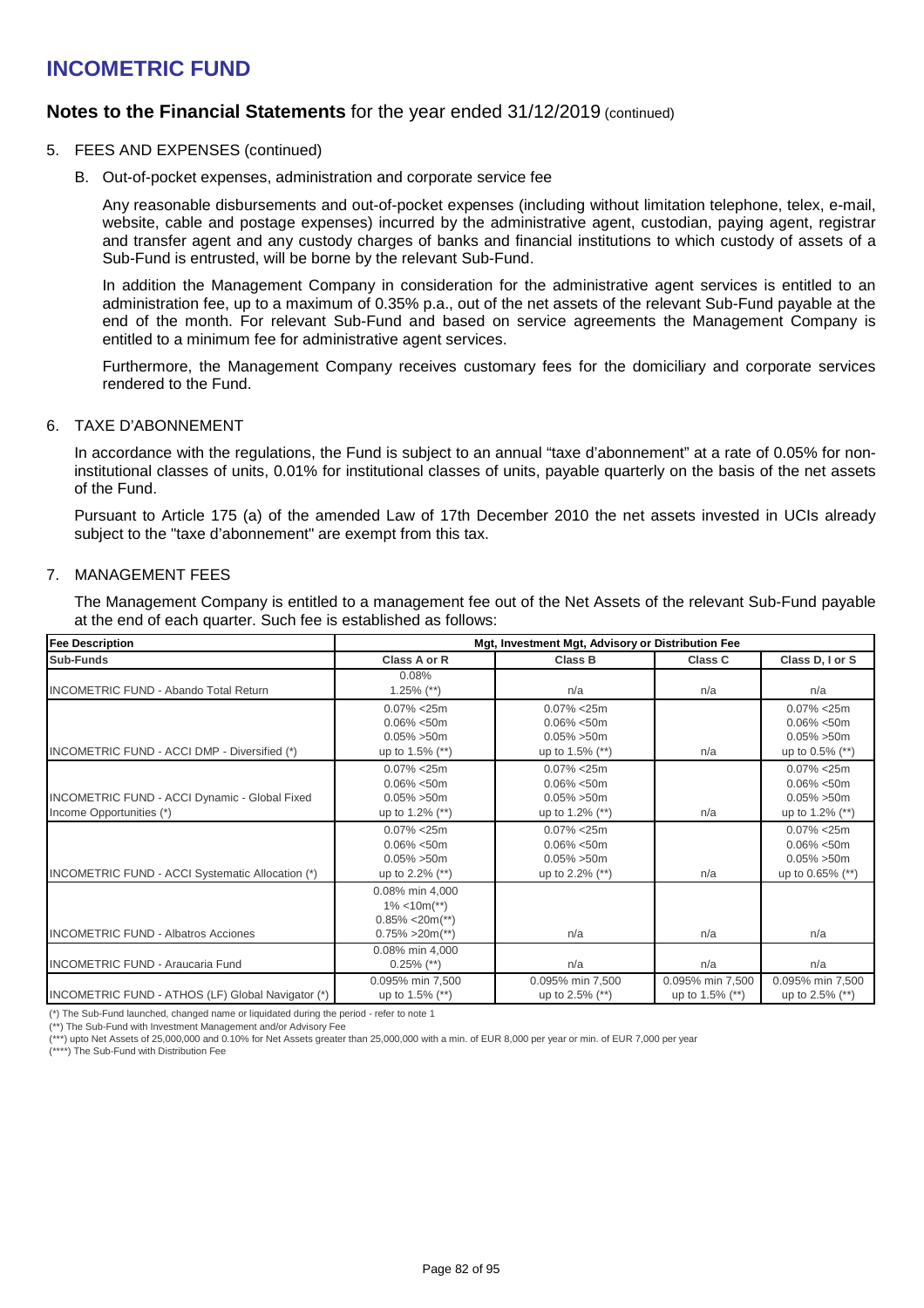## **Notes to the Financial Statements** for the year ended 31/12/2019 (continued)

### 7. MANAGEMENT FEES (continued)

| <b>Fee Description</b>                              | Mgt, Investment Mgt, Advisory or Distribution Fee                                                                                                                                     |                                                                                                                                                                                         |                                                                        |                                        |
|-----------------------------------------------------|---------------------------------------------------------------------------------------------------------------------------------------------------------------------------------------|-----------------------------------------------------------------------------------------------------------------------------------------------------------------------------------------|------------------------------------------------------------------------|----------------------------------------|
| Sub-Funds                                           | Class A or R                                                                                                                                                                          | <b>Class B</b>                                                                                                                                                                          | Class C                                                                | Class D, I or S                        |
| INCOMETRIC FUND - Branosera Global Dynamic          | 0.08% min 4,000<br>$0.35\%$ (**)                                                                                                                                                      | n/a                                                                                                                                                                                     | n/a                                                                    | n/a                                    |
| <b>INCOMETRIC FUND - Cartago Global Balanced</b>    | 0.18% min 22.500<br>$0.10\%$ (**)<br>$0.90\%$ (****)                                                                                                                                  | 0.18% min 22.500<br>$0.10\%$ (**)<br>$1.40\%$ (****)                                                                                                                                    | n/a                                                                    | n/a                                    |
|                                                     | 0.18% min 22.500<br>$0.10\%$ (**)                                                                                                                                                     | 0.18% min 22,500<br>$0.10\%$ (**)                                                                                                                                                       |                                                                        |                                        |
| INCOMETRIC FUND - Cartago US Income                 | $0.90\%$ (****)<br>0.08% min 5,000                                                                                                                                                    | $1.40\%$ (****)<br>0.08% min 5,000                                                                                                                                                      | n/a                                                                    | n/a                                    |
| <b>INCOMETRIC FUND - Chronos Global Equity Fund</b> | $1.20\%$ (**)<br>up to 0.10% (****)                                                                                                                                                   | $1\%$ (**)<br>up to 0.10% (****)                                                                                                                                                        | n/a                                                                    | n/a                                    |
| INCOMETRIC FUND - Deep Mind Strategic Fund (*)      | $0.08\% < 25m$<br>$0.07\% < 50m$<br>$0.06\% > 50m$<br>up to 1.85% (**)                                                                                                                | $0.08\% < 25m$<br>$0.07\% < 50m$<br>$0.06\% > 50m$<br>up to 1.05% (**)                                                                                                                  | $0.08\% < 25m$<br>$0.07\% < 50m$<br>$0.06\% > 50m$<br>up to 1.85% (**) | n/a                                    |
| <b>INCOMETRIC FUND - Dunas Patrimonio</b>           | 1.50%                                                                                                                                                                                 | n/a                                                                                                                                                                                     | n/a                                                                    | 0.65%                                  |
| <b>INCOMETRIC FUND - Dux Mixto Moderado</b>         | 0.08%<br>$0.30\%$ (**)<br>up to 0.10% (****)                                                                                                                                          | 0.08%<br>$1\%$ (**)<br>up to 0.10% (****)                                                                                                                                               | n/a                                                                    | n/a                                    |
| <b>INCOMETRIC FUND - Equam Global Value</b>         | $1.00\%$ (**)                                                                                                                                                                         | $1.85\%$ (**)                                                                                                                                                                           | $1\%$ (**)                                                             | $1.25\%$ (**)                          |
| <b>INCOMETRIC FUND - European Sectors (EUR)</b>     | 1.00%                                                                                                                                                                                 | n/a                                                                                                                                                                                     | n/a                                                                    | n/a                                    |
| <b>INCOMETRIC FUND - Gesconsult Flexible Equity</b> | $0.08\%$ (***)<br>$1.80\%$ (**)                                                                                                                                                       | n/a                                                                                                                                                                                     | n/a                                                                    | 0.08% (I&S)<br>$0.75 / 1.20 (18S)(**)$ |
| <b>INCOMETRIC FUND - Gesconsult Flexible Income</b> | $0.08\%$ (***)<br>1.20% $(**)$                                                                                                                                                        | n/a                                                                                                                                                                                     | n/a                                                                    | 0.08%<br>$0.50$ (**)                   |
| <b>INCOMETRIC FUND - Gesconsult Spanish Equity</b>  | $0.08\%$ (***)<br>$1.80\%$ (**)                                                                                                                                                       | n/a                                                                                                                                                                                     | n/a                                                                    | 0.08%<br>$0.50$ (**)                   |
| <b>INCOMETRIC FUND - Global Arrow</b>               | $0.10\%$ (***)<br>0.28%<br>$1.30\%$ (****)                                                                                                                                            | n/a                                                                                                                                                                                     | n/a                                                                    | $0.10\%$ (***)<br>0.28%                |
| <b>INCOMETRIC FUND - Global Dynamic</b>             | $0.12\%$ (***)<br>$0.85\%$ (**)                                                                                                                                                       | n/a                                                                                                                                                                                     | n/a                                                                    | n/a                                    |
| <b>INCOMETRIC FUND - Global Strategy Fund</b>       | $0.12\%$ (***)<br>$0.40\%$ (**)<br>up to 1.40% (****)                                                                                                                                 | n/a                                                                                                                                                                                     | n/a                                                                    | $0.12\%$ (***)<br>$0.40\%$ (**)        |
| <b>INCOMETRIC FUND - Global Valor</b>               | 1.85%<br>up to 0.80% (****)                                                                                                                                                           | 1.85%                                                                                                                                                                                   | 1.85%<br>up to 0.80% (****)                                            | 1.55%                                  |
| <b>INCOMETRIC FUND - Investore Fundamentals</b>     | 1.85%                                                                                                                                                                                 | 2.10%                                                                                                                                                                                   | n/a                                                                    | 1.00%                                  |
| INCOMETRIC FUND - Stable Return (*)                 | 0.07% <50m min 14,000<br>0.06% <100m min 14,000<br>0.05% >100m min 14,000<br>$0.15\%$ <50m min 10,000 (**)<br>$0.10\%$ >50m min 10,000 (**)<br>up to 0.10% (**)<br>up to 0.90% (****) | 0.07% <50m min 14,000<br>0.06% <100m min 14,000<br>0.05% >100m min 14,000<br>$0.15\%$ <50m min 10,000 (**)<br>$0.10\% > 50$ m min 10,000 (**)<br>up to 0.10% (**)<br>up to 1.50% (****) | n/a                                                                    | n/a                                    |

(\*) The Sub-Fund launched, changed name or liquidated during the period - refer to note 1

(\*\*) The Sub-Fund with Investment Management and/or Advisory Fee<br>(\*\*\*) upto Net Assets of 25,000,000 and 0.10% for Net Assets greater than 25,000,000 with a min. of EUR 8,000 per year or min. of EUR 7,000 per year

(\*\*\*\*) The Sub-Fund with Distribution Fee

| lFee Description                                        | Mgt, Investment Mgt, Advisory or Distribution Fee |                  |                  |                     |  |  |  |
|---------------------------------------------------------|---------------------------------------------------|------------------|------------------|---------------------|--|--|--|
| Sub-Funds                                               | Class A or R                                      | Class B          | Class E or F     | Class I or J        |  |  |  |
|                                                         | 0.10% min 8,000                                   | 0.10% min 8,000  | 0.10% min 8,000  | 0.10% min 8.000     |  |  |  |
| INCOMETRIC FUND - Triton (LF) Global Balanced Fund<br>. | up to 1.25% (**)                                  | up to 1.25% (**) | up to 1.50% (**) | up to $0.65\%$ (**) |  |  |  |

(\*) The Sub-Fund launched, changed name or liquidated during the period - refer to note 1 (\*\*) The Sub-Fund with Investment Management or Advisory Fee

(\*\*\*) upto Net Assets of 25,000,000 and 0.10% for Net Assets greater than 25,000,000 with a min. of EUR 8,000 per year or min. of EUR 7,000 per year (\*\*\*\*) The Sub-Fund with Distribution Fee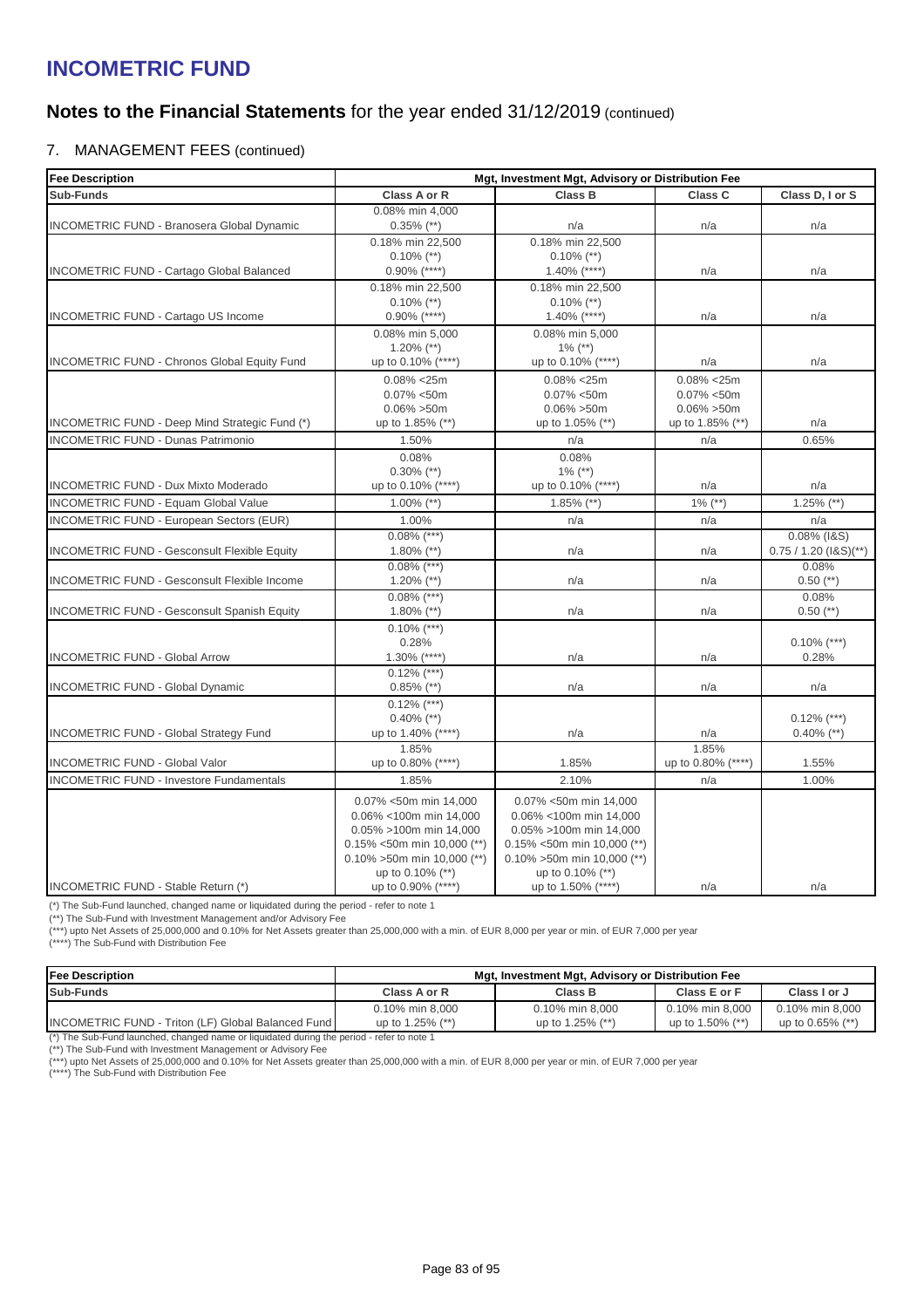## **Notes to the Financial Statements** for the year ended 31/12/2019 (continued)

### 8. PERFORMANCE FEES

The performance fee is calculated in respect of each performance period. The performance fee is payable as at the end of each performance period of the relevant Sub-Fund. Such fee is established as follows:

| <b>Sub-Funds</b>                                    | Class A or R  | <b>Class B</b> | Class C    | Class D or I     | <b>Calculation Mechanism</b>            |
|-----------------------------------------------------|---------------|----------------|------------|------------------|-----------------------------------------|
| <b>INCOMETRIC FUND - Abando Total Return</b>        | n/a           | n/a            | n/a        | n/a              |                                         |
| INCOMETRIC FUND - ACCI DMP - Diversified (*)        | n/a           | n/a            | n/a        | n/a              |                                         |
| INCOMETRIC FUND - ACCI Dynamic - Global Fixed       |               |                |            |                  |                                         |
| Income Opportunities (*)                            | n/a           | n/a            | n/a        | n/a              |                                         |
|                                                     |               |                |            |                  | Hurdle rate Libor 1Y plus 5%            |
| INCOMETRIC FUND - ACCI Systematic Allocation (*)    | 20%           | 20%            | n/a        | n/a              | $(**)$                                  |
| <b>INCOMETRIC FUND - Albatros Acciones</b>          | n/a           | n/a            | n/a        | n/a              | $\overline{\phantom{a}}$                |
| <b>INCOMETRIC FUND - Araucaria Fund</b>             | n/a           | n/a            | n/a        | n/a              | $\mathbf{r}$                            |
|                                                     |               |                |            |                  |                                         |
| INCOMETRIC FUND - ATHOS (LF) Global Navigator (*)   | 15%           | 15%            | 15%        | 15%              | Hurdle rate EONIA 1Y plus<br>$2\%$ (**) |
| <b>INCOMETRIC FUND - Branosera Global Dynamic</b>   | n/a           | n/a            | n/a        | n/a              | $\blacksquare$                          |
| <b>INCOMETRIC FUND - Cartago Global Balanced</b>    | n/a           | n/a            | n/a        | n/a              |                                         |
| <b>INCOMETRIC FUND - Cartago US Income</b>          | n/a           | n/a            | n/a        | n/a              |                                         |
| <b>INCOMETRIC FUND - Chronos Global Equity Fund</b> | n/a           | n/a            | n/a        | n/a              | $\blacksquare$                          |
| INCOMETRIC FUND - Deep Mind Strategic Fund (*)      | 20.00%        | 20.00%         | 20.00%     | n/a              | $HWM(**)$                               |
|                                                     |               |                |            |                  | Hurdle rate EURIBOR 3M                  |
| <b>INCOMETRIC FUND - Dunas Patrimonio</b>           | 15%           | n/a            | n/a        | $15.00\%$ (****) | plus 1%                                 |
| <b>INCOMETRIC FUND - Dux Mixto Moderado</b>         | 10.00%        | n/a            | n/a        | n/a              | $HWM(**)$                               |
| <b>INCOMETRIC FUND - Equam Global Value</b>         | 8.00%         | n/a            | n/a        | n/a              | $HWM(***)$ (*****)                      |
| INCOMETRIC FUND - European Sectors (EUR)            | 15.00%        | n/a            | n/a        | n/a              | $HWM(***)$                              |
| <b>INCOMETRIC FUND - Gesconsult Flexible Equity</b> | n/a           | n/a            | n/a        | n/a              | $\blacksquare$                          |
| <b>INCOMETRIC FUND - Gesconsult Flexible Income</b> | n/a           | n/a            | n/a        | n/a              | $\sim$                                  |
| <b>INCOMETRIC FUND - Gesconsult Spanish Equity</b>  | n/a           | n/a            | n/a        | n/a              |                                         |
| <b>INCOMETRIC FUND - Global Arrow</b>               | 8.50%         | n/a            | n/a        | n/a              | $HWM(**)$                               |
| <b>INCOMETRIC FUND - Global Dynamic</b>             | 8.00%         | n/a            | n/a        | n/a              | $HWM(*****)$                            |
| <b>INCOMETRIC FUND - Global Strategy Fund</b>       | n/a           | n/a            | n/a        | n/a              |                                         |
| <b>INCOMETRIC FUND - Global Valor</b>               | 10.00%        | 10.00%         |            | 10.00%           | Hurdle rate MSCI World                  |
| <b>INCOMETRIC FUND - Investore Fundamentals</b>     |               |                | n/a        |                  | Index $(***)$                           |
| INCOMETRIC FUND - Stable Return (*)                 | 20.00%<br>10% | 15.00%<br>10%  | n/a<br>n/a | 10.00%<br>n/a    | Hurdle rate 1.50%(***)<br>$HWM(**)$     |
|                                                     |               |                |            |                  |                                         |

| <b>Sub-Funds</b>                                   | <b>Class A</b> | <b>Class B</b> | Class E or | Class I or J | <b>Calculation Mechanism</b> |
|----------------------------------------------------|----------------|----------------|------------|--------------|------------------------------|
|                                                    |                |                |            |              | Hurdle rate MRO of ECB       |
| INCOMETRIC FUND - Triton (LF) Global Balanced Fund | 15.00%         | 15.00%         | 15.00%     | 15.00%       | plus 0.50% (***)             |

(\*) The Sub-Fund launched, liquidated, changed name or merged-out during the period - refer to note 1

(\*\*) The Performance Fee is calculated based on each net asset value (NAV) and is paid in respect of each financial year

(\*\*\*) The Performance Fee is calculated based on each net asset value (NAV) and is paid quarterly

(\*\*\*\*)The Share class has not been yet activated

(\*\*\*\*\*)The Sub-Fund performance fees is allocated between the Management Company and the Investment Advisor for 10% and 90% respectively

(\*\*\*\*\*\*) The Performance Fee is calculated based on each net asset value (NAV) and is paid semi-annually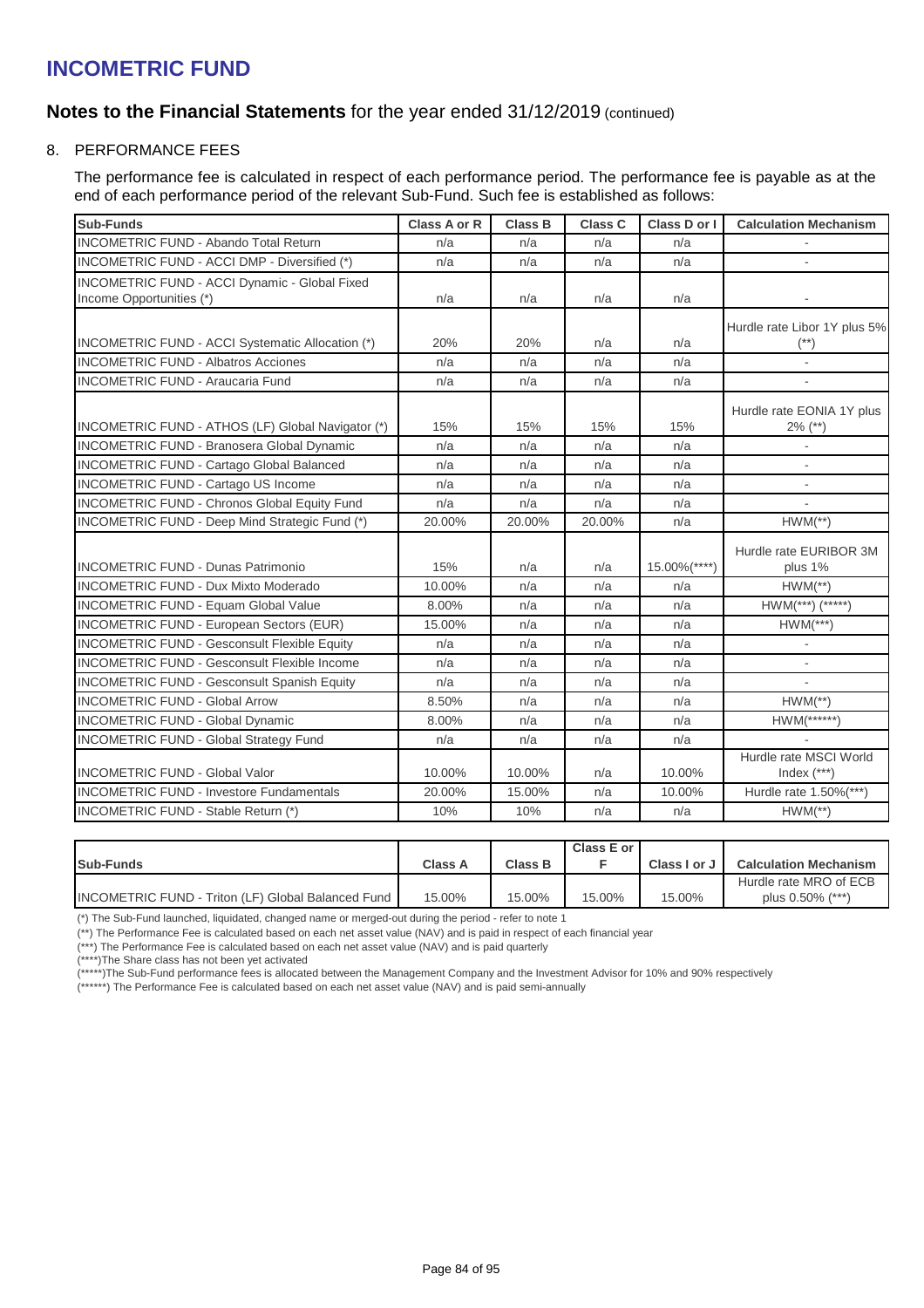### **Notes to the Financial Statements** for the year ended 31/12/2019 (continued)

### 9. CHANGES IN PORTFOLIO COMPOSITION

Details of purchases and sales of investments are available free of charge at the register office of the Management Company.

Details of purchases and sales of investments of the Master Fund GESCONSULT RENTA FIJA FLEXIBLE, FI respectively of the Master Fund GESCONSULT RENTA VARIABLE, FI, are available free of charge at the register office of GESCONSULT, S.A., S.G.I.I.C..

### 10. FORWARD FOREIGN EXCHANGE CONTRACTS

Forward foreign exchange contracts opened as at 31 December 2019 with the counterparty being KBL European Private Bankers S.A. are as follows:

### INCOMETRIC FUND - Cartago Global Balanced

|                                               | <b>Closing</b> |                 |              |
|-----------------------------------------------|----------------|-----------------|--------------|
|                                               | <b>Forward</b> |                 |              |
|                                               | Rate           | <b>Maturity</b> | Unrealised   |
| Description (Purchase and Sale)               | (at closing)   | Date            | (EUR)        |
| Bought EUR 3,859,302.80 Sold USD 4,301,000.00 | 1.129090       | 31-Mar-20       | 50.329.77    |
| Bought USD 779,000.00 Sold EUR 699,124.97     | 1.129090       | 31-Mar-20       | $-9,188.83$  |
| Bought USD 6,472,000.00 Sold EUR 5,808,391.29 | 1.129090       | 31-Mar-20       | $-76,341.59$ |
| Total                                         |                |                 | $-35.200.65$ |

### INCOMETRIC FUND - Cartago US Income

|                                                 | <b>Closing</b> |                 |            |
|-------------------------------------------------|----------------|-----------------|------------|
|                                                 | <b>Forward</b> |                 |            |
|                                                 | Rate           | <b>Maturity</b> | Unrealised |
| Description (Purchase and Sale)                 | (at closing)   | Date            | (USD)      |
| Bought EUR 13,338,000.00 Sold USD 14,864,534.10 | 1.129090       | 31-Mar-20       | 195,268.32 |
| Bought EUR 2,486,000.00 Sold USD 2,770,522.70   | 1.129090       | 31-Mar-20       | 36,395.04  |
| Total                                           |                |                 | 231,663.36 |

### INCOMETRIC FUND - Equam Global Value

|                                               | <b>Closing</b><br><b>Forward</b> |                 |               |
|-----------------------------------------------|----------------------------------|-----------------|---------------|
|                                               | Rate                             | <b>Maturity</b> | Unrealised    |
| Description (Purchase and Sale)               | (at closing)                     | Date            | (EUR)         |
| Bought EUR 5,980,801.32 Sold GBP 5,060,356.00 | 0.849882                         | 16-Mar-20       | 26,686.40     |
| Bought EUR 1,590,879.33 Sold GBP 1,346,043.00 | 0.849882                         | 16-Mar-20       | 7,098.53      |
| Bought EUR 15,732.18 Sold GBP 13,311.00       | 0.849882                         | 16-Mar-20       | 70.20         |
| Bought EUR 383,276.21 Sold GBP 324,290.00     | 0.849882                         | 16-Mar-20       | 1,710.18      |
| Bought GBP 324,290.00 Sold EUR 389,070.19     | 0.849882                         | 16-Mar-20       | $-7,499.57$   |
| Bought GBP 13,311.00 Sold EUR 15,970.01       | 0.849882                         | 16-Mar-20       | $-307.84$     |
| Bought GBP 1,346,043.00 Sold EUR 1,614,928.61 | 0.849882                         | 16-Mar-20       | $-31.128.74$  |
| Bought GBP 5,060,356.00 Sold EUR 6,071,212.96 | 0.849882                         | 16-Mar-20       | $-117,026.38$ |
| Total                                         |                                  |                 | $-120.397.22$ |

### INCOMETRIC FUND - Global Valor

|                                           | <b>Closing</b><br><b>Forward</b> |                 |                   |
|-------------------------------------------|----------------------------------|-----------------|-------------------|
|                                           | Rate                             | <b>Maturity</b> | <b>Unrealised</b> |
| Description (Purchase and Sale)           | (at closing)                     | Date            | (EUR)             |
| Bought EUR 250,000.00 Sold USD 282,525.00 | 1.140265                         | 04-Sep-20       | 2.263.72          |
| Bought USD 121,790.00 Sold GBP 100,000.00 | 1.333161                         | 04-Sep-20       | $-10.200.20$      |
| Bought USD 280,375.00 Sold EUR 250,000.00 | 1.140265                         | 04-Sep-20       | $-4.114.18$       |
| Total                                     |                                  |                 | $-12.050.66$      |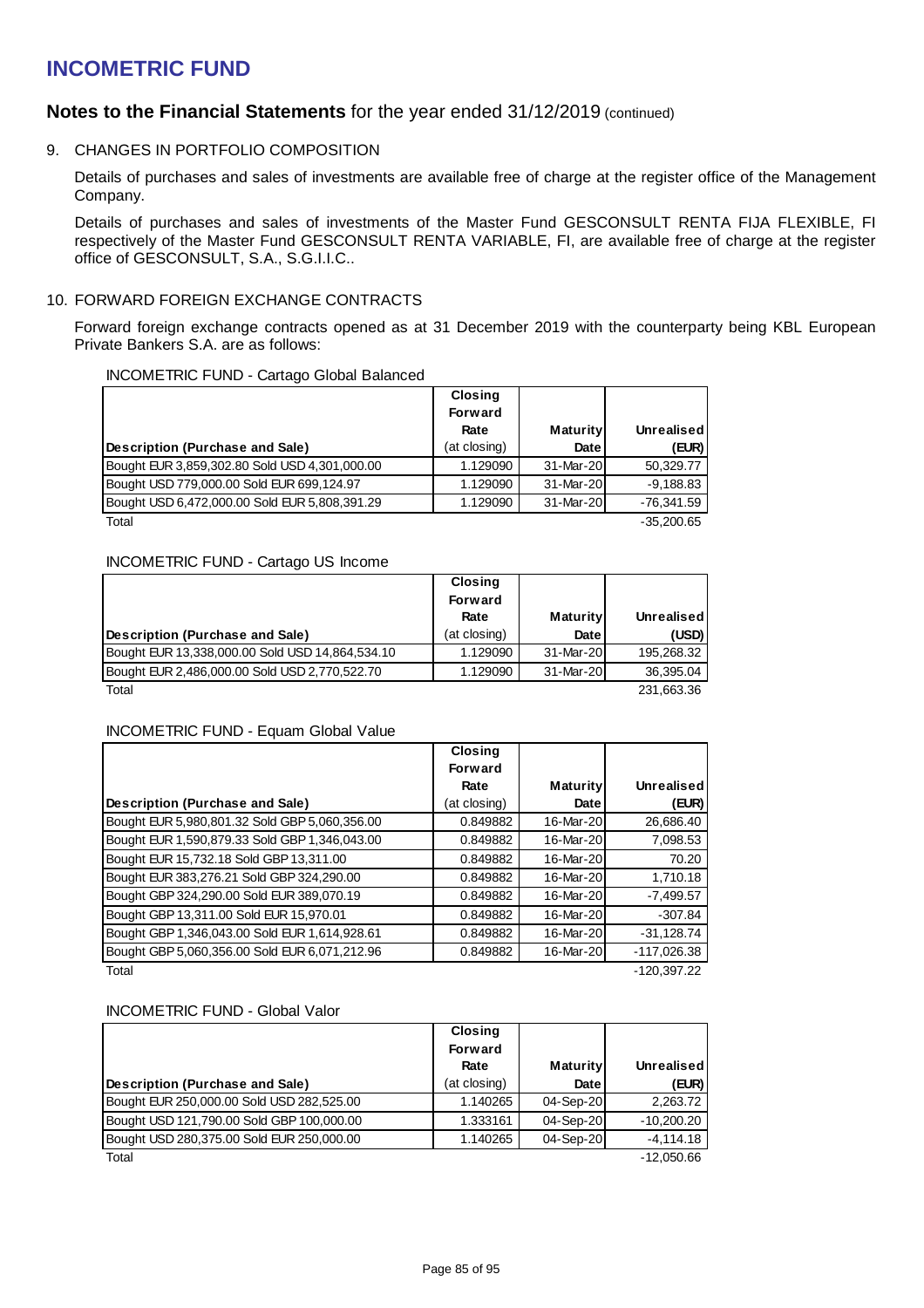## **Notes to the Financial Statements** for the year ended 31/12/2019 (continued)

### 11. FUTURES CONTRACTS

The futures contracts opened as at 31 December 2019 are as follows:

INCOMETRIC FUND - ATHOS (LF) Global Navigator

| <b>Description</b>            | <b>CCY</b> | <b>Contracts</b> I | <b>Price</b> | Commitment<br>(Local) | Unrealised<br>(EUR) |
|-------------------------------|------------|--------------------|--------------|-----------------------|---------------------|
| EUR/USD Cross Rate 16/03/2020 | USD        |                    | 1.1282       | 141.025.00            | 1.469.80            |
| EUR/USD Cross Rate 16/03/2020 | USD        |                    | 1.1282       | 423.075.00            | 2,826.03            |
| Total                         |            |                    |              |                       | 4.295.83            |

### INCOMETRIC FUND - Dunas Patrimonio

|                                             |            |                  |           | Commitment      | <b>Unrealised</b> |
|---------------------------------------------|------------|------------------|-----------|-----------------|-------------------|
| Description                                 | <b>CCY</b> | <b>Contracts</b> | Price     | (Local)         | (EUR)             |
| DAX Index 20/03/2020                        | <b>EUR</b> | 2                | 13,246.50 | 662,325.00      | $-1,950.00$       |
| DAX Index 20/03/2020                        | <b>EUR</b> | $\mathbf{1}$     | 13,246.50 | 331,162.50      | 2,775.00          |
| EUR/USD Cross Rate 16/03/2020               | <b>USD</b> | 84               | 1.13      | 11,846,100.00   | 91,849.28         |
| FTSE 100 Index 20/03/2020                   | <b>GBP</b> | 4                | 7,499.00  | 299,960.00      | 873.05            |
| FTSE China A50 Index 23/01/2020             | <b>USD</b> | 50               | 14,410.00 | 720,500.00      | 5,010.69          |
| IBEX 35 Index 17/01/2020                    | <b>EUR</b> | 11               | 9,528.30  | 1,048,113.00    | $-10,142.00$      |
| IK Euro-BTP Notl 8,5-11Y 06/03/2020         | <b>EUR</b> | 20               | 142.46    | 2,264,360.00    | $-3,000.00$       |
| IK Euro-BTP Notl 8,5-11Y 06/03/2020         | <b>EUR</b> | 5                | 142.46    | 566,090.00      | $-6,300.00$       |
| IK Euro-BTP Notl 8,5-11Y 06/03/2020         | <b>EUR</b> | $\overline{c}$   | 142.46    | 226,436.00      | $-2,400.00$       |
| IK Euro-BTP Notl 8,5-11Y 06/03/2020         | <b>EUR</b> | $\sqrt{3}$       | 142.46    | 339,654.00      | $-3,630.00$       |
| IK Euro-BTP Notl 8,5-11Y 06/03/2020         | <b>EUR</b> | $\,$ 5 $\,$      | 142.46    | 566,090.00      | 150.00            |
| IK Euro-BTP Notl 8,5-11Y 06/03/2020         | <b>EUR</b> | 5                | 142.46    | 566,090.00      | $-1,100.00$       |
| INR/USD Cross Rate 29/01/2020               | <b>USD</b> | 6                | 140.04    | 42,012,000.00   | $-574.56$         |
| Nikkei 225 Index 12/03/2020                 | <b>USD</b> | 5                | 23,455.00 | 586,375.00      | 1,002.14          |
| OAT Euro-OAT Notl 8,5-10,5Y 06/03/2020      | <b>EUR</b> | $-5$             | 162.77    | $-532,000.00$   | 8,950.00          |
| OAT Euro-OAT Notl 8,5-10,5Y 06/03/2020      | <b>EUR</b> | $-5$             | 162.77    | $-532,000.00$   | 9,650.00          |
| OAT Euro-OAT Notl 8,5-10,5Y 06/03/2020      | <b>EUR</b> | $-5$             | 162.77    | $-532,000.00$   | 10,350.00         |
| OAT Euro-OAT Notl 8,5-10,5Y 06/03/2020      | <b>EUR</b> | $-5$             | 162.77    | $-532,000.00$   | 11,250.00         |
| RX Euro-Bund Notl 8,5-10,5Y 06/03/2020      | <b>EUR</b> | $-5$             | 170.49    | $-522,100.00$   | 11,100.00         |
| RX Euro-Bund Notl 8,5-10,5Y 06/03/2020      | <b>EUR</b> | $-5$             | 170.49    | $-522,100.00$   | 12,800.00         |
| RX Euro-Bund Notl 8,5-10,5Y 06/03/2020      | <b>EUR</b> | $-48$            | 170.49    | $-5,012,160.00$ | 85,920.00         |
| STOXX Europe 600 Price Index Eur 20/03/2020 | <b>EUR</b> | 10               | 413.80    | 206,900.00      | $-30.00$          |
| US US Treasury Long Bond Notl 20/03/2020    | <b>USD</b> | $\overline{c}$   | 155.91    | 265,296.00      | $-4,175.57$       |
| US US Treasury Long Bond Notl 20/03/2020    | <b>USD</b> | $\overline{2}$   | 155.91    | 265,296.00      | $-4,231.25$       |
| US US Treasury Long Bond Notl 20/03/2020    | <b>USD</b> | $\sqrt{2}$       | 155.91    | 265,296.00      | $-1,391.86$       |
| US US Treasury Long Bond Notl 20/03/2020    | <b>USD</b> | $\overline{2}$   | 155.91    | 265,296.00      | $-1,725.90$       |
| US US Treasury Long Bond Notl 20/03/2020    | <b>USD</b> | $\sqrt{2}$       | 155.91    | 265,296.00      | $-2,226.97$       |
| US US Treasury Long Bond Notl 20/03/2020    | <b>USD</b> | $\sqrt{2}$       | 155.91    | 265,296.00      | $-2,672.37$       |
| US US Treasury Long Bond Notl 20/03/2020    | <b>USD</b> | 2                | 155.91    | 265,296.00      | $-3,117.76$       |
| US US Treasury Long Bond Notl 20/03/2020    | <b>USD</b> | $\sqrt{2}$       | 155.91    | 265,296.00      | $-1,614.56$       |
| US US Treasury Long Bond Notl 20/03/2020    | <b>USD</b> | $\boldsymbol{2}$ | 155.91    | 265,296.00      | $-2,115.62$       |
| US US Treasury Long Bond Notl 20/03/2020    | <b>USD</b> | $\sqrt{2}$       | 155.91    | 265,296.00      | 55.67             |
| US US Treasury Long Bond Notl 20/03/2020    | <b>USD</b> | $\boldsymbol{2}$ | 155.91    | 265,296.00      | $-835.11$         |
| US US Treasury Long Bond Notl 20/03/2020    | <b>USD</b> | $\sqrt{2}$       | 155.91    | 265,296.00      | 612.42            |
| US US Treasury Long Bond Notl 20/03/2020    | <b>USD</b> | $\boldsymbol{2}$ | 155.91    | 265,296.00      | $-334.05$         |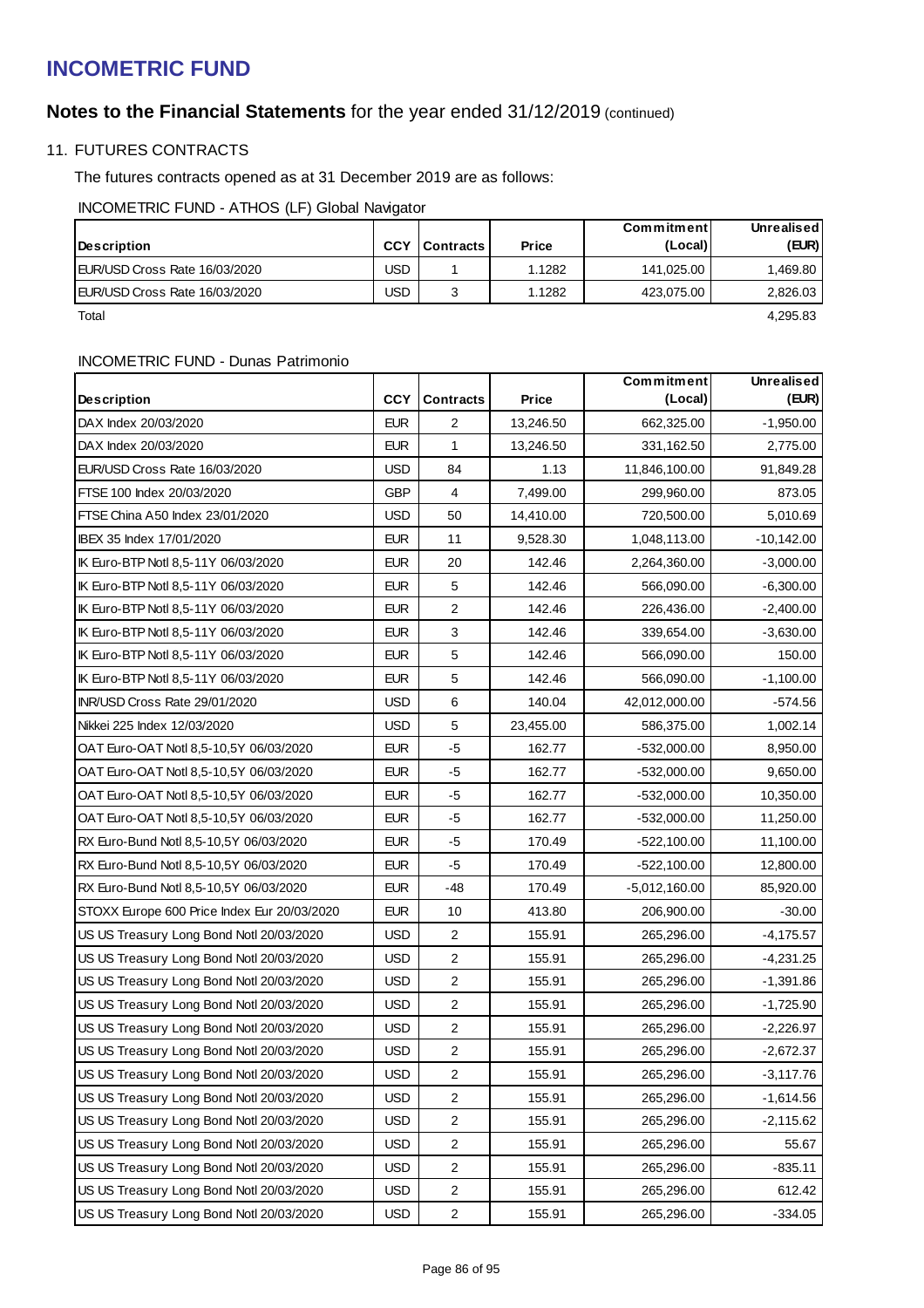## **Notes to the Financial Statements** for the year ended 31/12/2019 (continued)

## 11. FUTURES CONTRACTS (continued)

The futures contracts opened as at 31 December 2019 are as follows:

INCOMETRIC FUND - Dunas Patrimonio (continued)

|                                          |            |                  |        | Commitment   | <b>Unrealised</b> |
|------------------------------------------|------------|------------------|--------|--------------|-------------------|
| <b>Description</b>                       | <b>CCY</b> | <b>Contracts</b> | Price  | (Local)      | (EUR)             |
| US US Treasury Long Bond Notl 20/03/2020 | <b>USD</b> | 22               | 155.91 | 2,918,256.00 | $-62,282.87$      |
| US US Treasury Long Bond Notl 20/03/2020 | <b>USD</b> | 2                | 155.91 | 265,296.00   | $-5,790.13$       |
| US US Treasury Long Bond Notl 20/03/2020 | <b>USD</b> | 2                | 155.91 | 265,296.00   | $-4,955.02$       |
| US US Treasury Long Bond Notl 20/03/2020 | <b>USD</b> | 2                | 155.91 | 265,296.00   | $-5,734.46$       |
| US US Treasury Long Bond Notl 20/03/2020 | <b>USD</b> | 3                | 155.91 | 397,944.00   | $-3,925.04$       |
| US US Treasury Long Bond Notl 20/03/2020 | <b>USD</b> | 3                | 155.91 | 397,944.00   | $-5,010.69$       |
| US US Treasury Long Bond Notl 20/03/2020 | <b>USD</b> | $\overline{2}$   | 155.91 | 265,296.00   | $-5,344.74$       |
| US US Treasury Long Bond Notl 20/03/2020 | <b>USD</b> | $\overline{2}$   | 155.91 | 265,296.00   | $-6,235.52$       |
| US US Treasury Long Bond Notl 20/03/2020 | <b>USD</b> | $\overline{2}$   | 155.91 | 265,296.00   | $-3,841.53$       |
| US US Treasury Long Bond Notl 20/03/2020 | <b>USD</b> | $\overline{2}$   | 155.91 | 265,296.00   | $-4,342.60$       |
| US US Treasury Long Bond Notl 20/03/2020 | <b>USD</b> | 2                | 155.91 | 265,296.00   | $-4,509.62$       |
| US US Treasury Long Bond Notl 20/03/2020 | <b>USD</b> | 2                | 155.91 | 265,296.00   | $-2,616.69$       |
| US US Treasury Long Bond Notl 20/03/2020 | <b>USD</b> | $\overline{2}$   | 155.91 | 265,296.00   | $-3,284.79$       |
| US US Treasury Long Bond Notl 20/03/2020 | <b>USD</b> | 3                | 155.91 | 397,944.00   | $-1,085.65$       |
| US US Treasury Long Bond Notl 20/03/2020 | <b>USD</b> | 2                | 155.91 | 265,296.00   | $-1,113.49$       |
| US US Treasury Long Bond Notl 20/03/2020 | <b>USD</b> | $\overline{2}$   | 155.91 | 265,296.00   | $-1,558.88$       |
| US US Treasury Long Bond Notl 20/03/2020 | <b>USD</b> | $\overline{2}$   | 155.91 | 265,296.00   | $-1,614.56$       |
| US US Treasury Long Bond Notl 20/03/2020 | <b>USD</b> | 2                | 155.91 | 265,296.00   | $-1,725.90$       |
| US US Treasury Long Bond Notl 20/03/2020 | <b>USD</b> | 2                | 155.91 | 265,296.00   | $-2,728.04$       |
| US US Treasury Long Bond Notl 20/03/2020 | <b>USD</b> | 2                | 155.91 | 265,296.00   | $-3,451.81$       |

Total 67,628.64

### INCOMETRIC FUND - Dux Mixto Moderado

|                                   |            |                  |              | Commitment   | Unrealised |
|-----------------------------------|------------|------------------|--------------|--------------|------------|
| Description                       | <b>CCY</b> | <b>Contracts</b> | <b>Price</b> | (Local)      | (EUR)      |
| EURO STOXX Banks Index 20/03/2020 | <b>EUR</b> | 54               | 96.90        | 261,630.00   | 8,640.00   |
| EUR/USD Cross Rate 16/03/2020     | USD        | 5                | 1.13         | 705,125.00   | 7,237.66   |
| EURO STOXX 50 Index 20/03/2020    | <b>EUR</b> | $-12$            | 3,729.00     | -447.480.00  | 3,960.00   |
| EURO STOXX 50 Index 20/03/2020    | <b>EUR</b> | $-12$            | 3.729.00     | -447.480.00  | 4,200.00   |
| EURO STOXX 50 Index 20/03/2020    | <b>EUR</b> | -1               | 3,729.00     | $-37,290.00$ | 500.00     |
| EURO STOXX 50 Index 20/03/2020    | <b>EUR</b> | $-12$            | 3,729.00     | -447,480.00  | 6,960.00   |
| Total                             |            |                  |              |              | 31.497.66  |

### INCOMETRIC FUND - Triton (LF) Global Balanced Fund

|                               |            |                  |       | Commitment   | Unrealised |
|-------------------------------|------------|------------------|-------|--------------|------------|
| <b>IDescription</b>           | <b>CCY</b> | <b>Contracts</b> | Price | (Local)      | (EUR)      |
| EUR/USD Cross Rate 16/03/2020 | JSD        | 20               | 1.13  | 2,820,500.00 | 19.998.22  |
| Total                         |            |                  |       |              | 19.998.22  |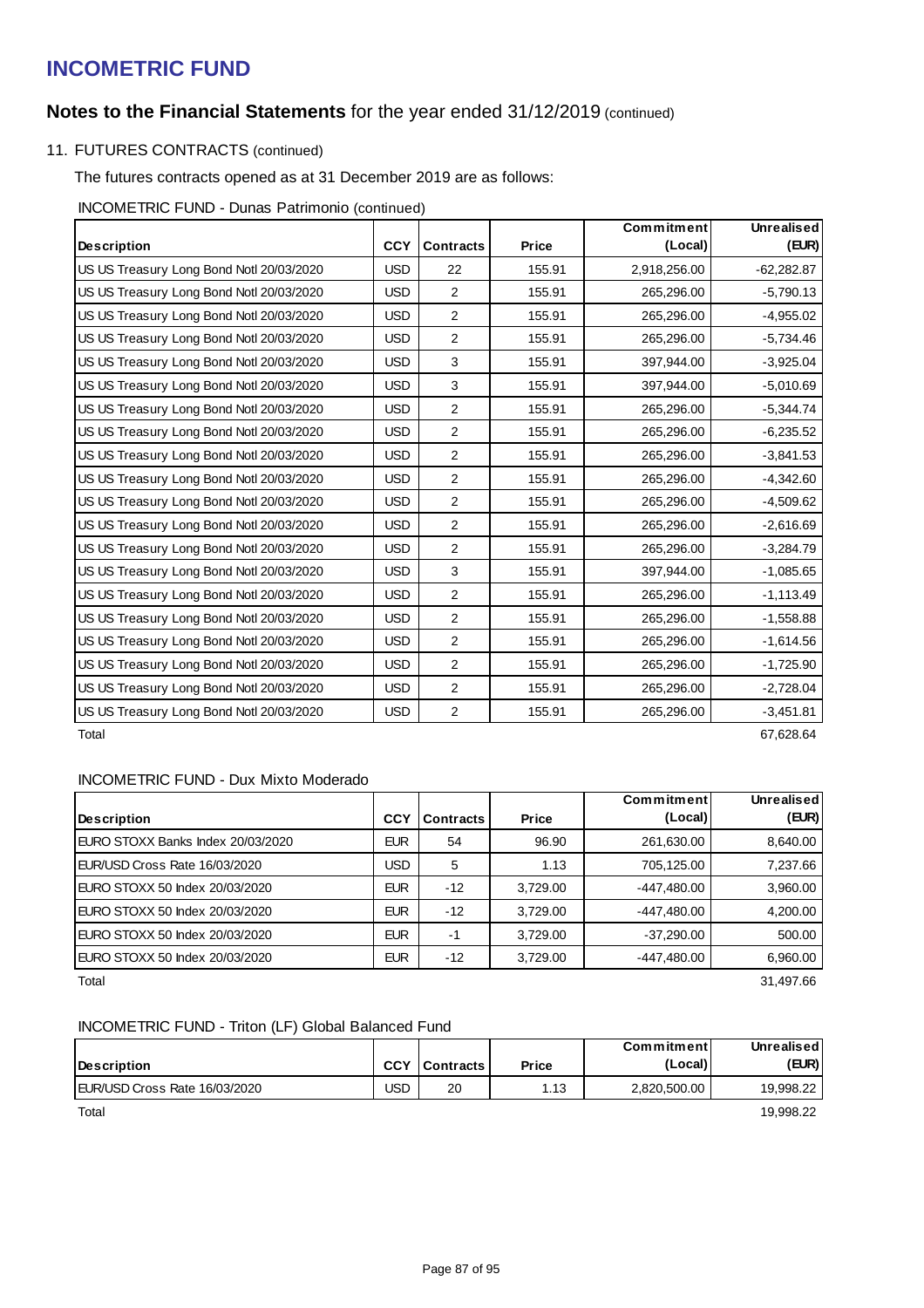### **Notes to the Financial Statements** for the year ended 31/12/2019 (continued)

12. TOTAL EXPENSE RATIO (TER) and PORTFOLIO TURNOVER RATIO (PTR)

The Total Expense Ratio (TER) is the ratio of the gross amount of the expenses of the UCITS to its average net assets. The Portfolio Turnover Rate (PTR) of a UCITS or, if applicable, of a compartment is calculated according to the following formula:

Turnover =  $((Total 1 - Total 2)/M) * 100$ 

With: Total 1 = purchases of securities + sales of securities Total  $2$  = total subscriptions  $+$  total redemptions M = Average assets of the Sub-Fund over the year

| <b>Sub-Funds</b>                                                   | <b>TER</b><br>$(\%$ age)<br>(*) | <b>PTR</b><br>(%age) | <b>Synthetic</b><br><b>TER</b><br>(20% rule)<br>(**) | <b>Synthetic</b><br><b>TER</b><br>$(***)$ | Percentage<br>of Portfolio<br>not included<br>$(***)$ |
|--------------------------------------------------------------------|---------------------------------|----------------------|------------------------------------------------------|-------------------------------------------|-------------------------------------------------------|
| <b>INCOMETRIC FUND - Abando Total Return</b>                       | 2.08%                           | $-0.44%$             | <b>No</b>                                            | n/a                                       | n/a                                                   |
| <b>INCOMETRIC FUND - ACCI DMP - Diversified</b>                    | 2.19%                           | 382.46%              | Yes                                                  | 2.46%                                     | 0.00%                                                 |
| INCOMETRIC FUND - ACCI Dynamic - Global Fixed Income Opportunities | 1.82%                           | 100.56%              | Yes                                                  | 2.75%                                     | $0.00\%$                                              |
| <b>INCOMETRIC FUND - ACCI Systematic Allocation</b>                | 2.77%                           | 738.93%              | Yes                                                  | 2.77%                                     | $0.00\%$                                              |
| <b>INCOMETRIC FUND - Albatros Acciones</b>                         | 3.29%                           | 9.05%                | Yes                                                  | 3.33%                                     | 0.00%                                                 |
| <b>INCOMETRIC FUND - Araucaria Fund</b>                            | 0.92%                           | 4.51%                | Yes                                                  | 2.32%                                     | 0.00%                                                 |
| INCOMETRIC FUND - ATHOS (LF) Global Navigator                      | 4.81%                           | $-57.65%$            | <b>No</b>                                            | n/a                                       | n/a                                                   |
| <b>INCOMETRIC FUND - Branosera Global Dynamic</b>                  | 3.48%                           | 35.73%               | Yes                                                  | 3.61%                                     | $0.00\%$                                              |
| <b>INCOMETRIC FUND - Cartago Global Balanced</b>                   | 1.73%                           | $-22.13%$            | Yes                                                  | 2.64%                                     | 0.00%                                                 |
| INCOMETRIC FUND - Cartago US Income                                | 1.76%                           | 5.80%                | Yes                                                  | 2.26%                                     | $0.00\%$                                              |
| <b>INCOMETRIC FUND - Chronos Global Equity Fund</b>                | 1.23%                           | 63.11%               | <b>No</b>                                            | n/a                                       | n/a                                                   |
| <b>INCOMETRIC FUND - Deep Mind Strategic Fund</b>                  | 12.78%                          | $-164.93%$           | <b>No</b>                                            | n/a                                       | n/a                                                   |
| <b>INCOMETRIC FUND - Dunas Patrimonio</b>                          | 2.91%                           | 84.55%               | <b>No</b>                                            | n/a                                       | n/a                                                   |
| <b>INCOMETRIC FUND - Dux Mixto Moderado</b>                        | 1.85%                           | 234.12%              | Yes                                                  | 2.40%                                     | n/a                                                   |
| <b>INCOMETRIC FUND - Equam Global Value</b>                        | 1.68%                           | 31.50%               | <b>No</b>                                            | n/a                                       | 0.00%                                                 |
| INCOMETRIC FUND - European Sectors (EUR)                           | 2.74%                           | 548.21%              | <b>No</b>                                            | n/a                                       | n/a                                                   |
| <b>INCOMETRIC FUND - Gesconsult Flexible Equity</b>                | 1.92%                           | 42.62%               | Yes                                                  | 1.92%                                     | 0.00%                                                 |
| <b>INCOMETRIC FUND - Gesconsult Flexible Income</b>                | 1.32%                           | $-2.30%$             | Yes                                                  | 1.32%                                     | 0.00%                                                 |
| <b>INCOMETRIC FUND - Gesconsult Spanish Equity</b>                 | 2.64%                           | $-10.55%$            | Yes                                                  | 2.64%                                     | $0.00\%$                                              |
| <b>INCOMETRIC FUND - Global Arrow</b>                              | 2.96%                           | 595.99%              | Yes                                                  | 3.42%                                     | 0.00%                                                 |
| <b>INCOMETRIC FUND - Global Dynamic</b>                            | n/a                             | $0.00\%$             | <b>No</b>                                            | n/a                                       | n/a                                                   |
| <b>INCOMETRIC FUND - Global Strategy Fund</b>                      | 2.46%                           | 86.82%               | Yes                                                  | 3.59%                                     | $0.00\%$                                              |
| <b>INCOMETRIC FUND - Global Valor</b>                              | 7.40%                           | 494.14%              | <b>No</b>                                            | n/a                                       | n/a                                                   |
| <b>INCOMETRIC FUND - Investore Fundamentals</b>                    | 5.64%                           | 9.68%                | Yes                                                  | 7.50%                                     | $0.00\%$                                              |
| <b>INCOMETRIC FUND - Stable Return</b>                             | 2.02%                           | $-37.41%$            | Yes                                                  | 6.32%                                     | $0.00\%$                                              |
| <b>INCOMETRIC FUND - Triton (LF) Global Balanced Fund</b>          | 3.00%                           | 176.54%              | <b>No</b>                                            | n/a                                       | n/a                                                   |

(\*) Performance fees and transaction fees are included in the TER

(\*\*) Synthetic TER if UCITS invest more than 20% of its assets in other investment funds.

(\*\*\*) Target funds do not publish a TER then this figure is replaced by the stated management fee.

(\*\*\*\*) Target funds do not publish a TER or an equivalent then the portion of investments is stated.

### 13. TRANSACTION FEES

The transaction fees represent the fees incurred by the Fund in connection with purchases and sales of investments. Transaction fees include amongst other broker fees.

### 14. SFTR

In the financial year no securities financing transactions (SFTs) and total return swaps as defined in Regulation (EU) 2015/2365 of the European Parliament and of the Council of 25 November 2015 on transparency of securities financing transactions and of reuse and amending Regulation (EU) No 648 / 2012 ("SFTR") were carried out.

Consequently there is no information within the meaning of Article 13 of the above Regulation to be disclosed in the annual report.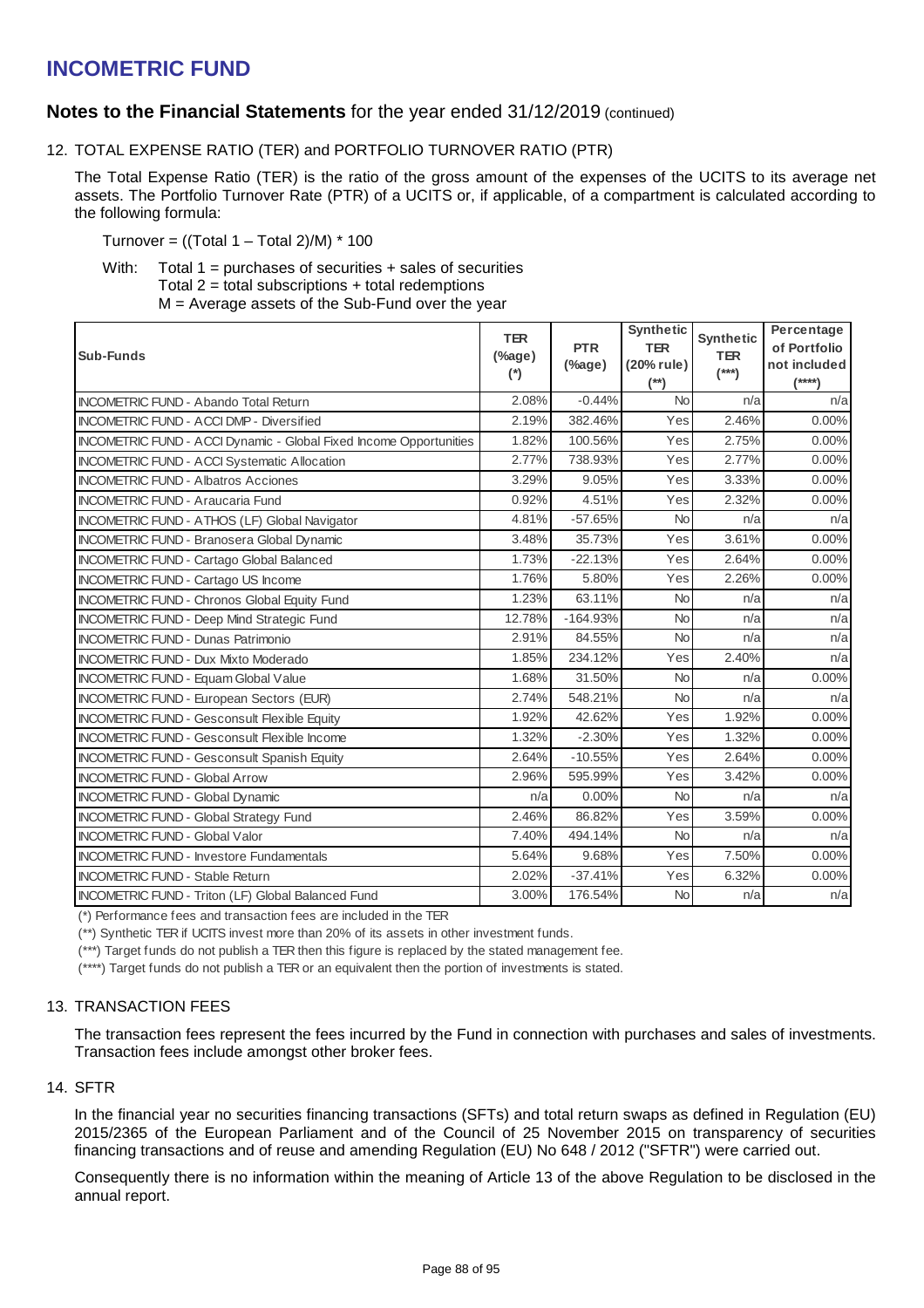### **Notes to the Financial Statements** for the year ended 31/12/2019 (continued)

### 15. MASTER – FEEDER: aggregated charges

GESCONSULT, S.A., S.G.I.I.C. is the Management Company of the Master Funds GESCONSULT LEON VALOR M FLEX-C, GESCONSULT RENTA VARIABLE, FI and GESCONSULT RENTA FIJA FLEXIBLE, FI. As of 22/4/2016, the management fee amounting respectively to 2.00%, 2.25% p.a. and 1.50% p.a. of the Master funds are completely waived.

### 16. MANAGEMENT FEE FOR THE TARGET FUNDS

Sub-Funds invested in target funds with its associated management fee as of 31 December 2019 are as follows:

#### INCOMETRIC FUND - Abando Total Return

|                                 | Management |                      | Management |
|---------------------------------|------------|----------------------|------------|
| <b>Security Name</b>            | Fee        | <b>Security Name</b> | Fee        |
| <b>IGOLD Bullion Securities</b> | $0.00\%$   |                      |            |

### INCOMETRIC FUND - ACCI DMP - Diversified

|                                       | Management |                                        | Management |
|---------------------------------------|------------|----------------------------------------|------------|
| <b>Security Name</b>                  | <b>Fee</b> | <b>Security Name</b>                   | Fee        |
| Invesco S&P 500 UCITS ETF             |            | 0.05%   iShares MSCI EMU USD Hedged UC | $0.00\%$   |
| iShares Core FTSE 100 UCITS ET        |            | 0.00% Shares US Aggregate Bond UCIT    | $0.00\%$   |
| <b>iShares Core MSCI EM IMI UCITS</b> |            | 0.00%   iShares USD High Yield Corp Bo | $0.00\%$   |
| iShares Core S&P 500 UCITS ETF        |            | 0.00% Shares USD Short Duration Cor    | $0.00\%$   |
| iShares EUR High Yield Corp Bo        |            | 0.00% Vanguard S&P 500 UCITS ETF       | $0.00\%$   |

#### INCOMETRIC FUND - ACCI Dynamic - Global Fixed Income Opportunities

|                                 | <b>Management</b> |                                       | Management |
|---------------------------------|-------------------|---------------------------------------|------------|
| <b>Security Name</b>            | <b>Fee</b>        | <b>Security Name</b>                  | Fee        |
| Shares EUR High Yield Corp Bo   |                   | 0.00% Shares USD Short Duration Cor   | $0.00\%$   |
| iShares J.P. Morgan USD EM Bon  |                   | 0.00% Lyxor Bof AML USD High Yield Bo | $0.30\%$   |
| iShares J.P. Morgan USD EM Corp |                   | 0.00% PIMCO Short-Term High Yield Co  | 0.55%      |
| Shares USD High Yield Corp Bo   |                   | 0.00% SPDR Bloomberg Barclays 0-5 Ye  | 0.40%      |

### INCOMETRIC FUND - ACCI Systematic Allocation

|                                  | <b>Management</b> |                                        | ∣ Management |
|----------------------------------|-------------------|----------------------------------------|--------------|
| <b>Security Name</b>             | Fee               | Security Name                          | Fee          |
| I Invesco MSCI USA UCITS ETF     |                   | 0.05%   iShares MSCI EMU USD Hedged UC | $0.00\%$     |
| Invesco S&P 500 UCITS ETF        |                   | 0.05% SPDR Russell 2000 U.S. Small C   | $0.30\%$     |
| iShares Core MSCI World UCITS    |                   | 0.00% UBS ETF - MSCI Switzerland 20/   | $0.30\%$     |
| l iShares Core S&P 500 UCITS ETF |                   | 0.00% Vanguard S&P 500 UCITS ETF       | $0.00\%$     |

#### INCOMETRIC FUND - Albatros Acciones

|                                      | Management |                                                | Management |
|--------------------------------------|------------|------------------------------------------------|------------|
| <b>Security Name</b>                 | Fee        | l Securitv Name                                | Fee        |
| Deutsche Floating Rate Notes TFC Acc |            | 0.00% Groupama Asset Management - Cash Equival | $0.20\%$   |

#### INCOMETRIC FUND - Araucaria Fund

|                                          | Management |                                                 | Management |
|------------------------------------------|------------|-------------------------------------------------|------------|
| <b>Security Name</b>                     | <b>Fee</b> | Security Name                                   | <b>Fee</b> |
| Albemarle Fds-Albemarle Target Italy I   |            | 0.90% Fundsmith Equity Fund Feeder T ACC Acc    | 1.00%      |
| Amiral Gestion Sextant Autour du Monde N |            | 0.00% Gesiuris - Valentum FI                    | 1.35%      |
| Amiral Gestion Sextant Pea - C           |            | 2.40% Horos Value Internacional FI Acc          | $0.00\%$   |
| Amiral Gestion Sextant PME N Acc         |            | 0.00%   Independance et Expansion Sicav - Small | 1.95%      |
| Cobas LUX SICAV-Cobas International Fund |            | 1.75% Magallanes Value Investors UCITS - Europ  | 1.42%      |
| Cobas LUX SICAV-Cobas Selection Fund P E |            | 1.75% Mimosa Capital Sicav SA - Azvalor Intern  | $0.00\%$   |
| FPM Stockpicker Germany Small/Mi-cap-Dis |            | 1.25% True Value FI Tipo Pagamento              | 1.35%      |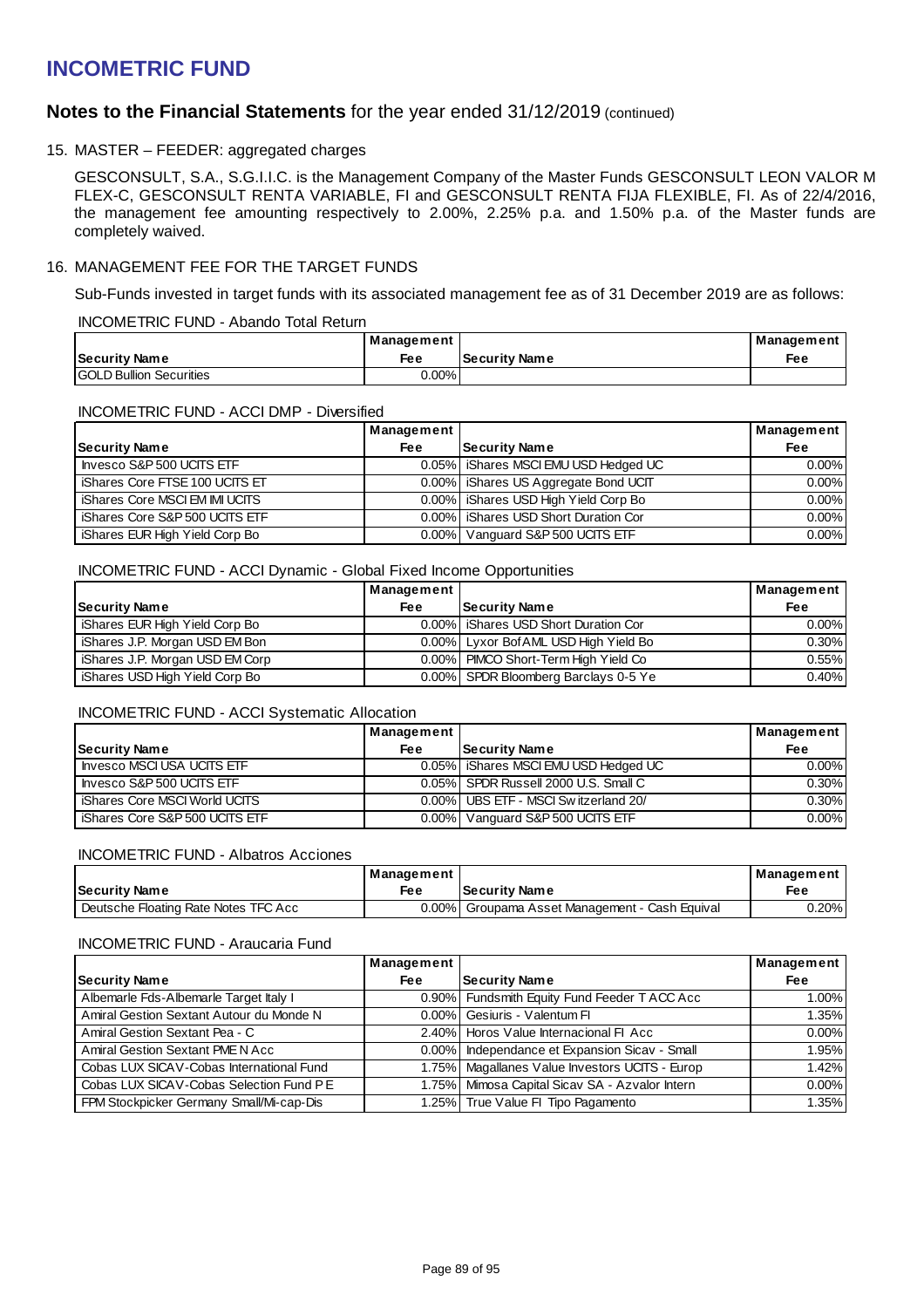## **Notes to the Financial Statements** for the year ended 31/12/2019 (continued)

### 16. MANAGEMENT FEE FOR THE TARGET FUNDS (continued)

Sub-Funds invested in target funds with its associated management fee as of 31 December 2019 are as follows:

### INCOMETRIC FUND - Branosera Global Dynamic

|                                          | Management |                                                  | <b>Management</b> |
|------------------------------------------|------------|--------------------------------------------------|-------------------|
| Security Name                            | <b>Fee</b> | Security Name                                    | <b>Fee</b>        |
| Aberdeen Global - Asia Pacific Equity Fu |            | 1.00% MFS Meridian Funds - Global Equity Fund    | 1.05%             |
| Allianz Global Artificial Intelligence A |            | 2.05% Morgan St-US Advantage-AHUSD               | 1.40%             |
| Amundi Funds - Cash USD AC Acc           |            | 0.07%   Multipartner Sicav - RobecoSAM Sustainab | 0.75%             |
| G Fund - Avenir Europe - IC              |            | 0.90% Seilern International Funds PLC - Stryx    | 0.85%             |
| iShares MSCI Japan EUR Hedged UCITS ETF  | $0.00\%$   |                                                  |                   |

### INCOMETRIC FUND - Cartago Global Balanced

|                                          | Management |                                                | Management |
|------------------------------------------|------------|------------------------------------------------|------------|
| <b>Security Name</b>                     | Fee        | <b>Security Name</b>                           | <b>Fee</b> |
| Allianz Strategiefonds Balance - P2      |            | 0.49%   iSh MSCI USA Dvd IQ UCITS ETF          | $0.00\%$   |
| Amiral Gestion Sextant Grand Large - C   | $1.70\%$   | JPMIF-GI Balanced-C Acc Eur Cap                | 0.75%      |
| BlueBay Inv Grade Bond-I-Eur             |            | 0.50% Jyske Invest Stable Strategy             | 0.60%      |
| Carmignac Port-Patrimoine-F Eur Acc      |            | 0.85% Kepler - Kepler Vorsorge Mixfonds - IT T | 0.60%      |
| Comgest Grow th Europe Smaller Companies |            | 1.00%   M&G Optimal Income Fund-Eur-C-H-Acc    | 0.75%      |
| Etica Bilanciato - I                     |            | 0.90% Nordea1-Stable Return-BI-Eur             | 0.85%      |
| Financiere de l'Echiquier Echiquier Agen |            | 1.00% PIMCO GIS-Glob Inv Grade Cr-I Eur H Acc  | 0.49%      |
| Flossbach von Storch - Multiple Opportun |            | 0.78% PIMCO GIS-Income Fund-E Acc              | 1.45%      |
| Frankfurter Aktienfonds fuer Stiftungen  |            | 0.15% SPDR ConsStaples Sel Sector UCITS ETF    | 0.15%      |
| G Fund - Avenir Europe - IC              | $0.90\%$   | Unilnst Glob Corp Bonds-Eur H                  | 0.45%      |
| GuardCap UCITS Funds plc                 |            | 0.80% UniRak - Dist                            | 1.20%      |
| Invesco SP500 Hi Dvd Low Vol UCITS ETF   |            | 0.30% WHC - Global Discovery - A               | 1.60%      |
| iSh Edge MSCI USA Val Factor UCITS ETF   |            | 0.00% WT US Quality Dvd Gr UCITS ETF-USD Acc   | 0.33%      |

### INCOMETRIC FUND - Cartago US Income

|                                          | Management |                                               | Management |
|------------------------------------------|------------|-----------------------------------------------|------------|
| <b>Security Name</b>                     | <b>Fee</b> | Security Name                                 | <b>Fee</b> |
| DWS Invest - CROCI US Dividends USD IC A |            | 0.50% PIMCO GIS-Income Fund-E Acc             | 1.45%      |
| Invesco Funds SICAV - Invesco Global Inv |            | 0.60% Pimco GIS-US Inv Gr Corp Bnd-I USD Acc  | 0.49%      |
| Invesco SP500 Hi Dvd Low Vol UCITS ETF   |            | 0.30% SPDR ConsStaples Sel Sector UCITS ETF   | 0.15%      |
| iSh Edge MSCI USA Val Factor UCITS ETF   |            | 0.00% Vanguard Investment Series PLC - US 500 | 0.10%      |
| iSh MSCI USA Dvd IQ UCITS ETF            |            | 0.00% Vanguard USD Corporate Bond UCITS ETF   | 0.09%      |
| iSh USD Corp Bond UCITS ETF-Acc          |            | 0.00% WT US Quality Dvd Gr UCITS ETF-USD Acc  | 0.33%      |

### INCOMETRIC FUND - Chronos Global Equiy Fund

|                                         | Management |                        | Management |
|-----------------------------------------|------------|------------------------|------------|
| <b>Security Name</b>                    | Fee        | <b>I Security Name</b> | Fee        |
| Shares USD Treasury Bond 3-7yr UCITS ET | 0.00%l     |                        |            |

### INCOMETRIC FUND - Dux Mixto Moderado

|                                          | Management |                                            | Management |
|------------------------------------------|------------|--------------------------------------------|------------|
| <b>Security Name</b>                     | <b>Fee</b> | <b>Security Name</b>                       | <b>Fee</b> |
| BNY Mellon Global Funds PLC - Global Rea |            | 1.00% Invesco Physical Gold ETC            | 0.19%      |
| DNCA Invest - Eurose - I                 |            | 0.70%   iShares EURO STOXX 50 UCITS ETF DE | $0.00\%$   |
| Ethna-Aktiv - SIA-T                      |            | 1.10% M&G Lx Dynamic Alloc-c Eur A         | 0.75%      |
| Fidentiis Tord-Iberia-I Eur              |            | 1.25% Nordea1-Stable Return-BI-Eur         | 0.85%      |
| Flossbach von Storch - Multiple Opportun |            | 0.78% Pareturn - Cartesio Income - I       | 0.95%      |
| <b>GOLD Bullion Securities</b>           | $0.00\%$   |                                            |            |

### INCOMETRIC FUND - Gesconsult Flexible Equity

|                                  | Management |                | Management |  |
|----------------------------------|------------|----------------|------------|--|
| Security Name                    | Fee        | 'Security Name | Fee        |  |
| Gesconsult Leon Valor M Flex - C | $0.00\%$   |                |            |  |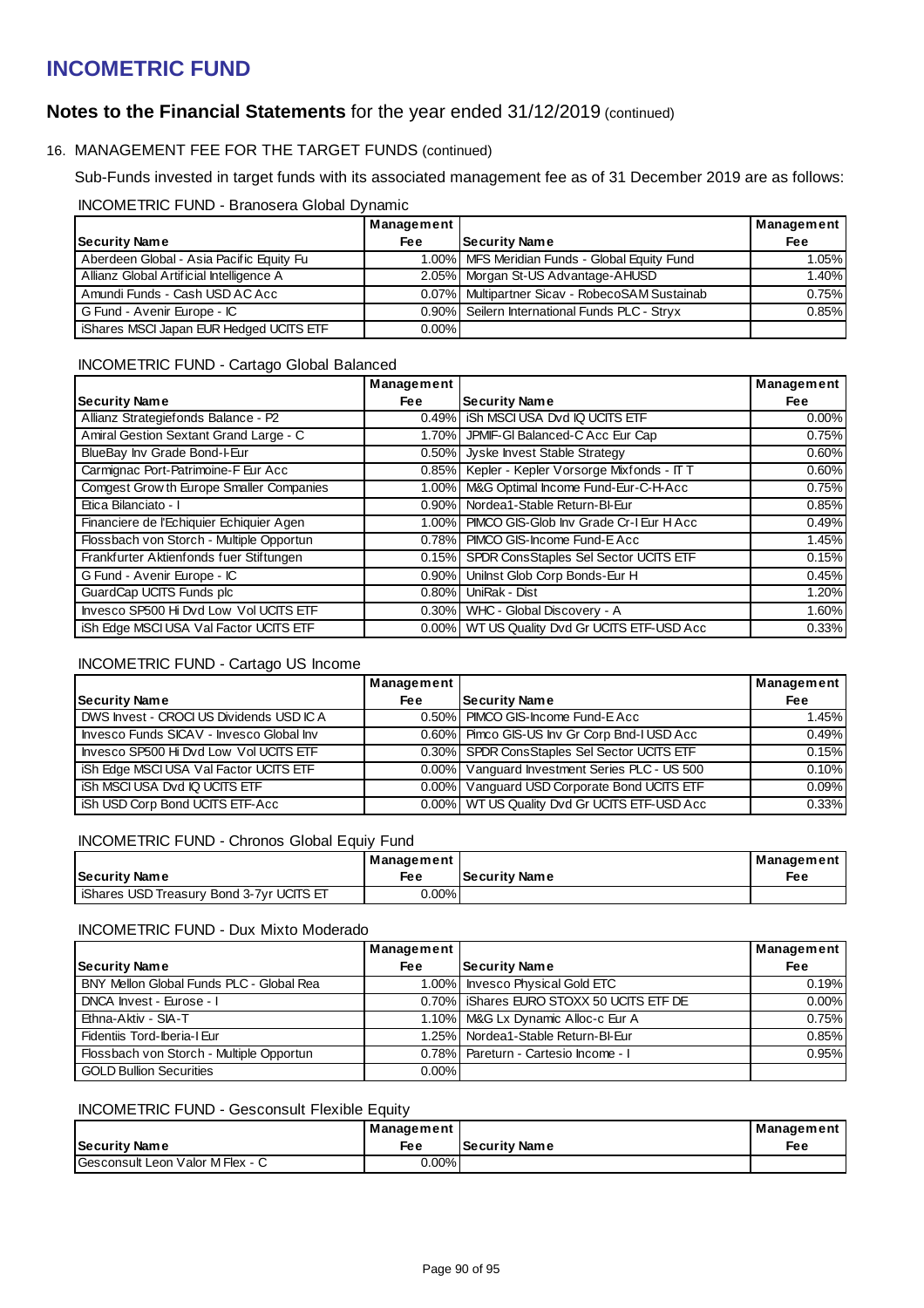## **Notes to the Financial Statements** for the year ended 31/12/2019 (continued)

### 16. MANAGEMENT FEE FOR THE TARGET FUNDS (continued)

Sub-Funds invested in target funds with its associated management fee as of 31 December 2019 are as follows:

#### INCOMETRIC FUND - Gesconsult Flexible Income

|                                   | Management |                      | Management |
|-----------------------------------|------------|----------------------|------------|
| Security Name                     | Fee        | <b>Security Name</b> | Fee        |
| Gesconsult Renta Fija Flex Fl - B | 0.00%l     |                      |            |

### INCOMETRIC FUND - Gesconsult Spanish Equity

|                                    | Management |                      | Management |
|------------------------------------|------------|----------------------|------------|
| Security Name                      | Fee        | <b>Security Name</b> | Fee        |
| l Gesconsult Renta Variable FI - B | $0.00\%$   |                      |            |

### INCOMETRIC FUND - Global Arrow

|                                                 | Management |                                                | Management |
|-------------------------------------------------|------------|------------------------------------------------|------------|
| <b>Security Name</b>                            | Fee        | Security Name                                  | Fee        |
| Amundi 3 M IC Acc                               |            | 0.15% Groupama Asset Management Groupama Entre | 0.25%      |
| <b>BNP Paribas InstiCash EUR PRIVILEGE Acc.</b> |            | 0.00% Shares Core EURO Stoxx50 UCITS ETF       | 0.09%      |
| Evli Nordic Corporate Bond B Acc                |            | 0.75% Jupiter Global Fund - Jupiter            | 1.50%      |
| Groupama Asset Management - Cash Equival        |            | 0.20% Seilern International Funds PL           | 0.85%      |

### INCOMETRIC FUND - Global Strategy Fund

|                                          | Management / |                                        | Management |
|------------------------------------------|--------------|----------------------------------------|------------|
| <b>Security Name</b>                     | <b>Fee</b>   | Security Name                          | Fee        |
| ACATIS-Gane Value Event-Eur Acc          |              | 1.35%   Lindsell Train Global Equity F | $0.60\%$   |
| AXA World Funds - Framlington            |              | 0.75%   M&G Lux Investment Funds 1 - M | 0.75%      |
| Evli Nordic Corporate Bond               |              | 0.40% Morgan Stanley Investment Fund   | 0.75%      |
| Fundsmith Equity Fund Sicav              |              | 1.00% Nordea 1 SICAV - Stable Return   | 0.85%      |
| Jupiter JGF - European Grow th L EUR Acc |              | 1.50% Seilern International Funds PL   | 0.85%      |

### INCOMETRIC FUND - Investore Fundamentals

|                                          | Management |                                                | Management |
|------------------------------------------|------------|------------------------------------------------|------------|
| <b>Security Name</b>                     | <b>Fee</b> | <b>Security Name</b>                           | <b>Fee</b> |
| Argos Funds - Family Enterprise - A      |            | 1.50% Financiere de l'Echiquier Echiquier Patr | $0.00\%$   |
| Argos-Argonaut Fund-A EUR                |            | 1.50%   Keren Corporate - I                    | 0.50%      |
| Carmignac Commodities-A EUR Acc          |            | 1.50% Keren Essentiel - C                      | $2.00\%$   |
| Carmignac Emergents-A EUR Acc            |            | 1.50% Keren Patrimoine - I                     | 0.75%      |
| Carmignac Patrimoine-A Eur Acc           |            | 1.50% Rouvier-Valeurs - C                      | 1.80%      |
| DNCA Finance Eurose N - EUR Acc          | $0.90\%$   | Share Gold - C                                 | 0.50%      |
| Echiquier Agressor - C                   | $2.39\%$   | Standard LIG-GI Abs Ret Strat-D Eur IAcc       | 0.85%      |
| <b>Echiquier Global</b>                  |            | 2.39% Sycomore Asset Management Synergy Smalle | 2.00%      |
| Financiere de L'Echiquier - Echiquier Ar |            | 1.50% Tocqueville Finance Value Europe - P     | 2.39%      |
| Financiere de l'Echiquier - Entrepreneur |            | 2.39% Varenne Valeur-PAcc EUR                  | 1.20%      |
| Financiere de l'Echiquier Echiquier Agen | 2.39%      |                                                |            |

### INCOMETRIC FUND - Stable Return

|                                       | Management |                                        | Management |
|---------------------------------------|------------|----------------------------------------|------------|
| <b>Security Name</b>                  | <b>Fee</b> | Security Name                          | <b>Fee</b> |
| Invesco EQQQ Nasdaq-100 UCITS         |            | 0.30%   iShares EUR High Yield Corp Bo | $0.00\%$   |
| <b>iShares Core MSCI EMU UCITS ET</b> |            | 0.00%   iShares S&P 500 EUR Hedged UCI | $0.00\%$   |
| iShares Core MSCI World UCITS         |            | 0.00% Shares USD High Yield Corp Bo    | $0.00\%$   |
| iShares Core S&P 500 UCITS ETF        |            | 0.00% SPDR S&P 500 UCITS ETF           | 0.09%      |
| iShares EUR Corp Bond 1-5yr UC        | $0.00\%$   |                                        |            |

### INCOMETRIC FUND - Triton (LF) Global Balanced Fund

|                                         | Management |                                                | Management |
|-----------------------------------------|------------|------------------------------------------------|------------|
| <b>Security Name</b>                    | Fee        | <b>Security Name</b>                           | Fee        |
| 20UGS UCITS Funds - Top 25 Equity A USD |            | 0.87% SPDR S&P Euro Dividend Aristocrats UCITS | $0.30\%$   |
| Lyxor Dimension IRL plc - Lyxo          |            | 1.40% Triton Money Market Euro Fund            | 1.00%l     |
| MLIS-Marshall Wace Tops UCITS-Eur B Acc |            | 1.50% Triton Pan-European Internatio           | 2.00%      |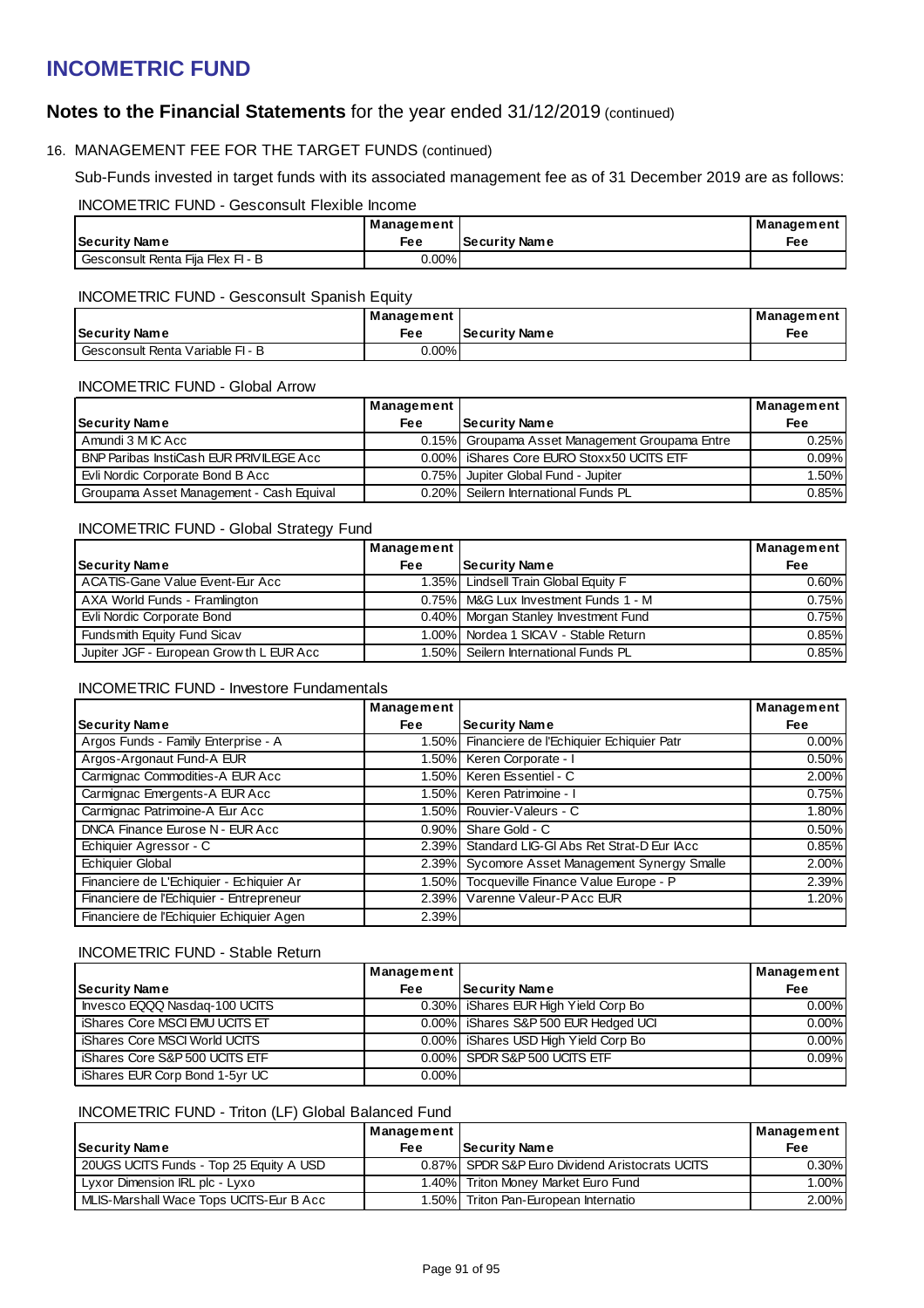## **Notes to the Financial Statements** for the year ended 31/12/2019 (continued)

### 17. OPTIONS CONTRACTS

The options contracts opened as at 31 December 2019 are as follows:

INCOMETRIC FUND - ATHOS (LF) Global Navigator

| <b>Description</b>                           | <b>CCY</b> | <b>Contracts</b> | Price  | Commitment<br>(Local) | Unrealised<br>(EUR) |
|----------------------------------------------|------------|------------------|--------|-----------------------|---------------------|
| Put DAX Index 20/03/2020 13000               | <b>EUR</b> | 20               | 249.80 | -10,541.56            | $-6,950.00$         |
| Put DAX Index 20/03/2020 12500               | <b>EUR</b> | -20              | 136.80 | 3,050.64              | 5,560.00            |
| Put DAX Index 17/01/2020 12500               | <b>EUR</b> | -20              | 16.00  | $-1,600.00$           | 1,000.00            |
| Call CBOE SPX Volatility Index 15/04/2020 21 | USD        | 80               | 1.75   | 5,180.00              | $-2,438.93$         |
| Call CBOE SPX Volatility Index 15/04/2020 19 | <b>JSD</b> | -40              | 2.20   | $-4.118.40$           | 1.353.12            |
| Put S&P 500 Mini 20/03/2020 3020             | <b>USD</b> | 10               | 30.25  | $-6.246.63$           | $-15.179.46$        |

 $\blacksquare$ Total -16,655.27  $\blacksquare$ 

### INCOMETRIC FUND - Dux Mixto Moderado

| <b>Description</b>                       | <b>CCY</b> | Contracts | Price | Commitment<br>(Local) | Unrealised<br>(EUR) |
|------------------------------------------|------------|-----------|-------|-----------------------|---------------------|
| IPut EURO STOXX 50 Index 19/06/2020 3250 | <b>EUR</b> | 18        | 45.80 | $-1,483.92$           | $-12,906.00$        |
| Put EURO STOXX 50 Index 19/06/2020 3200  | <b>EUR</b> | 36        | 39.90 | $-2,585.52$           | $-21,888.00$        |
| l Put S&P 500 Mini 19/06/2020 2850       | USD        | 10        | 41.50 | $-2,988.00$           | $-35,725.45$        |
| IPut S&P 500 Mini 18/09/2020 3000        | USD        | 5         | 96.00 | $-6,312.00$           | $-1,875.31$         |

Total -72,394.76

### 18. CONTRACTS FOR DIFFERENCES

The contracts for differences opened as at 31 December 2019 are as follows:

### INCOMETRIC FUND - Deep Mind Strategic Fund

|                                            | <b>Closing</b> | <b>Unrealised</b> |
|--------------------------------------------|----------------|-------------------|
| Description (Purchase and Sale)            | <b>Price</b>   | (EUR)             |
| Bought CAD 27,000.00 Sold CHF 20,100.15    | 0.744266       | $-4.97$           |
| Bought CAD 95,027.92 Sold AUD 104,000.00   | 0.915155       | 148.17            |
| Bought JPY 3,814,000.00 Sold AUD 50,000.00 | 76.279984      | $-0.81$           |
| Bought JPY 2,276,640.00 Sold AUD 30,000.00 | 75.884671      | $-99.88$          |
| Bought CAD 80,152.16 Sold AUD 88,000.00    | 0.909504       | $-115.82$         |
| Bought JPY 755,060.00 Sold AUD 10,000.00   | 75.499050      | $-69.50$          |
| Bought CAD 65,393.28 Sold AUD 72,000.00    | 0.905029       | $-231.18$         |
| Bought CAD 50,733.76 Sold AUD 56,000.00    | 0.901070       | $-273.82$         |
| Bought CAD 36,124.00 Sold AUD 40,000.00    | 0.896123       | $-279.07$         |
| Bought CAD 21,622.56 Sold AUD 24,000.00    | 0.892481       | $-203.02$         |
| Bought CAD 7,194.88 Sold AUD 8,000.00      | 0.889692       | $-77.34$          |
| Bought CAD 9,000.00 Sold CHF 6,740.82      | 0.744860       | $-37.08$          |
| Total                                      |                | $-1.244.31$       |

## 19. EXISTENT INVESTMENTS

As per the circular resolution taken on 30 November 2018, the Conducting Officers Committee of the Management Company resolved, amongst other, to approve to consider the Sub-Fund INCOMETRIC FUND - Global Dynamic as inactive, awaiting reactivation, for a maximum period of time of eighteen months until either: (i) new subscriptions and issues of units take place or (ii) it is decided to put it into liquidation.

Therefore, the Sub-Fund INCOMETRIC FUND - Global Dynamic is dormant as of 31/12/2019 since 30/11/2018 and holds 485,000 shares in the illiquid investment Banco Espirito Santo S.A., ISIN: PTBES0AM0007 valued at 0 EUR as of 31/12/2019.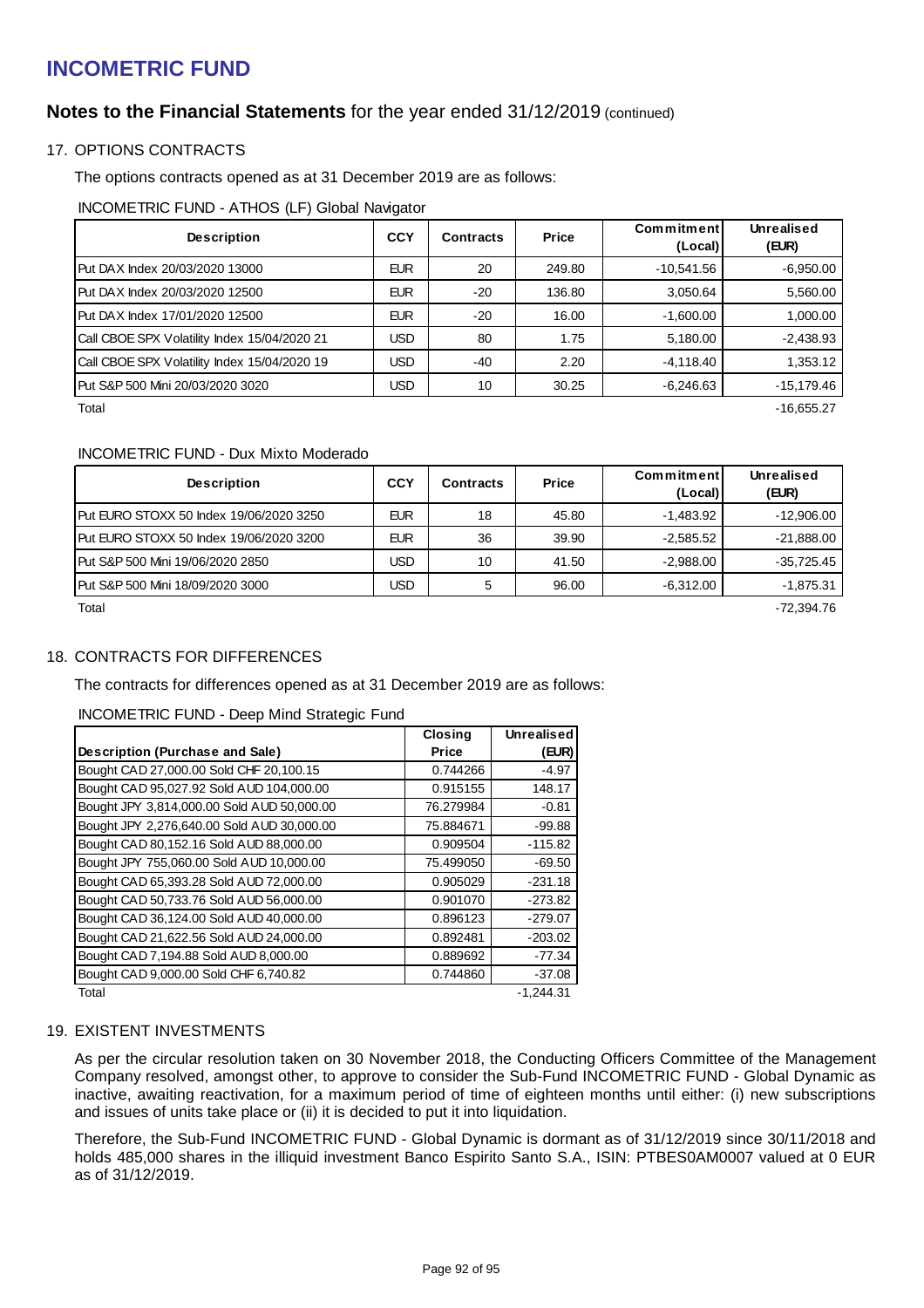### **Notes to the Financial Statements** for the year ended 31/12/2019 (continued)

### 20. ILLIQUID INVESTMENTS

The Sub-Funds INCOMETRIC FUND - Dunas Patrimonio and INCOMETRIC FUND - Global Dynamic hold the same illiquid investment denominated Banco Espirito Santo S.A., ISIN: PTBES0AM0007. Those shares are suspended from trading as of 29/07/2014 and as of 31/12/2019 the total market value in the respective Sub-Funds is 10.50 EUR and 0 EUR.

### 21. SUBSEQUENT EVENTS

As per the circular resolution of the Conducting Officers Committee of the Management Company taken on 29 January 2020, it was decided to liquidate the Sub-Fund INCOMETRIC FUND - Global Dynamic.

Subsequent to the period covered by this report, a pandemic of coronavirus disease 2019 (COVID-19) spread around the world, leading to numerous cases and casualties and causing an economic instability in Europe and in the rest of the world. The Board of Directors of the Fund take note of that significant post-closing date event but conclude that this is not an event which request an adjustment of the financial statement as at 31 December 2019 since the net asset values are computed on the basis of the fair value of the investments held at year end. The coronavirus epidemic could have a negative impact on the valuation of equities, bonds, funds and other investments during the year 2020.

At the date of the present report, it is too early to assess the potential economic and financial impacts of the pandemic, that may significantly impact the activity / the performance of the underlying investments held by the Fund. But the Board of Directors of the Fund closely monitor the situation.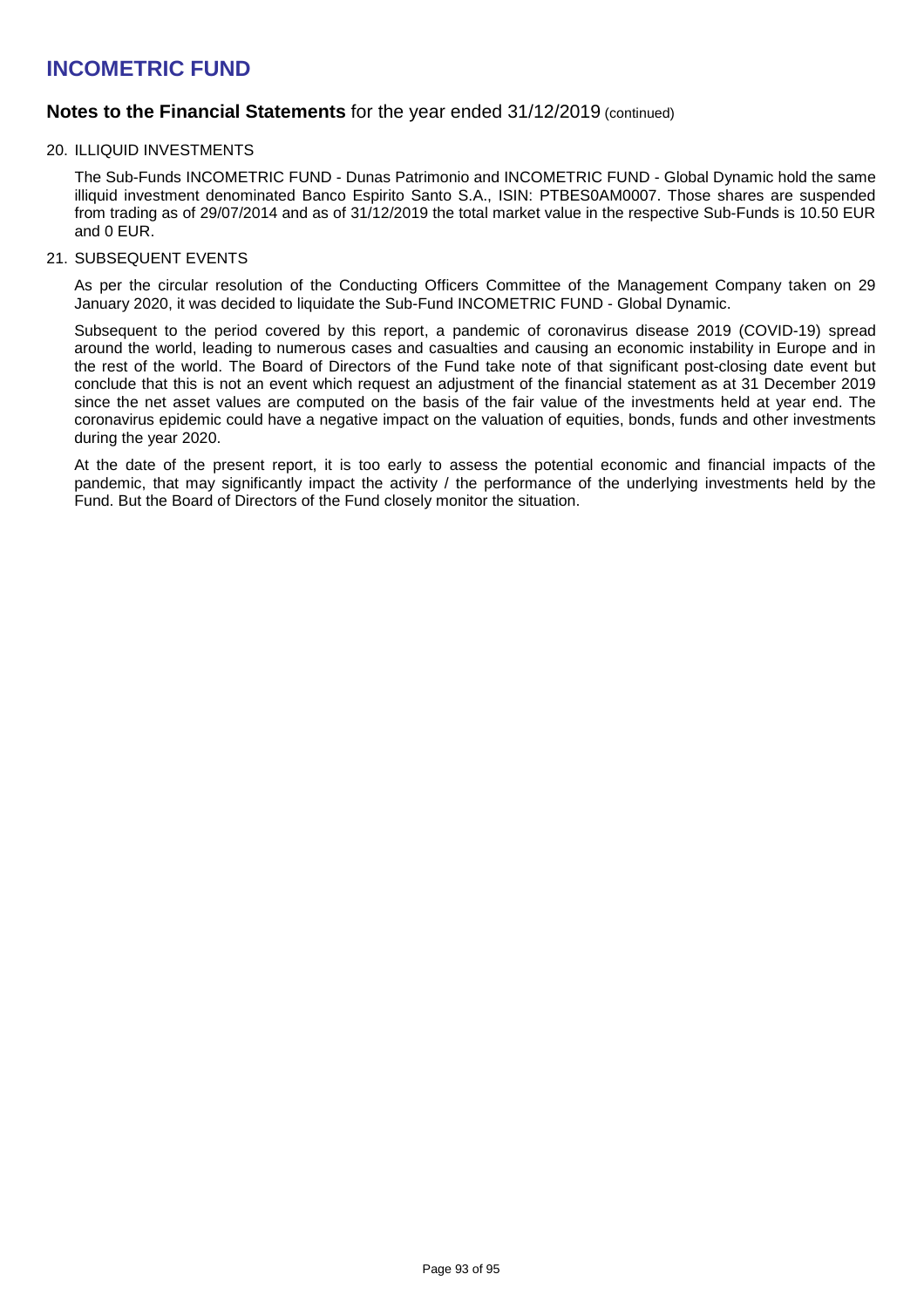## **Unaudited appendix**

## **Remuneration Policy**

The Management Company established a remuneration policy that is compatible with a sound and efficient management of risks, that encourages such management, and which does not encourage excessive risk-taking which would be inconsistent with the risk profiles, rules or instruments of incorporation of the Funds.

The remuneration policy is aligned with the business strategy, objectives, values and the interests of the Management Company, of the Funds and of the investors in such Funds; and includes measures to avoid conflict of interests.

The remuneration policy and practice applies to those categories of employees, including senior management, risk takers, control functions and any employee receiving total remuneration that falls within the remuneration bracket of senior management and risk takers whose professional activities have a material impact on the risk profiles of the management companies or of the Funds that they manage.

The below represents the total fixed and variable remuneration of the staff of the Management Company attributable to all the Funds it manages, taking into account UCITS and non-UCITS; as well as the figures proportionate to the total net assets of the Fund:

#### INCOMETRIC FUND:

|                                                            | Total for the<br>Management<br>Company | Proportionally to the<br>assets of the Fund |
|------------------------------------------------------------|----------------------------------------|---------------------------------------------|
| <b>Fixed remunerations</b>                                 | 2,410,332                              | 167,718                                     |
| Variable remunerations<br>Number of beneficiaries (average | 0                                      |                                             |
| headcount)                                                 | 38                                     | 2.64                                        |
| Amount paid directly by the Fund                           | 0                                      |                                             |

The below represents the total fixed and variable remuneration of the staff of the Management Company attributable to all the Funds it manages, taking into account UCITS and non-UCITS; as well as the figures proportionate to the total net assets of the Fund:

The below represents the aggregate amount of remuneration broken down by executive and identified staff, whose actions have a material impact on the risk profile of the Funds, taking into account UCITS and non-UCITS; as well as the figures proportionate to the total net assets of the Fund:

### INCOMETRIC FUND:

|                            | Total for the<br>Management<br>Company | Proportionally to the<br>assets of the Fund<br>31.709 |  |
|----------------------------|----------------------------------------|-------------------------------------------------------|--|
| Remuneration of management | 445,702                                |                                                       |  |
| Identified staff           | 489,365                                | 34,051                                                |  |

The fixed element represents a sufficiently large proportion of the total remuneration and allows the Management Company to operate a completely flexible bonus policy, including the possibility to pay no variable remuneration component. No remuneration includes a variable element commitment. Bonuses were awarded by combining the evaluation of each employee's own performance based on non-financial criteria with that of the relevant operational department concerned and the results of the Management Company.

The Board of Directors establishes the general principles governing the Management Company's remuneration policy and supervises its implementation. This process is governed by the non-executive directors. In establishing this policy, the Board of Directors of the Management Company takes into account all elements pertaining to the Management Company's strategy, the risk-taking strategy, and the nature, scale and complexity of the activities. The Board of Directors of the Management Company is reviewing the remuneration policy on a yearly basis.